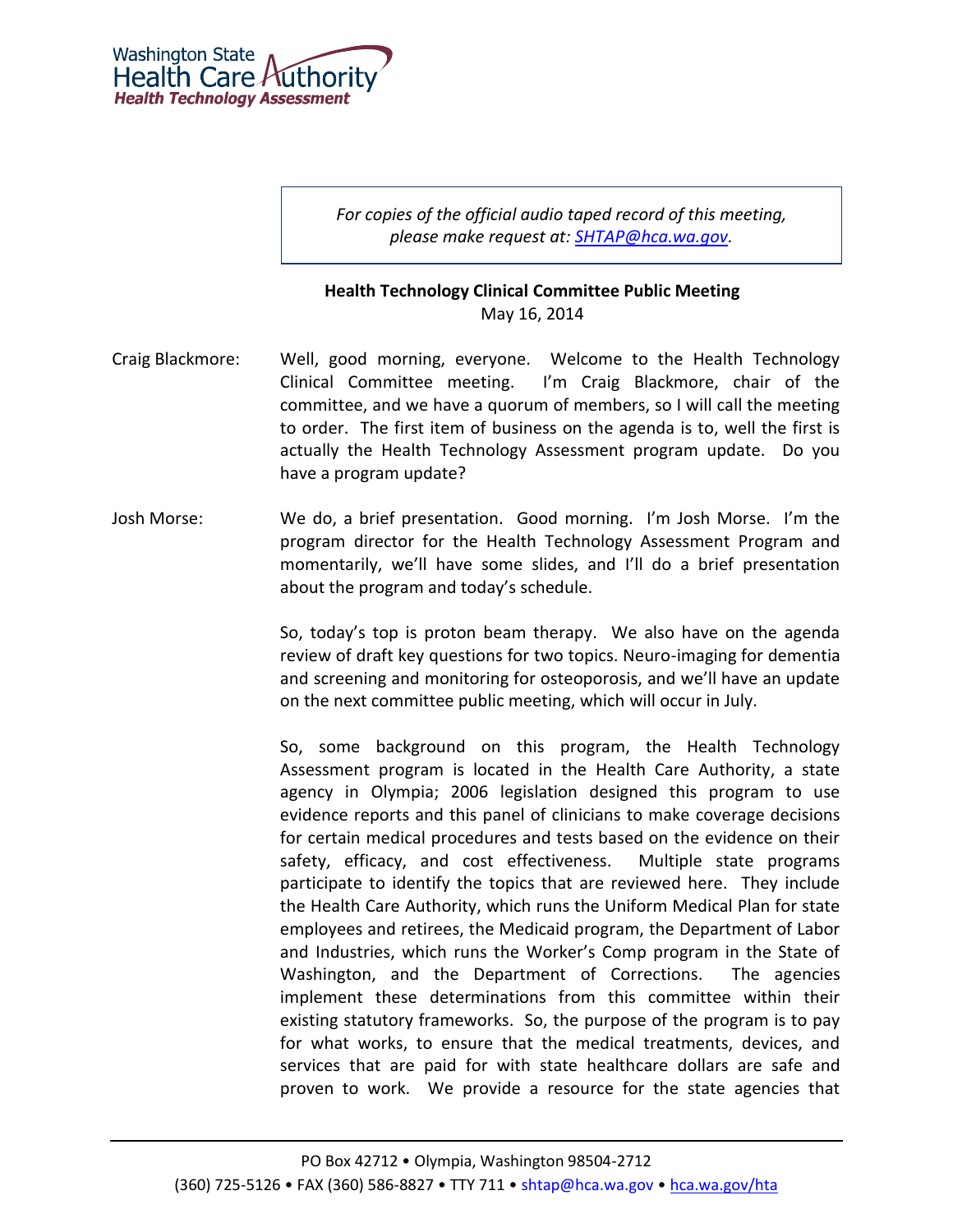purchase healthcare. We develop the evidence-based reports on the devices, procedures, and tests that are reviewed her, and we provide staff support to facilitate this, uh, independent committee to make these decisions. Overall, our objectives are better health. We strive for transparency and to minimize bias in this process, as well as to be consistent and flexible.

This is a very high level view of the process. The director of the Health Care Authority is charged to select technologies for review. These are nominated from the state agencies and ultimately put out for comments and then selected by the director. We have contracts with evidence reviewers or vendors to produce the technology assessments or reports, and we then bring them to the committee here in public meeting. The agencies then implement decisions from this committee.

So, the primary questions in the program are is it safe, is it effective, and does it provide value. Does it improve health outcomes? So, again, we value transparency. We publish the topics, draft reports criteria, and conduct open public meetings for review. We seek the best evidence in our systematic reviews and reports, and the decisions come from a committee of people who do not work for state agencies. The clinical committee decisions must give the greatest weight to the most valid and reliable evidence. Objective factors for evidence consideration include the source of the evidence, the characteristics of the studies included, and how consistent they are. Additional factors might include recency or relevance and bias.

These are technologies that have been reviewed this year or will be reviewed in the future. Today is proton beam therapy. We have changed the schedule for the fall. The thyroid ultrasound topic has been removed from the schedule based on the early review of the evidence and the scope that was developed. There was not an evidence base available to answer the policy questions, apparently. We have scheduled neuroimaging for dementia and screening and monitoring for osteoporosis for the fall meeting.

So, how to participate, there are a variety of ways to participate with this program. You can visit our website. You can join our stakeholders' distribution list. The address is shown here to email. You can comment on topics at a variety of points in the process of any review. You can attend these public meetings. All the meeting materials are posted on the internet at least two weeks in advance of the public meetings. Anybody may present comments here to the committee, and anyone may nominate technologies for review. Thank you, very much.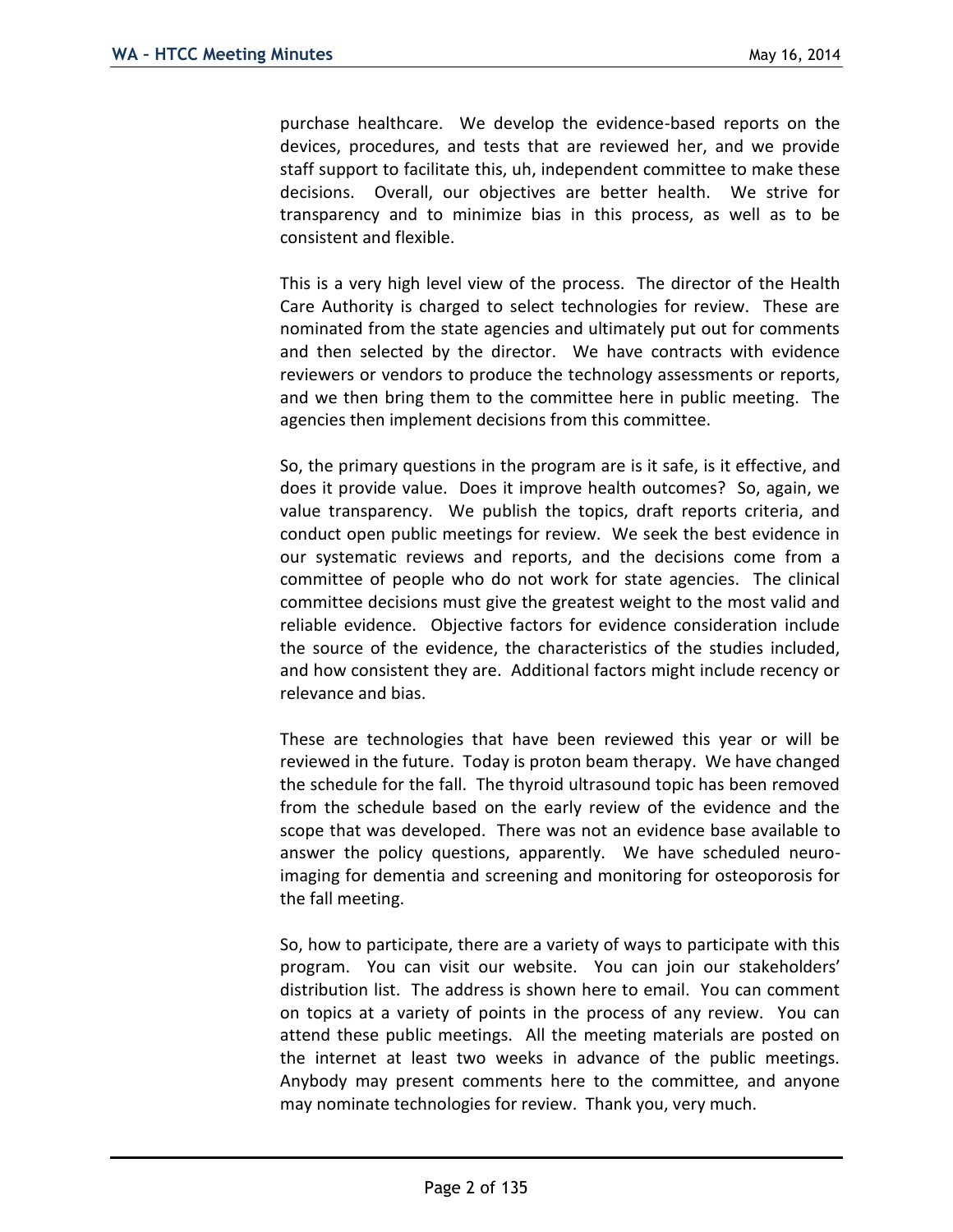- Craig Blackmore: Thank you, Josh. So, the next item on the agenda is attending to business from prior meetings, and that consists of two components. First is the minutes from the March meeting, and the minutes have been provided to the committee members, and they are in our packets here, and I would solicit a motion from the committee members to approve or not approve the minutes from the previous meeting.
- Chris Standaert: I saw one typo, if I'm correct. It's on page 1 under 3, it says hyaluronic acid, and it says 6 committee members approved hip resurfacing findings and decisions. That should be hyaluronic acid. It says hip resurfacing.
- Craig Blackmore: Where are you?
- Chris Standaert: Page 1 of the minutes.
- Craig Blackmore: Oh, sorry. (inaudible).
- Josh Morse: Thank you, Dr. Standaert.
- Chris Standaert: You're welcome.
- Craig Blackmore: Any other typos or comments or concerns?
- Chris Standaert: Motion to approve.
- Richard Phillips: Second.
- Craig Blackmore: So, if I could just have a show of hands for approval of the corrected minutes from the March  $21<sup>st</sup>$  meeting.

Josh Morse: All approve.

- Craig Blackmore: Alright. The next item is the previous findings and decisions and at the prior meeting, we made determinations on non-pharmacologic treatments for treatment-resistant depression, and the draft findings and decisions document has been provided to the committee members and is within the packets. There are also some comments that were received that have been also distributed. So, again, I will solicit a motion to approve the draft findings for any discussion.
- Chris Standaert: We got a couple of comments including one from Lee Glass about language, and should we define treatment-resistant depression and should we specify this, or major depressive disorder or bipolar depression? I know we talked about them at the meeting. I think we had trouble defining treatment-related, or a definition of treatment-resistant depression, and they're giving us a definition, but I think we had trouble coming up with an exact one if I recall from the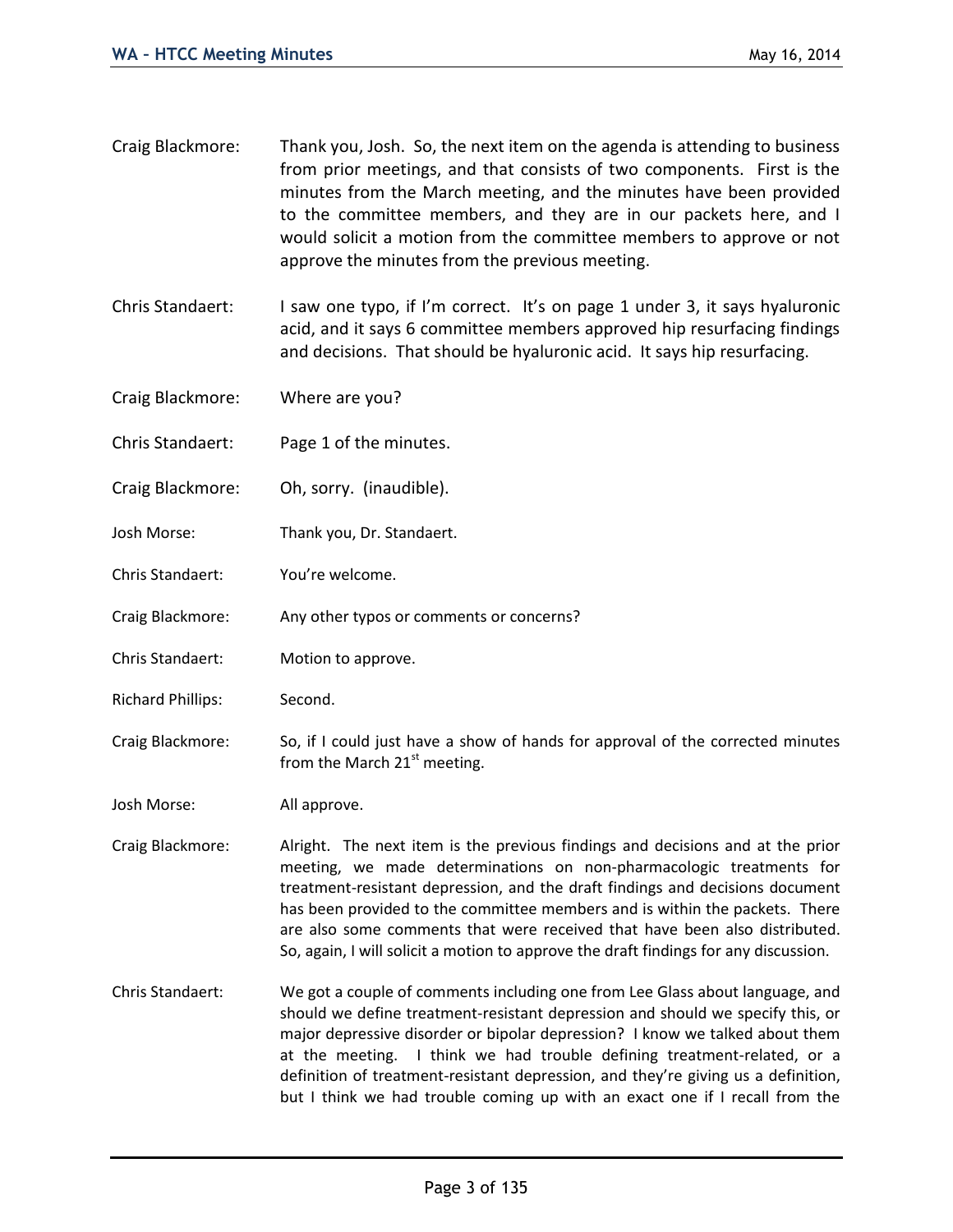studies. For some reason, I can't remember the reason why we didn't choose that. We thought about that very thing, and we didn't, we selected not to go with that, because I think circumstances of actually trying two drugs in some people was not felt to be appropriate if they were totally severe. Is that what I remember? Because there are circumstances where you wouldn't want to wait 12 weeks and go through two more drugs. I thought that was the reason we didn't define it that way.

- Craig Blackmore: I think we empowered the agency directors to potentially work with clinicians in the field on a definition that could even potentially evolve over time, rather than us as a committee making that more arbitrary distinction of this is how we define it. Any other thoughts or comments? Does anybody want to move for approval, or are we still contemplating?
- Kevin Walsh: I'll move to approve.
- Craig Blackmore: Second?
- Michael Souter: Second.
- Craig Blackmore: OK, could I have a show of hands for approval of the draft findings and decisions document on non-pharmacologic treatment for treatment-resistant depression, in favor.
- Josh Morse: All approve.
- Craig Blackmore: The second topic from the previous meeting was facet neurotomy, which we determined would be a covered benefit with conditions, and there is a host of conditions for lumbar and cervical, and again that document is provided, and we did receive some comments, which are included. Any discussion?
- Chris Standaert: I'm going to bring up one issue, just because I think it's worth noting. There were a lot of comments to this, and a lot of signatures, including a number of providers in the state, and I think most of the things they comment on, like, three months instead of six months for pain, including the thoracic spine, I don't think there's real justification for it. I don't think anybody presented any evidence why we should go for three months instead of six. The only concern I had was the C2-3 joint issue, and I know why we voted, I was the only one to vote for it, and I know why, because there was no RCT on C2-3. I just thought I'd explain my rationale for voting for it and why I think that was really one of the key things people were complaining, or trying to address in their comments, and I think C2-3, there are a few things different about it. It's partly C2, which is distinct anatomic structure, and so the nerve supply to the joint is different, which is why it wasn't included in the Lord study largely. It didn't have a procedure for ablating that joint, and they do have that now. That was established after that study, but fundamentally, I don't think, I don't know why I think differently. The only difference about it otherwise was it causes headache and not neck pain. C2-3 does not go to your neck. It gives you a headache. So,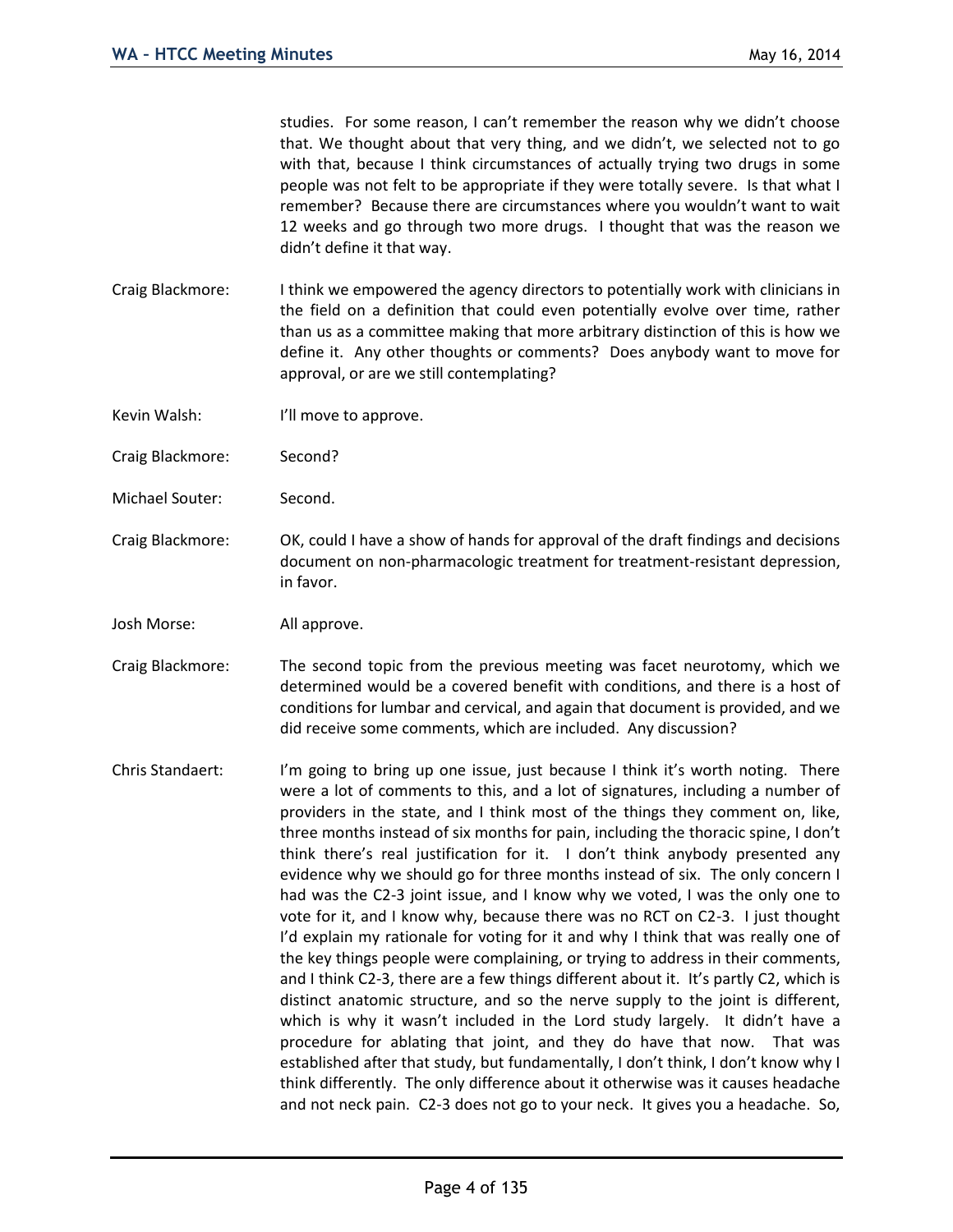in my own head, I don't physiologically think of it as different than C3-4. I don't know why one would. The nerve supply's a bit different. It's a little more obnoxious to neurotomize it, because people get numb in the back of their heads. So, this is more of a down-side. I get that, too, but my rationale was just that it seems like it is like the other joints, and I agree with everything else we said about the Lord study and 100% response and all that sort of stuff. I personally would have put, gone from C2-3 down to C6-7 for that reason, but I was clearly in the minority at the time.

- Craig Blackmore: Yeah, and I think we did go through that at the last meeting.
- Chris Standaert: So, I bring it up because that was a part of many of the comments of the public.
- Craig Blackmore: Yeah.
- Chris Standaert: And again, the other comments I'm less persuaded by personally.
- Craig Blackmore: Any other thoughts?
- Marie Brown: Is that something we would reconsider? I mean, is it possible to reconsider the, just to rethink it based on comments and your follow-up comment?
- Chris Standaert: Yeah, I mean, my, the only thing I would do is, I would change C3-4 to C2-3, because we say right now limited to C3-4 through C6-7 and personally I would make that C2-3 through C6-7. It really doesn't apply to C1-2. That's a whole different joint structure, and you can't really even do the procedure.
- Craig Blackmore: So, none of these comments presented evidence. Is that...
- Chris Standaert: They all...
- Craig Blackmore: ...evidence that wasn't available in an earlier study on headache.
- Chris Standaert: Yeah.
- Craig Blackmore: I mean, there was nothing that was missing in our decision-making process that is now brought to light. We understand that there's...
- Chris Standaert: What they do is...
- Craig Blackmore: (inaudible)
- Chris Standaert: . ...well the, the literature report we got did not cover a lot of the non-RCT studies, and so a lot of these are case series of various sorts and descriptions of the technique, and it just, there is no RCT on this particular issue. Nobody's bringing that up, but the big issue, from my standpoint, is that the technique to do this procedure just did not exist in 1996 when Lord came out, and people have since defined the anatomy and figured out how to do it reliably, and Lord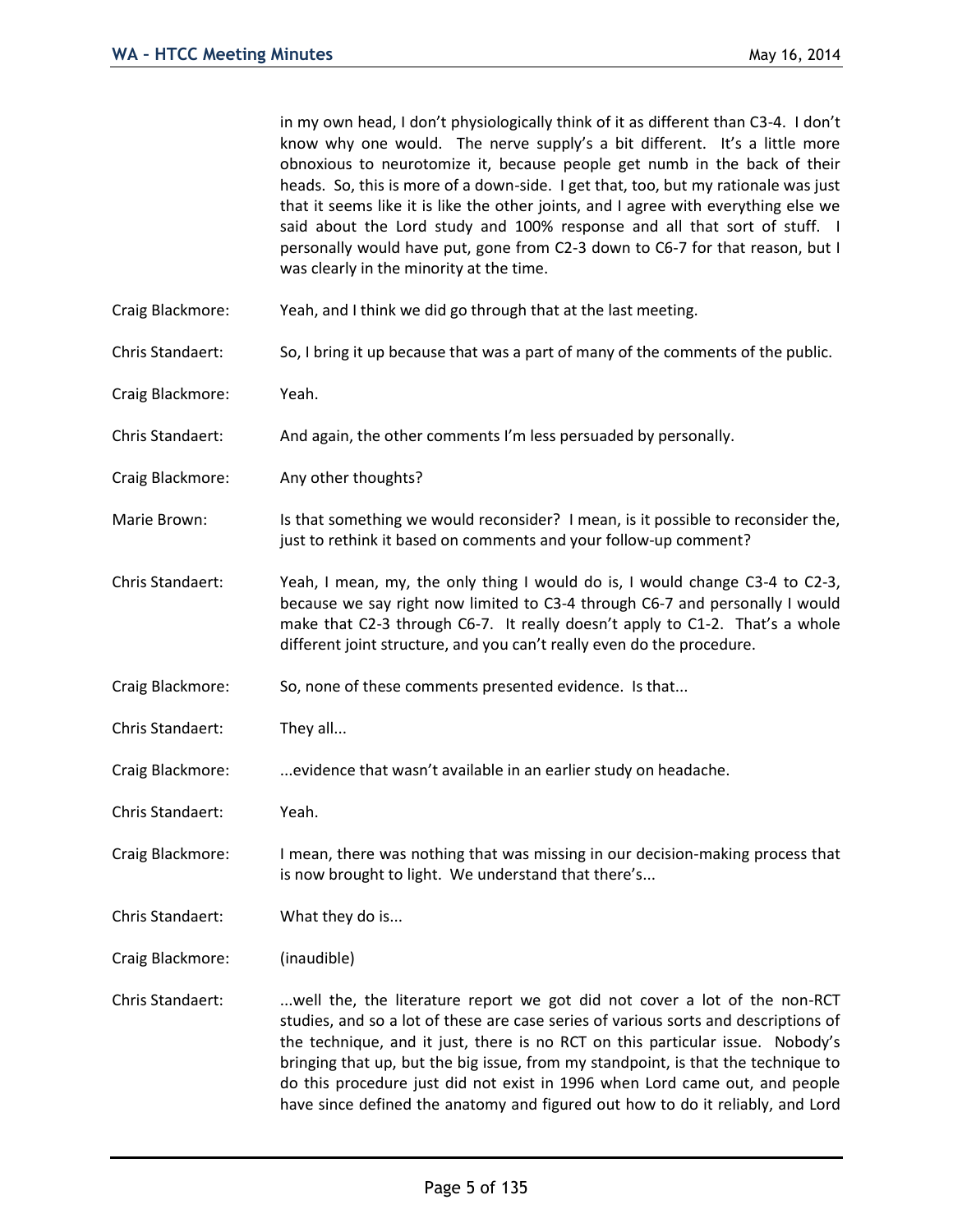did not know how to do that when they did their study, and they say that is why they did not include it in their study, although as Carson pointed out they did study the prevalence of headache associated with C2-3.

- Carson Odegard: And that was my concern too in the last meeting. I mean, I voted against it, but I, because I brought up the issue, I mean, the fact that it wasn't in the Lord study and, so I'm with you. I would...
- Craig Blackmore: I'm thinking from the standpoint of process. So, we, we gather in a meeting. We look at all the available evidence. Based on that evidence, we make a decision, and then we give an opportunity for public comment, because that's important, and I guess I would see the public comment as an opportunity to make sure that we did not miss something in the evidence, in which case we might need to revisit it. Now, if we missed something in the evidence, then that can be interpreted in a lot of different ways, obviously. We are not, necessarily, going to make everyone happy with our decisions, and I, you know, I think it is important to consider the comments, as we are doing. I am personally not going to be persuaded by comments unless they are bringing to light something that was not already a part of, bringing to light something that was not part of our discussion. I do not see this as an opportunity, I'll just leave it at that point. So, I mean, I think it is important that we are having this conversation, and I would take what you're saying but not see, see that there is anything new that has been brought to light that wasn't already encompassed by the prior meeting. Other perspectives on this issue?
- Michael Souter: I would just say I agree. I do not see anything, I do not see any new evidence that was not there before, and I do not see any reason to change our vote. I mean, this is a common scenario for us to be in, that people are unhappy with our decision, who present some very passionate arguments, but I think we made our decision based on the evidence at the time. Our only justification for change is if something new arises that wasn't presented us before.
- Seth Schwartz: I think we are, I think we are all open to new evidence and reassessing the previous decision, but without new evidence, this is just discontent with the decision.
- Michelle Simon: I understand there is no new evidence being presented. I think the comments do carry some significance and it is worth another look at I think for me personally. I understand that the C2-3 joint is a little bit different in that the architecture (inaudible) understood, and the procedure is more well understood now than it was when the study was done (inaudible). So, I think it is (inaudible).
- Marie Brown: I agree with Michelle and Chris.
- Chris Standaert: I do not think, I do not know, from the evidence, I do not know if, because it said most of the comments I found unpersuasive regarding many of the other issues that were brought up from the evidence standpoint. I think people were trying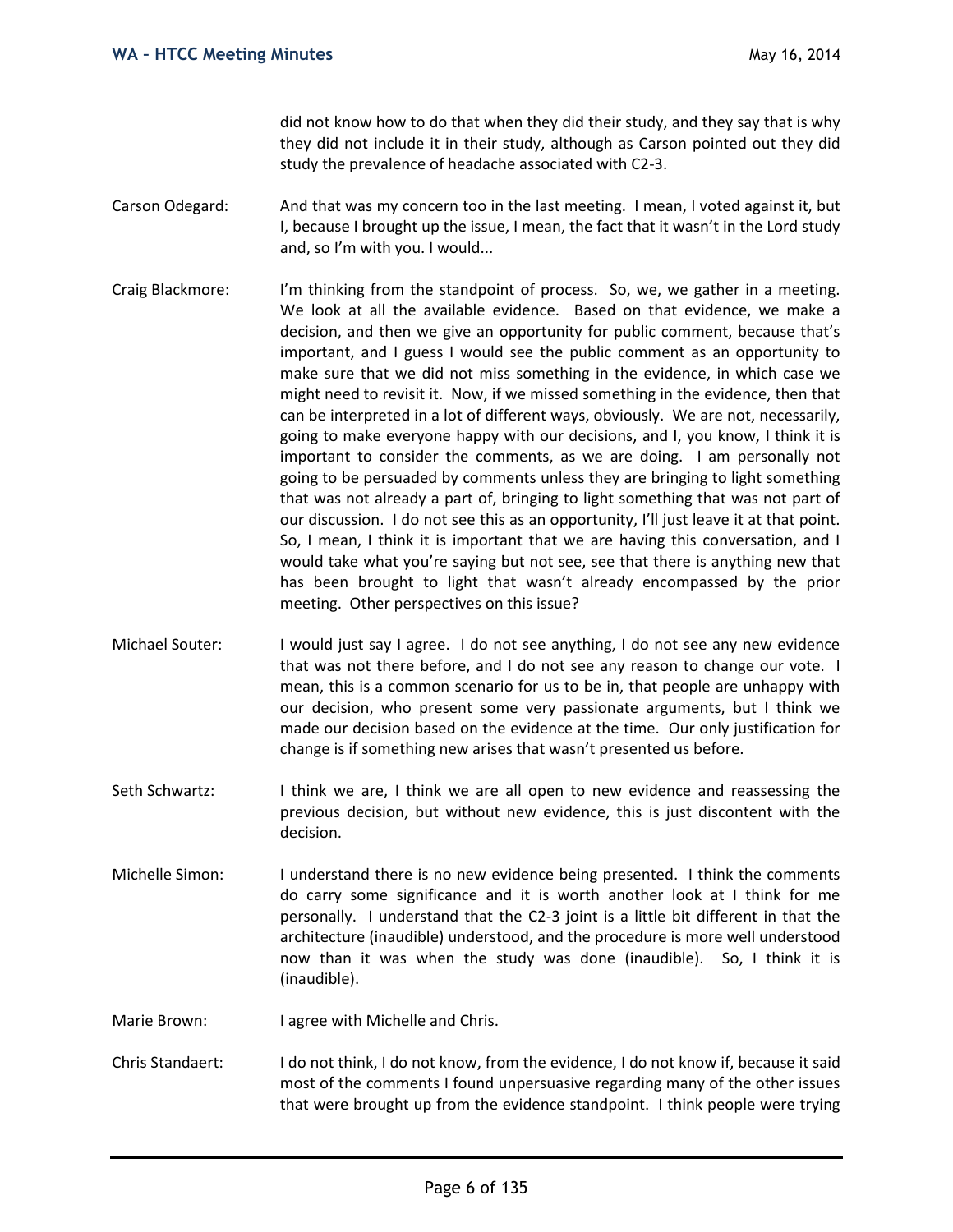to find a different way to provide perspective on the evidence and how it could be interpreted in light of the existing RCTs and other data we have, you know, what is different about C2-3 is what they're trying to do, but I agree. There is fundamentally something different, but they are trying to present in a way of how to put it in the context of this procedure in caring for these patients is what they are trying to do.

- Craig Blackmore: So, we all agree that there is something different about C2-3, I think. We all agree that the randomized clinical trial data and the evidence that we have evaluated did not show any evidence of benefit, or at least not strong evidence of benefit at that level, and based on that information, we made a decision, and so I guess I am not still clear what has changed in the interim, except that a lot of people had said that we should cover C2-3 because they think it works.
- Marie Brown: Is it a way of thinking about the evidence? Sometimes just changing perspective or point of view when you really look at it, that it can help you reconsider a decision. It is the perspective or the context that may be somewhat different.
- Chris Standaert: You know, I mean, the only thing that's really fundamentally different about this C2-3 facet joint is the innervation. The structure of the joint, the actual articular facets, the cartilage structure, the ligaments, everything, it is not fundamentally different than C3-4, C4-5, C5-6. All those are different than thoracic facets. They're a totally different structure, but anatomically, it's not fundamentally different other than the nerve supply, and so that, again, that goes back to why Lord did not include it in that particular study.
- Michael Souter: But we did not, we did not come to our decision based on differing anatomy. We came to our decision based on answering key questions. The key questions haven't changed. The evidence has not changed. I don't see why the answer should change.
- Craig Blackmore: We are, we are always going to have arguments, you know, if, our job is to draw a line to say here is the evidence for or against up to a certain point. Sometimes, it is going to be clearcut and we are going to say there is no evidence for any of this. Sometimes, it is going to be clearcut and we are going to say, this clearly works everywhere, but in all the other circumstances, our job is to draw a line, and it is hard, but that line is to be based on the best available evidence, and we have a lengthy process to go through to try to understand what that evidence is, and we have a meeting and a deliberation, and we make some judgment that the evidence supports up to a certain point. Nobody is ever going to be completely happy with where we draw that line, and if it were easy to draw that line, you would not need a committee, and you would not need Josh and his whole team, and you would not need to go through this comprehensive evaluation of the evidence, you know? And wherever we draw the line, we are always going to get push back, and there are going to be all sorts of arguments based on reason and based on physiology and based on emotion, but our job is to stay focused on evidence, and I think we did in the last meeting, and I haven't seen anything to suggest that we did not act on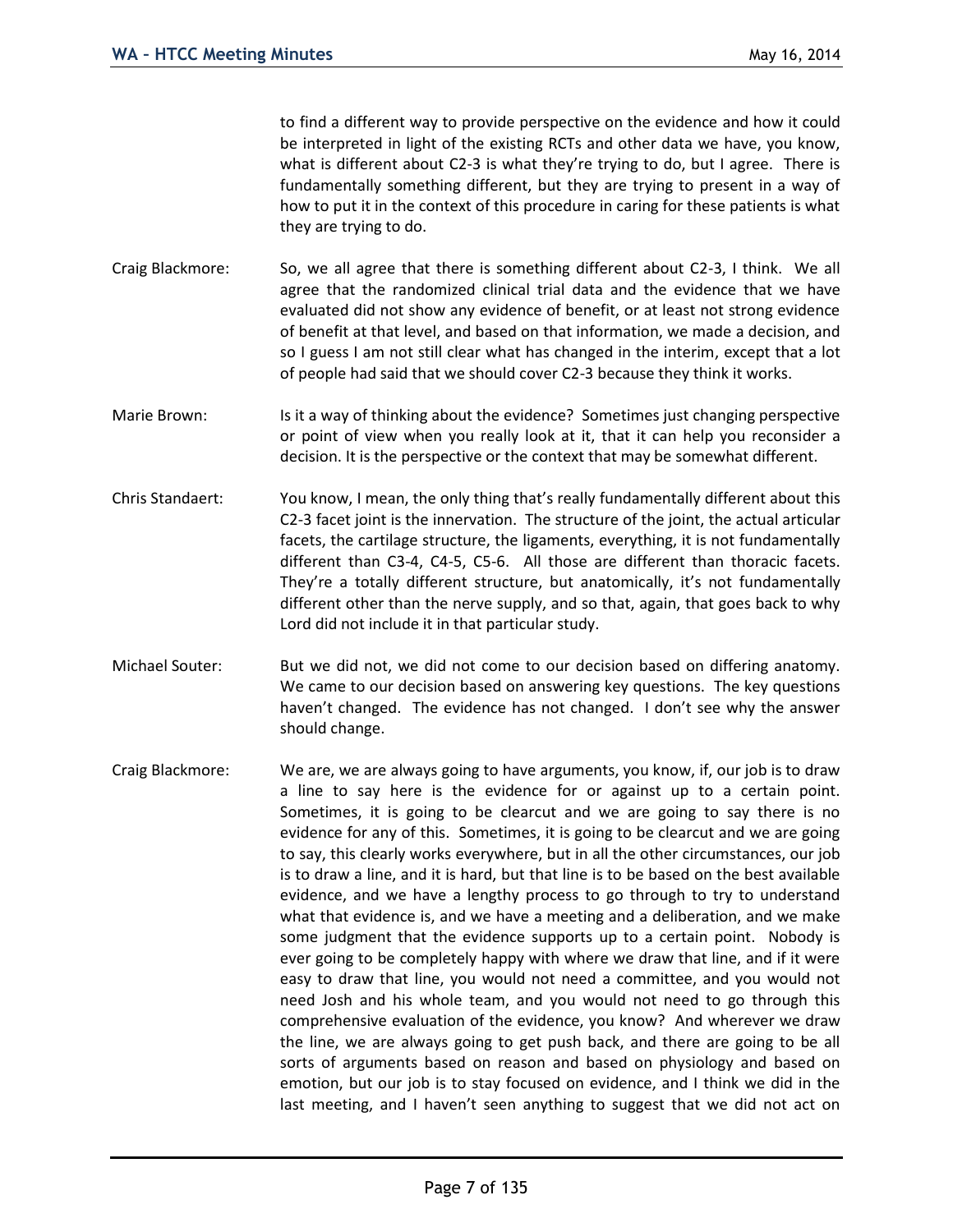evidence in the last meeting. I can definitely see some disagreement among the committee members, and that is appropriate and understandable, but from the standpoint of process, has anything brought to light that tells us that we did not make a decision based on the best available evidence or that the best available evidence was not provided to us or some other problem.

- Carson Odegard: Well, the only new evidence that we have are two Lord Studies and a (inaudible) study that is related to the arguments that have been presented. So, how convincing, you know (inaudible). Basing this on new studies, how convincing are these studies. I personally have not read them.
- Craig Blackmore: They are new studies that (inaudible).
- Joann Elmore: It was interesting reading the many responses to our minutes and our decision, and it made me pause thinking that I now needed to pull up the entire evidence report from that last time and sift through it and I am wondering if it is appropriate that we ask the evidence vendor and our clinical expert to join us via teleconference at one of our next meetings and address two or three of these very narrow, specific questions that we let the current decision stand, but I would like to ask the evidence vendor and the clinician to address these, just because I felt like it, I agree with Chris. I think there are some interesting biologic and clinical issues, and the three issues that I see are the greater than six months versus greater than three months. The second is the C2-3, and the third was that they felt it was unrealistic to set 100% as the criteria to select, 100% improvement in pain.
- Kevin Walsh: I felt like we evaluated the evidence and had a thorough discussion and made a decision, and I am comfortable with letting that decision stand.
- Craig Blackmore: We, we put some restrictions on a technology, and, you know, obviously not everybody wanted us to do that, and I think each of the restrictions we put on caused some discomfort. I think any time we put a restriction on a procedure, we are going to get push back, and our job is to look at the evidence and draw a line that says this is what the evidence supports, and somebody is always going to want to be on the other side, and there is always going to be potential benefit on the other side of that line, but the reason you have the clinical committee is to look at the evidence and to say it goes up to a certain point. I mean, procedurally, I think we have a few choices. I think we can approve our prior decision or we can start over. We can say we need to bring back together the evidence vendor and the committee and we need to re-review the evidence and we need to reconsider our decision. I don't personally see that as productive. I don't think we should throw every decision into question just because there is push back from the people who do the procedure and are convinced that it works without evidence to support it. I do not think it is a good precedent and to be quite honest, I think it would make the committee substantially less effective if we re-review decisions just because people objected. With that being said, if the committee has sufficient discomfort that our interpretation of the evidence was incorrect, then that's what we have to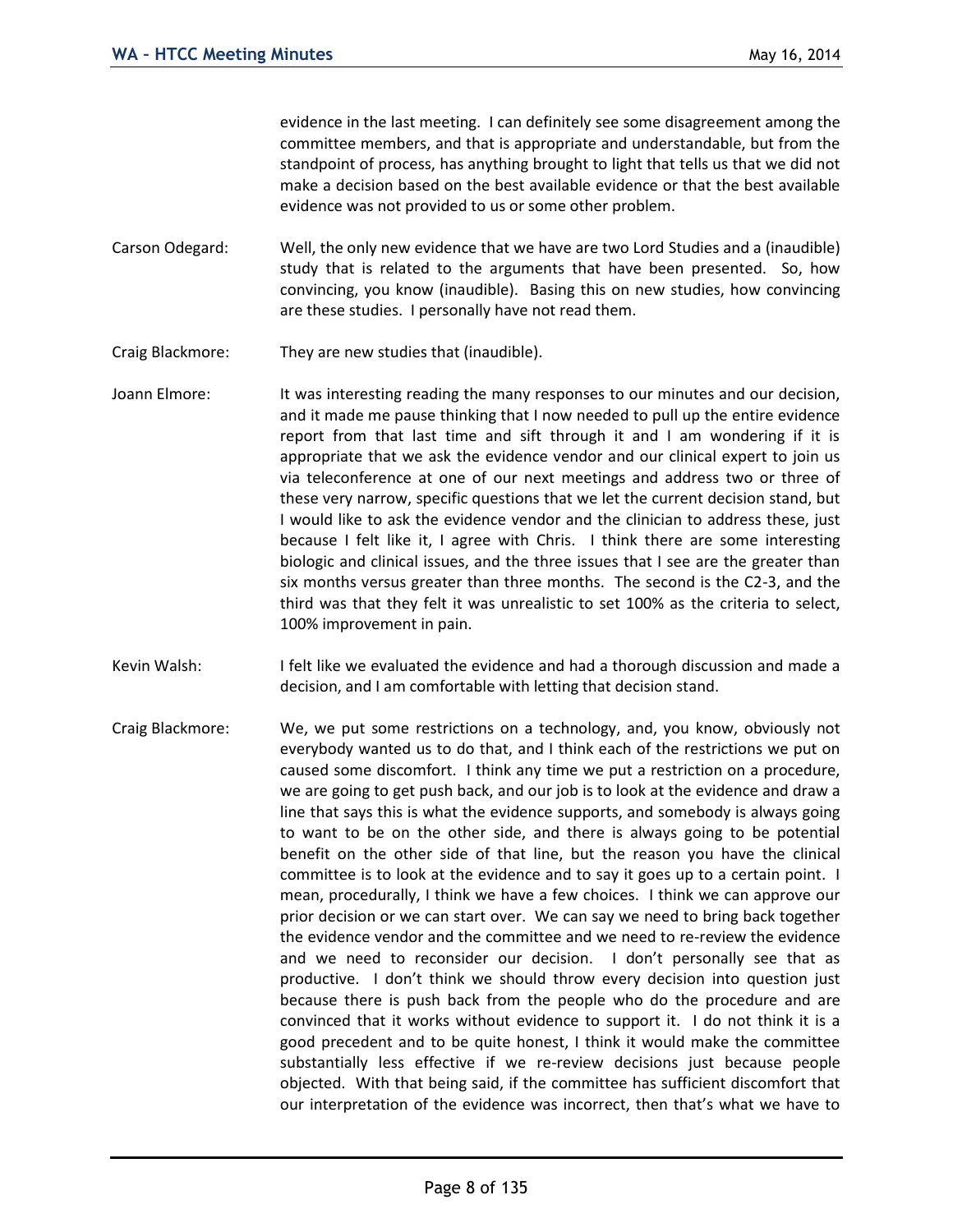do, and that's why we have checks within the system, but I do not think we can sit here and say, oh, let's just expand it because people think we should without going through a complete re-review.

- Marie Brown: Can we do a narrow re-review just based on, like...
- Seth Schwartz: No, no. I, I don't think, I think that violates the process.
- Craig Blackmore: You say we, the committee went through this entire process and got it wrong, and we are going to do it again.
- Seth Schwartz: I make a motion that we approve the decision.
- Michael Souter: I second.
- Chris Standaert: Discussion?
- Craig Blackmore: More discussion?
- Carson Odegard: My only concern, and this isn't related to this particular study or it really relates to all of them, and that is really if the evidence provided to us is really the best set of evidence, I have no doubt that we can considered all the evidence that was in front of us, and I thought we did a reasonable job. The thing that bothers me is that I'm not sure we've got all the relevant evidence, not being a content master in this field, I have no idea how to assess that, and we have to assess, accept the fact that our vendor has basically done what the, was asked of them. If there is some real concerns that the evidence was not presented, I'm open to investigating it, but, and going further into that, but I'm certainly not at the point of saying let's look at the same evidence again and see if we make a different opinion. I don't want to do that.
- Craig Blackmore: I mean, I think that's the question before us. If we believe that we made the decision based on the best available evidence, meaning the evidence was before us, we had deliberation, we had discussion, we decided, then we should approve this decision. If we believe that there is some important piece of evidence that the committee was not provided with, then I think we are obligated to go back and re-review all the evidence because we didn't make a decision based on the best available evidence. I am not...
- Carson Odegard: Has anybody even brought that...

Craig Blackmore: .... seeing new evidence.

Carson Odegard: ...to us that says, hey, we haven't considered some essential data, I'm not aware that that's the case.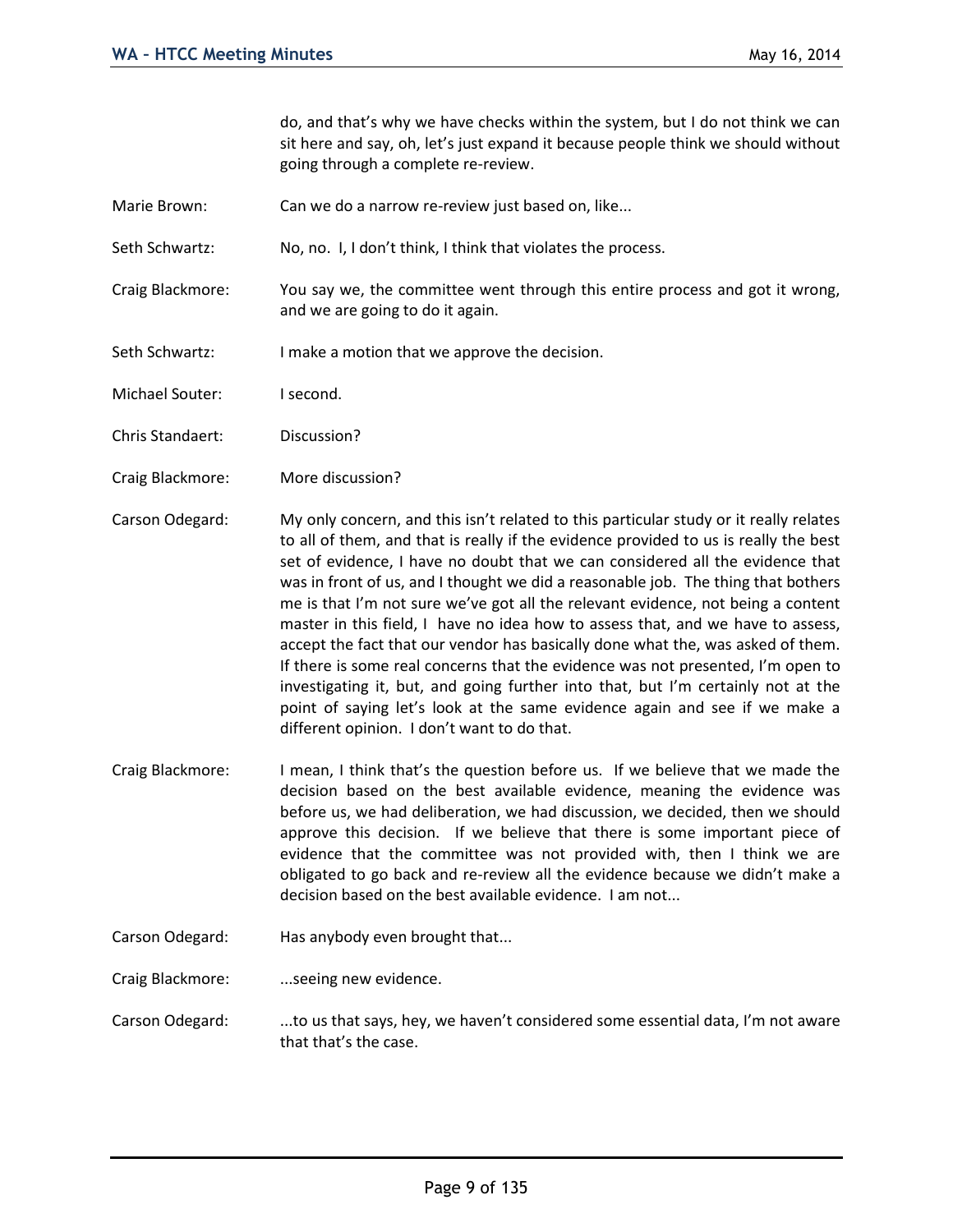- Chris Standaert: The basis for the argument they make in the, for the C2-3, they bring in studies that were not brought in, but they are case series. They are technical descriptions of how to do the procedure. They are not good clinical studies.
- Carson Odegard: Right.
- Chris Standaert: So, but that is what they're bringing in and the argument being evidence is what it is. You go to whatever level, as we have, and we did not even get that, and that is what their argument is from that evidence standpoint. I, personally, I don't, re-reviewing, I think, is fraught with all sorts of problems, and I don't like that, and frankly, I think we did a nice job, and I think we went through a lot of things very carefully, and I think, you know, with 100%, that's what Lord used in their study. It was a very well-done study, and that's what they used, and that's what we said, and I, people don't like these other studies that have been done, but that is the best, that is the only study we had that we could base a decision on, but that is where the C3-4 and C2-3 thing came in as well, and so I certainly agree with the overwhelming majority of our decision, and now we are in a point where we have to vote on our decision. I'm in the awkward spot. Do I vote for it or against it, even though I agree with almost everything we said? The only thing I would have proposed for re-review is just changing the language to C2-3 to C6-7, but that is not where...
- Craig Blackmore: We cannot go back and revisit a decision and change it without going through a formal evaluation again. We had, we had people presenting information.
- Chris Standaert: Mm-hmm.
- Craig Blackmore: It is completely one-sided, and we already had deliberation over the evidence that is available. This is, this is a quality check.
- Chris Standaert: Mm-hmm.
- Craig Blackmore: Did we miss something, and that's a judgment, and some of us may believe that we did miss something and that this case series was important, um, U-turn we are not here to say, oh, you know, upon further thought and upon further, you know, input we are going to just change what we have already done.
- Chris Standaert: And, I am not trying to be contentious. I brought this up because we had a very, a number of very well thought out and clearly people put a lot of time into generating responses back that we had not, we owed them. We were obligated to make sure we address their concerns.

Michael Souter: (inaudible)

- Seth Schwartz: And they had the same opportunity to present that, that before.
- Chris Standaert: Mm-hmm.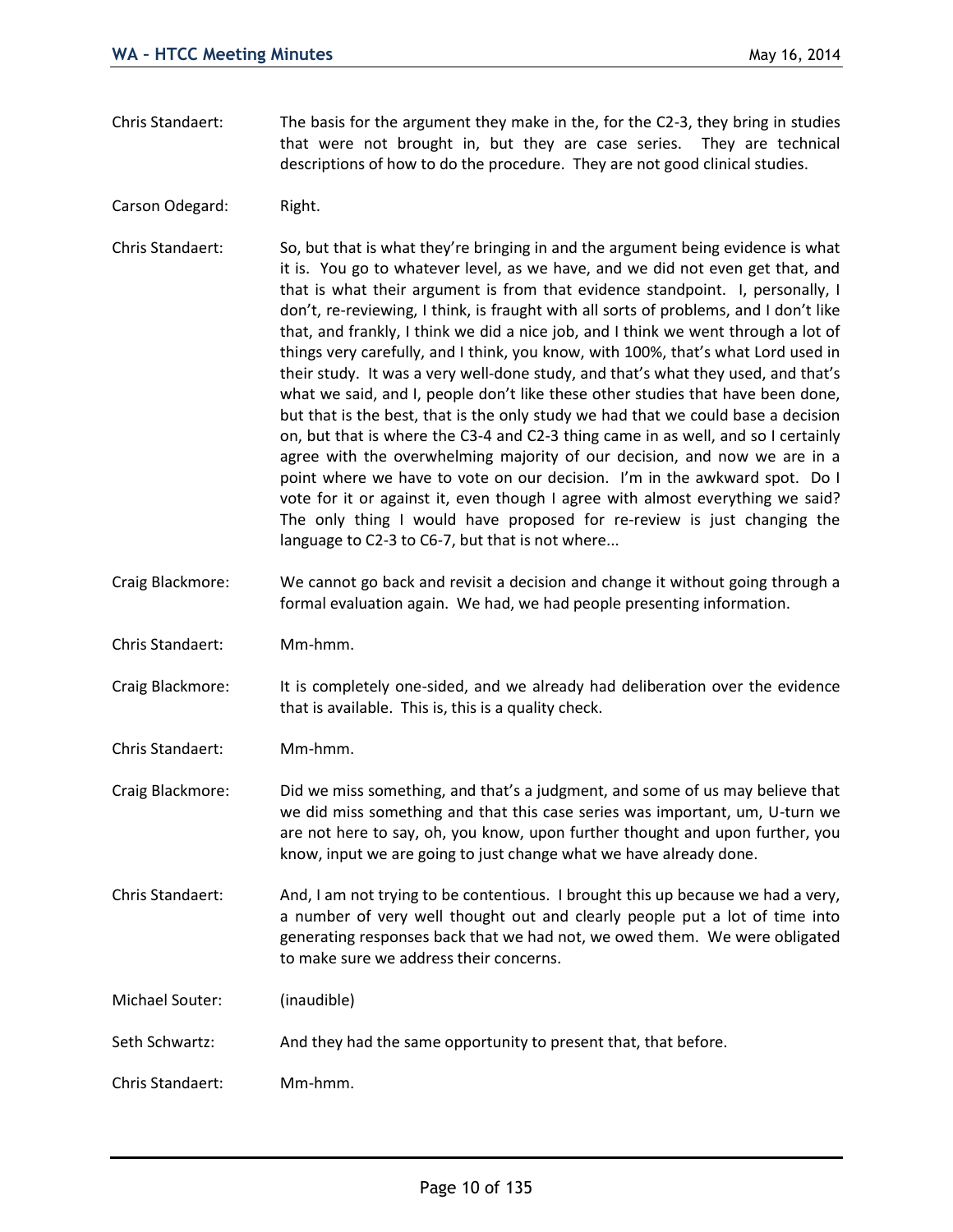- Seth Schwartz: They could have come here and presented it here. This is not, this is not the only opportunity they had to voice this issue. They were not here.
- Craig Blackmore: So, there is a motion on the table to either approve or not the minute, or sorry, the draft findings and decisions on facet neurotomy and, you know, again, not approving them is an option and, and, and this is a quality check and if we have made a mistake and have not considered, if we have made a mistake by not considering the best available evidence, then we should revisit it and we should re-review it, but if we do believe we reviewed the best available evidence at the previous meeting, and the wording of the documents reflects our decision, then we should approve it. So, again, I would like a show of hands of all those who are in favor of approving the draft decision on facet neurotomy.
- Josh Morse: Five approve.
- Craig Blackmore: So, now I need a show of hands for those who believe we should re-review the facet neurotomy question.
- Joann Elmore: Only C2-3.
- Craig Blackmore: No. We re-review, re-review.
- Seth Schwartz: Or nothing.
- Chris Standaert: So, that was what I was about to ask. I don't know if we have ever not voted to approve one of our things. What is the consequence of not approving our own, what happens if we don't, I mean, does that mean we change the language, I mean, we have changed the language in other statements before?
- Craig Blackmore: We had changed language to reflect previous, we didn't change the context. We changed the language to make sure the language reflected what we had really meant by it. We didn't change a decision. So, to change a decision, we need to go back to a committee meeting. We need to have the evidence presented to us again, and we need to deliberate again and come to a new decision that we can approve that would be an acknowledgement that our prior decision had been a mistake because of whatever reason because we did not have the best available evidence, because for whatever reason. The one time in the past we did not approve a decision was the stenting case, and we came to the conclusion that we did not have enough information to define the technical parameters around which the limitation applied, the millimeters, the length of the stent, the diameter, the number of stents, etc., and we convened a subcommittee to help us define those clinical parameters, and then we brought that back to the committee and we re-formulated the decision, as a consequence, but I, I do not believe it would be in keeping with our process for us to make a change in the decision without having the evidence available before us, including the vendor, including our clinical expert, including all of that material and to go through a formal re-review and make a decision based on the (inaudible).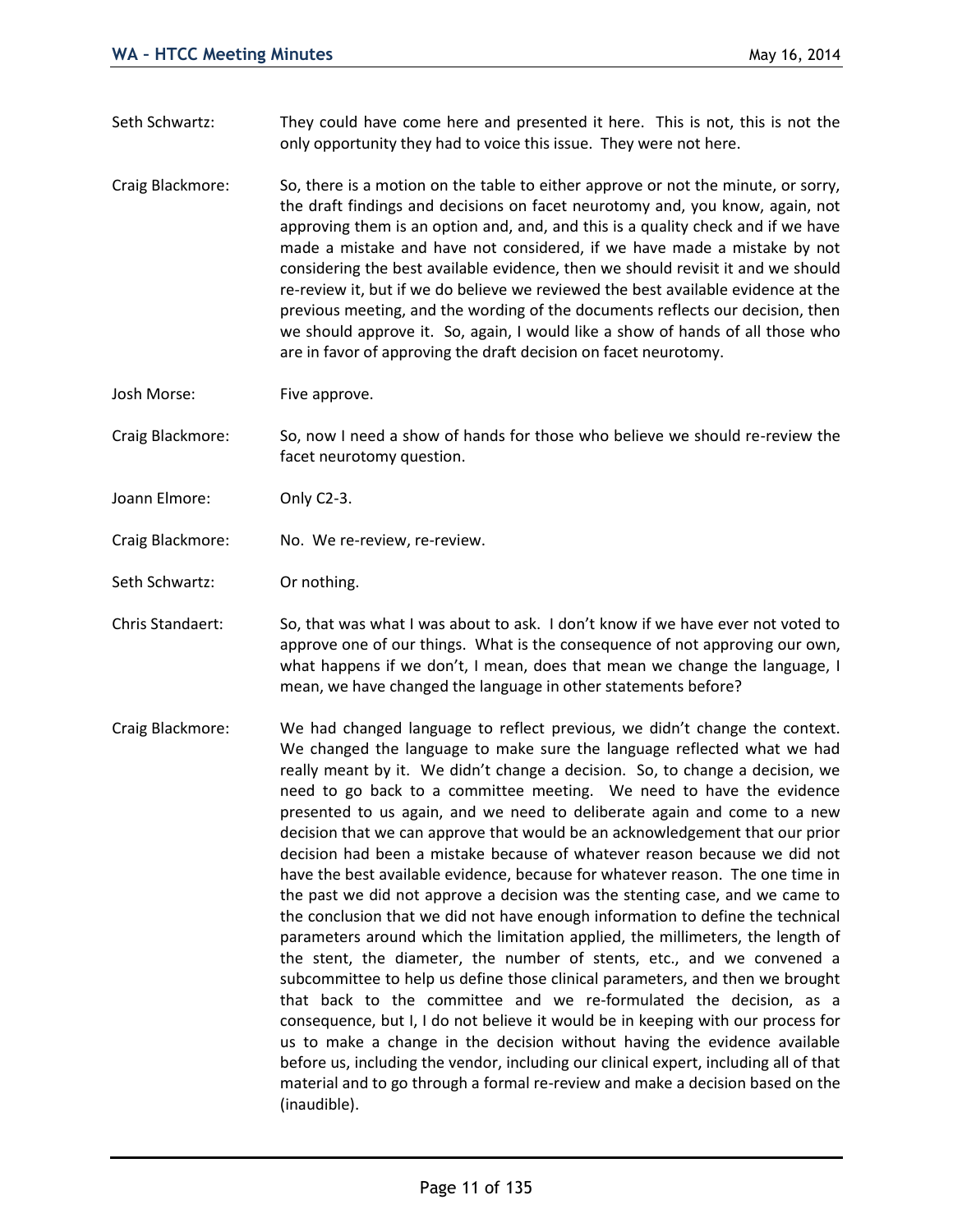- Carson Odegard: If we do a re-review, say in six months, say that there's new evidence that's, uh, appeared...
- Craig Blackmore: We always have the option to do a re-review. We are required to consider a rereview at 18 months, and we are always able and empowered to do a re-review if somebody brings, you know, if new evidence is identified that we feel might have a significant impact on our decision. Josh, from the process standpoint, am I, am I mis-stating, or?
- Josh Morse: No, I agree with you.
- Craig Blackmore: So, you know, if a big randomized clinical trial comes out, then we would have the opportunity, and it did not support our decision, we would have a re-review and, again, we would have one of our vendors evaluate, bring all the evidence to the committee, and we would consider the question again. In a year and a half, we are required to look and see if there is new important evidence and we could do that sooner or at any frequency if something was brought forth.
- Joann Elmore: It certainly would have been helpful to have this conversation before we had that vote, because I, we having such a black and white issue, re-review or (inaudible) I think I might have voted differently. I thought if we had the option to do a targeted single key question re-review I would be interested in that.
- Chris Standaert: Mm-hmm, right.
- Joann Elmore: Without that option, I don't want to do an entire re-review.
- Group: lagree.
- Chris Standaert: Yeah, I am not interested in a full review, but yeah...
- Craig Blackmore: I, I don't, from a process standpoint, I do not know how we would do that.
- Carson Odegard: Right.
- Joann Elmore: Well, part of transparency is that we ask for feedback, which we did, and we received voluminous feedback, and many of them pointed out the C2-3 question. I am uncertain that we reviewed adequately the case series and so I am uncomfortable, I mean, I am very satisfied with our decision, except for the C2-3. So, I wish there was a way around it that we could just do a narrow C2-3. I would be very happy to vote to provision to a narrow C2-3.
- Michael Souter: Has the key question changed? Back to what I was saying earlier, has the key question changed? No. Has the evidence that we reviewed? No. I do not see any justification at all other than, you know, our...

Group: No.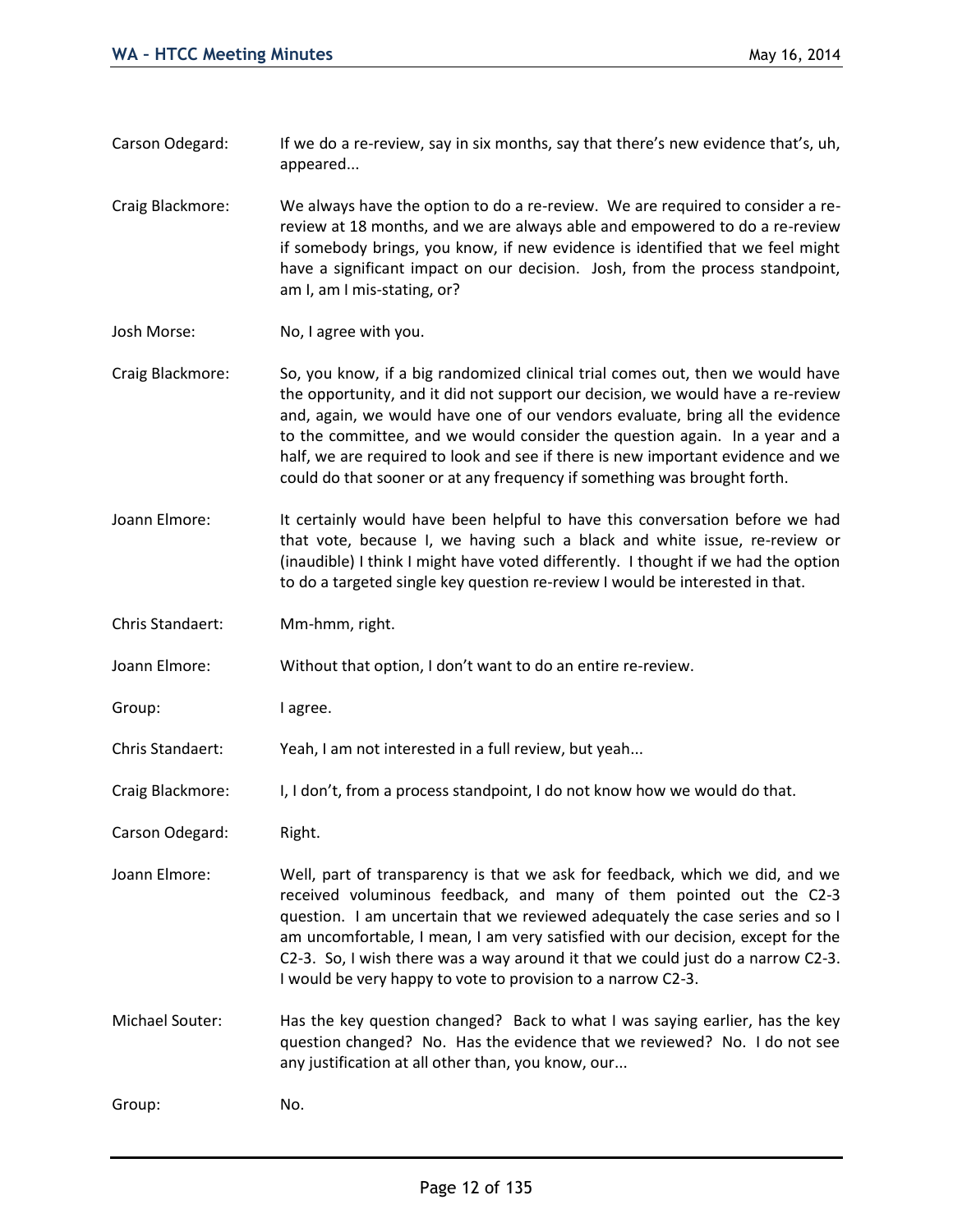- Joann Elmore: We, we did not review the case series, I mean, I know the case series are not high quality.
- Michael Souter: Yeah, and we had many instances previously where case series have come to us, and we have just said, that is just a case series. This is a significant volume of complaints, yes. I do not think that we should allow volume to determine a qualitative decision. I would move that we re-vote, again, on the question.
- Richard Phillips: Can I ask a question, too, of Josh, and that is would, if indeed you have a number of people who are unhappy with our decision, do they have a means of addressing that issue with the, with you as the, the program director and perhaps bringing this for, up for review at an earlier date? Do they, does that pressure have anything to do with how decisions are re-evaluated down the line?
- Josh Morse: Well...
- Richard Phillips: You know, in other words, we have that 18-month re-review statement there, but does the fact that we have this kind of a situation where people have provided feedback contrary to our point of view, does that put any pressure on you, or does that open the door for you to, you know, look at this down the line as another review?
- Josh Morse: The re-review would depend on newly-available evidence.
- Richard Phillips: Exactly.
- Josh Morse: So, if something emerges in the next six...
- Richard Phillips: Well, that's what I'm thinking. Is it just, I'm not asking, and I'm going along with everybody saying about, you know, we, we look at what evidence was here, but if they are going to say that there is new evidence and they bring it to you, then you can, indeed, bring it back to us with new evidence for re-review then.

Craig Blackmore: Right.

- Josh Morse: Or they can come to you and ask for a re-review if they wish.
- Craig Blackmore: But we, we, we can re-review, if new evidence comes to light, then the committee can be asked to do a re-review, you know? We, we can do this whole process again if some big randomized clinical trial came out next week and, and, you know, we as a committee could recommend that. I don't think we could force it, but we could recommend it. Any of the, you know, any of the stakeholders could come to the (inaudible)...
- Richard Phillips: 'Cause sometimes these decisions are, you know, whether to include case review, case studies and these analysis is really a decision of the vendor. It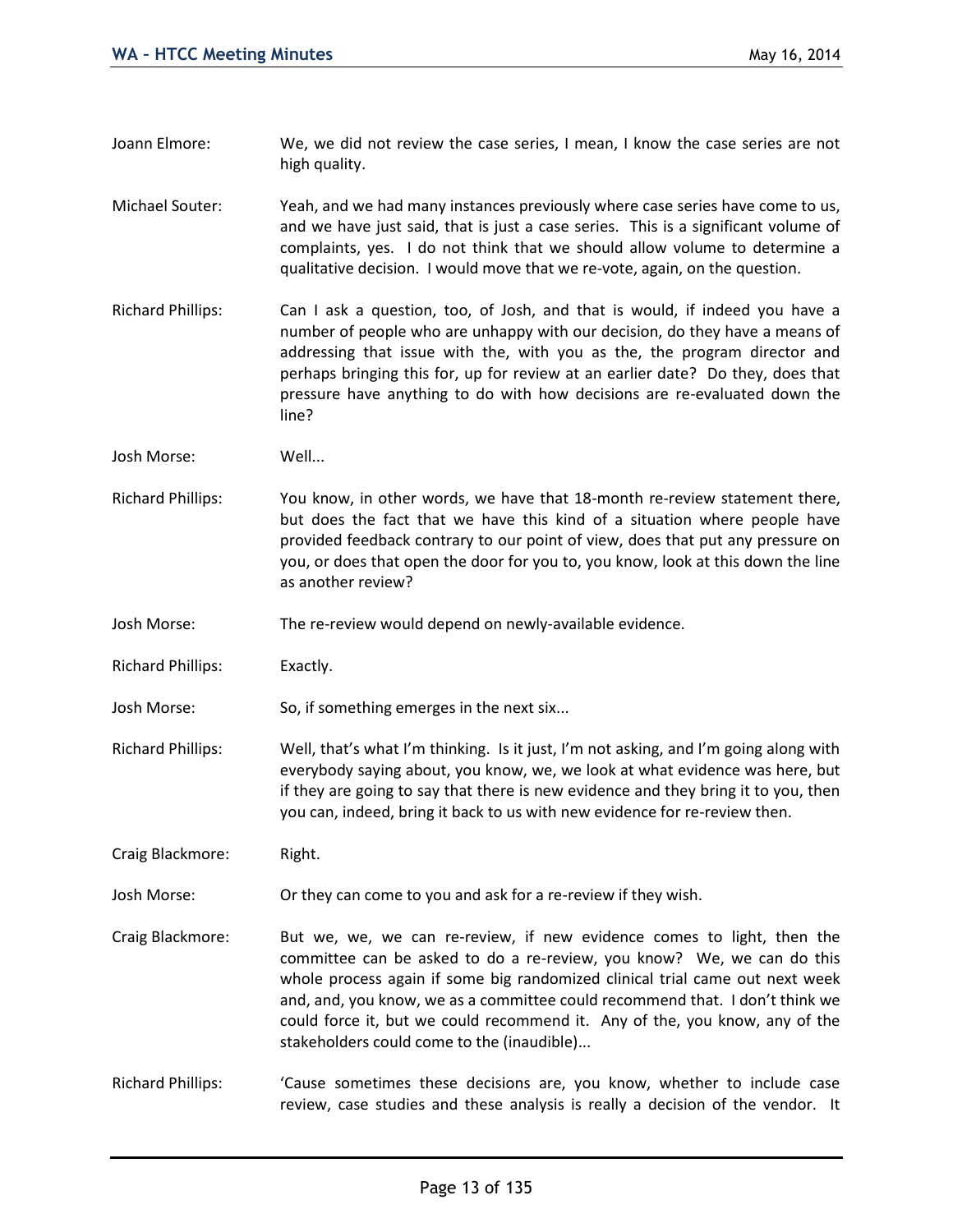really is not something we can do anything about. I am not going to, you know, we cannot really retract our feelings because some things are not included in the, for our review, but that does not mean that some of those studies may not have been reasonable to put in front of us. I do not know how to assess that issue, but I do think it is a legitimate concern.

- Craig Blackmore: And, and we could lower the bar, you know? We could say if you have a case series of ten that you seem to believe shows benefit, we will cover the technology. We have set a bar that is a little higher than that. I will not say it is incredibly high. We are not requiring a meta-analysis with 16 randomized clinical trials that show unequivocal benefit. I think to lower the bar any further and say a caser series with, you know, all the limitations is sufficient proof of effectiveness would be not something I would be comfortable with in terms of believing the process has value.
- Chris Standaert: I do not want to drag this out. I mean, I do not think we have used case series as a way to justify coverage for an entire technology. I believe we use them on the margins, subpopulations or other sorts of things or other categories may fall in there. I think they influence that some, which is where their value may be, and that is, again, I have the same problem with this one particular issue, and I do not know if it comes, I do not know that there is going to be new evidence to present to warrant a review. I suppose if we pass it as is, there certainly is a high incentive on somebody to do an RCT of C2-3 facet, which would then open up the availability for re-review. I just was not aware that we could, we could not actually just change our language that fit.
- Joann Elmore: I am going to second Michael's motion.
- Craig Blackmore: So, we had a nonconclusive vote. There are exactly ten of us, and five is a nonconclusive vote. So, I think we can redo it. There is a motion on the table to do so, and it has been seconded. So, I will ask then for a second vote on approval or nonapproval of the drafts, findings, and decisions for facet neurotomy. So, if you're in favor of approving the draft findings and decisions, you could please give me a show of hands.

Josh Morse: Ten approve.

- Craig Blackmore: This is never going to be easy, right? They are all different. They are all hard, and we are not always, as a committee, going to agree. OK.
- Josh Morse: So, there is an issue with the phone, if we could take a ten-minute break.

Craig Blackmore: Yep.

- Josh Morse: And get queued up for the next session.
- Craig Blackmore: So, we will do that. We will take a two-minute break. We are still in session but this would be a good opportunity to grab a coffee if you want to do so.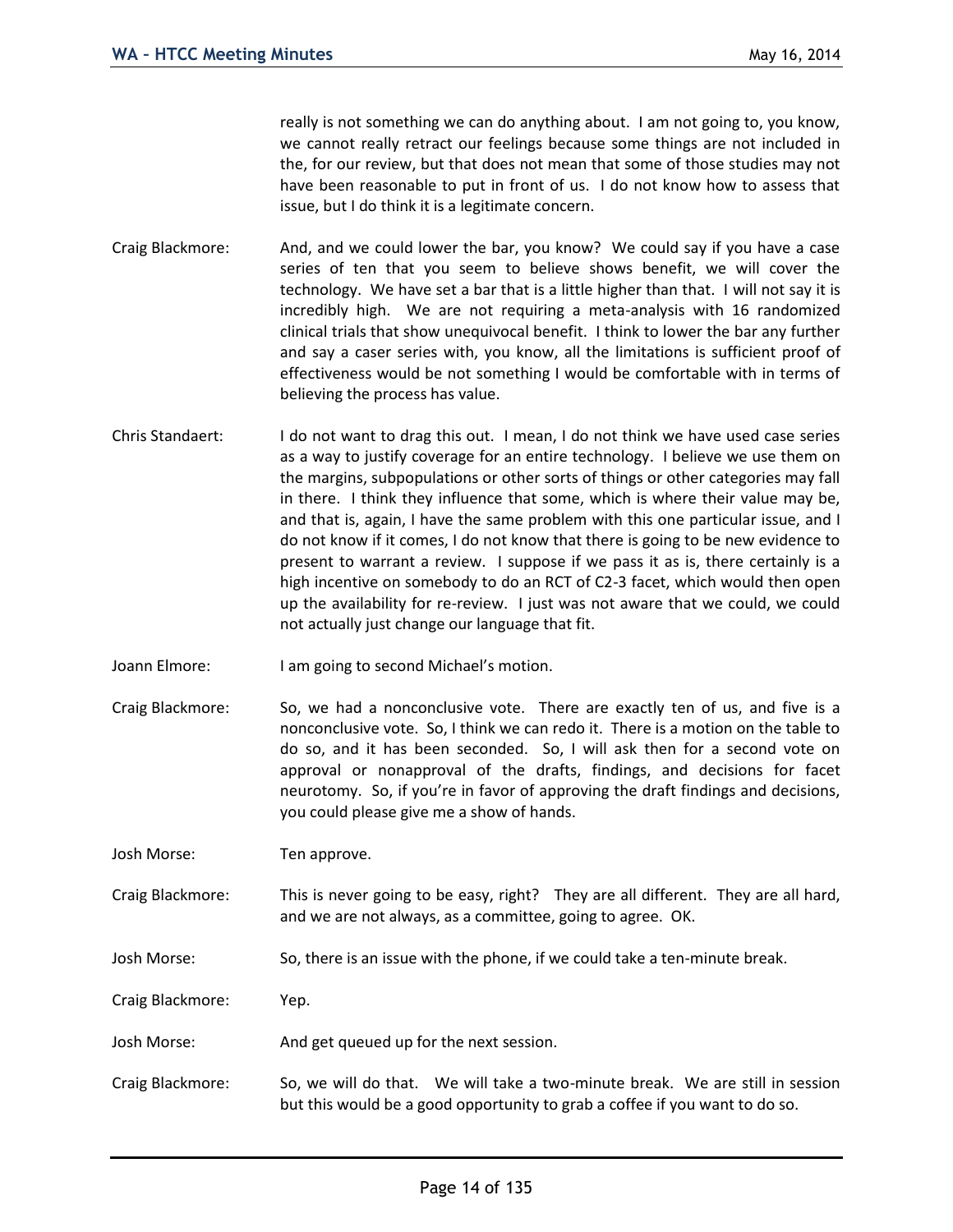Alright. Now, if I could ask the committee members to resume their seats, and we will start with the next item on the agenda, which is our new topic for discussion, which is on proton beam therapy, and we are going to start off the proton beam therapy session with public comments, and we have, we have received a number of requests in advance in the meeting from people who wished to address the committee. So, we are going to have those individuals. We also have the opportunity for people who have not told us in advance that are present, either here physically or on the phone who want to address the committee, after we sort of have the pre-scheduled presenters, we will have an opportunity for anybody who is kind of a walk-in to also address the committee. There is a signup sheet, there was. I think it is still out there, or? OK, there is still a signup sheet out in the hall. If you want to address the committee and you haven't already told us that, please just sign up on that sheet and we will give you an opportunity at the end. We have also had a number of, a number of individuals who want to address the committee coming from the same institutions and the same groups who want to sort of pool their time, which we allow. So, if there are 20 people that want to address the committee, we allocate the time among those 20 and then three or four of them want to pool it together, they can have a joint presentation of, you do the math, instead of individual presentations. So, that is what we are ironing out, and so, so what have we got?

- Marie Brown: Could we also look at this? I have had several requests for us to speak closer to the microphone and more slowly and clearer.
- Craig Blackmore: Very good point. Everyone should speak into the microphone. Committee members, it is good to identify yourselves when you are speaking, at least the first few times. There will be a transcript of the meeting, and the transcriptionists need to know who is speaking. When, when members of the public, people are addressing the committee, if you could please identify yourselves, tell us if you are speaking as an individual or if you are representing some group, and please also tell us if you have any financial conflicts or if people paid to have your transportation or to have you come or whatever, and for the speakers, we have, we will tell you when there is one minute left, is that right? Margaret will, Margaret will let you know, and we are good to go.
- Josh Morse: We are. So our, the first scheduled speaker is Shannon McDonald and, you have three minutes, please.
- Shannon MacDonald: Good morning. I would like to thank the committee for their time in evaluating this therapy for our patients. I am a pediatric and breast radiation oncologist from the Massachusetts General Hospital in Boston, and I am going to focus on the treatment of breast cancer this morning.
- Craig Blackmore: And, if you could, please, tell us if you are representing yourself or some group and if you have financial conflicts of interest.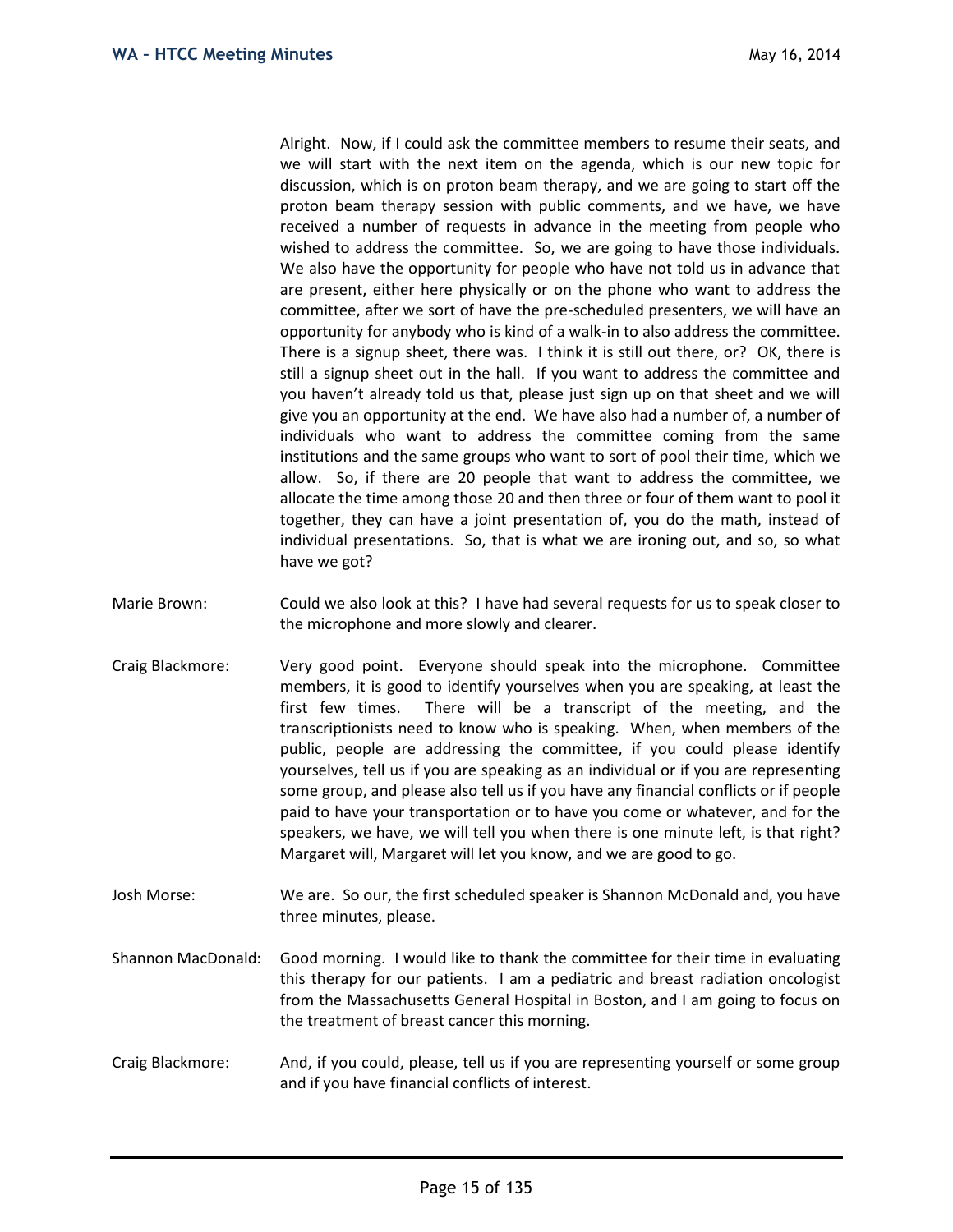- Shannon MacDonald: So, I am here as a visiting professor at the University of Washington, which I attended yesterday, and then I am here today for this meeting funded and traveled by the University of Washington.
- Craig Blackmore: Thank you.
- Shannon MacDonald: So, for locally-advanced breast cancer, we feel that protons is appropriate for selected patients and as part of our group at MGH, we have met with ethic boards and others to figure out a way to appropriately select patients and one thing that makes breast cancer patients potentially, patients that are potentially to benefit from this treatment is that they live for a very long time, and they do suffer from late morbidities of radiation from breast cancer and more often patients with locally-advanced breast cancer who require treatment of the regional lymphatics have exposure of the heart and lungs to relatively high doses of radiation that have been proven to translate to cardiac morbidity.

So, areas of the heart that have been shown to be sensitive are the coronary arteries and mean heart dose has also been shown to correspond to late cardiac morbidity, and an article by Darby that was published in the New England Journal of Medicine in March of 2013 showed that for every gray of radiation therapy, there is an increase in major cardiac events, meaning MI, revascularization, or cardiac death of 7.4%, and that continues to go up with every gray of radiation. There is clinical data from our institution that shows a mean heart dose for protons is less than 0.5 gray meaning an almost zero increased risk of cardiac morbidity and other institutions for modern proton therapy for locally-advanced breast cancers show cardiac mean, heart mean doses of 5 to 16 Gy, which would translate into an absolute increase in cardiac risk of around 5% but a 50% increase in overall risks.

So, as part of the cooperative groups of proton therapy centers and sort of a consortium that we have together, we have applied for a PCORI grant to study this in patients and we are proposing a randomized trial of about 2000 patients where we will look at these patients to see if we will find a decrease incidence of cardiac morbidity for these patients.

This shows you the differences in photons versus proton. These two images show photon therapy on the left. The pointer is not working, and protons on the right. So, just demonstrating graphically the difference in cardiac doses and also pulmonary doses. Other potential benefits from protons may include a decreased risk of lymphedema due to the soft tissues that are avoided and a better coverage of the treatment volumes that we need to cover with this treatment.

So, in summary, the patients that we feel are ideal for this type of treatment are those with locally-advanced disease that require treatment after mastectomy or for breast conservation but regional nodal involvement. Internal mammary node treatment is not always included at this time, because of fear of cardiac morbidity, but there are two, two papers that will be published within the next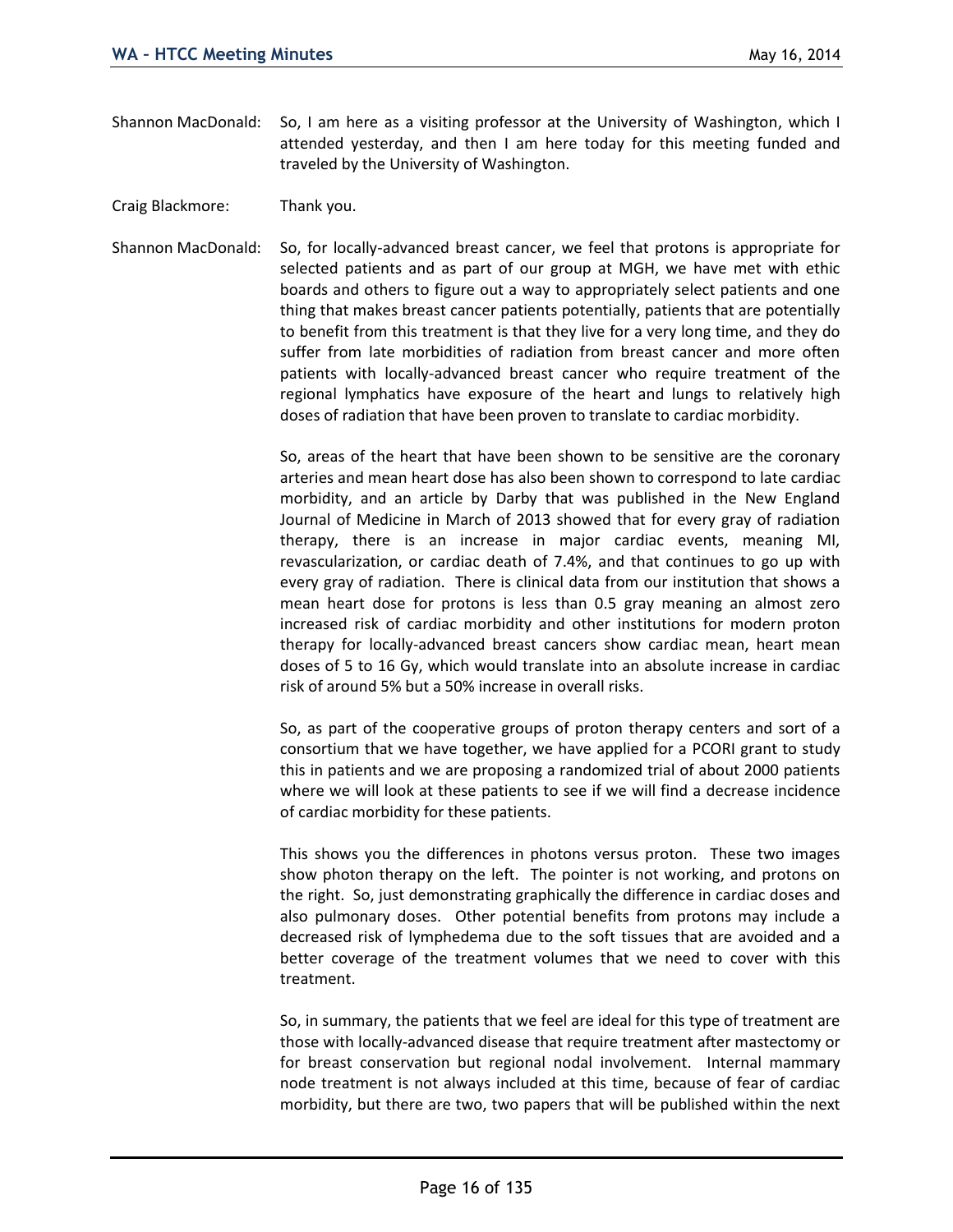year supporting a survival benefit for IMN involvement. So, I think this is something we will see more of. So, these patients are exposed to anthracyclines and (inaudible) so cardiotoxic chemos. Additional cardiac risk factors have been shown to further increase the risk of cardiac disease and other patients that can benefit are those with permanent implants. Many institutions do not allow for a permanent implant to be placed prior to radiation, which is an impact on the psychological benefit to the patient, as well as costs. So, thank you, all for your attention.

- Josh Morse: Next scheduled speaker is Don Denton. Is Mr. Denton here?
- Christine Masters: No, Mr. Denton isn't. He left a letter.
- Josh Morse: OK, Mr. Denton's letter is in your packet. The next is George Laramore. Dr. Laramore and others from the University of Washington have pooled their time for 18 minutes. There are six people here that are represented.
- George Laramore: Thank you, very much. Just so I understand how everything works here. I would briefly appreciate the opportunity to talk to this committee about proton radiotherapy. As was said, we have pooled our time. I am George Laramore. I am the founding medical director for the proton center and a former chair of the Department of Radiation Oncology. I was intimately involved in bringing the proton center to the Pacific Northwest. The other speaker will be Ramesh Rengan who is the current medical director, and we originally had planned to have Jim Apisarnthanarax speak, as well, who is our GI radiation oncology specialist. Jim's wife had a baby last week, and he is otherwise preoccupied. I, nor anyone else on this slide, has any conflict of interest. The proton center is merely one of five sites at which we practice. We have no equity interest in any of the sites. It is entirely revenue neutral as to where we treat our patients.

Why protons? Why did we think it was important to bring this technology to the Pacific Northwest? This is a slide that I think you probably have in your report in one form or another. It is basically a physical dose distribution. The vertical axis shows the percent absorbed dose from radiation coming in from the left. The depth on the right is basically depth in water or in tissue. If the current technology uses high energy photon beams, Linac 8 MV and Linac 25 MV accelerator. The point is, if you are going to treat a tumor at about 20 cm depth and you want to give 100 units, the high dose close to the skin is over 200 units with an 8MV accelerator. It is interesting because we have also on this slide had a comparison orthovoltage. This means low energy x-rays. Orthovoltage was the first form of radiation that was used therapeutically, and you can see it is a substantially higher skin dose. The point I would like to make is, people shifted going from orthovoltage to megavoltage when it became available, not on the basis of any randomized trials but because the radiation dose distribution looked so much better with the higher energy x-rays and also the patients had substantially fewer side effects. There were not randomized trials that led to this advance.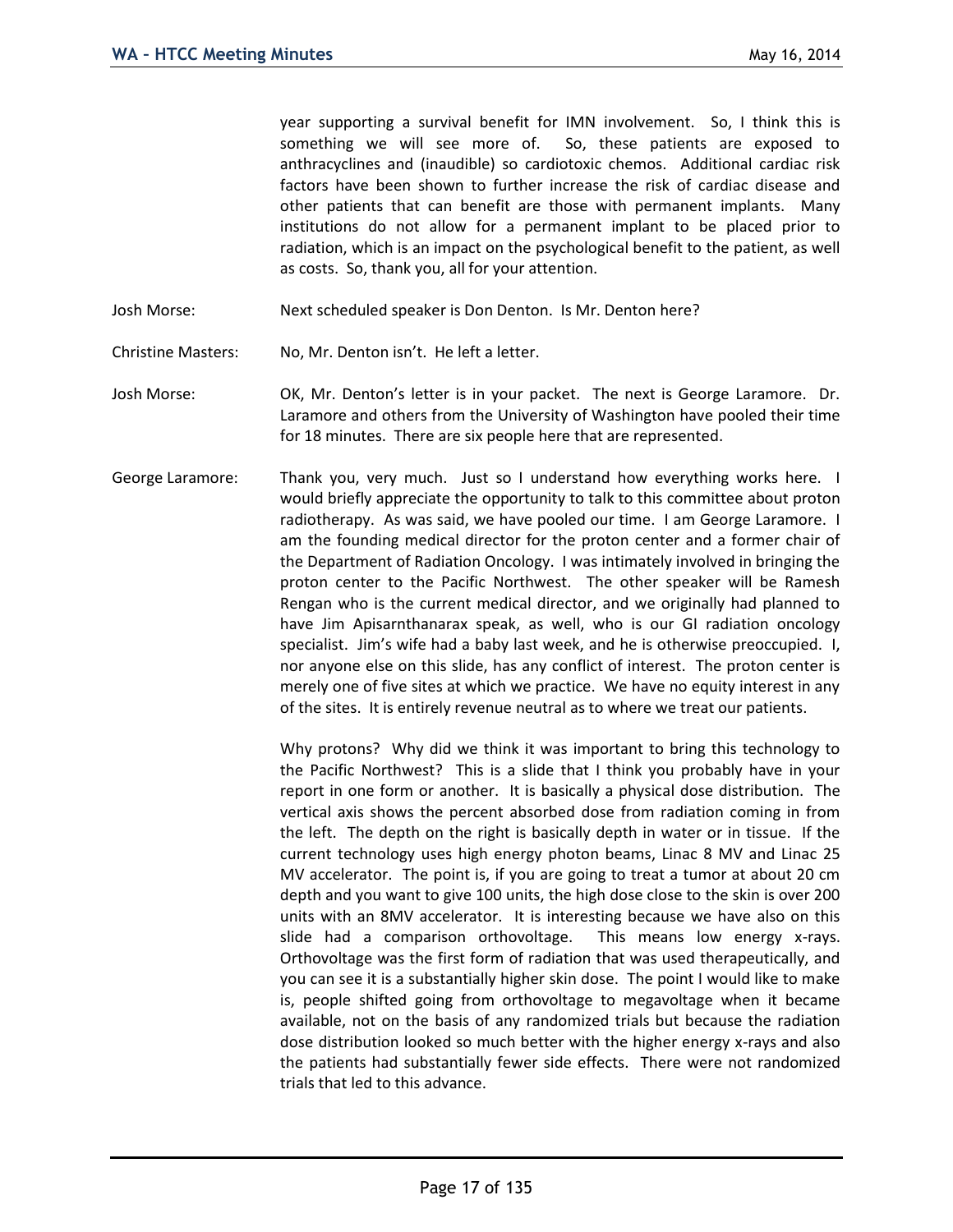Protons represent an advance further down the line in terms of dose distribution. Because of the physics of a proton beam, it does not deposit much energy until it gets near the end of its path, then it deposits a lot of energy. We squeeze this peak of energy through the tumor and we get this spread out red peak that is shown in red. The point is, we have a lot less radiation dose on the way in and the beam does stop abruptly so we have a zero exit dose. That means there is a lot less normal tissue being radiated.

A situation where this is particularly important is the pediatric population. There is a type of pediatric tumor called a medulloblastoma that arises in the posterior fossa or the cerebellum. This tumor spreads along the spinal axis. So, along with chemotherapy, we give radiotherapy to the spinal axis. If we are giving the radiation with photons, or x-rays, it gets the picture on the right with a lot of radiation dose going through. This can irradiate the heart resulting in cardiac toxicity. It irradiates the bowel so that the patient going through treatment has a lot of GI side effects. If it is a young girl, you are irradiating the ovaries, so you have ovarian dysfunction. You have similar advantages in treating the brain. You can spare the inner ear. You can spare a lot of the optic structures and overall, if you look at the complication rate, kids that are treated with photons have about a 40% improved incidence of overall complications. These are neurocognitive difficulties, cardiac toxicities, endocrine dysfunction, hearing loss, and a risk of second malignancies.

The slide with the curve on the right shows the incidence of in-field second malignancies for retinal blastomas. These are tumors of the eye. With x-rays, the incidence, overall, of getting a second malignancy is in the range of about 20%. These tend to be very aggressive malignancies, typically osteogenic sarcomas, essentially 0 with protons, and so we have implemented proton radiotherapy for the great majority of our pediatric patients with solid tumors working with Seattle Children's Hospital. We think that dosimetric studies, in comparison, are essential for clinical decision making. In fact, when we are discussing with insurance companies about whether protons are beneficial, we run a comparative plan. The best we can do with standard radiation, compare it with protons, look at the difference in dose to critical structures, and show this information.

We agree there is need for clinical evidence. As your study noted, clinical data is really lacking for many sites, and we take responsibility for that, as a community. In 8 of the 16 cancers surveyed in the report, there was really no evidence, an additional 7 of 16 had low evidence. I would point out that we are an academic center, and we are going to try to improve upon this. We are participating in a study called PartiQOL, which is a randomized trial of IMRT versus proton radiation for patients with low-risk locally-confined prostate cancer. This is a study that was started by the Massachusetts General Hospital and University of Pennsylvania. It is one of the studies that we want to join. As Dr. MacDonald said, there is a PCORI grant that is being out, and we are in the finalists in terms of consortium group. The idea here is to develop prospective clinical trials for common tumor situations. Breast is one. Post-prostatectomy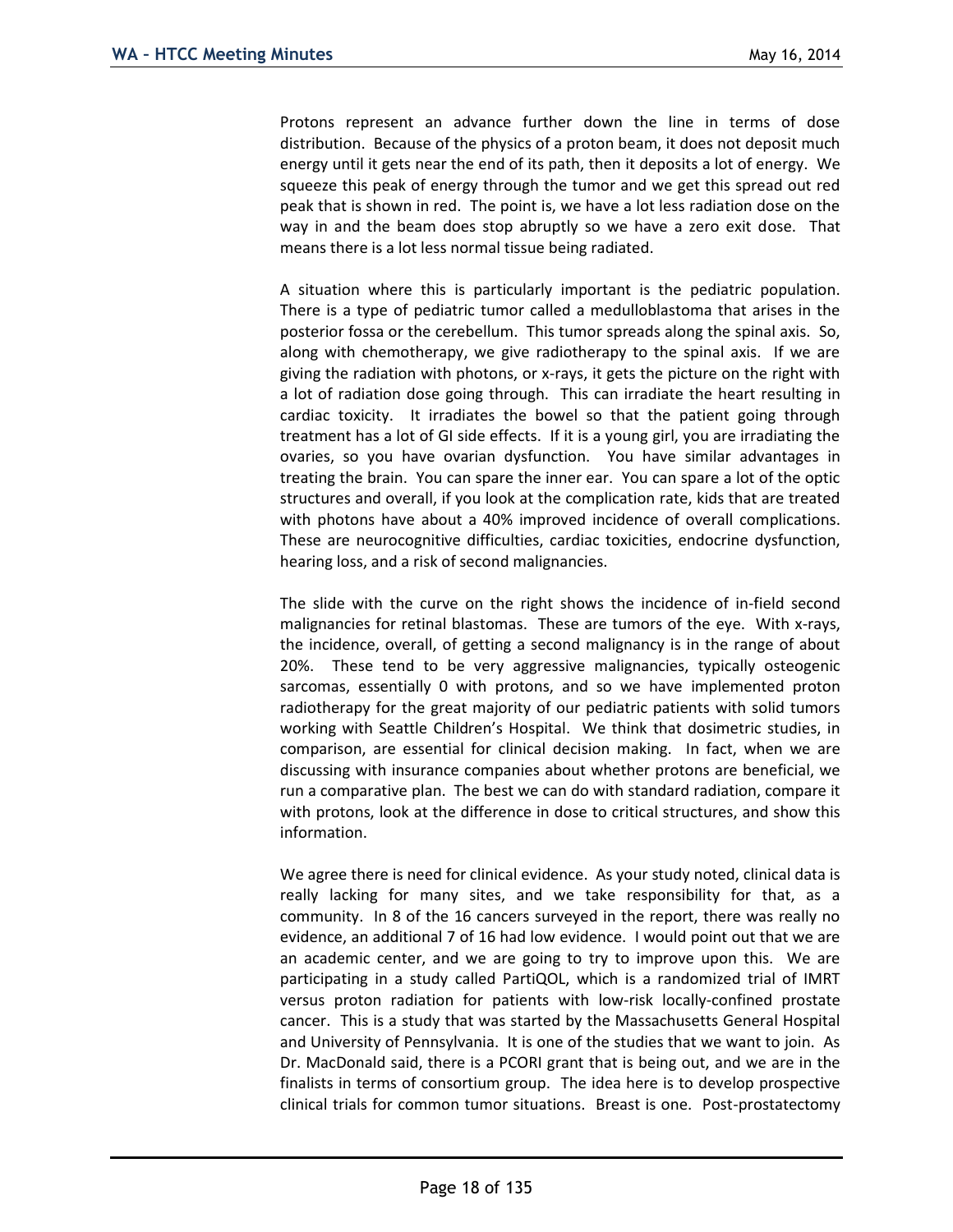patients who have positive margins who have locally failed is another, and breast cancer. The clinical data, in terms of getting these for long-term results, because we are looking at normal tissue side effects, which often manifest themselves a decade or longer after were treated, means that we have to get these clinical trials started and we need support in order to follow these patients. Unlike the situation where there are pharmaceutical companies who have a lot of financial return if a drug is approved, that is not the situation when you are looking at a technology. So, we really do not have vendor support for these, these studies. We would like to see coverage of patients with the intent of gathering evidence so that a decade from now, we will not be having this conversation without having a lot of data that we can talk to.

What I would like to do now is turn the table over to my colleague, Dr. Ramesh Rengan who is the current medical director. Dr. Rengan will talk about some specific data on some common tumors, like lung and GI, and then talk again about the need for evidence development.

Ramesh Rengan: Thank you, again, to the committee. I also have no conflicts of interest to disclose, other than my leadership position as the medical director of the proton facility. I am a faculty member at the University of Washington and an associate professor in the School of Medicine, as well as an associate member of the Fred Hutchison Cancer Center.

> As an oncologist, as everybody in this group, perhaps, is aware, what we focus on when we have a patient come into our clinic is this curve here, and this is what the patient's also focus on, which is, how likely are we to control the cancer. How likely is our technique, whatever that technique may be, to sterilize the disease that sits in front of us, but one of the things that is often forgotten is this, which is the red curve, and this is, perhaps an even more important determinate of clinical outcome for the patients that we see in our clinic, and as a radiation oncologist, the sole contributing factor to this red curve, which is the toxicity that patients experience from the treatment that we deliver, is radiation dose to normal tissue. All of the side effects that we can attribute to radiation comes from collateral radiation dose that is being delivered to areas outside the tumor and it is intuitively obvious that what we want to do is minimize any dose deposited to the normal tissue and only deposit dose to the cancer and the differential ratio between the dose deposited to the tumor and the dose deposited to the normal tissue is really the primary determinate of survival and outcome. It is not simply about tumor control, and so if we try to intensify our therapy, there is no such thing as absolute resistance to radiation. If I give a high enough dose of radiation, I can sterilize any tumor, but the problem is, I need to do that safely.

> So, treatment intensification, although that is the primary technique and intervention that is available to us as a radiation oncologist to improve control of disease, only works if it comes with a commensurate widening of that therapeutic ratio, and if it doesn't, we are not going to improve survival. So, if you look at a patient with lung cancer, the ratio is probably more like this. It is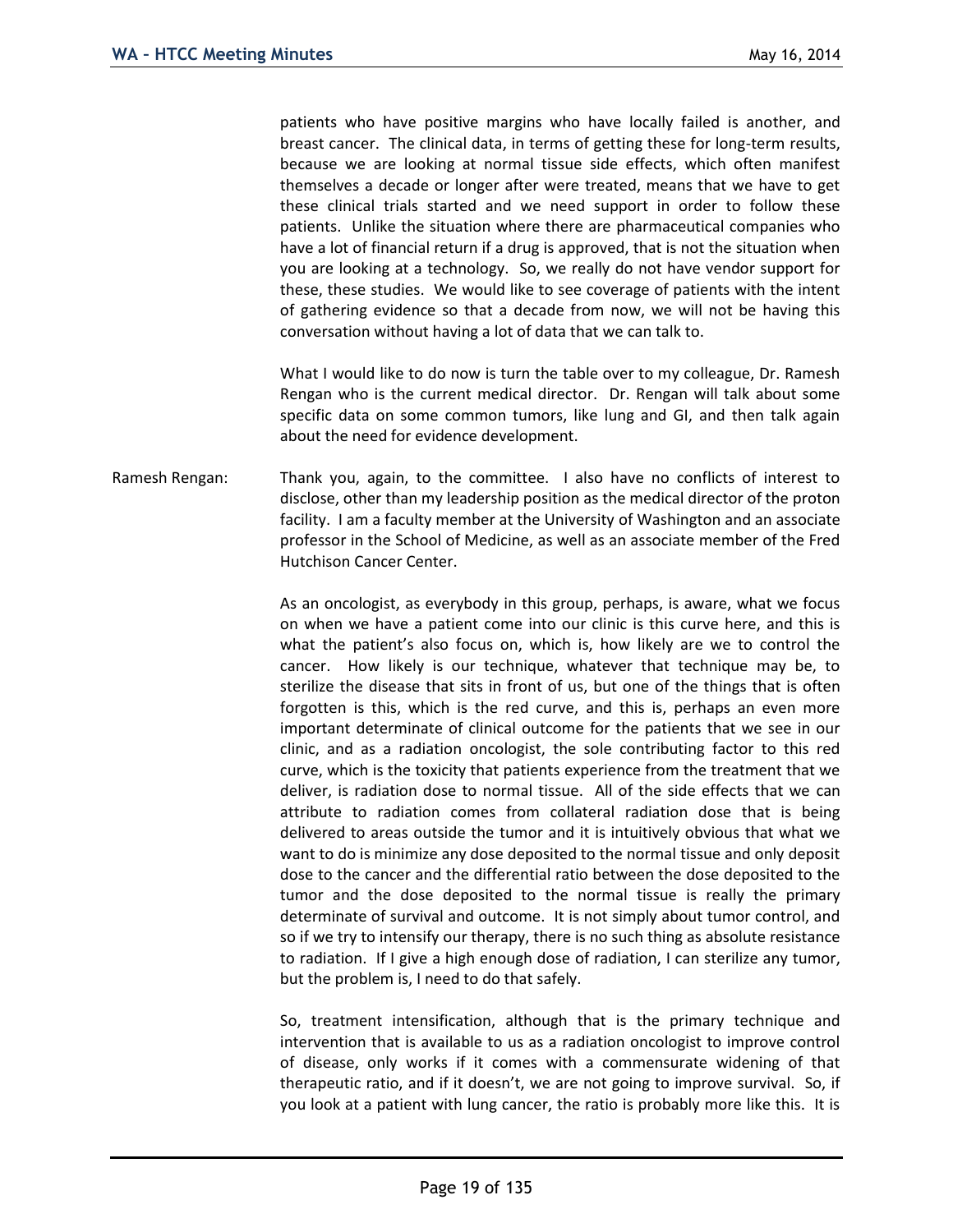very, very narrow. We have a very narrow therapeutic window for these patients. So, although we do a very poor job of controlling our tumor, lung tumors in particular, with radiation, the approach of treatment intensification may not be an effective strategy because we are not able to widen our therapeutic ratio and we put this to the test as a thoracic oncology community in that we initiated a phase-three randomized trial in 2006. It is not yet published, but the results are known. They have been presented in multiple venues where we randomized patients between the standard dose of radiation that was established in the 1970s, which is six weeks of radiation with concurrent chemo for a patient with locally advanced nonsmall cell lung cancer and then we felt we could do better with modern radiation techniques, such as IMRT. Give a higher dose of radiation, 74 Gy, so almost seven and a half weeks of radiation with concurrent chemo, and we felt this is going to yield an improvement and outcome, and they actually stopped this trial early without allowing it to continue, because there was a difference between the survival curves. The unfortunate thing was, it was a detriment. There was a detriment to giving the higher dose. So, they had to stop the trial because it was unethical to continue, because it had crossed a futility boundary. So, delivery of the higher dose of radiation not only did not improve outcome, it was detrimental to survival, and again, that is because we narrowed the therapeutic ratio with our treatment intensification strategy, not widened.

Now, one of the trials that you have in your evidence report is the Phase 2 trial from MD Anderson where they delivered that exact same high dose of radiation, except with protons, and in the Phase 2 setting, alright, it's not a Phase 3 setting, but in the Phase 2 setting, they saw a very different survival number, 29.4 months versus the 19 months, which was seen in the Phase 3 randomized trial with x-rays being delivered to that same dose.

So, there is, at this point, no clear way out with x-rays to improve outcomes in lung cancer patients. We cannot really improve upon the dose that we established back in the 1970s. We tried it, but there is no clear way to improve outcomes. Protons may allow for these narrow therapeutic window tumors a way for some patients to improve outcome, and that is a common theme that you are going to hear again, and how do we test that? We have to test it in a randomized fashion and we, as a proton community, have initiated with the cooperative group infrastructure, a randomized trial of IMRT versus protons for exactly these patients, locally-advanced nonsmall cell lung cancer patients, comparing protons versus photons. This trial is something that we want to open at our center, but this trial will not move forward unless we have payer support. That is the only way we can run these clinical trials, and that is different than the way drug company trials work. With technology, we cannot run these trials unless the insurance provider is willing to pay for the patients to receive their treatment, and so that is why this committee has a powerful opportunity to provide support for the very clinical evidence that they say is lacking, which we completely agree is lacking. It cannot happen without payer support.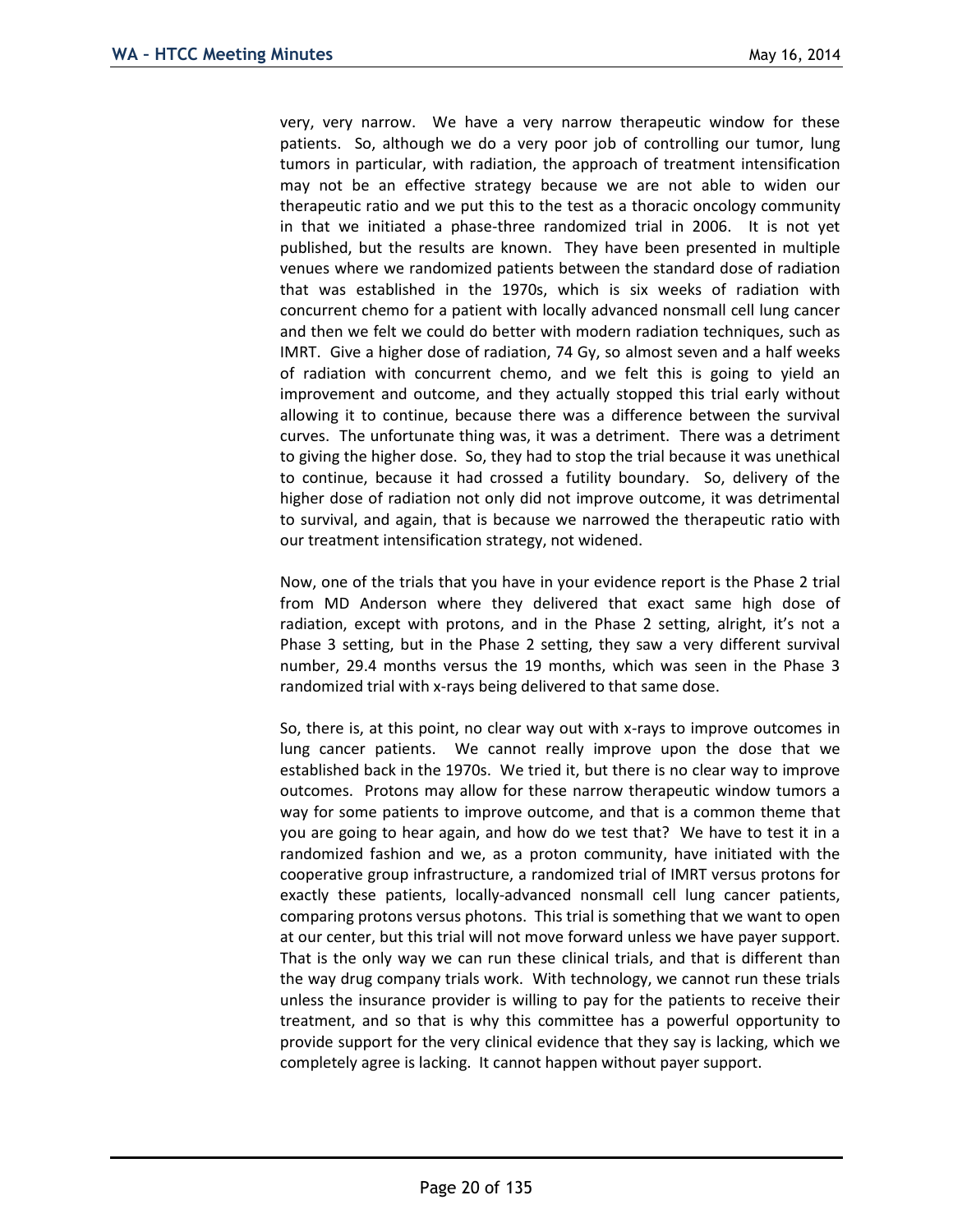There are also patients in whom I cannot treat with x-ray, patients in whom photons are contraindicated. One example of a class of patients in whom we do not have suitable solutions with x-rays are patients who have had prior radiation. So, re-irradiation comes with all sorts of risks and most radiation oncologists will not re-irradiate unless they are really pushed, but this is an emerging patient population. You are going to hear from one of those patients later today. This is an emerging patient population, because we are actually getting better at controlling disease systemically. So, when we get better at controlling systemic disease, local progression becomes a bigger problem. So, once you've radiated and then the disease progresses locally, what do you do? Well, you could operate, but that is fraught with risk, or you can re-irradiate, but that also has challenges, and this an area, a niche area, where protons actually can potentially come in. There is an example of a patient who had an infield recurrence of their sarcoma, and we tried to deliver, come up with a plan to deliver a high-dose conformal radiation with x-rays, we could not achieve a plan that was deliverable, because the dose to the bowel was going to be too great, put the patient at too much risk for complications, but with protons, we could treat. This was not a patient who could be salvaged with surgery. They had an inoperable recurrence. So, they had no therapeutic option outside of proton beam radiation, so we did, and this is an emerging patient population, and this is something that the report is silent on, at least at this moment. So, we would encourage you to consider classes of patients in whom x-rays do not even offer an option.

Brief discussion about GI tumors, very similar to lung tumors, very narrow therapeutic window because the treatment that we deliver is not terribly effective, and it is very toxic. Side effect rates are very high. So, even with the fittest pancreatic or rectal or esophageal cancer patient, our likelihood of complications are high, 30-50%, severe complication rates with x-rays, and we are talking about complications to vital organs, such as the lung. So, we have to be very mindful of that when we pick a patient and this is an example of a dosimetric comparison that we would do to pick what the best treatment would be for a patient. For example, esophageal cancer, you can see clearly here when you compare protons to 3D conformal or even modern IMRT based x-rays, you are able to exclude a lot of normal tissue. Again, the red curve. You are able to exclude a bout of normal tissue from being irradiated, and this is intuitively something that we feel will benefit a patient.

So if we look at the data, the Phase 2 data from MD Anderson shows that the heart and lung complication risk with protons was lower than benchmarked historical controls with what we see with x-ray, about 50% lower, but again, that's Phase 2. The next step is a Phase 3 trial, and that is being opened, and that is also a trial that we want to participate in. Again, we cannot do that without payer support.

So, there is, we completely agree that clinical data is lacking, but we want a way forward, and I think that this committee has within its power to help us find a way forward to provide that data and as Dr. Laramore said so eloquently, so we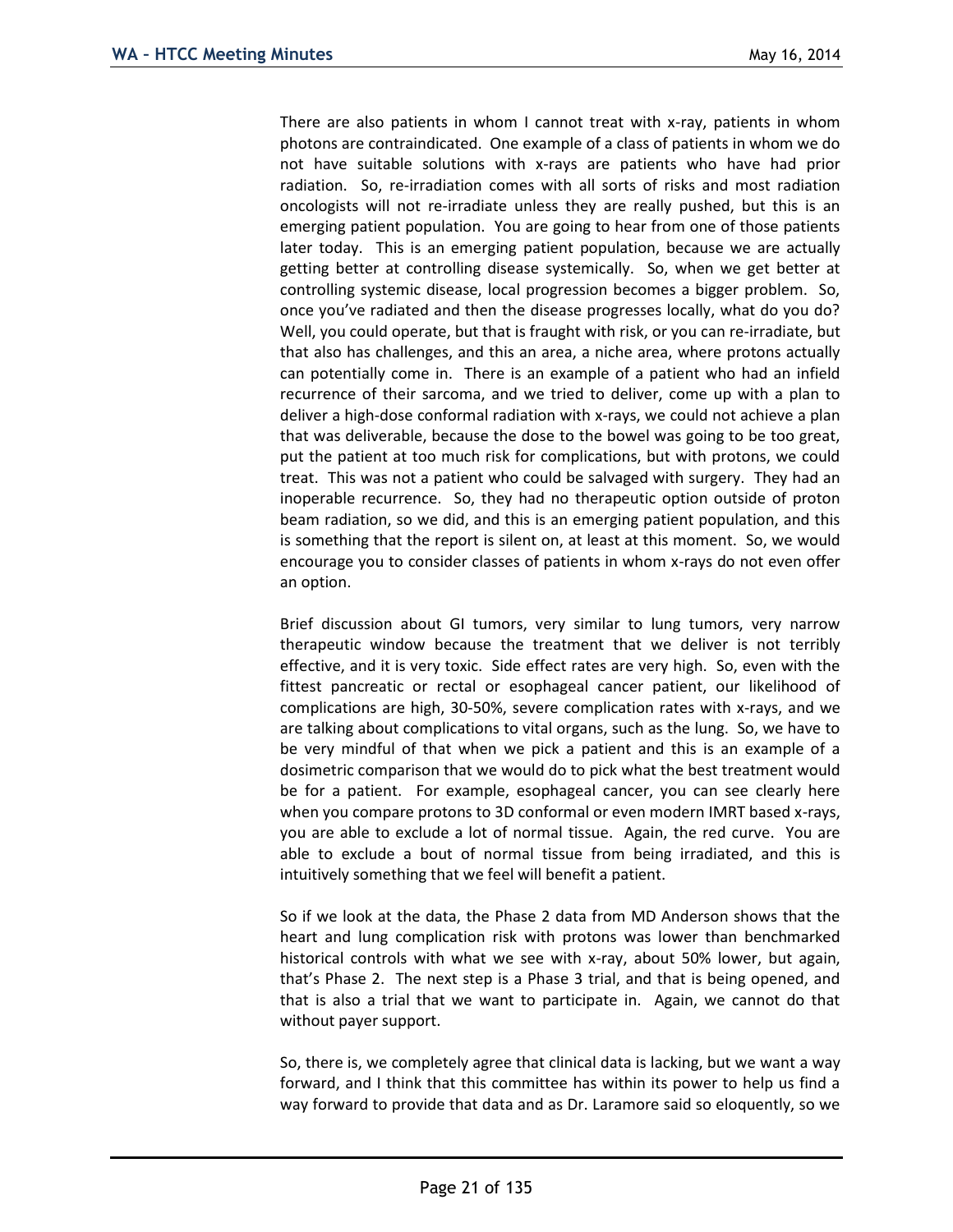are not having the same discussion ten years from now saying why aren't, why isn't there data? So, in conclusion, what we would, with all humility, suggest to the committee here is that we would recommend that we tie in payer support to obtaining clinical data, and that gives us a path forward, and so we would recommend extending payer coverage policies for patients who are enrolled on clinical trials, enrolled in prospective outcome registries so then we have this covenant that we are going to get the clinical data that we say that we need. We also would suggest that it was, we agree that clinical data trumps dosimetric data, but dosimetric comparisons is a fundamental component of radiation oncology clinical practice. That is the way we make clinical decisions in the, in the clinic. When I see a patient, I come up with two or three different radiation plans, and I pick the best one. So, we would suggest that where the clinical data is lacking, it is appropriate to include dosimetric studies, which were excluded from this report. We think dosimetric studies are important and frankly, pediatric tumors would not be treated unless we believed in dosimetric data with protons, and we would suggest that for tumors with narrow therapeutic windows, such as lung and GI, that the committee considers offering greater recommendations for coverage with protons, because we do such a poor job with x-rays. We need a way forward for these patients.

Finally, the patient populations in whom we cannot treat with x-rays, patients who had prior radiation, whose a re-irradiation patient, patients who have hypersensitivity syndrome, such as Crohn's, ataxia, telangiectasias, these are patients in whom x-ray radiation is completely contraindicated because their likelihood of side effects are very high. These are small patient populations, but these are patient populations who are real who, when they have a cancer, we don't have an option for them and protons offer a way out because it allows us to exclude normal tissue to a greater extent. So, these are the modifications and the suggestions that we, as a faculty, make to this committee for your consideration. So, I thank you very much for your time.

- Josh Morse: Thank you. The next scheduled speaker is Ralph Ermoian, and Dr. Ermoian has three minutes.
- Ralph Ermoian: Great, thank you. Thank you for the opportunity to address your committee. My name is Ralph Ermoian. I am a radiation oncologist. My board certifications are in radiation oncology and general pediatrics. I practice at Seattle Children's Hospital, the University of Washington, and at the proton center and so, my, if I have a conflict of interest it is because part of my practice is up at the proton center.

I am going to briefly address the, some of the applications of proton radiation therapy in children and the particular benefits. Dr. Laramore nicely covered an example just like this in the patients who have medulloblastoma, essential nervous system disease, need radiation to their entire craniospinal axis. This is actually a Washington resident who I treated last summer, and compared on the left her, the treatment that she did receive versus if she had to receive photons, which she would have received, and one can see the dose distribution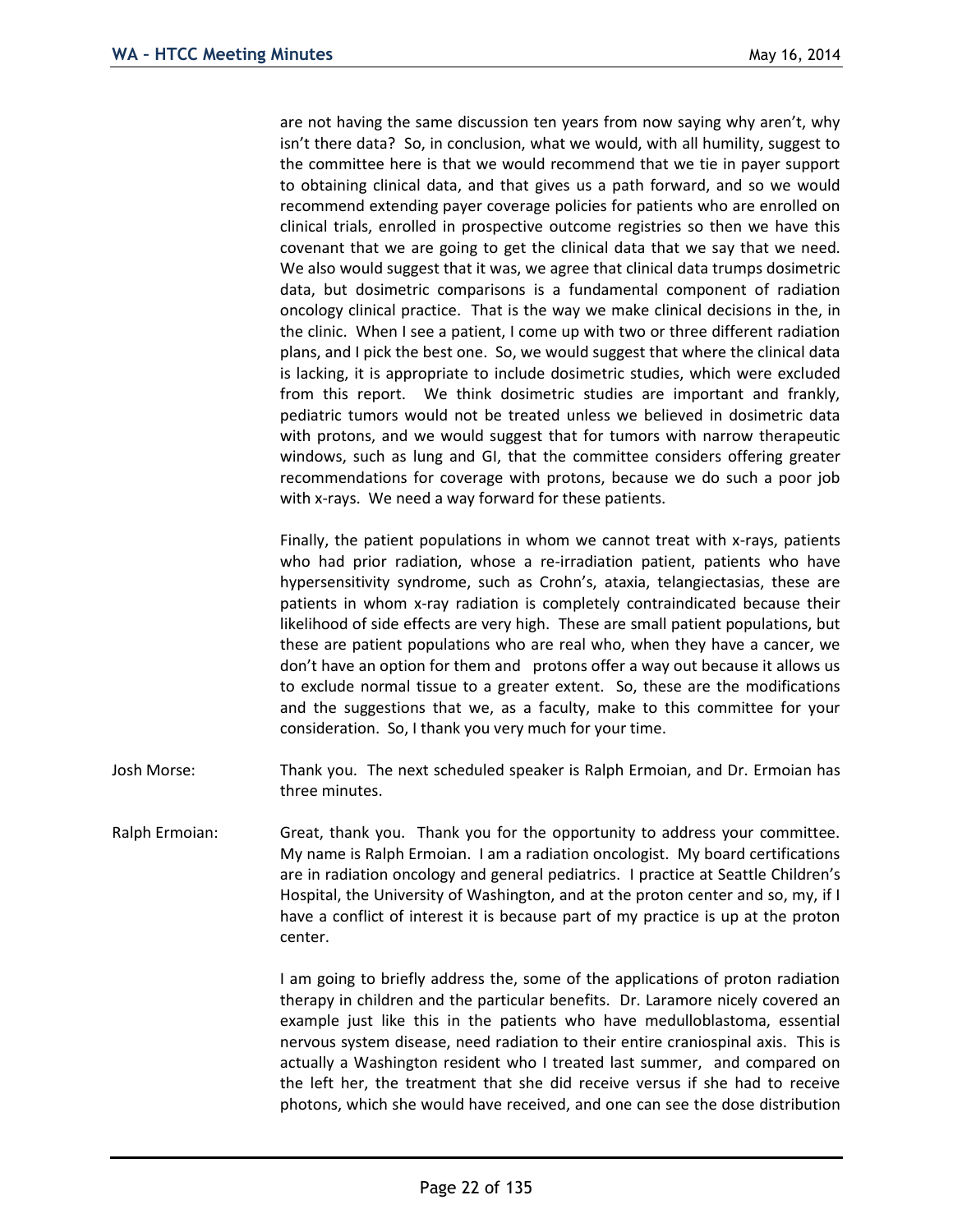is that the radiation stops in the targeted area with the proton plan and continues to go forward with a photon plan if she had to received, but I want to emphasize in growing children whose organs are not developed is that there is absolutely no therapeutic reason why a patient should receive radiation to her heart, to her ovaries, to her lungs, to her intestines in patients like this. The only reason the radiation continues to go there is because with conventional radiation we do not have a way of stopping it, but with protons we do, and there are good studies looking at dosimetric studies, as well as case series, supporting the benefit with respect to the heart, the ovaries, thyroid, lungs, and breasts, all of which I included in some of my submissions to the committee earlier this year.

There is also data supporting the cost benefit in children of craniospinal radiation. This fairly busy table is an important summary of looking at specific complications that children can experience after receiving craniospinal radiation, the probability of them receiving, of that risk and the difference in ultimate cost, if they were to have that complication versus considering the reduction of that risk with protons compared to photons, and there is a dramatic reduction in lifetime healthcare costs associated with patients who received proton radiation therapy for diseases, such as medulloblastoma.

The additional slides I have essentially summarize similar findings. The one that I want to highlight is this last one with craniopharyngioma tumor in the middle of the head. For a young, developing child, the greatest concern that I spend a lot of time talking to families about is longterm neurocognitive effects, and when we look at this chart that projects the longterm neurocognitive effects, there is a substantial difference between the neurocognitive effects of a child treated with protons versus with photons, and that is a separation in longterm IQ that will only widen over time that will have dramatic effects on quality of life, as well as longterm function of the patient over her lifetime. The last two things that I would mention, as a pediatric radiation oncologist, are one that before we had protons in the northwest, I sent my patients for protons and that often that meant having to travel to Texas, to Massachusetts General, other places because I believed in it so strongly.

The last thing I would say is that the children's oncology group is the main national organization for doing research and in all their trials, there are no randomizations between protons and photons. They basically say if you can receive protons, it is considered equivalent, and patients can receive it. Thank you.

- Josh Morse: Thank you, Dr., I'm sorry, Dr. Ermoian. So, next is, next scheduled presenter is Eugen Hug, and if you could please state any conflicts and where you're from, thank you.
- Eugen Hug: Yes, thank you, committee. My name is Dr. Eugen Hug. I am currently the chief medical officer of ProCure Therapy Centers, and as such, I am salaried by ProCure by a proton developing company, but I also speak to you on behalf of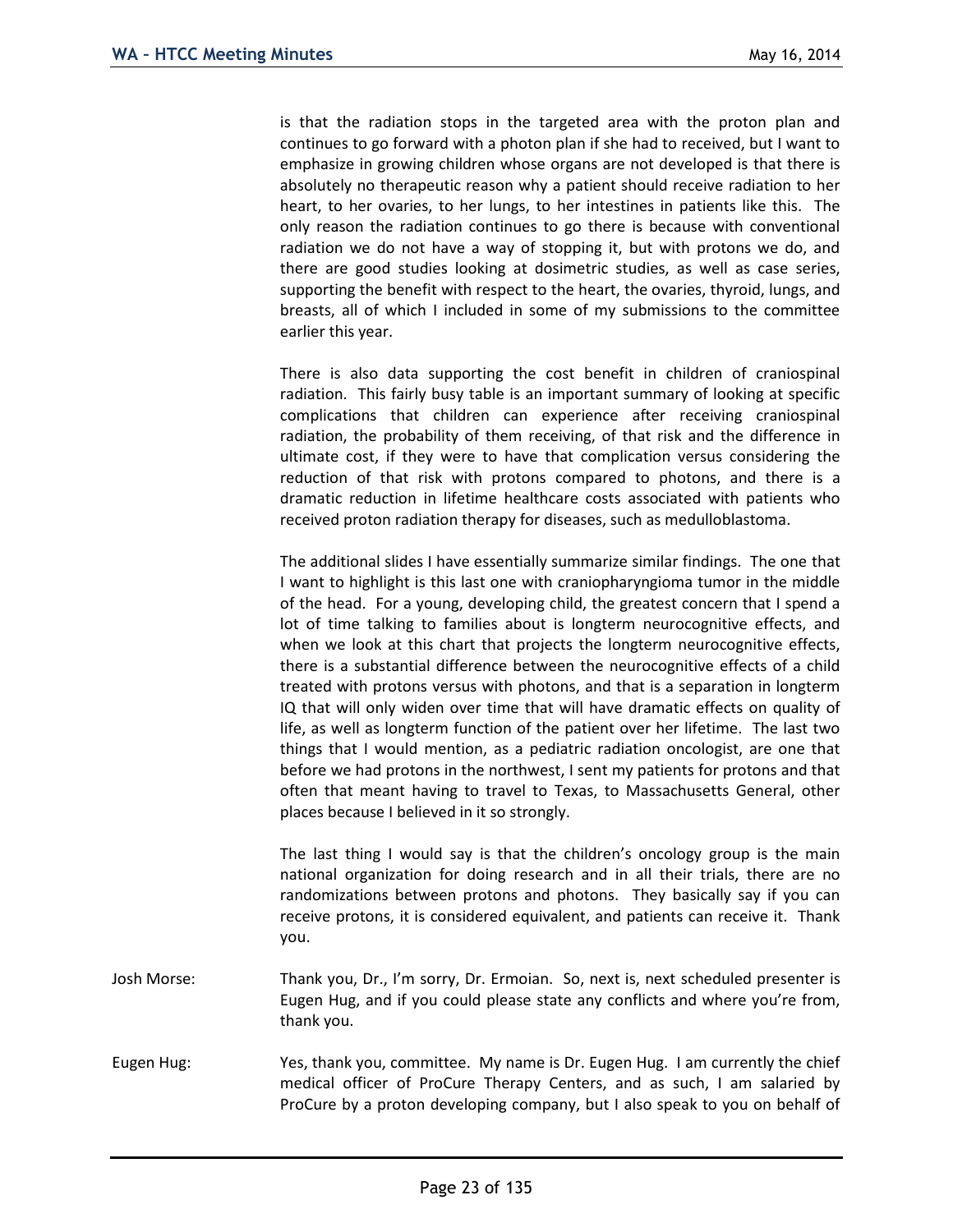the Particle Therapy Cooperative Group of North America whose president I am, and maybe more importantly, I speak to you as one of the longest serving radiation oncologists actually worldwide in particle therapy. I'm, I'm treating patients with protons for 21 years now. Next slide, please. Oh, I'm sorry. I guess we do those, sorry. Which one is it? Alright, thank you, I'm sorry.

OK, I guess we are all sort of trying to, trying to make sure we drive home the same points, as to where we are with protons and what a relief it can be if only we will have the continued support. That is really why we are here right now. So, we all, the central paradigm of radiation oncology always has been increase the dose to tumor and decrease the dose to normal organs. This has been pointed out by my previous speakers here, and the entire history of radiation oncology is really exactly that, going from two-dimensional treatment to threedimensional treatment, now to four-dimensional treatment and as such, we have always accepted the technology that delivers less radiation to normal organs while focusing dose in the tumor is the superior technology. That's the paradigm of our subspecialty and one can actually stipulate that proton therapy is the next evolutionary step in this process. This does not mean that protons are the panacea in radiation oncology. No one has claimed that, but we do believe that it represents actually a very important next step and it is upon us, upon here the center, for example, at the University of Washington centered in Seattle, as well as worldwide, to now crystallize the subgroup of patients who will have the clinically-meaningful benefit from this new modality.

Here again, showing you, hopefully, the importance of actually preclinical dosimetric studies. On the left side a patient with breast cancer with a proton dosimetry plan, on the right side with conventional photons. The little dots there, the circles there, are the coronary arteries. As you see, there is the majority of coronary artery simply do not receive radiation dose. You cannot have a radiation injury if you do not deliver radiation dose. That again is, is very much a very clear paradigm. Now, what you can do is, you can subtract the, you can subtract protons from photons and then you get, all this is the unnecessary radiation delivered with conventional radiation.

In the remaining time, though, just to tell you, where do we all, where are we worldwide. We are worldwide at this exponential uptake of particle therapy. Many indications, we actually have only started very recently, but there is a bonafide tremendous effort, worldwide, of the entire particle therapy community, that I do not see paralleled in history, not the history of IMRT, not the history of brachytherapy, to truly evaluate our, to evaluate the efficacy, the safety, exactly what you, what the, the components that are your mandate with the clinical trials, and therefore, I believe that indeed with the proton community is doing a bonafide effort, but it only can do that with economical support and very importantly, begin to state that I do believe it is very difficult to say that you can, you can actually judge an emergent, emerging technology by the evidence of mature data, clinical data. That, in itself, I just do not see how that is possible, and I think this is very evident actually in some of the, in some of the documents. So, again, our plea is give us this time that we need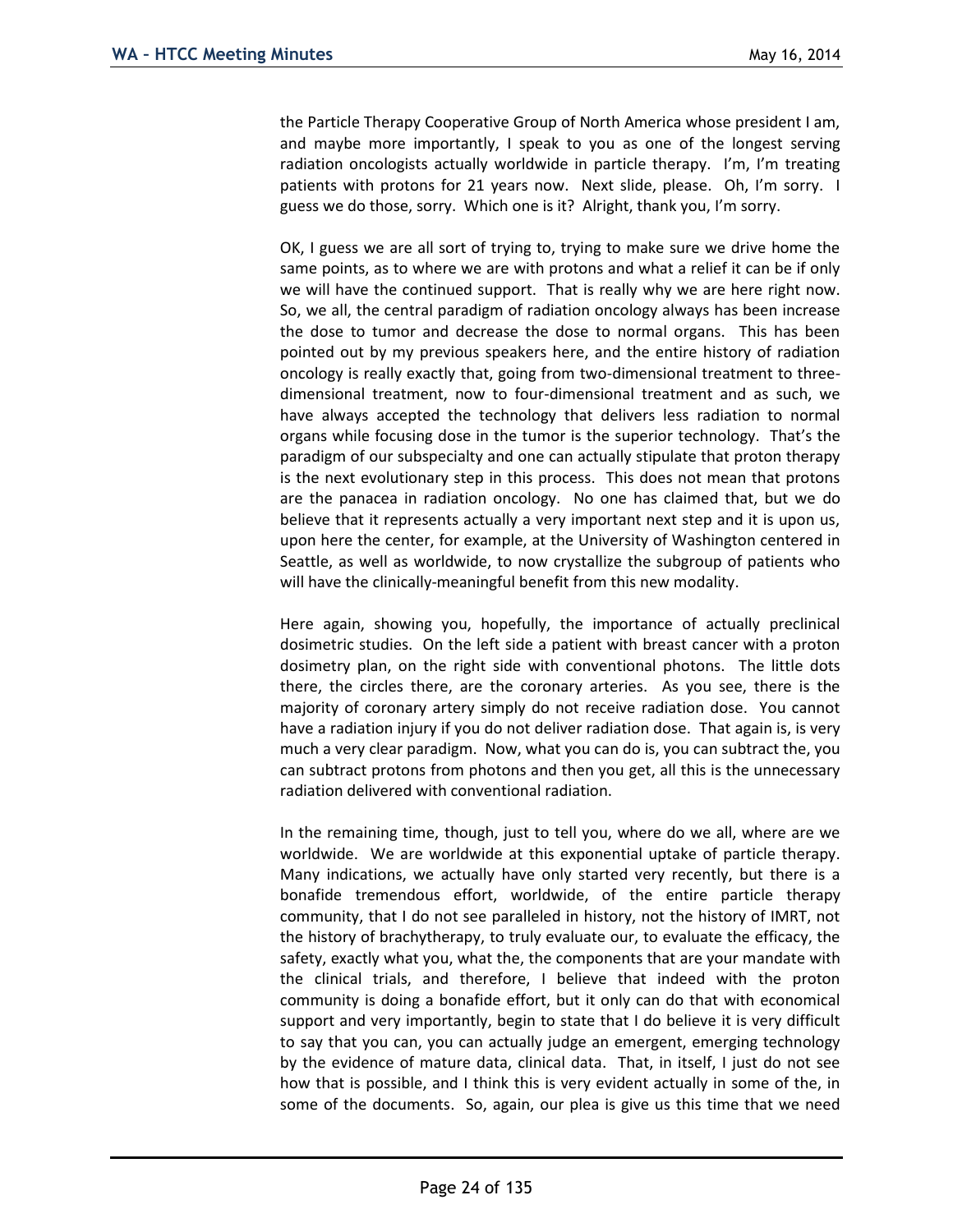this next couple of years worldwide to gather the evidence, but as it has been pointed out, it cannot be gathered without support. Thank you, very much.

- Josh Morse: Thank you, Dr. Hug. The next scheduled presenter is Robin Baird.
- Robin Baird: Good morning. My name is Robin Baird, and I am here today as a person whose battling cancer. I am also here on behalf of thousands of others who will face this disease in the future. The recommendations made by this committee will have a significant impact on our lives and our access to cancer care. I was first diagnosed with Stage 2 breast cancer...
- Craig Blackmore: Ms. Baird, I'm sorry to interrupt, I really am, but could you please share with us if you have any financial conflicts of interest?
- Robin Baird: Oh, I'm sorry. I do not have any financial conflicts...
- Craig Blackmore: Alright.
- Robin Baird: ...of interest. I was first diagnosed with cancer in 2001, and after successfully treating my tumor with surgery, chemo, and photon radiation, I thought my journey was complete, but it wasn't. In 2003, 2005, 2007, and 2011 my cancer, breast cancer returned. Because of the many chemotherapies, surgeries, and two courses of photon radiation, my options were severely limited, and my body really couldn't take any more surgery or anymore photon radiation. Upon review, those things were ruled out as treatment and I only had, and I had already used all the chemo available. I was referred to Dr. Rengan for proton therapy as my only treatment option, and I'm personally thankful I was able to pursue proton therapy, and my insurance plans were able to cover most of the cost of my treatment. If not, I would have had to face a devastating choice, use all of my financial resources to pay for additional radiation or not receive radiation at all and allow my cancer to grow.

When people purchase insurance, they expect it will cover for most of the cost of treatment. I believe it is wrong for insurance companies to decide what form of treatment is right for any individual. That's at the doctor-patient decision. If the current Health Care Authority findings are used as guidance for insurance coverage policies, insurers will have reasons to die, deny proton therapy for cancer without considering each person's unique needs, and I am very concerned that the current written assessment on proton therapy would not support my future treatment plans.

Taking proton therapy was my only option, and it is very concerning to me that future cancer patients with similar or special circumstances will not have access to the care they need. The current assessment fails to recognize that proton therapy may be the only option for some patients because of their unique circumstances, prior treatments, and specific needs.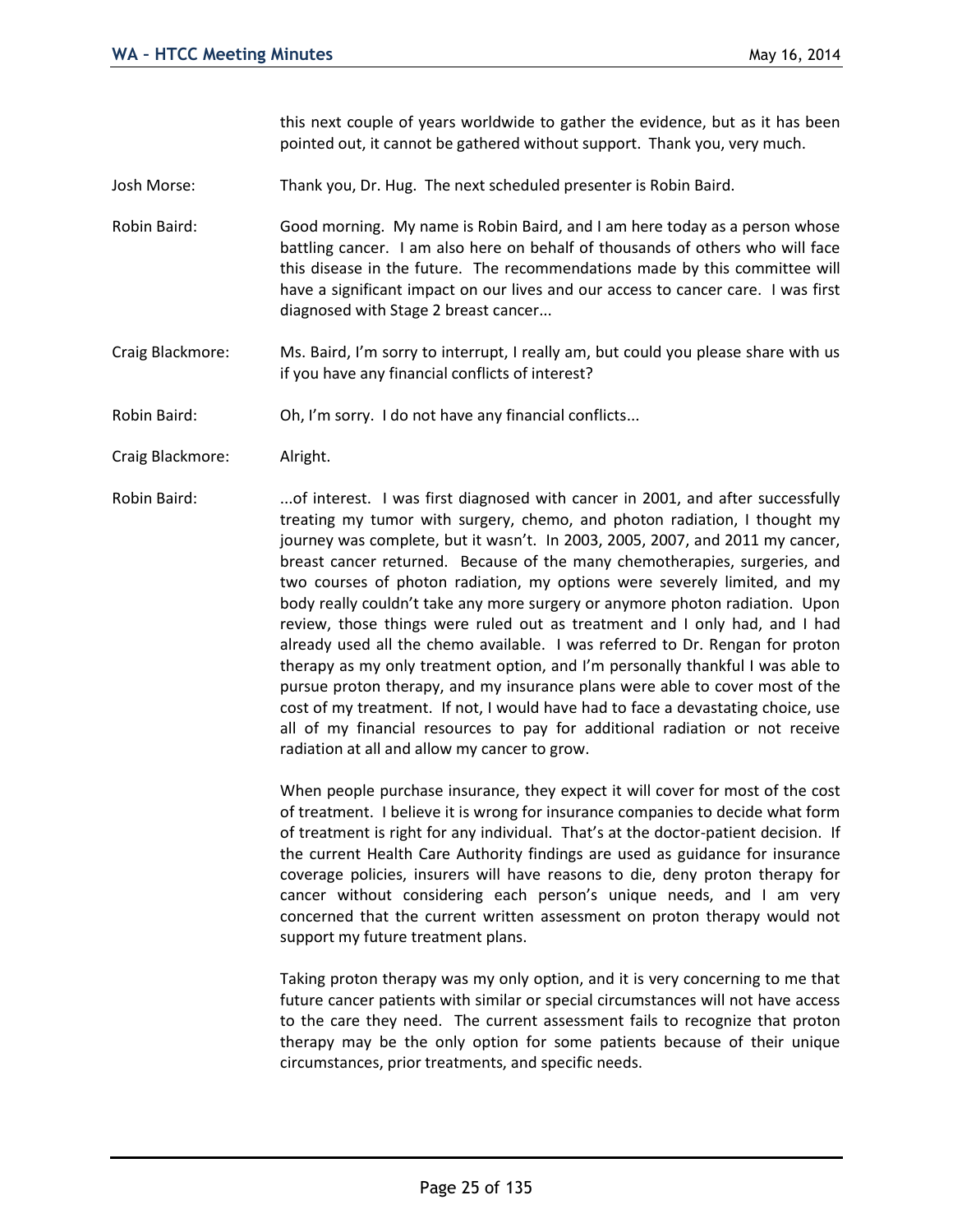In closing, I ask that the Health Care Authority report recommend that each patient's unique circumstances be considered by the insurers and that they be directed to provide coverage for proton therapy when medically recommended. I am doing well today because I received this proton therapy as part of my care, and I hope by modifying your recommendations, you allow patients, like me, to have access to the care we need to battle this terrible disease.

Josh Morse: Thank you, Ms. Baird. We have one more scheduled comment, Norman Hubbard, and if you could please state where you are from and any conflicts of interest, thank you.

Norman Hubbard: Sure. Good morning, my name is Norman Hubbard. I am executive vice president of the Seattle Cancer Care Alliance. We are a 19% owner of the proton center up at Northwest Hospital. My perspective is not as a medical expert. You heard from the clinicians and the scientists, and from a patient about the importance of proton therapy. I respect the challenges of what you are doing. It is important socially to be looking at where we can begin to control healthcare costs and assimilate new technology. The difference in this instance is, protons is an emerging technology, as you heard. The SCCA is owned onethird by the Fred Hutchinson, University of Washington, Children's Hospital. We are the NCI cancer center for this region. Our job is to develop the evidence that you need to do your job well, and in the cases where the evidence does not exist, if we do not have the ability to treat patients, as you have heard, we cannot develop the evidence. So, there are many cases where a decision to say, gee, there is not a clinical trial that supports this would simply cause us not to be able to advance the research. So, in hematologic malignancies, two-thirds of our patients are on clinical trials, two-thirds, and many of those are Phase 1 and Phase 2 trials. So, if the standard is, gee, where is the randomized clinical trial, we would not be able to see patients or do that, and these are patients that are covered on Medicare and covered by insurance companies. So, we need them to have access to this care. It is not the case that all patients should receive proton therapy. Nobody is asserting that. It is clearly the case that some do now, and it is probably the case that some will need to more. That is changing so rapidly, I do not know how you can responsibly make a decision and have it stick for 18 months where you can come back and look. This is changing day by day and week by week in terms of what matters, and we are the ones who need to develop that evidence. If we do not have the ability for our patients to get access to the therapy, we will not be able to develop the evidence and it's, it's just (inaudible).

> The one interesting that you have heard about the, reducing the dose of radiation therapy, we started looking at protons in 2006. We had experts from around the country come and talk about this. Trust me, there were different points of view around whether this made sense or not. We had experts from within the University of Washington and The Hutch, and Children's, all over the country. There were pros and cons to this, for sure, and we did not go into it lightly, understanding that, that this was something that had to be developed and understood over time. Fundamentally, our goal is to advance therapy and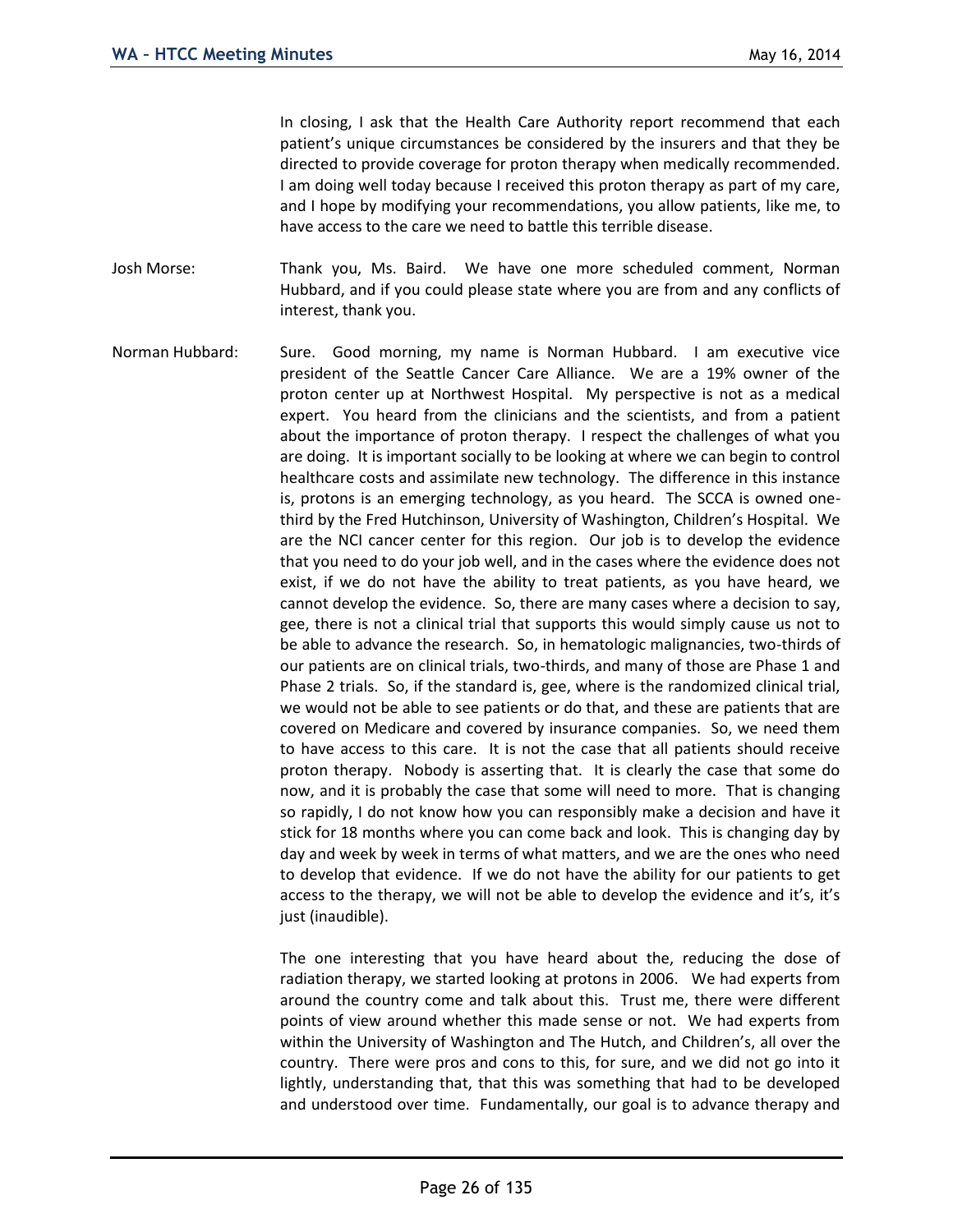make this available to patients responsibly and a cost-effective way. If you use the example of IMRT, which is the radiation therapy, which is pretty common practice. In the year 2000, IMRT did not exist. There was 3D conformal, which was felt to be pretty good. There are no randomized trials, still I think, actually, that proved that IMRT is better than 3D conformal. It is all volumetric, right? So, the standard for advancing cannot always be a clinical trial. I, we agree it is best, but it is not always going to be the case that a clinical trial is best. So, our, our plea is to look at the evidence, hold us accountable for being the people who develop the evidence, but to develop the evidence that you want and that you need, we need patients to have access to the therapy as it is being provided, and we will do that responsibly. I appreciate your consideration.

- Josh Morse: Thank you. That concludes the scheduled comments. We do have a signup sheet. It is now in my hand. We will go to this sheet for people who signed up today. There is one signup. His name is David, is it Shepard?
- David Shepard: (inaudible)
- Josh Morse: OK. So, we will check the phone.
- Craig Blackmore: Was, was there anyone who wanted to talk to the committee that did not? OK. OK, if you could please, again, tell us who you are, who you are representing, if anyone, if you have any financial conflicts of interest and we will have you sign in at the conclusion, just so we have that information.
- Josh Morse: I apologize for...
- Craig Blackmore: No, that's alright. We, it's a process, but, please.
- Vivek Mehta: My name is Vivek Mehta. I am a radiation oncologist at Swedish Cancer Institute here in Seattle, Washington. I practice clinically. I am also the director for the Center of Advanced Targeted Radiotherapies at Swedish. I submitted that conflict of information form to Christine online. I work at Swedish. I have a research program, but we have no conflicts, as it relates to proton therapy.

As you know, the Swedish Cancer Institute is the oldest cancer institute west of the Mississippi. I don't know if you know, but we are 77 years old. We have a long track record for innovation in radiation oncology having done clinical trials, developed programs, doing clinical research. Years ago, we were approached to bring protons to the city of Seattle with Swedish, OK, the same organization that brought the protons to the University of Washington. It was a private investment group, and the proton project was in excess of 100 million dollars. When you look at the number of patients that needed to be treated, we could not find justification within our system to support that investment at that time. We are not anti-innovation, but we could not justify that based on patient numbers. We made the decision that we did not want to go into bed with financial people or investors who had a profit motive whose position was that we could market, we could do direct media advertising, we could draw business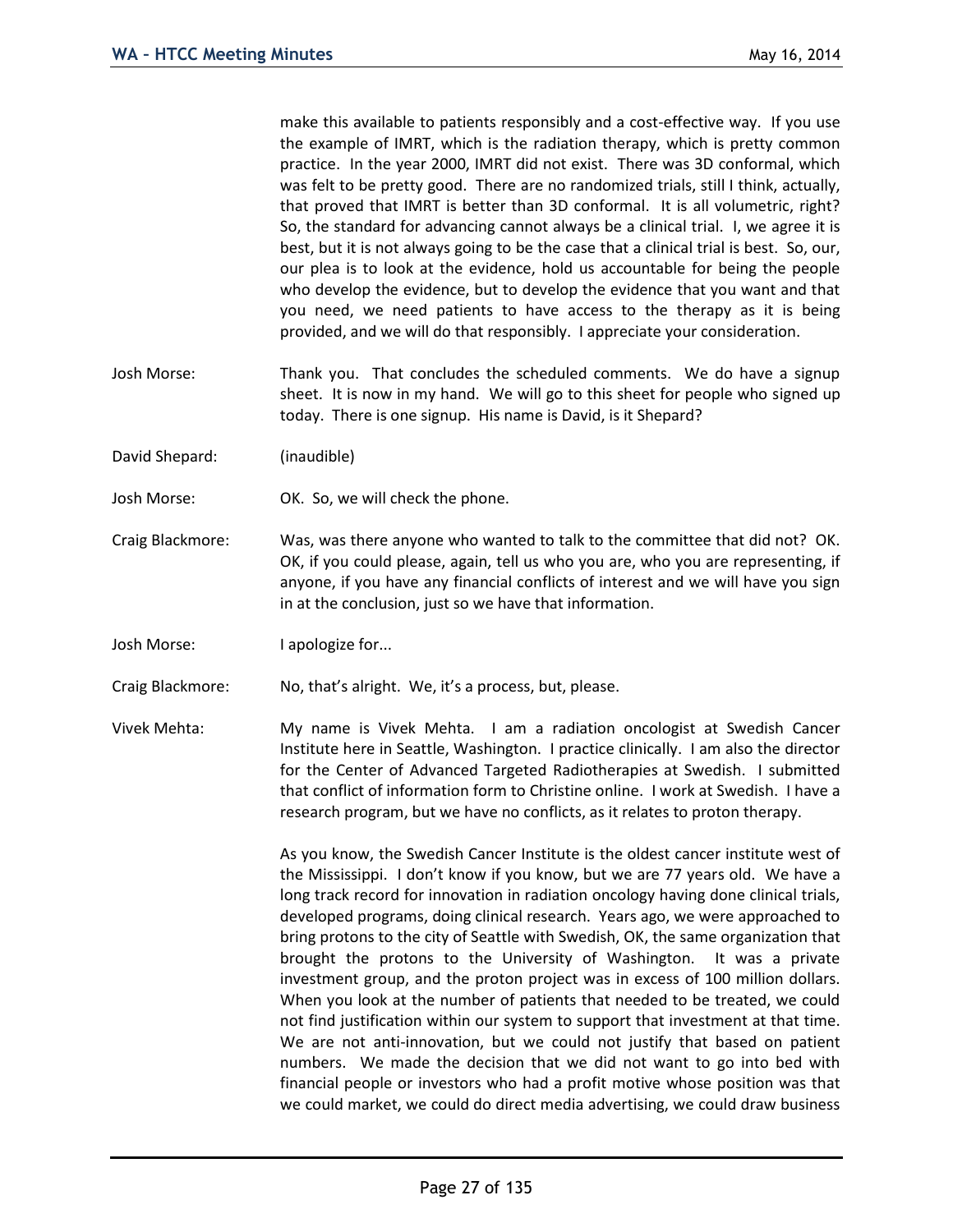in to treat patients. We wanted to treat them appropriately. So, we made the decision at that time not to move forward with protons. Today, as I fast forward, Swedish is now part of a 35-hospital system that spans from Anchorage down to Los Angeles over to Idaho and Montana. We are an enormous system. In the Northwest, I believe our market share is nearly one-third. We are taking a thoughtful approach to protons. We are interested in proceeding with a second generation proton technology that comes at a much lower price point, a price point that would allow us to treat just from our own patient population in Seattle, less than 10%, and still break even. We will only treat the patients that we have evidence to treat. We actually support the report that you have all read, that there are certain patients that are appropriate to treat and those are the patients that we intend to treat within our system. I want you to know that where I sit, we want to treat patients appropriately and we are seeing patients. We are treating cancer patients, and we have a strategy that we think is thoughtful for where protons fit in.

That is sort of my background. So, I am both one, sitting in a group of people who decided not to do protons initially but an incredible advocate in our own system for this next generation technology that will allow us to do it at a lower cost and an advocate for evidence-based medicine. One of the things that you heard is that it is important to do clinical trials. One of the things that you heard is that sometimes when you do clinical trials, you find results you did not anticipate. We anticipated that higher doses of radiation in lung cancer would have improved outcomes. Unfortunately, that did not occur. Before we embark on marketing to patients or treating patients, we need to do the data that actually shows us what works and what does not work. I totally support randomized clinical trials. We run a large clinical trial program at Swedish. What's important is, that we do the randomized trials that allow us to prove that benefit. So, we support that, as well. Thank you, for your time.

- Josh Morse: So, we will check the phone. If there are no other commenters here. So, we are in the public comment period for the proton beam therapy topic. Is there anyone on the phone who would like to provide comment? Thank you.
- Craig Blackmore: Alright, that closes the public comment period, and will move on with the next item on the agenda, which is the Washington State Agency Utilization and Outcome.
- Dan Lessler: Thank you. My name is Dan Lessler. I am the chief medical officer at Washington State Healthcare Authority, and I am going to be presenting on behalf of the agency medical directors.

So, I think actually a lot of the background I have has already been, been well covered by people who are, are much more expert than I am in, in radiation therapy to be sure, but I think, you know, really what this slide sort of does is, is summarize, I think, the intent of, of trying to deliver higher doses of radiation to the tumor with less dose to surrounding tissues and certainly that, that has been the quest, I think, of people in the field and now proton beam therapy is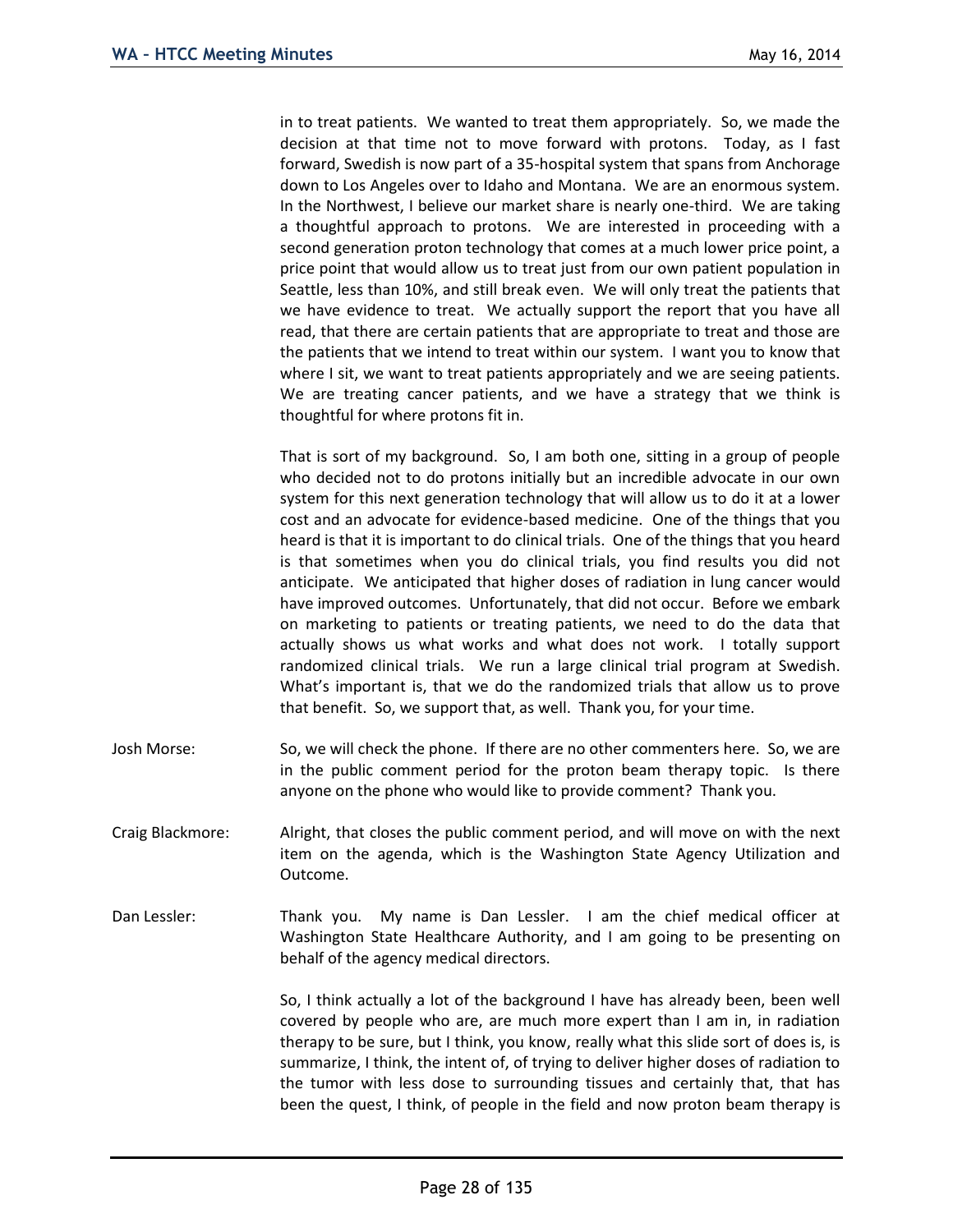being considered because of its theoretical advantages and these have been well described, as well, that protons deliver most of their radiation to the tissue of interest and the potential that normal tissue surrounding a tumor is, will not receive radiation and hence have the benefit of fewer side effects. This is, I think the committee is going to see this again and again and again, 'cause I know it will come up in the ICER, the ICER Report. This is just sort of, again, underscoring the theoretical considerations of proton beam.

I think, I think it is also important to point out, as the last speaker was alluding to, that while there are certainly theoretical reasons that proton beam can and should benefit, there are also a number of uncertainties, and these are, these are well called out in ICER Report, and, for example, there is uncertainty around the end of the dose range when you are talking about deep-seated tumors. There is possible concern around lateral spread, and the fact that protons are sensitive to tissue heterogeneity, as they move through tissues.

There are also concerns around production of neutrons and what effect they might have, although this is debated and the relative biological effectiveness of protons in relation to photons. So, I think this really underscores the importance of what everybody has been talking about here today, which is the need to develop real clinical evidence around effectiveness and safety, and also I think it points out that one needs to be careful when, sort of deciding purely on the basis of theoretical considerations.

The key questions that were addressed to ICER, which the committee asked to be answered, are here. The comparative impact of proton beam with curative intent on survival, disease progression, health-related quality of life, and other pertinent outcomes versus radiation therapy alternatives and other cancerspecific treatment options. The comparative impact of salvage treatment with proton beam versus other major alternatives on survival, disease progression, health-related quality of life, and so forth, and then likewise comparative harms, as described here.

Further key questions included the differential effectiveness and safety of proton beam according to factors, such as age, sex, race/ethnicity, and cost effectiveness of proton beam.

The cancers that were reviewed are listed here, well known to the committee, and then there were several noncancerous conditions that were reviewed, as well.

The agency medical directors' concerns going into this were related to safety, were medium but again, because of the potential theoretical advantages of proton beam, really concerned as to whether or not these translate into actual clinical benefit. With respect to efficacy, a high level of concern, and with respect to cost, a high level of concern, as the costs of proton beam is up to two times the cost of standard treatments that are currently available.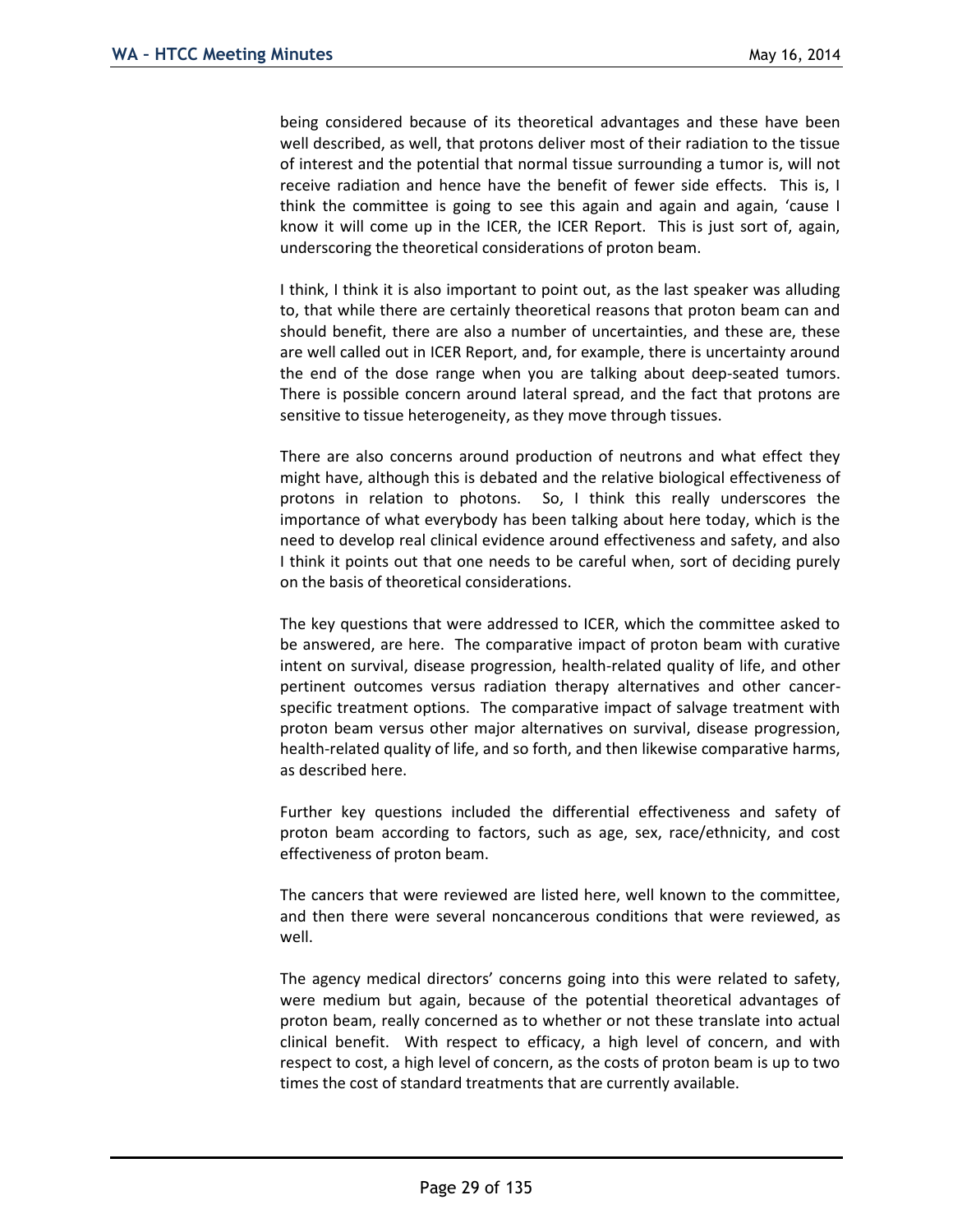So, in terms of the ICER report, sort of high level, there was insufficient evidence for eight cancers to evaluate the net health benefit versus comparators. Those were breast, esophageal, GI, gynecologic, lymphomas, sarcomas, seminomas, and thymomas, and for pediatric cancers, there was one poor quality study and really the other information or data that was presented were all based on decision analytical modeling techniques.

With respect to cancers that appear to have a potential benefit, ocular cancer, there was a moderate strength of evidence that there was improved outcome with comparable rates of harm, and for brain, spinal, and paraspinal tumors, there was a low strength of evidence. We concluded that there was equal outcome with possibly less harm. Then, with cancers with comparable treatment outcomes included bone, head/neck, liver, lung, and prostate.

With respect to noncancerous conditions, there was insufficient evidence with respect to AVMs and other benign tumors and comparable treatment outcome with respect to hemangiomas. The current state agency policies with respect to coverage of proton beam are shown here. Across the agencies, this is on prior authorization, and it is essentially this is considered on a case by case basis at this point.

This is in the public, for the PEB, the public employee's benefits, numbers that have had proton beam treatments over the last four years, and you can see the total number here is 20 and you can see the attendant costs, as well, and this, actually, is an interesting slide. It is somewhat busy but I think what it, it is just describing the types of cancers that are being, that have been treated over the last four years and the relative numbers, and you can see that actually the largest numbers have been in prostate and, and then the smaller numbers in terms of eye, brain, and so forth.

Until relatively recently, as has been mentioned, as well, PEB has sent those who have received proton beam therapy out of state to receive this therapy at various institutions across the country, and this is a description of where those patients have been sent. Obviously, this is changing now that there is the center here in Seattle.

So, in summary, as we look at it, the available literature that looks at the comparative effectiveness and safety of proton beam is limited and generally of fair to poor quality. The available evidence suggests that proton and photon treatments are either equivalent or the benefits of proton therapy are uncertain, and any theoretical advantage comes at double the cost of available covered alternatives, so, quite expensive. Evidence for proton beam is possibly superior is best for ocular tumors and studies of proton beam in pediatric populations with cancer are especially lacking.

This is just a sampling of coverage, as provided by a number of different commercial payers, and I think this is best summarized as saying that it tends to be, as is often the case, in my experience, where there is limited evidence, it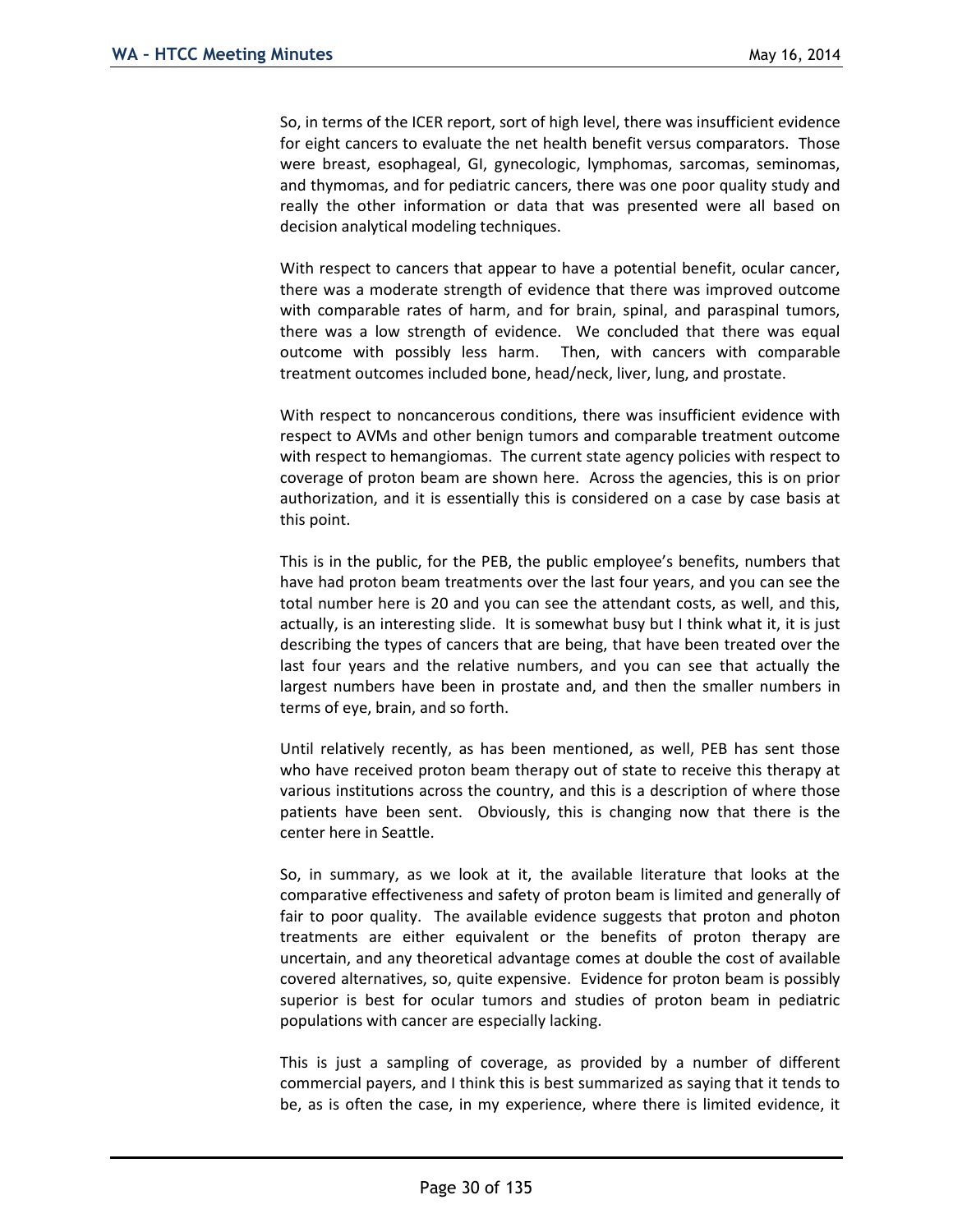tends to be quite variable across all the different payers with respect to a sampling of some different cancers.

With respect to CMS, there is no national coverage decision on proton beam. There is a local coverage determination that covers proton beam in the following circumstances; for those with life expectancy greater than two years, unresectable benign or malignant tumors of the central nervous system including glioblastoma, acoustic neuroma, and AVMs, intraocular melanomas, pituitary neoplasms, advanced unresectable tumors to the head and neck, malignant tumors o the paranasal and other accessory sinuses, unresectable retroperitoneal sarcoma and solid tumors in children. I think I just, so with respect, as we look at this and what our recommendation would be as the agency medical directors, we would cover for ocular tumors. We also would recommend covering in pediatric populations, undergoing treatment in the context of evidence collection. I would say I think that, obviously as has been discussed, the pediatric population is particularly complicated in terms of, at least in our conversations, about making a decision. I think that there is, obviously, a strong consensus in the medical community that ICER points to that pediatric population should be covered, and I think one could argue that the theoretical considerations that are present really across patient populations are most salient in this population, as others have already spoken to.

With respect to the, well, excuse me? This is the wrong, it is not the, it is not the right presentation. The, what I can, the essence of our recommendation is that for the remainder of the tumors, we would, our recommendation is not covered, that there is not adequate evidence, and we are very sensitive to the fact that, and I think we all would like to see better treatments for people with very serious illnesses, but as we look at the available evidence, and as we look particularly at the extraordinary cost relative to existing available treatments, we come down on a decision or a recommendation that these be noncovered.

If the decision of the committee is to cover under, for one or other or a number of conditions, our recommendation would be to cover it in the context of evidence collection. I think one other comment that, in our conversations along this line, along these lines that came up is just who should pay. Really, I think part of the question comes down to here, for your decision making, is who should pay for the evidence collection. Who should pay to have this work done, and I think we would just, we would just point out that there is quite a bit of investment that goes into constructing these centers and it would seem to us, as we look at it and we consider how to pay for the needed clinical trials, that one would also want to look towards the money that goes into investing and building these centers and how it might, or some capital might be used to help finance the necessary studies of effectiveness. So, we just, we just would want to make that point. So, with that, I will stop and see if there are any questions.

Craig Blackmore: Questions for Dr. Lessler from the committee?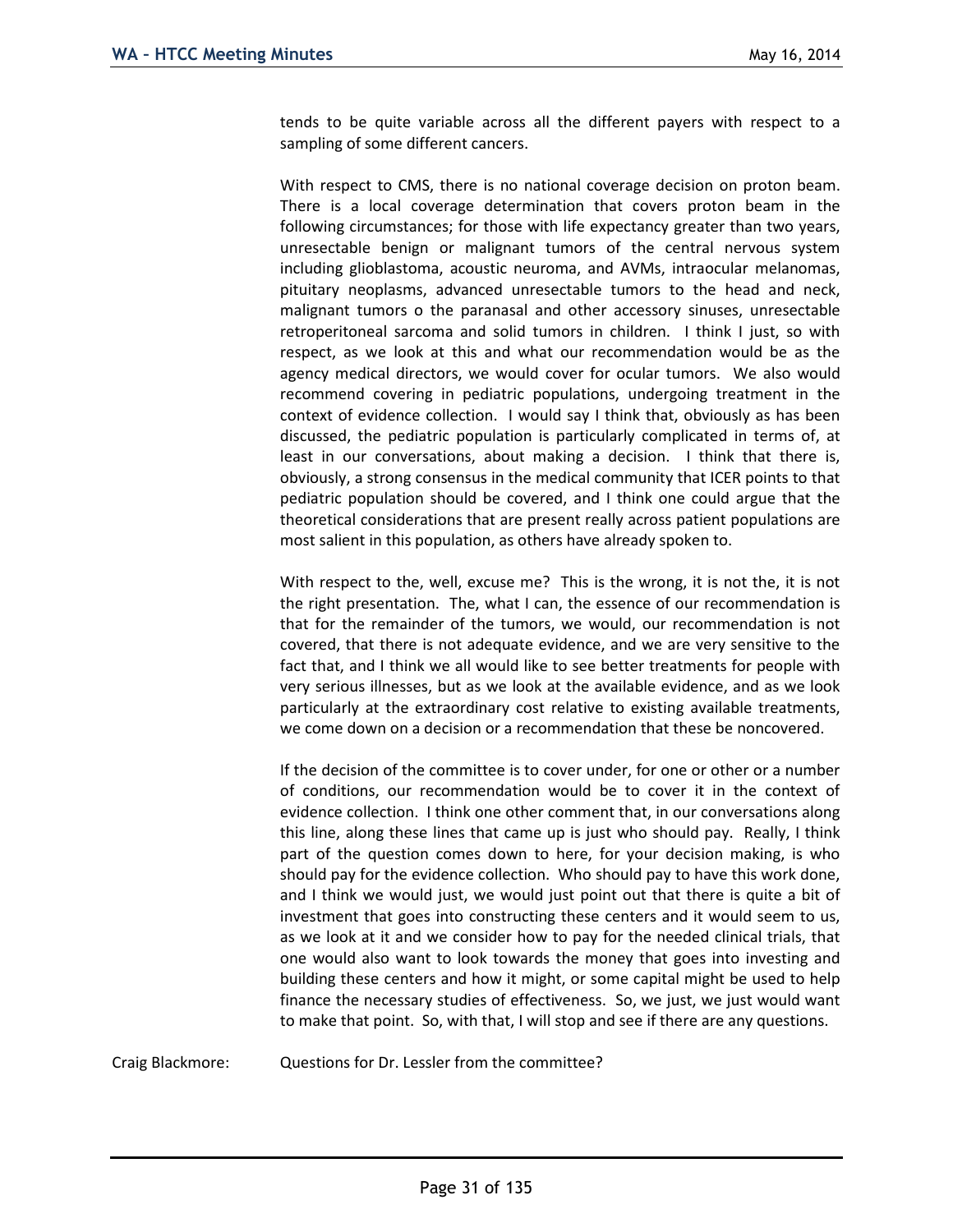- Richard Phillips: I had a question for Dan. The, you have only had a few patients who have been in, paid for by the state. Have those been part of investigational studies or?
- Dan Lessler: Rich, you know, I know the ones, what I can say is, the cases that I have approved have all been in the context of registries. I cannot speak to all of them.
- Chris Standaert: I had a question. So, I mean, I, in general this committee has always wanted evidence, and we have always been very supportive of the idea of people receiving technology we are discussing being part of studies and receiving that technology so we can get data at some level, but it always comes down to the idea that it, I mean, the agencies already have the prerogative to cover procedures in the setting of a clinical study regardless of what we say. Even if we choose not to cover, you still can cover under a clinical trial. I don't know if we have really mandated that you do so, because we assume that you can, and we heard a number of comments about this. Have you been approached by organizations within the city to cover patients under clinical trials?
- Dan Lessler: No. There's not, you know, not in any organized fashion.
- Chris Standaert: OK.
- Joann Elmore: I had a question about the utilization data. Looking at 2009 to 2012, you look at the average paid per patient, it's quite a variable amount there from 96 down to \$18,000 and as I look at the slide below, it looks like the usage of the procedures is fairly similar in 2009 to 2011. I'm just curious why that 2011 is so different, do you know?
- Dan Lessler: I would have to actually defer to Margaret. Do you?
- Joann Elmore: It is slide 17 I'm talking about.
- Margaret Dennis: We, we could speculate that might have something to do with the year Regence took over the PEB plan.
- Joann Elmore: We just reimbursed a lot less for the procedure, or?
- Margaret Dennis: Oh, and the number of treatments, because it is such a small data set, the number of treatments per patient is widely variant.
- Richard Phillips: Perhaps this is a question for Margaret. Did you have any idea of what the costs would be if you used IMRT versus proton therapy?
- Margaret Dennis: I don't. I believe it might have been addressed in the ICER report, though.
- Richard Phillips: Well, yes, I was wondering if the state had, if you had been able to determine that on your state data.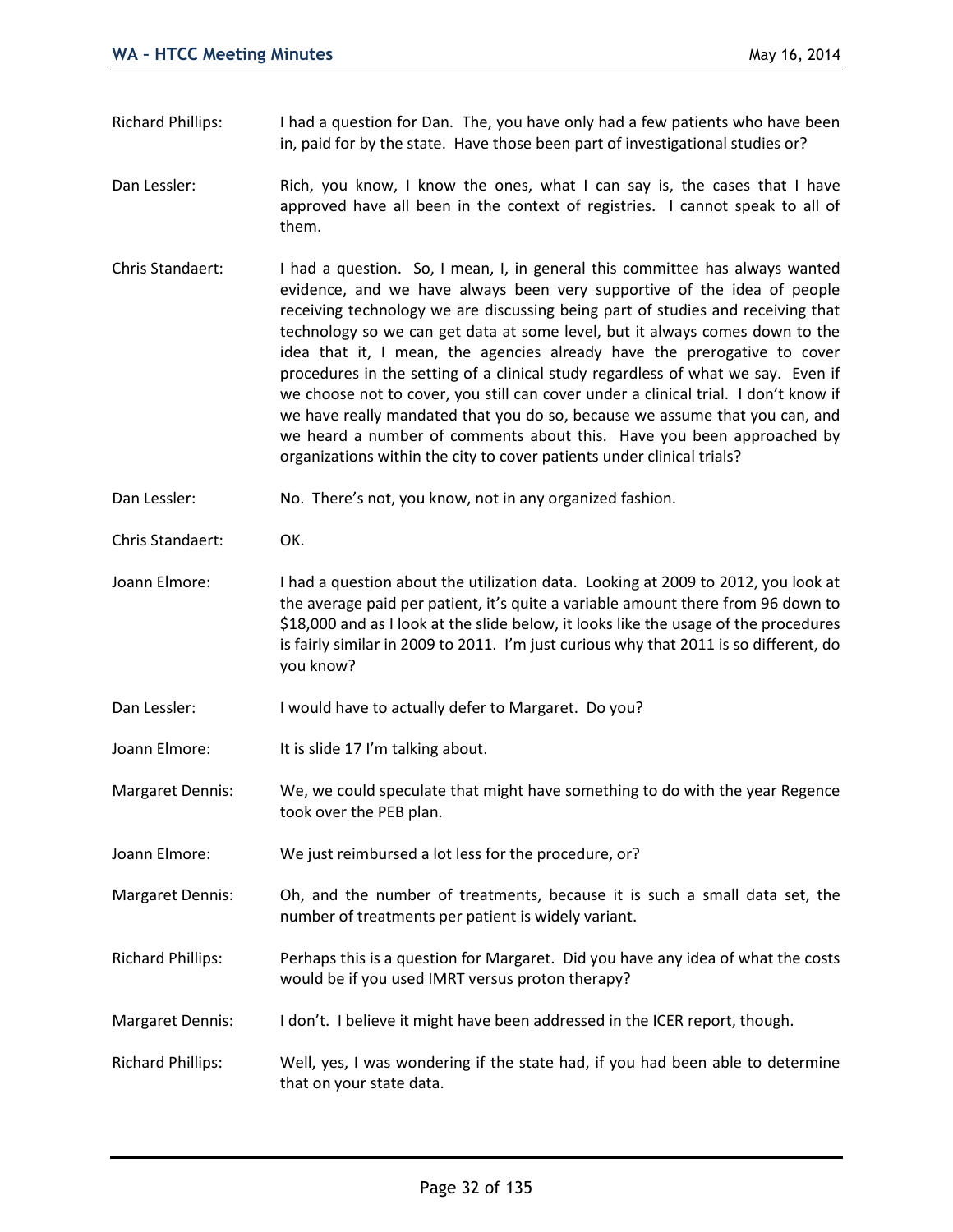- Margaret Dennis: We actually provided the data to ICER.
- Richard Phillips: Oh, you did? Oh, OK. Good.
- Margaret Dennis: It's in the, it's in the report.
- Richard Phillips: Oh, yeah, you're right.
- Craig Blackmore: Well, thank you, Dan. We will obviously have more opportunity for discussion. It is 10:00. Let's take a 15-minute break and resume at 10:15.

Alright, I am going to ask the committee members to take their seats, and we will resume our meeting. Alright, we are going to call the meeting back to order. Before we go on with the next presentation, excuse me, I want to take the opportunity to introduce our clinical expert. At the HTCC meetings we, because the committee members themselves may not all do or be involved in the technology under assessment, we always have a clinical expert who is here to advise us and to participate in the discussion and so I will introduce Dr. Lia, and I am going to struggle with pronunciation, how...

- Lia Halasz: It is Lia Halasz.
- Craig Blackmore: Halasz, OK, and if, if I could, I am going to have you introduce yourself, but, just to speak for a minute about the role of the clinical expert. Your presence here is incredibly valuable, because we, again, are not technical experts on this technology. We do not have a specific presentation that we ask you to make, but we will, throughout our discussion, have, I am certain, numerous questions about the different technical aspects. So, we will call on you at periods of time during our, during our deliberation. So, thank you for being here, and if you could give us just a little snapshot about yourself and also, again, if there is any conflict of interest that we should be aware of.
- Lia Halasz: Sure. My name is Lia Halasz. I am an assistant professor at the University of Washington and the department of radiation oncology and also neurological surgery. I have been on faculty there for three years and prior to that, I did my training at Massachusetts General Hospital. So, I have had experience with protons for the past eight years. Oh, and I do treat about 20 to 25% of my patients, depending on the condition, at the proton center here in Seattle.
- Craig Blackmore: And no, no financial conflicts?
- Lia Halasz: No financial conflicts.
- Craig Blackmore: Thank you, and then Dan, we will turn to you.
- Daniel Ollendorf: OK. I suppose I should make a disclosure myself. So, I work at the Institute for Clinical and Economic Review, which is under contract with the Washington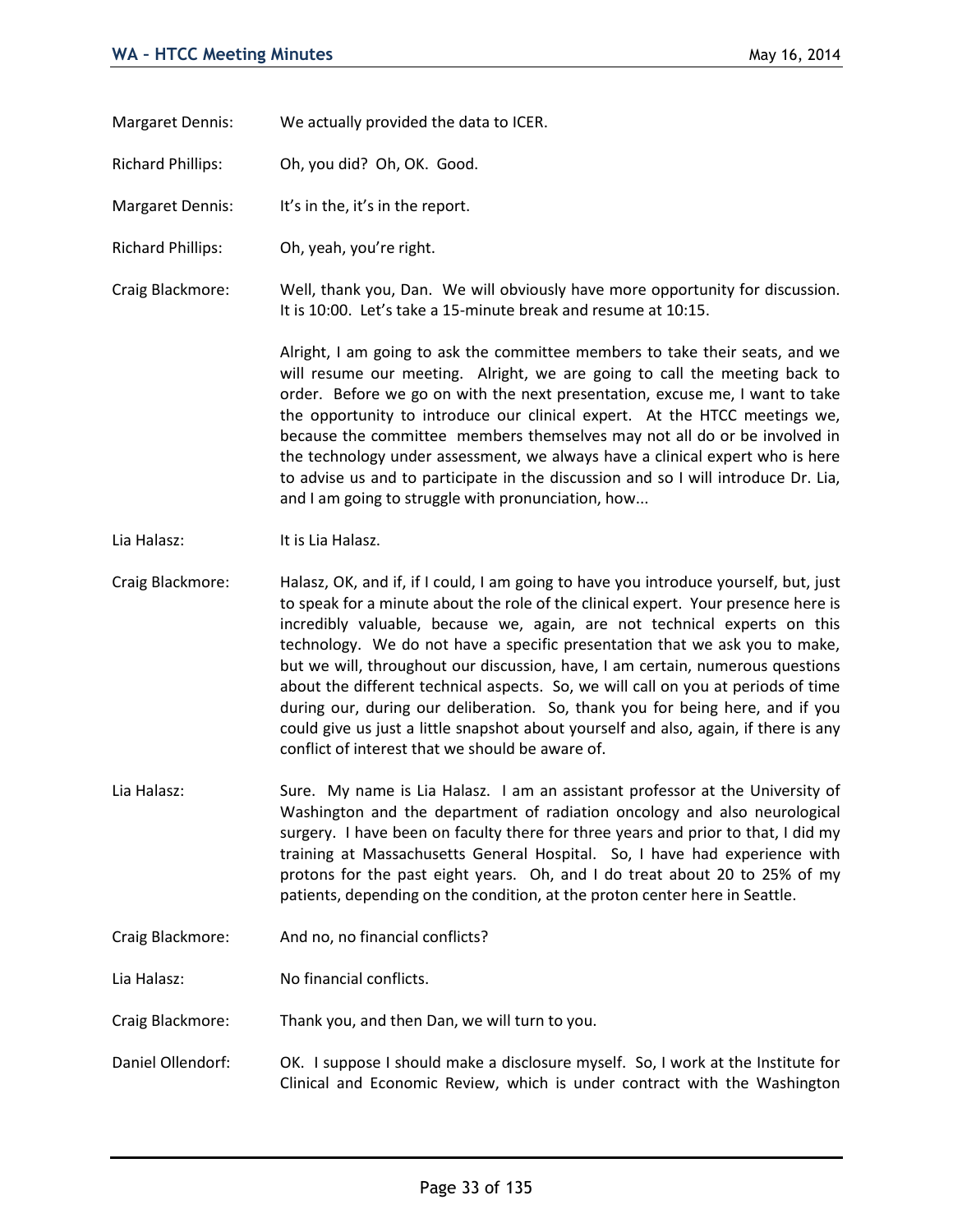Healthcare Authority to produce evidence reviews, and so we were tasked to produce the evidence review for this topic. I have no other conflicts to disclose.

So, just to provide a brief overview of what I will be talking about, we will go over the scope of this review, the comparators of interest, the outcomes of interest. We will talk about our findings from our systematic review of the published evidence. We will talk about published evidence on comparative value, as well as the straightforward budget impact model that was alluded to earlier. We will provide our view on the ratings of the evidence and then summarize what authoritative clinical guideline statements have said and payer coverage policies, and then wrap it all up.

So, here is that "Bragg Peak" again. So, protons have actually been in clinical use for more than 60 years, and we have already heard a lot of detail about the clinically-appealing physical attributes of the use of protons in comparison to traditional photon beams. So, I am not going to belabor the point, but essentially the focus of attention has been on that lower radiation dose at body entry or at shallow tissue depths, as well as the lack of an exit dose due to the "Bragg Peak" phenomenon.

So, because of this, there was widespread and early adoption of proton beam therapy in pediatric cancers because, as you heard, kids are more sensitive to radiation at low or high doses, in fact. The issue of secondary malignancy is particularly poignant with children, because they are treated so early in their life, and they have potentially longer life expectancy, and for those latent effects and they are also the potential impacts on neurocognitive and other development. There was also adoption in relatively rare cancers that were located adjacent to or on very critical anatomic structures, brainstem, the eye, the spinal cord, because again, this concern about treating effectively in terms of tumor control while sparing those critical anatomic structures from nonessential radiation.

So, because of that relative rarity of those cancers, even pediatric cancers, I believe the total incidence of solid tumors in children is less than 10 per 100,000, for a very long time there were just a few facilities in the U.S. So, as little as ten years ago there were fewer than five that were treating patients. Really, only two that were treating patients at any significant volume that would have been the Harvard/Mass General facility in Loma Linda, but there has been more recent use in more prevalent cancers, as you have heard a bit about, and so there are now fourteen facilities online, eleven under construction nationwide, and even more in development. So, things have grown exponentially.

So, there is a lot of clinical enthusiasm, but again, as you have heard, chiefly through Dan's presentation, there is some uncertainty around the use of proton beam therapy. So, what happens at the end of that dose range is a little uncertain, especially for deep-seated tumors like the prostate. There is a 'penumbra' or a blurring of the beam edge that forms at the end of the beam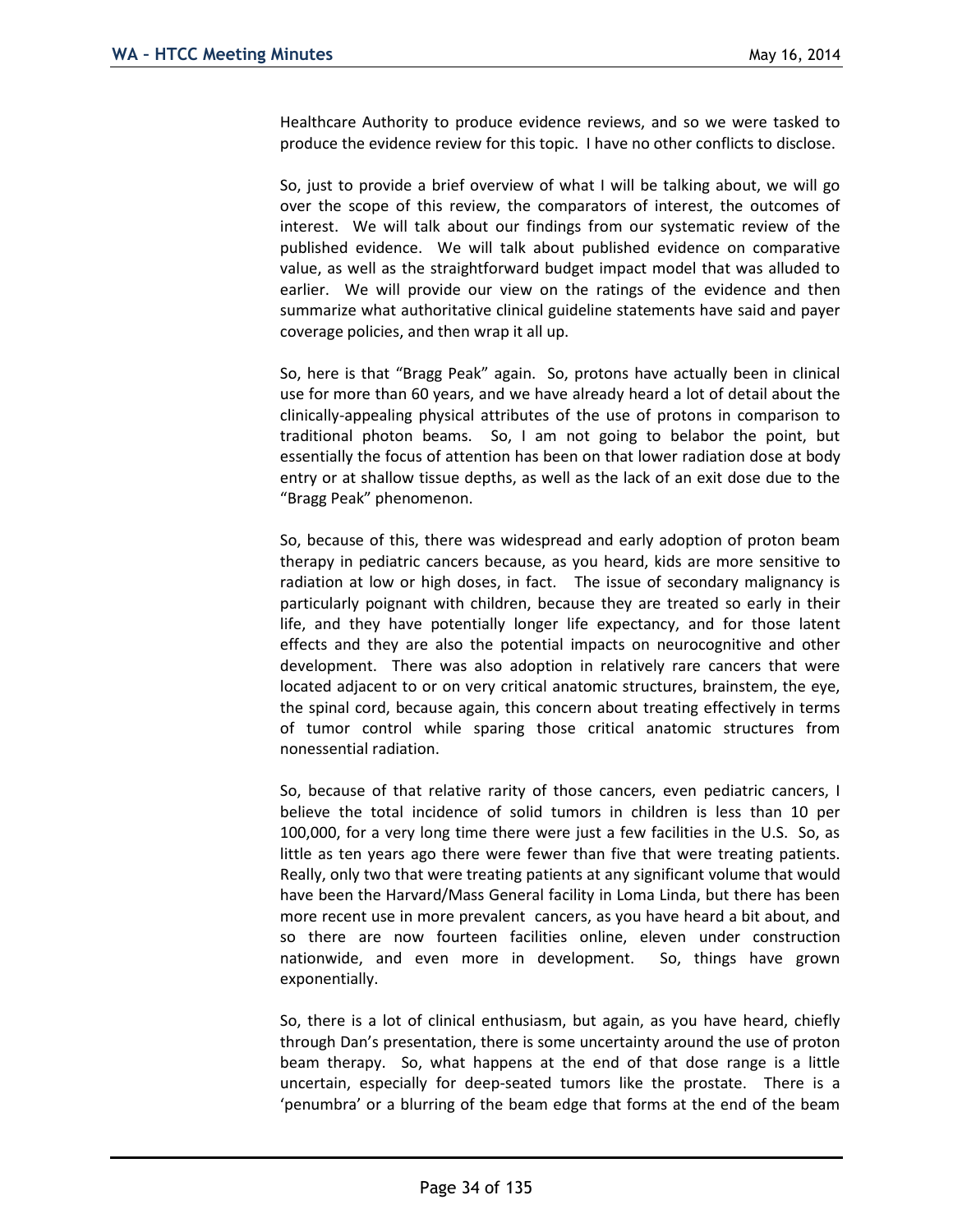range, as well, and its effects on normal tissue is uncertain. There is debate about whether the neutrons produced by proton beams have a deleterious effect, as well, and the lack of precision and estimates of relative biological effectiveness, so, essentially the ratio of tumor control with one form of radiation over another. There aren't very many estimates, because there is a lack of comparative data, as we are going to talk about ad nauseam over the next few minutes.

So, that is really where that comes from and, in fact, proton therapy has continued to evolve, as well, across this time period. So, as you heard, there is 3D conformal radiation that was replaced by IMRT, so increased precision and less radiation to normal tissue with photon therapy, as well, and so how proton beam compares to the latest standard of care with photon therapy may be uncertain in some areas, as well, but we explored that. And then concerns about cost. Certainly, an increasing issue with all kinds of technology, and this is no exception.

So, this image is a picture of a treatment gantry at a proton facility. So, in terms of what patients can expect when they undergo proton beam therapy, there is an initial treatment planning and simulation session to try to understand how the dose will be delivered for a particular patient. Patients receive treatment in daily fractions. So, every weekday they will go into the facility and be treated. The treatment duration can be 15 to 60 minutes per session, depending on the tumor type, and patients can be treated for up to eight weeks. The risks of proton beam therapy include systemic side effects, nausea, fatigue, side effects specific to the anatomy being treated, and secondary malignancy. I should note that this is not just a series of risks for proton beam therapy, it is a risk for any form of radiation therapy.

So, this just lists the chief radiation alternatives that came up in the evidence review that we conducted, and there is a column with the approximate cost based on Medicare reimbursement levels for these technologies. IMRT and 3D-CRT we already spoke about. Brachytherapy, which is used for certain tumors, is an actual procedure that involves implantation of radioactive seeds. Stereotactic radiosurgery is a slightly different form of external beam therapy that involves computer modeling and simulation to deliver radiation typically in a smaller number of fractions than other external beam modalities. It goes by trade names like Gamma Knife for brain cancer, CyberKnife for prostate cancer, etc., and then proton beam.

So, you have actually already seen these key questions. I don't know if I need to go through them in any further detail. We focused on treatment with curative intent. So, primary treatment in key question one. We focused on salvage treatment, treatment for recurrence that would have included any comparative studies involving re-irradiation, which was alluded to in earlier comments, in comparison to other alternatives. We focused on comparative harms, and we will go through some details on how we categorized those harms in a bit. A subgroup question that we were always asked to consider whether there is any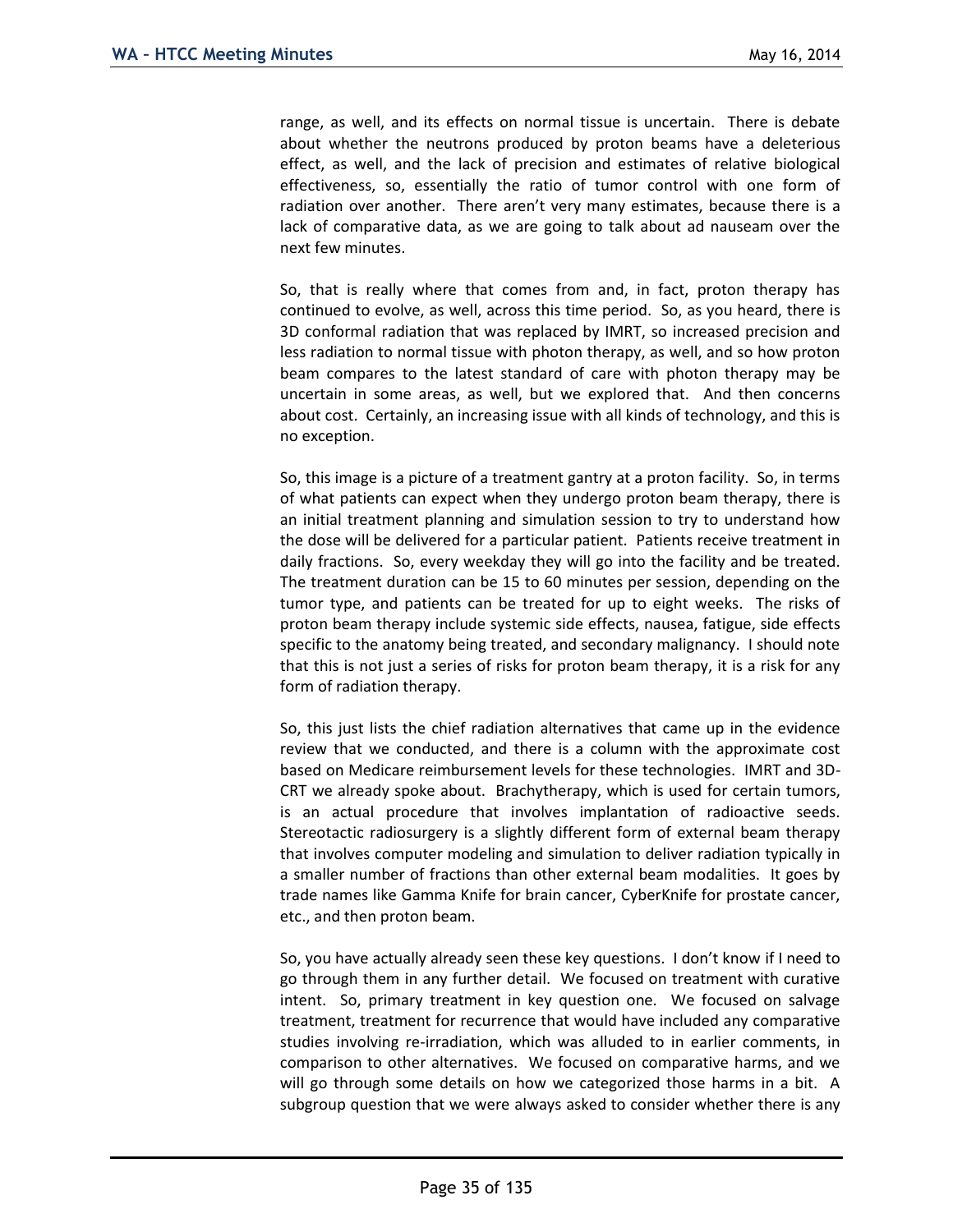evidence on differential effectiveness and/or safety of proton beam according to certain factors. These included traditional demographic factors in the presence of comorbidities, as well as tumor characteristics, such as tumor volume and treatment protocol, the dosage of radiation received, the duration of treatment, etc., and then finally, evidence on the cost and cost-effectiveness of proton beam relative to alternatives.

So, our scope, and again you saw the list of conditions before, so we do not need to go through that again, but these were candidates for external beam radiation therapy who had one of sixteen types of cancer or three noncancerous conditions, treatment of primary cancer for curative intent or recurrent cancer. We did exclude palliative treatment from consideration, and we got clinical input when we drafted our key questions, suggesting this was a very infrequent use of proton beam therapy. So, we did not include it, and obviously because pediatrics were included in the scope, we looked at both adults and children.

So, we compared proton beam therapy alone and in combination with other treatments. You will note, as we go through the evidence, that in certain studies, protons and photons are combined in certain treatment approaches. So, that is one combination, but there may have been others, chemotherapy and other therapeutic approaches, as well, surgery. Primary comparators were other forms of radiation therapy, but other disease-specific comparators were included if they were found.

So, there's the list again. Clinical outcomes included disease free and/or overall survival and conversely disease-related and/or all-cause mortality, measures of regression of the tumor and control of the tumor, incidence of metastasis, tumor recurrence, which would have included intermediate measures, such as biochemical recurrence that is a measure used in prostate cancer, has several different definitions, but it involves essentially a rebounding or a change in levels of PSA after treatment, health-related quality of life, and whether subsequent therapy was required.

Potential harms, so here, just a little bit about how we categorized things. We did look at specific adverse events if they were noted that way. So, there are a couple of examples here, urinary retention in prostate cancer, pneumonitis in breast or lung cancer, but we also recorded information on categorized toxicity, as noted, according to some standardized measures. So, the Radiation Therapy Oncology Group, or RTOG in particular, has developed categorizations that group toxicities of like severity together. So, for example, gastrointestinal toxicity, which is often measured in prostate cancer, might include a combination of bowel incontinence, rectal bleeding, etc., and so these are clinician-graded toxicity levels and generally this is an example for radiation to brain. Zero would be equivalent to no toxicity, four would be equivalent to the most severe toxicities, in this case seizures, paralysis, or coma. Five is typically death. So, if this information was recorded in studies, we also abstracted that, and we split them between those considered to be acute toxicities or those occurring within 90 days of treatment, and those considered to be late, so 90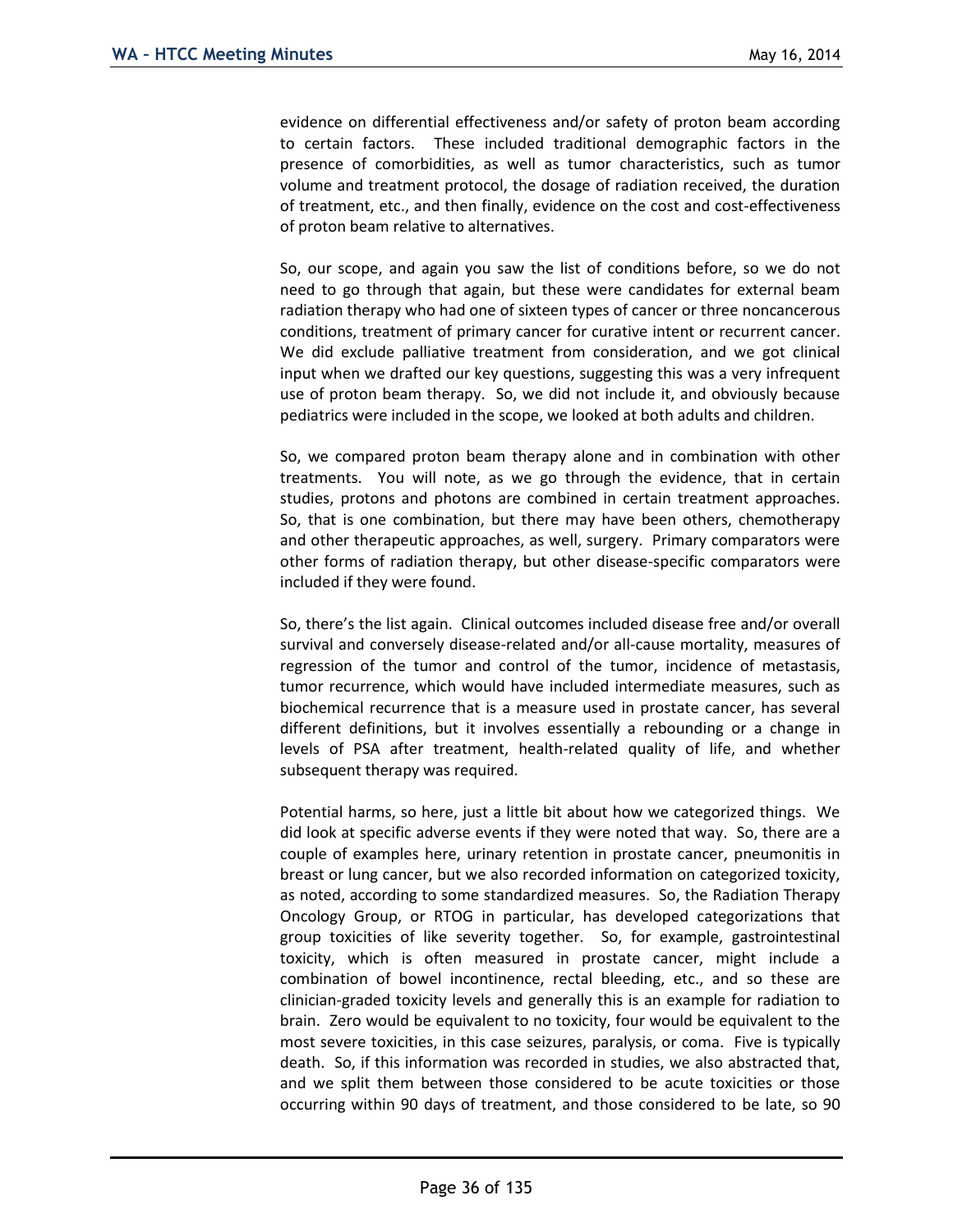days or later after treatment. Secondary malignancy, because it is of keen interest, was also looked at, and then it raises specific adverse events, as described.

Literature search, we went back a little farther than we typically would, because we expected a dearth of comparative studies, so we wanted to go back to the possible swath of comparative studies that we could include. So, we went all the way back to January, 1990 through February of 2014, and our focus was on comparative studies. So, we looked at RCTs and observational studies that would have included contemporaneous and non-contemporaneous comparisons, and we did abstract information from case series, but that is not a focus, that was not a primary focus of the report, nor is it a focus of my presentation today. We did not set any priori limits on sample size or duration of studies, because we recognized that especially when there were few centers in the U.S., there may have been studies with small numbers of patients, and we wanted not to make any exclusions off the bat there. We did not evaluate simulation or dosimetric comparisons. That was noted in earlier public comments. Our decision to do this was, again, based on those residual uncertainties with proton beam therapy. So, we felt that inclusion of simulation and dosimetric comparisons on something approaching the same plan as clinical studies would not be appropriate given that what we are really interested in, as an evidence review group, and what I think you are most interested in as a clinical committee, is the evidence on whether the simulation or dosimetric advantages translate into clinical benefit.

Quality and strength of evidence, so as we have done in the past, we used USPSTF criteria, which are specific to study design, but use a good, fair, and poor rating system focused on how comparable study arms appear to be whether controls are in place or confounding, either in design or in analysis or both, whether intent to treat analysis is used for RCTs, etc. There is further detail in the appendix of the report. There is also a slide at the end of this stack, if anyone wants to see it. Then, we also rated the overall strength of evidence. We used methods from the agency for healthcare and research and quality to assess the strength of evidence using these primary domains, risk of bias, the study design, and the quality of the studies, the consistency whether the direction and magnitude of findings were relatively consistent, whether the comparisons made were direct either in terms of direct comparisons of the interventions of interest and/or whether the outcomes of interest were directly measured or whether surrogates were relied on, and finally precision. So, it was the confidence interval around any sort of overall estimate of treatment effect, narrow or wide.

Then, we also looked at our judgments. This is what ICER has used in its own methods of overall net health benefit, so that really combines the information from all of the key questions together whether we consider one technology versus another to be superior and that there is consistent evidence of a moderate to large net health benefit, whether it is incremental, small to modest net health benefit, whether it is comparable, meaning that there are tradeoffs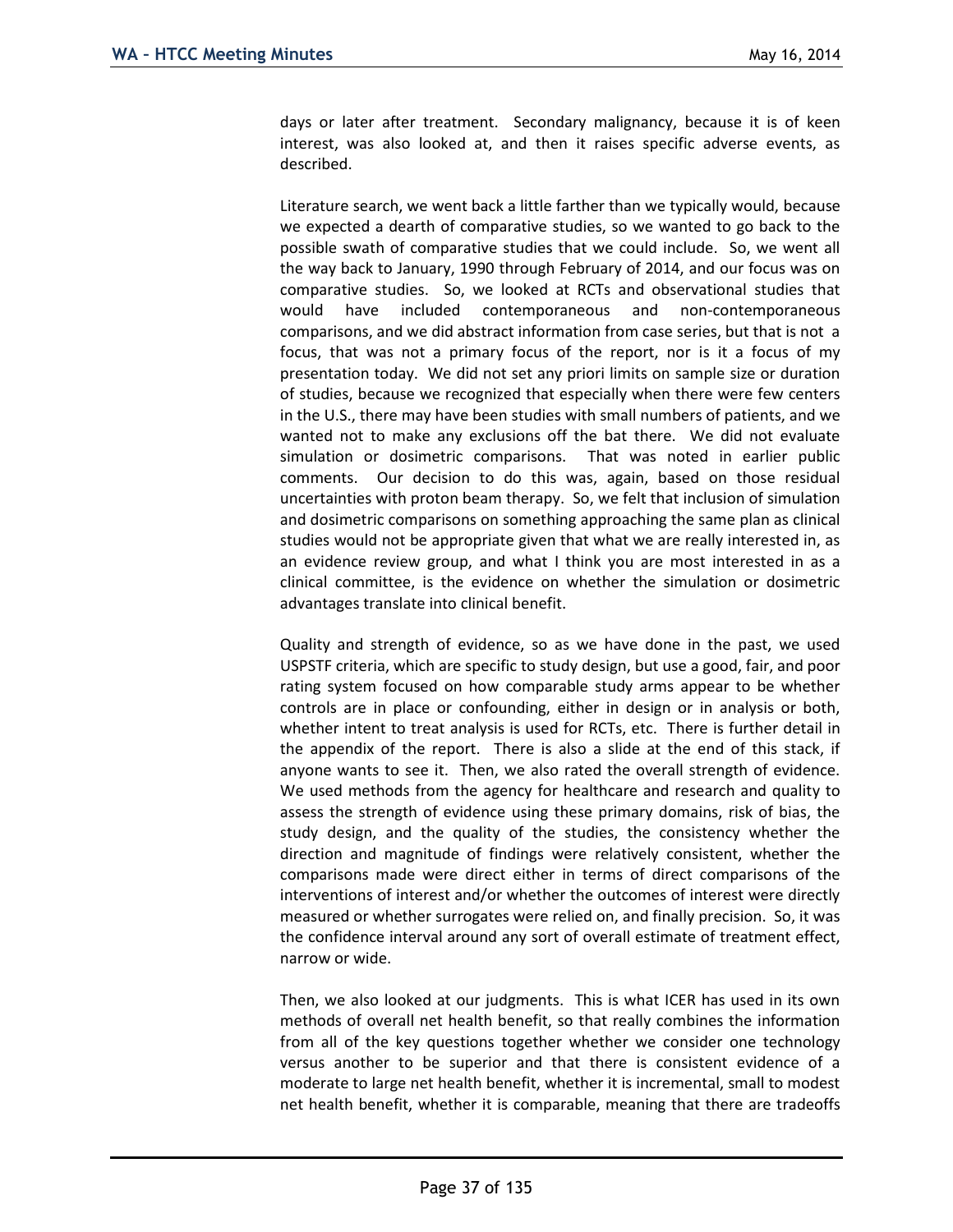in benefits and harms but that the therapies are reasonably equivalent, is there clear evidence that the technology of interest is inferior to existing alternatives and then insufficient, whether evidence is insufficient to really make a judgment about the presence and/or magnitude of any clinical benefit. We will be talking about insufficient in some detail.

So, this is the PRISMA Flowchart. We actually do not need to go through this in detail, but suffice it to say that we abstracted over 300 studies. Relatively few of these studies were actually truly comparative. About 37 studies had some sort of comparison involved, 6 RCTs and 29 comparative cohort studies, as well as 8 comparative cohort studies that we decided to term non-contemporaneous comparisons of case series, because they involved evaluation of outcomes at one setting and in one group of patients compared to outcomes from a completely different setting and completely different group of patients from a different time period in many cases.

So, to review our findings, of those six RCTs, only one involved an explicit comparison of proton beam therapy to an alternative treatment. The others were either comparisons of different doses of proton-based therapy or comparisons of combination therapy including protons to protons alone. So, that is a key thing to consider. Of the 37 comparative cohort studies, we judge none of them to be of good quality. So, another important consideration; 21 were fair quality, 16 were poor quality. On an overall basis, and I will return to this at the end, we consider the evidence base to be insufficient, completely or essentially absent of comparative data for 12 of the 19 conditions of interest. So, we are going to focus in this presentation on the remaining seven conditions, and I will further clarify that we will talk about individual studies really only for those conditions where we consider the level of evidence to be moderate.

So, key question one, proton beam therapy with curative intent. So, just to orient you to how we sort of summarized things graphically, we have some notations that indicate how we have viewed what the evidence is saying. So, a double-sided arrow indicates the evidence is mixed on whether there is a benefit. ND stands for no difference so no difference was either, no difference was identified in the results of these studies, and if information was absent, then there are dashes. So, this summary here focuses on survival and tumor control. Obviously, any other clinical outcomes are summarized in detail in the report in the executive summary.

So, for these conditions, we see that we have moderate strength of evidence for lung, ocular, and prostate cancer; low strength of evidence for these other conditions; and I will talk about the study details in a minute but obviously any cancer types that are not listed her have no comparative evidence available to us for this key question.

So, in terms of lung studies, we identified three fair-quality comparative cohorts. Two were retrospective comparisons of proton beam therapy to IMRT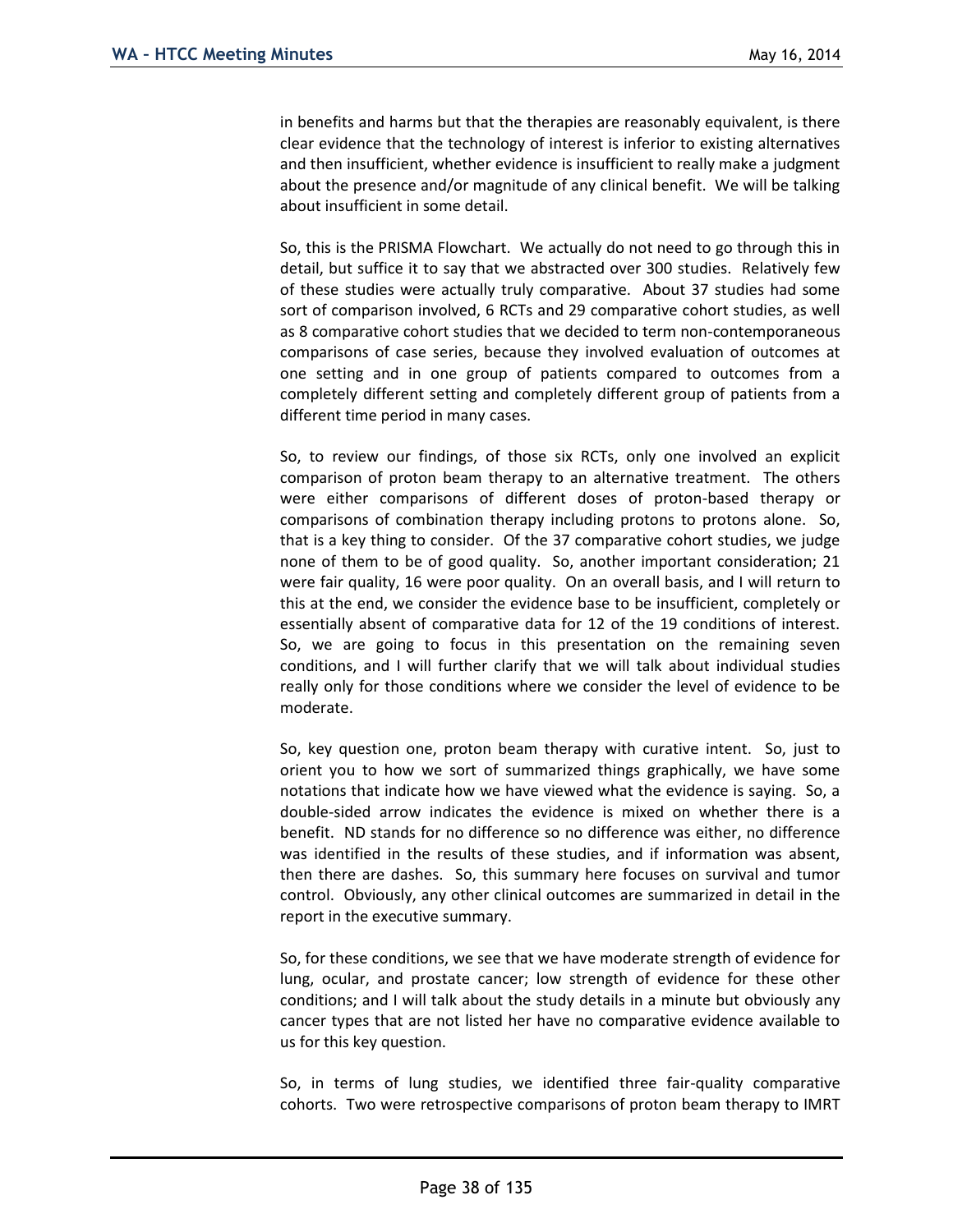or 3D-CRT at MD Anderson, relatively short followup. So, maybe that's one indication of why there were no differences in survival between groups. There was a measure of the diffusing capacity of the lung for carbon monoxide, something I would not be able to explain if you asked me, but the findings suggested that proton beam therapy was superior to older generation conformal radiation 3D-CRT. There are some comparisons to another heavy ion therapy known as carbon ion therapy. This is not something that is currently available clinically in the U.S., but we felt that these were important to include, nonetheless, as they represented part of the evidence base. No differences in tumor control, progression-free survival, or overall survival between proton and carbon ion therapy in the one study we identified.

Importantly, there was a study mentioned, I believe, in one of the public comments regarding a Phase 3 trial in lung cancer. Those results have not yet been published, so they were not included in our review. I think it might have been presented in abstract form a couple of years ago, but no publication was available to us.

Ocular studies, there was one RCT and three cohort studies, but these did not explicitly compare proton beam to an alternative. They are summarized in the report but not here. We based our conclusions on the three fair-quality retrospective cohort studies focused on uveal melanoma with surgical enucleation, that is removal of the eye, as a comparator, and essentially two of the three studies found statistically significant reductions in mortality, so improved survival with proton beam therapy versus surgical enucleation. There was one study that showed nominal survival benefit for proton beam therapy, but after statistical adjustment for differences between patients, there were no longer significant findings found.

In prostate cancer studies, this was the one RCT that I was referring to. It is an older RCT comparing a higher dose that featured proton beam therapy and photon therapy to photons alone in advanced prostate cancer. Median followup was five years, about 200 patients were treated between 1982 and 1992. So, this would not have been conformal therapy, such as IMRT, because it was earlier than when IMRT was introduced in about 2000. So, there were no differences in tumor control or survival in either the overall study cohort or those who completed the RCT, but there is better tumor control identified at eight years using actuarial methods in men with poorly-differentiated prostate tumors. There were also two fair-quality comparative cohorts in prostate cancer, one prospective evaluation of quality of life showed no differences in overall quality of life but some benefits of proton beam therapy versus surgery, photons, or watchful waiting, and individual quality of life domains. I believe emotional functioning and physical functioning on the SF36 were some of those domains where there were advantages against certain comparators. There was also a retrospective and matched comparison to a cohort or brachytherapy recipients for prostate cancer, and no differences in survival, metastases, or biochemical failure were identified.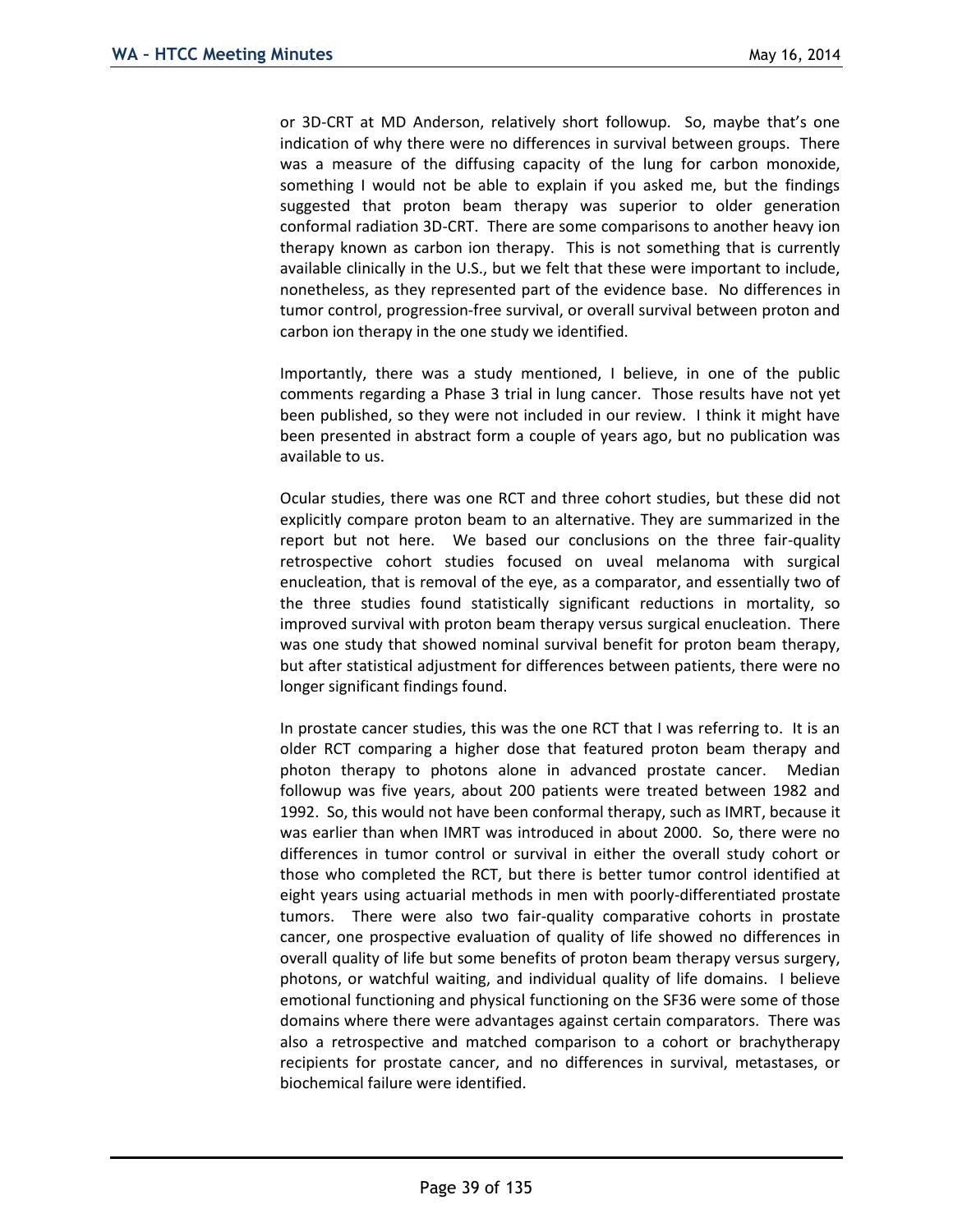So, here is the list, we will not go through it in detail, of no or insufficient study, comparative study, for key question one , and additionally no comparative studies, clinical comparative studies for key question one in pediatric populations. So, again, this is coming from that early widespread adoption and use in pediatric patients with focus on the dosimetric results and a belief in the clinical community that further, or any comparative study, is unethical based on that acknowledged increased sensitivity of radiation in kids and the modeled benefits of proton beam therapy. So, so the reasons behind this, and we do not need to talk in any more detail about whether there will be any more comparative studies coming down the line, but that essentially is what we have found from our review of the literature, as to why there are none.

So, let's move to key question two. Here, we are looking at proton beam therapy for recurring outcomes, recurrent conditions and the impact on patient outcomes. So, here we found very little evidence from a comparative standpoint in liver cancer only and ocular cancer. No differences found in liver cancer, and in ocular cancer with one study we did see benefits in terms of survival and tumor control. That study was a fair-quality retrospective cohort of 73 patients who had recurrent uveal melanoma after an initial course of proton beam therapy. This was done at Mass General. These were treated with a second course of proton beam or had surgical enucleation at Mass General, and were followed between five and seven years. Both overall and metastasis-free survival were significantly, found to be significantly in favor of proton beam therapy both on an unadjusted basis and after adjustment for differences between groups.

Again, you have the list of other conditions and again, the statement that we found no comparative studies for key question two in pediatrics.

So, in terms of potential harms, and you heard before that this really the other side of the coin for radiation therapy, that the goal is to adequately treat the tumor while reducing the level of harm to the patient. So, it is not surprising that we found a fair amount of evidence in this regard, specifically focused on harms, or studies that were focused only on harms rather than on clinical outcomes, clinical benefits. So, here you see, again, that relatively few of the populations had information that we considered a moderate strength of evidence, so I will talk about lung cancer and prostate cancer, but there are some other conditions, as well. Brain and spinal tumors, for example, there is some indication that there is reduced toxicity and disease-specific harms in a couple of retrospective cohort studies. The same is for esophageal cancer, as well. There is mixed evidence, in fact, in terms of the types of harms that were seen.

So, some of these studies I have already spoken about, because they looked at both clinical benefits and harms, but three fair-quality cohort studies for lung, relatively consistent results showing lower rates of severe acute esophagitis for proton beam relative to IMRT, but in one study a higher rate of severe dermatitis with proton beam versus IMRT. Pneumonitis, as well, in one study,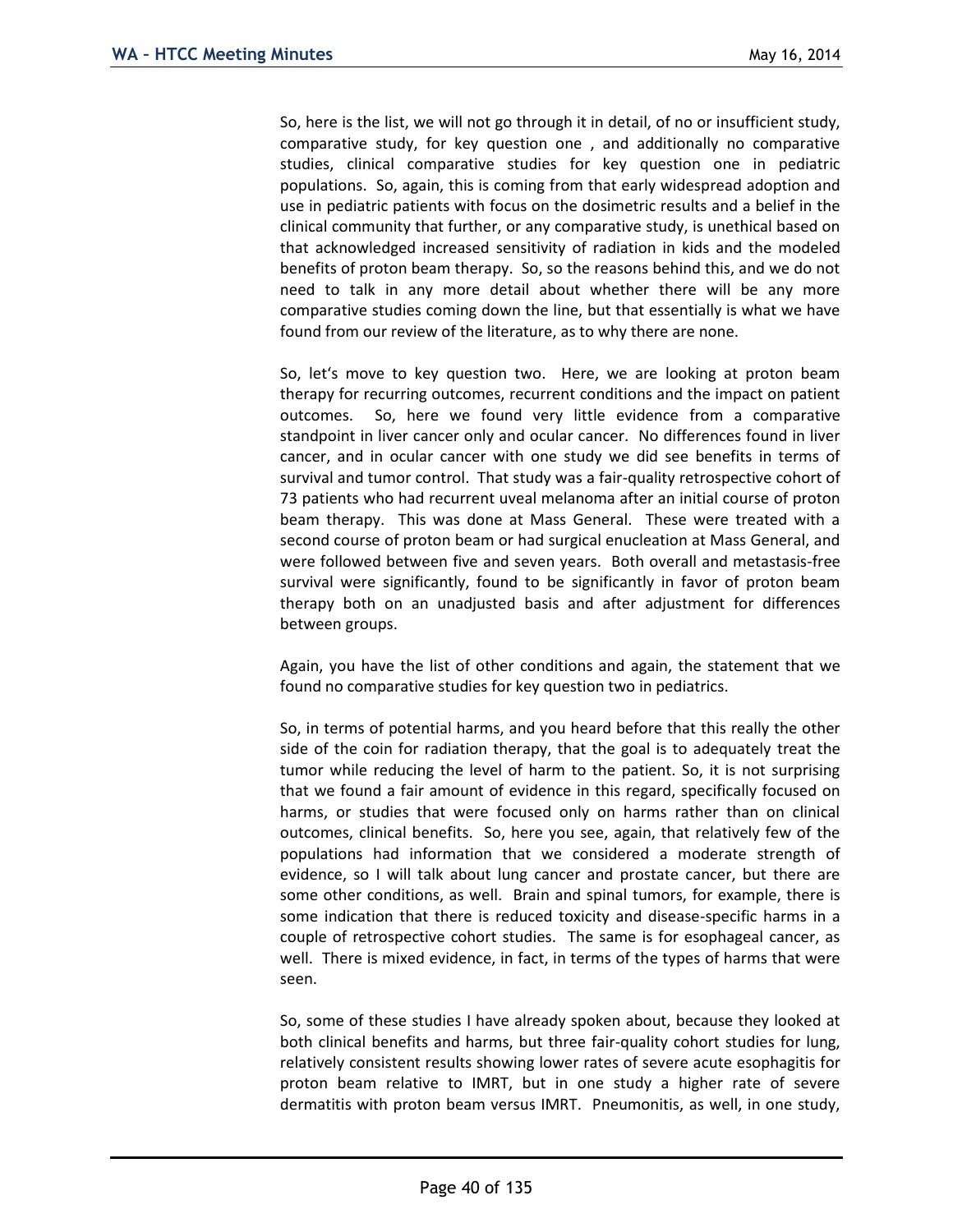appeared to be reduced with proton beam relative to IMRT. Again, another comparative study versus carbon ion, which showed no differences.

In terms of prostate cancer, the RCT that was listed also did look at harms, as well, found significantly higher rates of mild to moderate rectal bleeding in the proton beam therapy plus photon group, 32% versus 12%. Again, this is a patient group that received a higher dose of radiation, but there were no differences seen in severe grade 3, essentially, or higher toxicities, as well as in rates of other harms, hematuria, urethral stricture, incontinence, loss of potency. There had been a fair number, especially in recent years, of retrospective database comparisons looking at relative rates of harm with proton beam versus IMRT and other technologies in prostate cancer. There was an analysis of about 30,000 men in the Medicare-SEER database, so this is linked healthcare claims and clinical data that found that regression-adjusted rates of gastrointestinal morbidity were two to fourteen times higher for proton beam versus alternatives, and higher GI toxicity was also seen in another Medicare-SEER study that compared proton beam specifically to IMRT, but no differences seen in other key harms for prostate cancer, urinary morbidity, erectile dysfunction, hip fracture or the need for additional cancer therapy. In a little bit of a contrast here, so this is leading to our conclusion of mixed evidence, a matched study using another database that is maintained by CMS, known as the Chronic Conditions Warehouse, found that there was lower urinary morbidity for proton beam therapy versus IMRT at the six-month time point, but that statistical difference went away at 12 months.

So, secondary malignancy is obviously a key issue of interest, and we found two studies that focused on this specifically, one was a relatively recent study, again, another study using the Medicare-SEER database with a median followup of 6.4 years. These patients were matched on a number of variables. There was a pediatric subgroup included, as well, and there were no second cancers detected in either the proton beam or the photon treated pediatric cases. There were no statistical differences between groups in an unadjusted comparison of the rate of secondary malignancy was about 5% with proton beam and was a little over 7% for photon treatment, but after a Cox proportional hazards adjustment for age, sex, the site of the tumor, the year of the diagnosis, and other factors there was found to be a significantly-reduced rate of secondary malignancy with proton beam therapy. There were a couple of caveats. There is an editorial accompanying this article that describes some of these caveats. One is that an analysis done by the authors of this editorial looking at solid tumors occurring within five years of treatment, of initial treatment, the difference in favor of proton beam therapy went away and there are a fair number of epidemiologic studies suggesting that a second malignancy occurring within five years of the initial radiation treatment is not necessarily attributable to that initial treatment. So, that was the point of discussion. The other was that this comparison, again, was primarily made to older generation photon therapy, not IMRT.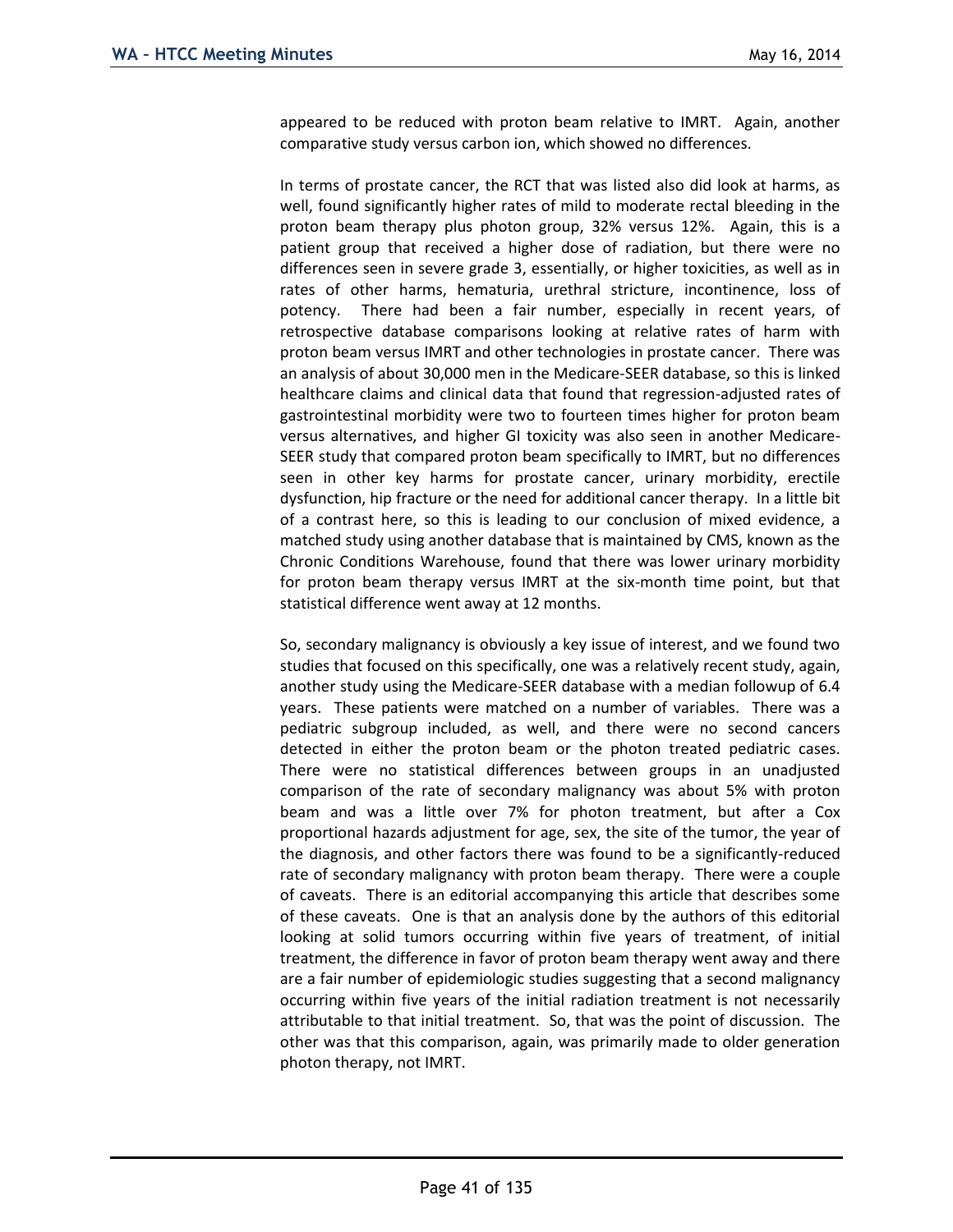A second study focused exclusively on pediatrics. So, this was a study of patients who were initially treated as infants for retinoblastoma and were followed for seven to thirteen years, and there was a comparison of proton beam to photon therapy. A relatively small proportion of the photon treated patients got more state of the art approaches to treatment. There was a numeric, but nonsignificant difference in the overall rate of secondary malignancy in favor of proton beam therapy, 5 versus 14%, but when these malignancies were restricted to those occurring in the initial field of radiation or were thought by clinicians to be radiation induced them there was a significant difference in favor of proton beam therapy. One important consideration, though, is that these groups did have some imbalance in terms of their baseline characteristics, and there was no adjustment made in the study for these differences, only for differential followup, not for clinical differences or demographic differences.

Again, we have our list of no or insufficient comparative study and that single study I just described for pediatrics.

Moving on to key patient subgroups. So, relatively limited information available to us from these studies that focused on specific subgroups of patients. In terms of demographics, there was evidence from two fair quality retrospective cohort studies that suggested persistent benefits of proton beam therapy in terms of reduced rates of metastasis and secondary malignancy with, in patients of advanced age, but there was another study that also looked at age, also in uveal melanoma that found no differences between treatments in terms of different subgroups according to age. Clinical characteristics, there were reduced rates of secondary malignancy in infants with a hereditary form of retinoblastoma for proton beam therapy relative to photons. In terms of tumor characteristics, I already described in that prostate RCT that those men with poorly-differentiated prostate tumors seem to have a tumor control benefit with proton beam therapy relative to photons, but no differences were seen in three other fair-quality cohort studies comparing proton beam to IMRT or 3D-CRT in lung cancer, enucleation on uveal melanoma, or brachytherapy in prostate cancer.

Finally, in terms of treatment protocol, so I mentioned at the beginning of the evidence section that there were some RCTs that focused exclusively on different dosage levels of proton-based therapy, and there were four RCTs, in fact, that looked at different dose levels, two in prostate cancer, one in ocular melanomas, and one in chordomas and skull-based tumors. So, in one of the prostate RCTs, there was improved disease control with higher-dose proton beam therapy versus photon, essentially 79 versus 70 Gy, but also a slightlygreater severe acute GI toxicity and greater moderate GI toxicity with that higher dose. There were no major or statistical differences seen in either effectiveness or harms in the other three RCTs.

Economic impact, so this, I think, there was an allusion to this in Dan's presentation, as well. This is particularly difficult because in many cases, we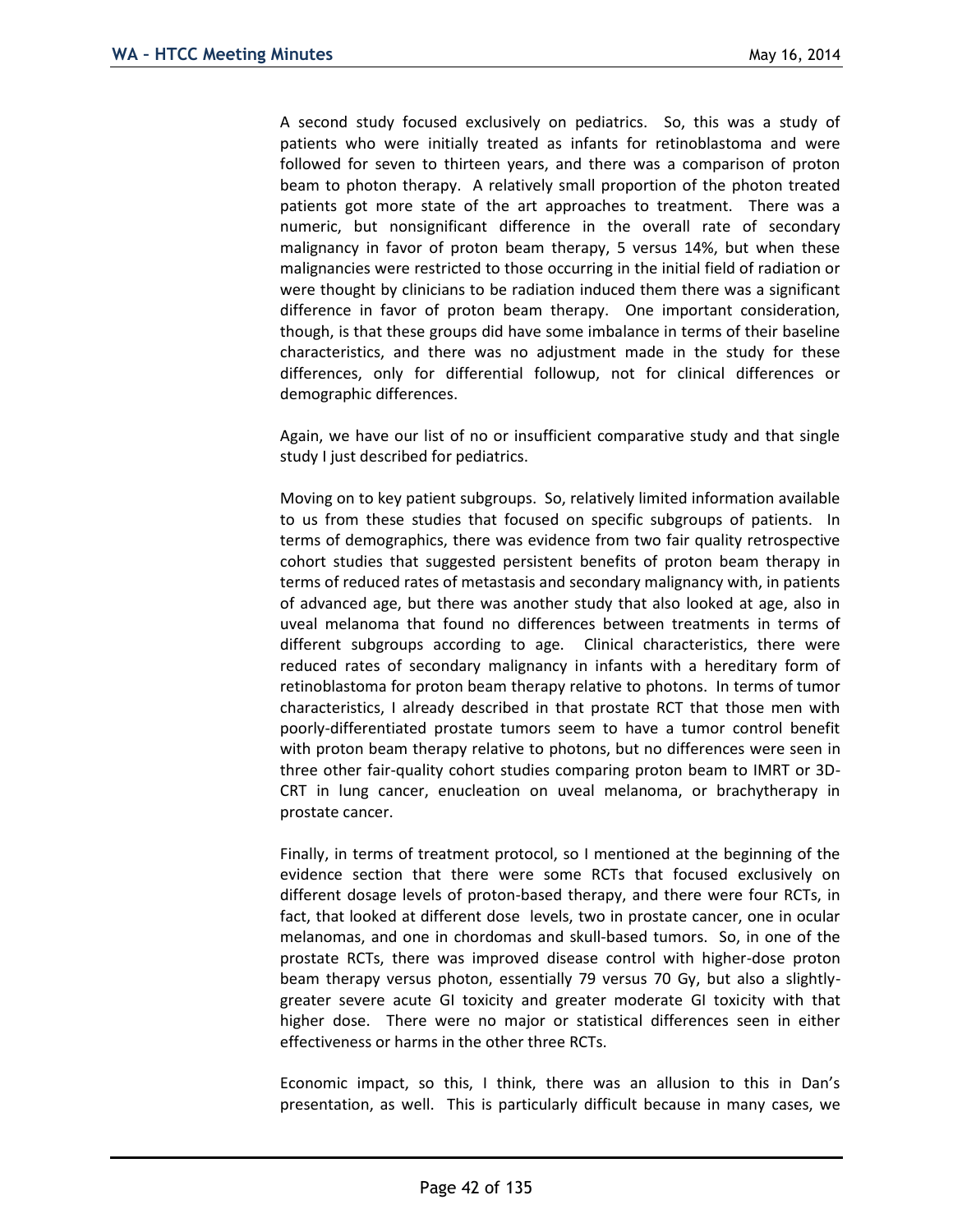were talking about decision-analytic models. So, simulation models that were based on clinical stimulations, so we did not have clinical data driving many of these models, because the results were derived, in many cases, from dosimetric findings or assumed clinical benefits of proton beam therapy. So, we found three modeling studies in breast cancer and there were assumed rates of underlying risks of cardiac disease and assumed effects of proton beam therapy versus photons that were driving the results of those models. In terms of head/neck cancers, there was an assumption of lower mortality with proton beam therapy in these two studies that was based on a potentially higher curative dose, again from dosimetric studies. In lung cancer, two modeling studies, proton beam therapy was found to be superior to conventional radiation but clinically inferior to and more expensive than either carbon ion or stereotactic radiation in inoperable, nonsmall cell lung cancer. This was based on clinical data that were derived from meta-analyses, that these meta-analyses of case series not of comparative studies. So, there were case series data used for each technology.

Pediatric cancer suggesting, model results suggested lifetime costs of proton beam therapy were lower in patients with medulloblastoma and proton beam therapy being more effective than photon radiation. Again, this is based on the dosimetric studies that were performed, used in pediatrics. Prostate cancer results are sensitive to a number of assumptions that were made regarding reductions in cancer recurrence, which have not really been shown in any clinical study, save for the single RCT in the subgroup of men with poorlydifferentiated tumors, as well as benefits for urinary and GI toxicity and, as I just described, there was mixed evidence from the clinical studies that we found. There were also four studies that really were not clinically focused but focused on the, I guess, likelihood of solvency in developing proton beam therapy facilities, that the larger, sort of traditional three to four gantry facilities that have construction costs between 100 and 150 million all would require treatment of prevalent cancers and relatively noncomplex cases to really fully be able to, be able to fully service their debt. So, that was really the focus of those studies.

So, as we, as was described before, we did do a relatively straightforward budget impact analysis. We did not do our own decision analysis here because obviously with the sheer number of clinical conditions to work with and some of the challenges with comparative clinical study available to us, we did not think that would be very helpful, but we did look, based on data that the state provided, a 2012 radiation therapy volume for lung and prostate cancer in 2012 and we estimated that replacing brachytherapy, IMRT, and radiosurgery with proton beam therapy would raise treatment costs by about 75% from 2 million to about 3.5 million. We got some comments on the draft report suggesting that because of some of the variability in payment rates that the state data showed, maybe we should use sort of more national standardized rates, and so we found a Medicare source to do an alternative analysis. In that case, we focused exclusively on prostate cancer, but we found that using Medicare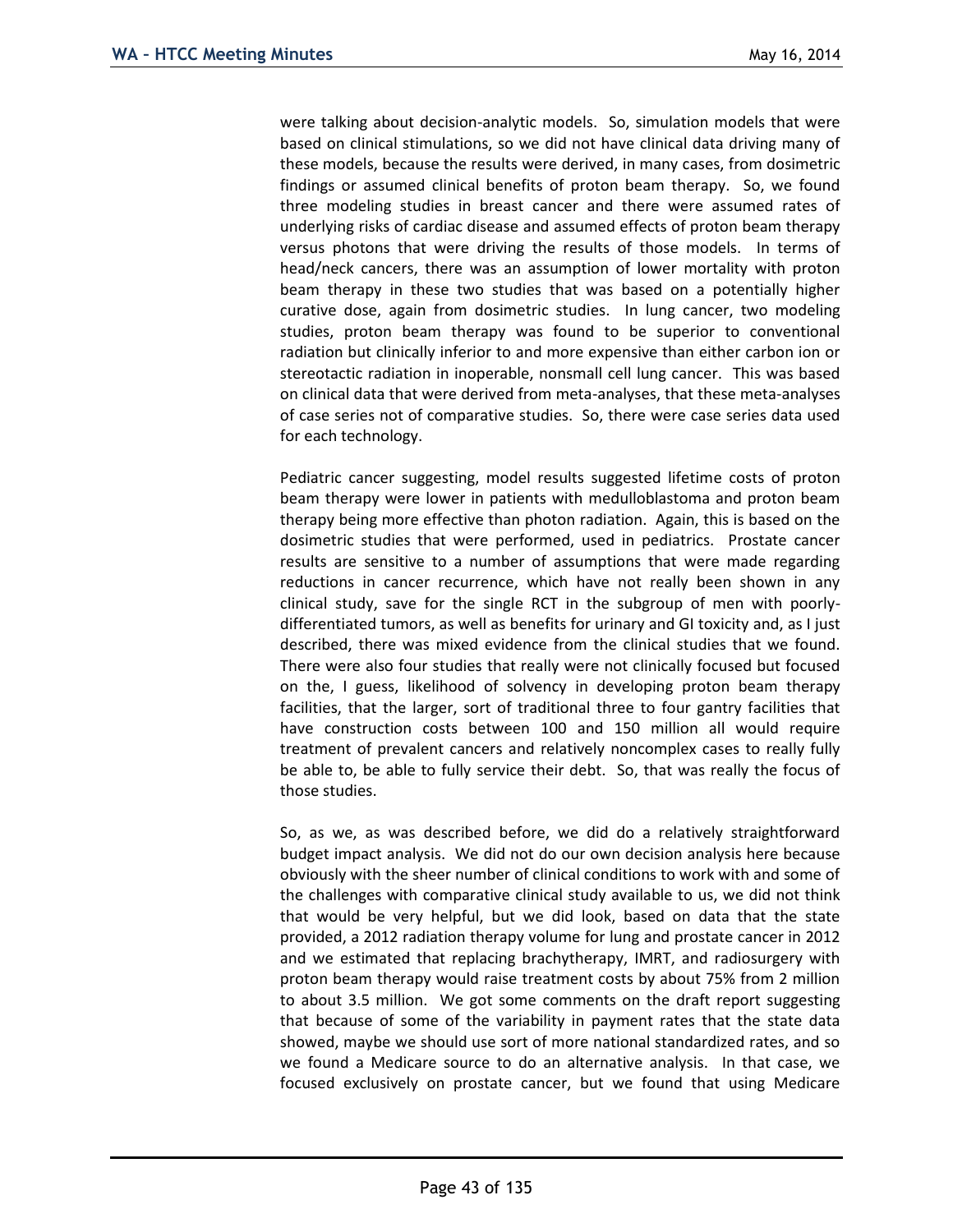reimbursement rates for brachytherapy, IMRT, and proton beam therapy yielded a similar increase in terms of percentage, about 75%.

This is the per-payment rate using a mix of standard treatments in the 2012 public employee's volume and correlating that with what the rates would be on a per-patient basis for proton.

So, moving into clinical practice guidelines. So, we obtained information on guidelines for treatment using data from the National Comprehensive Cancer Network, American Society of Radiation Oncology, and the American College of Radiology, and our summary, all the details are available in the report, but our summary is that practice guidelines do not recommend proton beam therapy for routine use in prostate cancer outside of a clinical trial or a registry setting. This is actually one of ASTRO's Choosing Wisely topics, as well. It is appropriate for ocular tumors, may be appropriate for some CNS lesions, appropriate in some of these guidelines for nonsmall cell lung cancer, as well as unresectable chondrosarcomas of the skull base and axial skeleton, and it may be appropriate for certain lymphomas and soft tissue sarcomas pending longterm studies of benefits and harms.

Moving over to payer coverage , so you saw this slide in Dan's presentation, but there is a second list of covered indications in the local coverage determination that covers Washington State, and this is focused on patients who are enrolled in a clinical trial or registry who have unresectable lung cancers, upper abdominal cancers, and left breast tumors, advanced unresectable pelvic tumors, pancreatic and adrenal tumors, skin cancer with nerve innervation of the skull base, unresectable lesions of the liver, biliary tract, anal canal, and rectum, and nonmetastatic prostate cancer with documented clinical staging and demonstration of the clinical necessity of proton beam therapy. So, this is a separate list from the prior list, which is the, which only has the condition of the life expectancy greater than two years.

In terms of private payers, we found that there is relatively consistent and uniform coverage, both regionally and nationally for uveal melanoma, chordomas and chondrosarcomas, and pediatric cancers, although some payers do limit coverage of pediatric cancers to CNS lesions and retinoblastoma. Coverage by some payers for CNS tumors close to vital structures in adults, AVMs, and pituitary tumors. I think, as mentioned in Dan's presentation, most of the private payers consider proton beam therapy for lung cancer investigational and/or experimental, and finally for prostate cancer, it is a slightly different conclusion. Coverage is not uniformly provided, not necessarily due to an investigational consideration but that it is felt that while potentially clinically comparable, there is no evidence suggesting that it is more effective than other radiation alternatives in prostate cancer.

So, again, you have already heard about some of these, but there is a fair amount of ongoing study of proton beam therapy. So, we looked on clinicaltrials.gov and focused on studies that were enrolling more than 50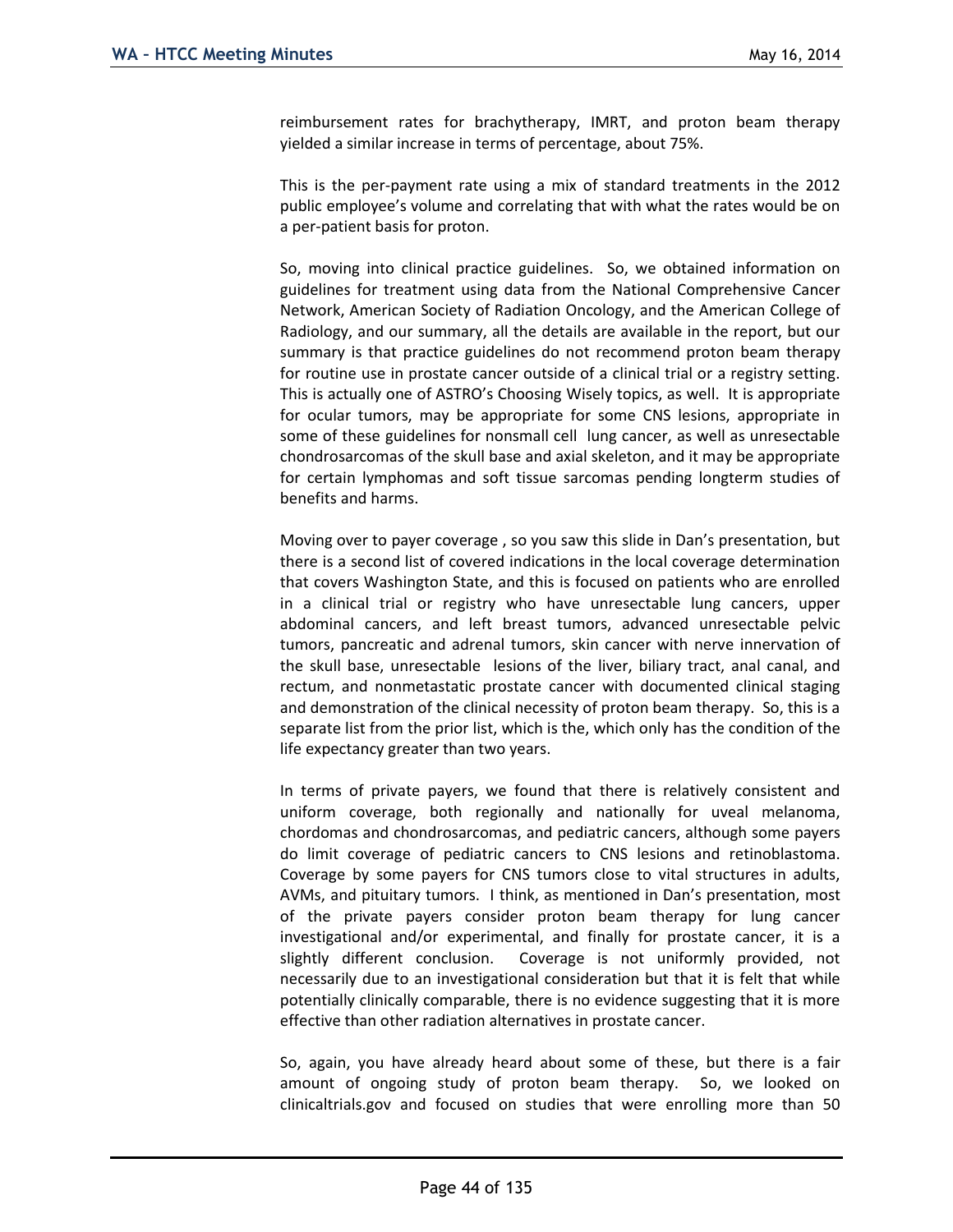patients and found 11 RCTs that are ongoing for proton beam therapy. We also looked to see if we could find some notable registries that had publicly available information, and we found that several of these, I should point out that there is a pediatric-specific registry that was initiated in 2012 that is looking at information from five sites. There is also a comparative registry at the bottom that is being done at MD Anderson that is looking at patients who are receiving thoracic re-irradiation with either proton beam therapy or IMRT, and then there are other registries focused on collecting more detailed clinical data for proton beam recipients, and I believe that the Seattle site is participating in at least one of these.

So, this table exists in the report, as well. What we tried to do was to provide information on our assessment of overall net health benefit, the direction of that net health benefit and whether it represented increased benefits and reduced harms or equivalent benefits and reduced harms or what have you. Our review and assessment of the strength, overall strength of evidence across all of these key questions and then for further in, what guideline recommendations are saying in terms of their universality and coverage policies, as well.

So, you see again that for 12 of these 19 we found the net health benefit insufficient. There is not a lot of information beyond that that is provided. In terms of those where we found superior net health benefit that really was relegated just to ocular tumors. We are rating the evidence, or the net health benefit for pediatric, as incremental despite the lack of comparative clinical information. Again, it is based on the acceptance of the use of proton beam therapy for pediatric tumors rather than a clear review of the evidence. We also found a number of situations in which we deemed the evidence to represent a comparable net health benefit, liver, lung, prostate, and hemangiomas, but we found a low strength of evidence for some of these.

So, we have our summary and conclusions. We talked about the ocular conclusion already, moderate evidence of a superior net health benefit, judgment of incremental benefit for brain and spinal tumors, but there was a low strength of evidence there, the acceptance issue for pediatric cancers, and then there were situations where we deemed the evidence to suggest comparable clinical outcomes and harms, but the strength of evidence was either low or moderate for these. So, obviously, there is a lot of comparative work that is ongoing and so that may provide an opportunity to revisit the evidence base, as it emerges, but that essentially summarizes my presentation.

Craig Blackmore: Thank you.

Daniel Ollendorf: I guess I'll take questions (inaudible).

Craig Blackmore: OK. So, questions from the committee for Dr. Ollendorf?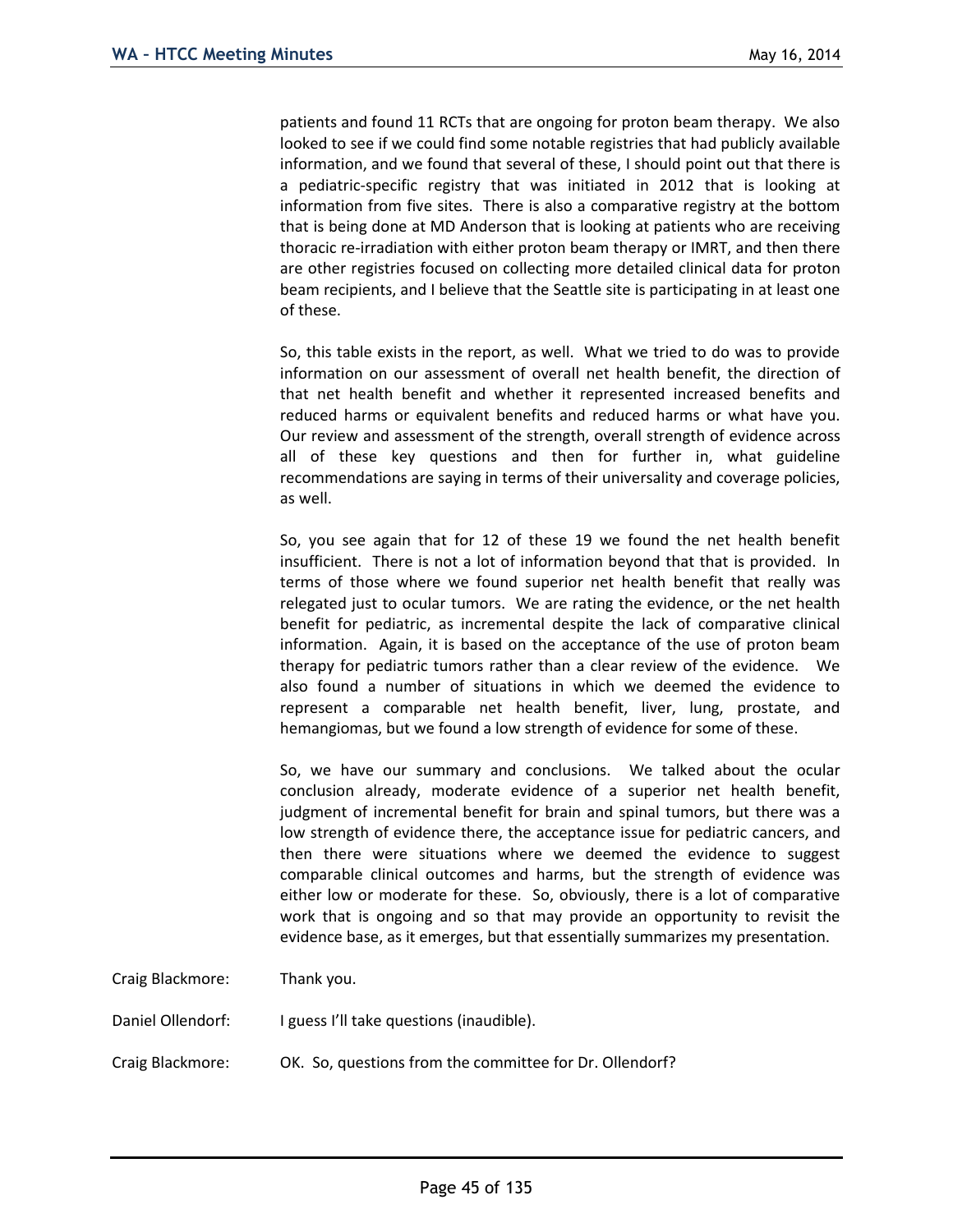- Richard Phillips: I had a question, but I am not sure if it is for you or for, or maybe also for Dan, and that was the issue of the local coverage decision. I, I think that local coverage decision was made by Noridian here, and I am wondering what parties are involved in that? Does that state have any participation, Medicaid, any of those, and I am trying to figure out, did that come just from Noridian, or where, did it come from the committee, does anybody know anything about that?
- Daniel Ollendorf: Well, we found the information, so Medicare has a coverage database, and so you are allowed to search for national and local coverage documents. There has been no national coverage determination on proton beam and so, in that situation, then the jurisdiction is left up to the individual regional contractors. All the contractors published their local coverage determinations, as well, and so this was a published document that we reviewed.
- Richard Phillips: Thank you.
- Chris Standaert: I had a question. We had some comments in other notes previously about patients who had had prior irradiation or had essentially reached their radiation dose limits for various tissues now being considered for proton therapy, and I did not hear anything about that in here. Were they, and I imagine studies like that are hard to find, because you cannot really randomize them, because you are not, you know, they sort of, I guess the chemo or some other treatment used but, did you go looking for studies on that particular subgroup? Can we be able to comment on that subgroup of people with, who essentially are contraindicated for further photon therapy?
- Daniel Ollendorf: Right, and so, so this was brought up in the public comments. I can be wrong, and I could be corrected on this, but I am assuming that in our search for studies in the recurrent key question, there was a study comparing proton beam therapy to some non-radiation alternative for those patients that it would have ended up in our search. So, I think that the, the studies that were cited in the comments were not comparative studies. I think these were case series and maybe we can...
- Chris Standaert: So, you would have looked for that, sorry, just one second, you would have looked for that in the setting of the recurrence tumor...
- Daniel Ollendorf: Right.
- Chris Standaert: ...category.
- Daniel Ollendorf: Right.
- Chris Standaert: OK.
- Craig Blackmore: So, that, that's key question two, right?
- Daniel Ollendorf: Yes.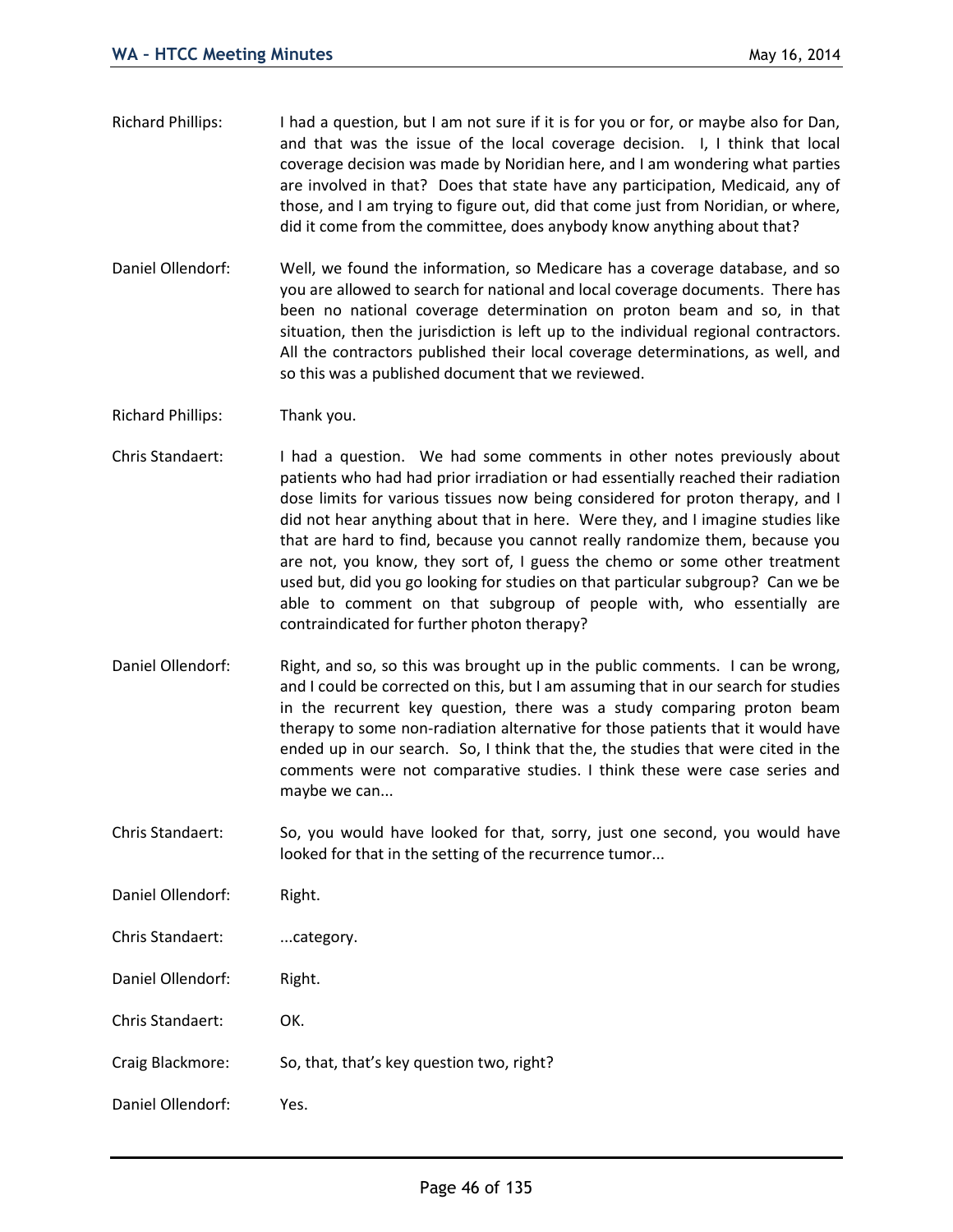recurrent disease with proton beam therapy versus major alternative? That's... Margaret Dennis: In my recollection of looking at the literature, there were some (inaudible) but I do not think there were any concerns. Chris Standaert: Alright. Margaret Dennis: And the case series were included, you know, in the end but not as far as being in the report. Craig Blackmore: So that was part of... Chris Standaert: So, there are... Craig Blackmore: ....the material presented. Chris Standaert: ...so there are case series in the appendix on the... Daniel Ollendorf: They're in the, the case series are in the appendix and there are, there is some description in the full report of the findings from the case series, but the primary write-up was focused on the comparative studies. Chris Standaert: OK, yeah, because my only concern is that they're hard to, comparative studies in that population can be very difficult to do, and so you may exclude a, if you just tried to find only comparative, you may exclude a population, because they are very difficult to study, although I get it. Thank you. Daniel Ollendorf: There were some studies published that were comparing populations at separate institutions at different times in the body of the report. You could have done the same kind of approach for the question you're talking about. Chris Standaert: Yeah. Yeah, no, nothing is impossible. Daniel Ollendorf: Right. Chris Standaert: Yeah, and certainly compared to, if you compare it to surgery, they can compare it to other types of therapy, not to, not to other forms of radiation, because they can't have their (inaudible) compared to the other alternatives, chemo or surgery. Richard Phillips: I have a question about cost. This, I think the cost of these is much higher than other forms, maybe you can embellish that a little, but one of my concerns was,

Craig Blackmore: What is the comparative impact of salvage treatment including treatment for

is there a possibility that the costs will be pushed down with increasing volume, that is not being used? That is number one, number two, are these, is the facility, there's only 15 I guess in the country, are they being utilized to the maximum, as they are right now? You know I'm trying to figure this out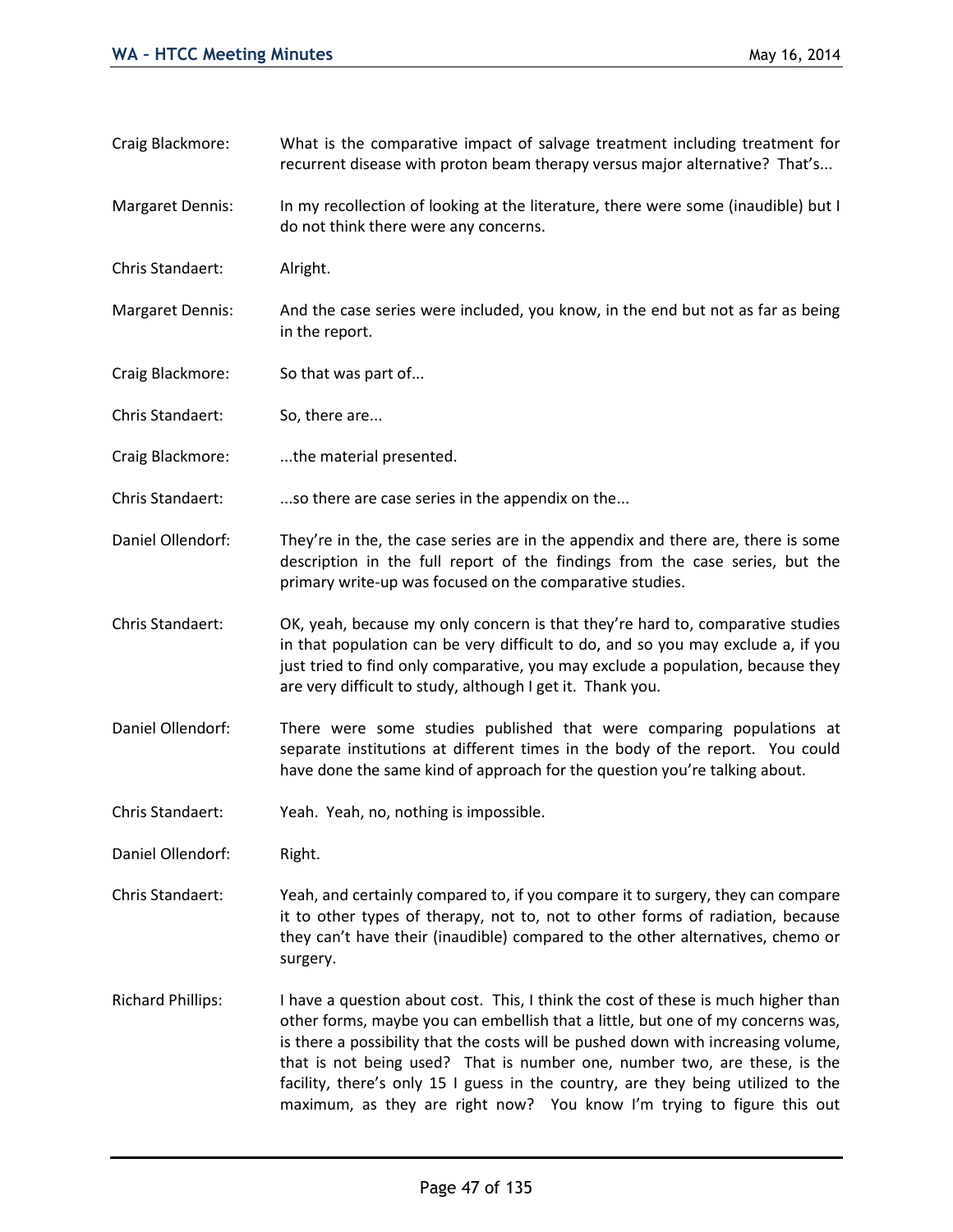whether or not the, the cost issue is a fixed issue or whether or not there is a possibility that the costs will go down over time either because of new generations of machines or whether or not this is really a major impediment to, to healthcare expense.

- Daniel Ollendorf: There are a lot of issues wrapped up in that question. I think that, so the slide that I presented used Medicare Reimbursement rates and so, Medicare reimbursement for proton relative to IMRT for prostate cancer, for example, is somewhere between one and a half and two times the level. The rates that private payers pay will vary substantially according to the payer themselves, as well as their contracts with individual employers, and the notion of reimbursement versus institutional costs is a very different thing. I think that the, one of the comments related to the use of relatively new smaller facilities with just one single treatment gantry and the cost to construct those is much lower than what has been quoted previously for bigger facilities. It is about 25 to 30 million, as opposed to 100 to 150 million. I think that is what the gentleman from Swedish was talking about, but I cannot answer the question of whether the facilities that exist are treating to capacity or not. I don't know if you have any thoughts on that yourself.
- Lia Halasz: Well, I know that our center has been a ramp-up period, so we have been open for the last year. So, we have had more and more patients, as we open up more and more rooms. So, we are certainly adding every, every month, but probably not at the, quite the capacity yet. We have three out of four rooms open. I think it is very different now when, with the fact that there is a lot of, you know, treatment centers opened in the last few years. So, I am not sure how much the patient population has really caught up to that. Before that, when there was only a few treatment centers including MGH and Penn, they certainly were turning a lot, away a lot of patients and patients who would be presented from many places, but I think that is probably a very, changing very quickly now.
- Craig Blackmore: So, maybe we can turn that also to the agencies. How do you determine how much you pay for proton therapy whether it is locally or Mass General or some other distant site?
- Daniel Ollendorf: You know and actually there are folks here that get more involved in, in the contract. What I can, and actually my experience has been more on the Medicaid side and in that case, it's like with other payers. I mean, we, we, you know, there is a negotiation and a contracted, you know, a contracted price.
- Lia Halasz: I think also to point out that the cost of each treatment is very individual. So, the cost really depends, number one, on the complexity of the treatment. So, a treatment for a prostate may be very different from a treatment for craniospinal, for medulloblastoma. So, that's one part. The other part is that treatment really is based off of treatment length. So, whereas the prostate takes eight week for treatment, many brain tumors may take five weeks, and I know at our center and in our department, we are also interested in hypo-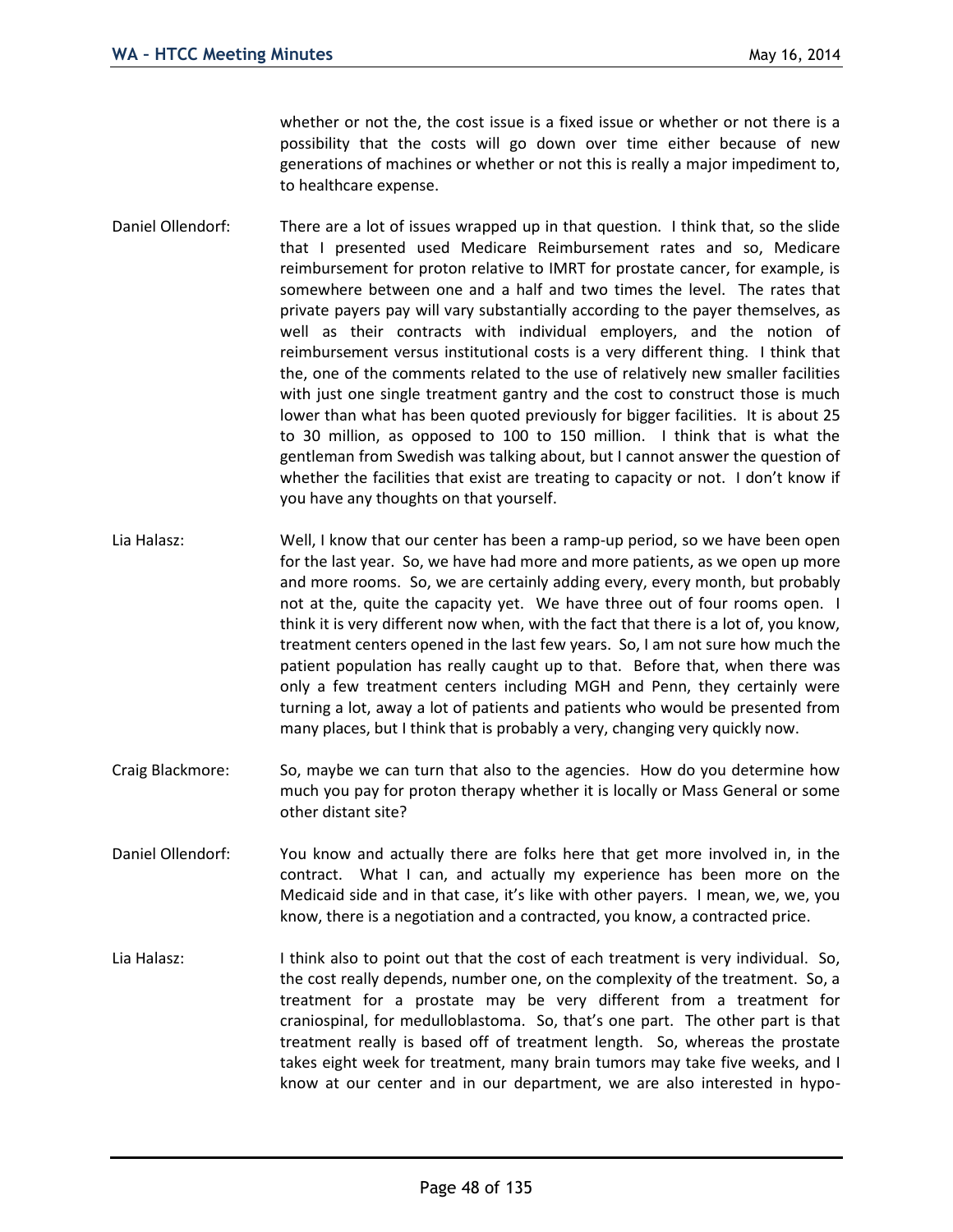fractionation schedules where treatment is given in much shorter amount of periods, and that also changes the cost for this treatment.

- Richard Phillips: I have a question for the, maybe it is for the medical expert. It has to do with the, one, one of the slides that was in the presentation, it brought up the issue of in the pediatric population, the ethics involved for an individual physician who is looking at one of these and then they base that on dosimetric kind of stuff, which is not covered in our analysis. I wonder if you could make a comment about that. Is it, I mean, I know this is a new technology and it is sort of silly to say we have new technology and it is unethical not to use it. Nobody is going to say that, but on the other hand, I think if there is a safety factor involved here, you know, how much do we give, how much do we weigh that as we make a decision and, I would certainly appreciate your perspective.
- Lia Halasz: Yeah, well as a treating physician, you know, I think my job is to make the possible radiation plan, and I think, you know, our field is sort of a hard field, sometimes, to look at some of these issues because we do make technological advancement. So, for instance, it was brought up the 3D conformal going to IMRT was a technological advancement. It didn't use a different particle, but it was able to improve our dose conformity around our target, and so it was approved for that sort of thing. Protons, and especially with children, is the most extreme example, so it is the easiest to see. When there is no dose to a certain structure, like the heart or the ovary, then there is no risk of late effects, and so that is the very issue with our children. We know that we could cure a lot of our children but at 10, 20 years after they are cured, then they are at most risk for treatment complications, and they end up dying of that instead of their disease. So, I think what is hard is, as a physician, it is true. I look for the best possible plan for my patient, and we know that protons allows me not to get that low dose to important parts of the brain, the rest of pediatrics, and that is where we do think proton therapy has a role in a lot of the places where we are. So, it is very tough, as a physician. I treat mostly brain tumors, and being able to avoid hippocampus or avoid the optic structures just means that I do not have that risk of a very likely treatment effect later on.
- Richard Phillips: Is there ever a time that it would be unethical not to provide proton therapy if it were available?
- Lia Halasz: Well, it would be unethical...
- Richard Phillips: Yeah, medically?
- Lia Halasz: ....well I think that's where, there has been a lot of debate in our societies, and that is where the pediatric comes up. So, even though there is not comparative evidence, there has been quite a bit of, you know, adoption of protons for pediatrics, because they feel that the clinical sequelae of those treatment is very important. So, I think that is the easiest way to put it. With the rest of the conditions, I mean, I think that is where we really look at it, you know, we have to argue what is ethical risk, etc. and how big that risk is.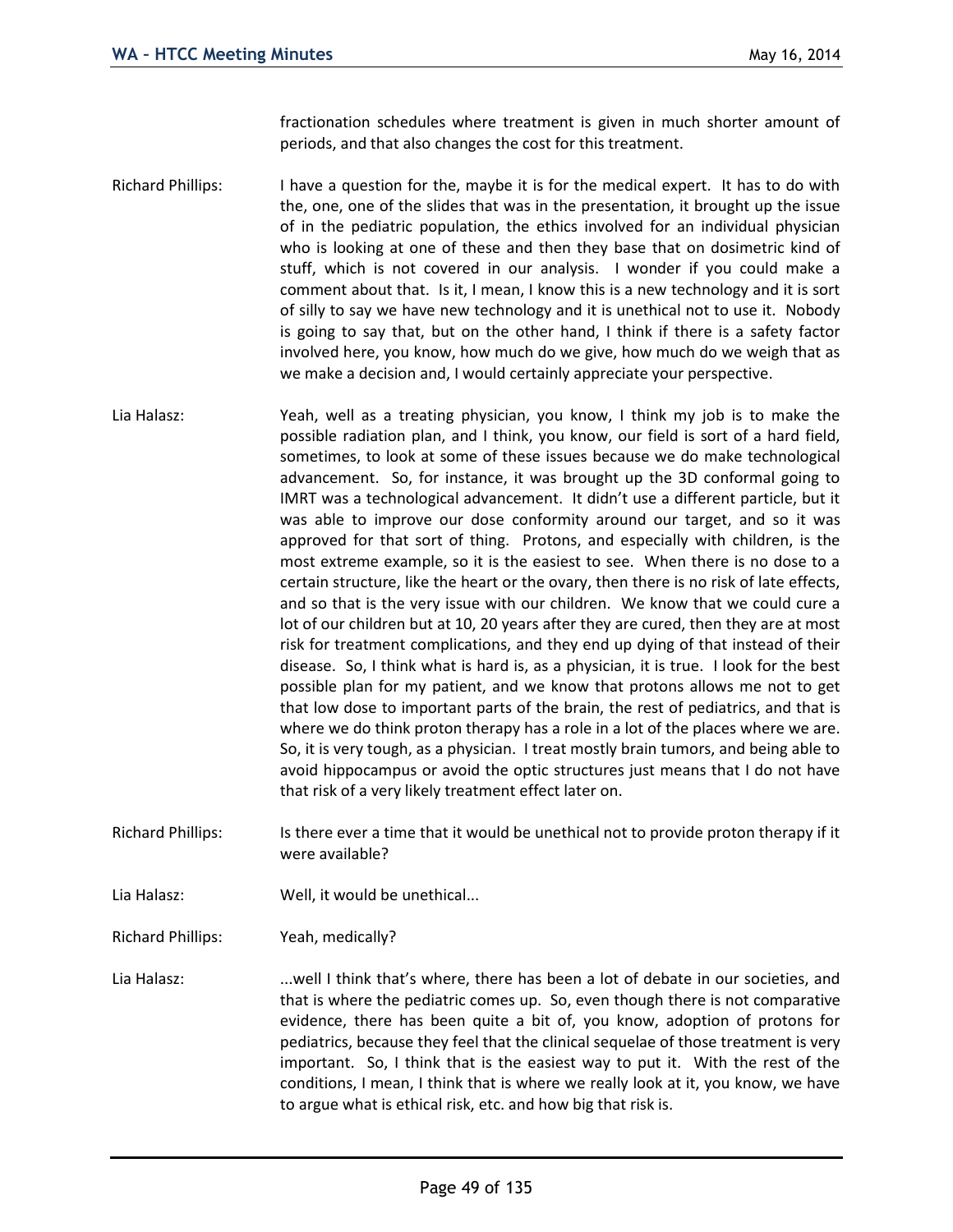|                          | over time to see if the assumptions upon which this is based were proven to be<br>true or not. They haven't been done. So, we are continuing to make some<br>hypothetical assumptions and use those as the basis for ethics. I, I'm not sure<br>about the validity of that.                                                                                                                                                                                  |
|--------------------------|--------------------------------------------------------------------------------------------------------------------------------------------------------------------------------------------------------------------------------------------------------------------------------------------------------------------------------------------------------------------------------------------------------------------------------------------------------------|
| <b>Richard Phillips:</b> | Well, I, I'm really responding to the fact that one of the presenters actually used<br>the term of ethics, and it was also brought up in the, in the, one of the terms in<br>one of the slides and that is why it sort of caught my eye as to whether or not it<br>is really something we should even put in the, and I respect what you are saying<br>here, but what I am saying, I just want to make sure it is not something we need<br>to deliberate on. |
| Lia Halasz:              | I think pediatric patients have been followed, and there have been recordings of<br>what delayed effects of the treatments were. Where I think that the literature<br>in looking at this big body of literature, is that a lot of those did not compare to<br>a photon group, because I think it was sort of knowledge within the community<br>about this is the percentage of late effects that you would have.                                             |
| Craig Blackmore:         | So, let's                                                                                                                                                                                                                                                                                                                                                                                                                                                    |
| Lia Halasz:              | So, there, there are those published studies that are in the (inaudible).                                                                                                                                                                                                                                                                                                                                                                                    |
| Craig Blackmore:         | Let's turn that, if we are talking about questions of evidence, we should go to<br>our evidence source. So, Dan, can you refresh us on what is out there in terms<br>of the pediatric population specifically, longterm sequelae, second malignancy,<br>registry versus comparative studies.                                                                                                                                                                 |
| Daniel Ollendorf:        | So, in terms of the comparative studies, we identified the two studies of<br>secondary malignancy. One had a pediatric subgroup. One was focused<br>exclusively on pediatrics. We identified no other comparative studies during our<br>timeframe; however, there are a number of case series that do look at the<br>longterm sequelae; so, those are, again, briefly summarized in the report and<br>available in the evidence tables, as well.             |
| Craig Blackmore:         | And so which slide would we be looking at? You can, maybe we can all                                                                                                                                                                                                                                                                                                                                                                                         |
| Daniel Ollendorf:        | So, the, so key questions one and two, we found no comparative studies on<br>clinical benefit, but when we look for the                                                                                                                                                                                                                                                                                                                                      |
| Craig Blackmore:         | So, I think we are at slide 36 and 37, does that sound right?                                                                                                                                                                                                                                                                                                                                                                                                |
| Daniel Ollendorf:        | On harms, yeah.                                                                                                                                                                                                                                                                                                                                                                                                                                              |
| Craig Blackmore:         | Yeah.                                                                                                                                                                                                                                                                                                                                                                                                                                                        |

Kevin Walsh: I would, I, I would like to point out that if proton beam therapy has been around

for 60 years, there has been adequate time to follow people who were children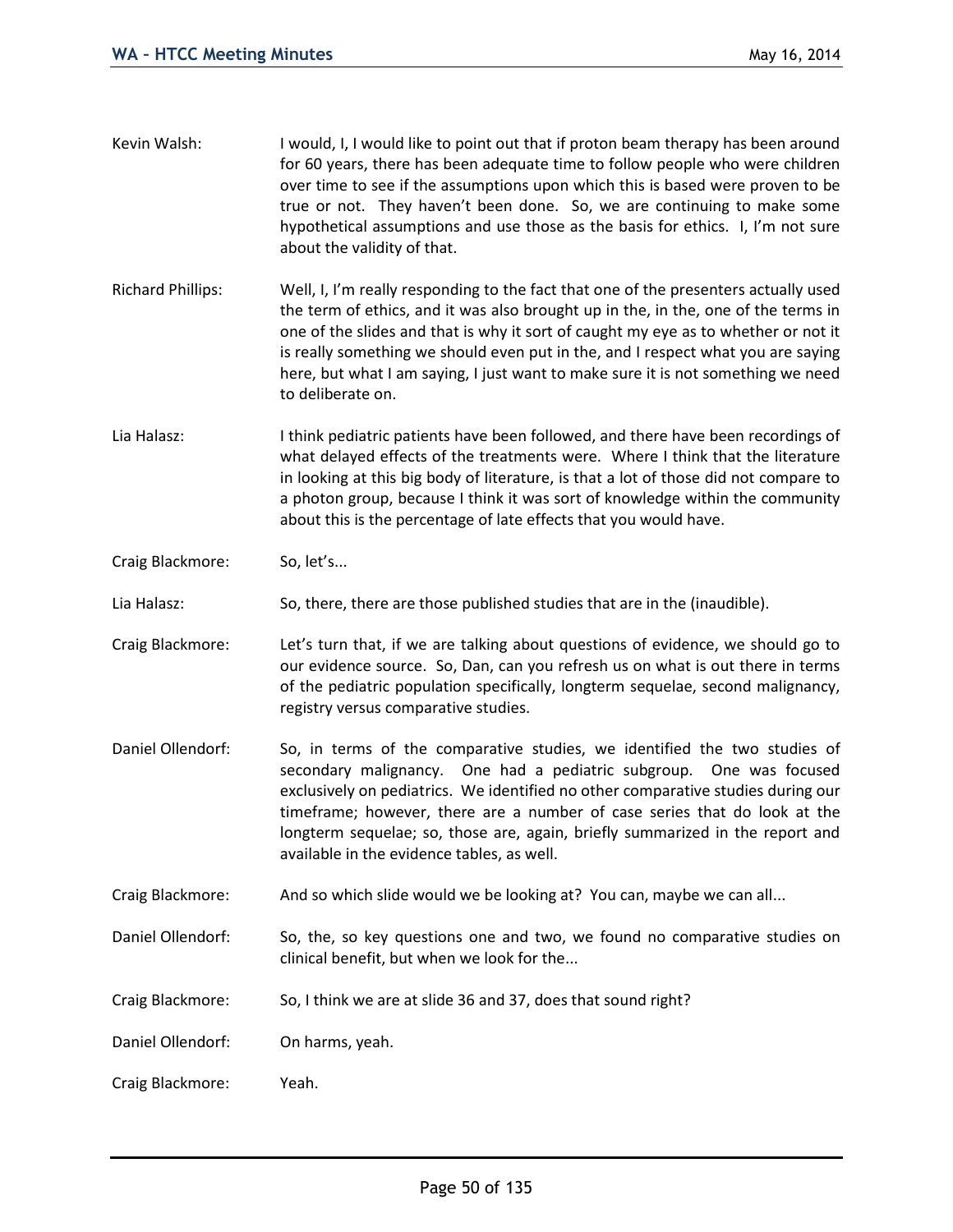Daniel Ollendorf: That sounds about right.

Chris Standaert: Well, I would go back to Kevin's question about the, so, nobody has done a study that is looking at comparative historical controls of photon therapy of some sort. I mean, there is data on this, but nobody has actually done a direct comparative study looking at historical controls with the same diagnosis trying to match a matched cohort so a study with historical controls so we get...

- Craig Blackmore: Well, that...
- Chris Standaert: ...some idea of whether...

Craig Blackmore: ...that's what this is.

Daniel Ollendorf: In these pediatric studies, these are the two, these are the two comparative studies.

Kevin Walsh: But it was mentioned earlier that the same thing is true for IMRT. It's never been proven that it's better. It was just accepted and they moved on.

Craig Blackmore: So, this, this is the evidence that we have, right? This is retrospective, cohort, comparative cohort studies of pediatrics, as you said in one, and relatively longterm followup, I guess, maybe not long enough to get to the point of secondary malignancies, or all secondary malignancies, so, slides 36 and 37. So, does this get at the issue, or?

Chris Standaert: So, the, so the pediatric question, this would be our, they have 88 pediatric cases there in this cohort series, that is how I'm reading this, and a data you're giving us there for the whole population, not pediatric?

Daniel Ollendorf: Right, because there were no second cancers detected in any of the pediatric...

Chris Standaert: Any of their...

Craig Blackmore: And then there ...

Daniel Ollendorf: ...in that study. There is a second study on the next slide.

Craig Blackmore: Slide 37, there is another small.

Daniel Ollendorf: Oh, wait. There we go.

Craig Blackmore: So, a very small study, 86 infants.

Joann Elmore: Hmm, well there was a trend.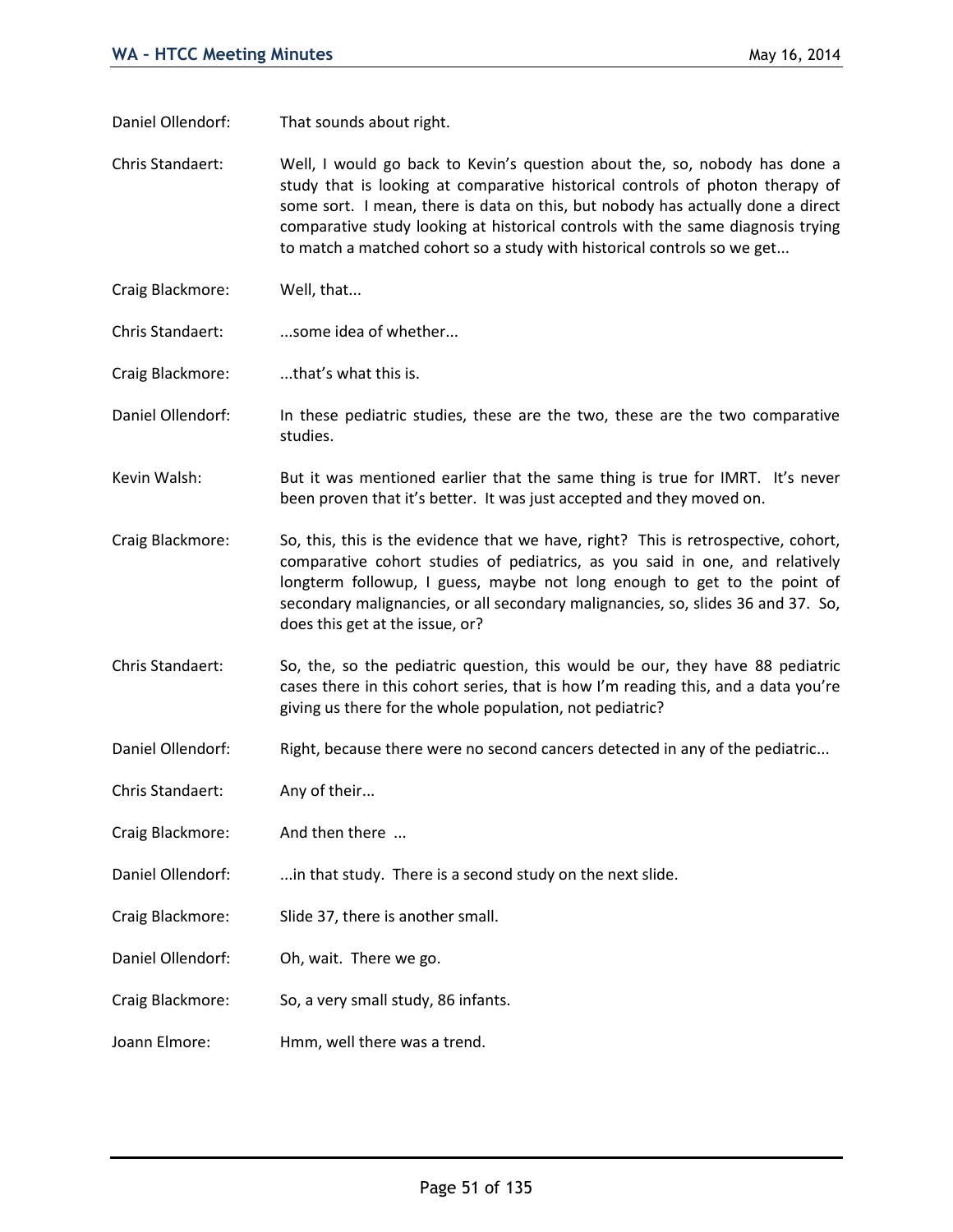- Craig Blackmore: So, again, we are dealing with rare disease, we are dealing with rare outcome, and we are dealing with a small study. So, you know, we are not really probably powered to show much here.
- Carson Odegard: I have a question for our clinical expert. On the volume, or not the volume, but the percentage of pediatric population in your center, how does it compare? I know you say it has only been a year, but.
- Lia Halasz: Yeah, well, I could be wrong on this, but I think we have about 30 patients on treatment right now, and about five or six of them are pediatric patients, and that has been about how, how it has been. There were probably more pediatric patients in the beginning, as, you know, that was sort of some place that we felt like starting and had the rooms available.
- Carson Odegard: OK, thank you.
- Seth Schwartz: I have a question for our evidence vendor, again, regarding, we heard some stuff from one of the public comments about cardiac toxicity for breast cancer treatment, and then I have not heard anything about that even mentioned as a side effect of therapy. Was there any data on cardiac side effects in the breast population?
- Daniel Ollendorf: We did not find any comparative studies in breast cancer.
- Seth Schwartz: Were there any case series or anything?
- Daniel Ollendorf: I will check right now.
- Michael Souter: Just to add to the list of questions while you've got an answer for Seth, do you have an answer for him?
- Daniel Ollendorf: Yeah, I do. Yeah.
- Michael Souter: Oh, OK, go for it.
- Daniel Ollendorf: In terms of harms, there were two case series identified. They were focused on grade 3 or higher cardiotoxicities and found 0% in one case series and 8% in another, and these were acute. No late effects were observed.
- Craig Blackmore: So, so these are case series of what now, of?
- Daniel Ollendorf: Proton beam and breast cancer.
- Craig Blackmore: Is it, individuals who had proton beam, this is the rate of cardiac toxicity.
- Daniel Ollendorf: Correct.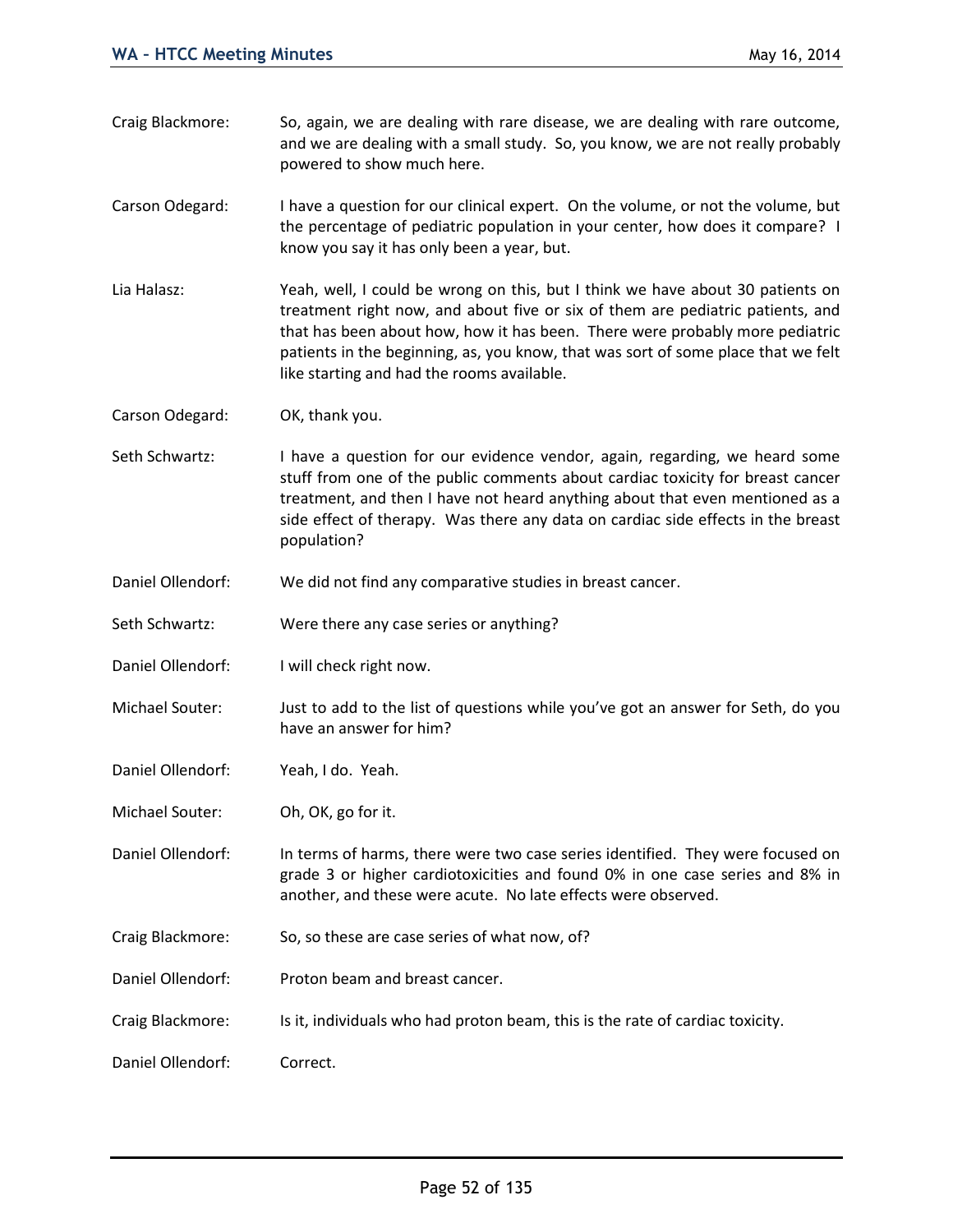- Seth Schwartz: Do we know what the historical rate is for IMRT or for traditional photon therapy?
- Michael Souter: So, I'm interested in this question, again, of the followup period of times that are available. Just, I am struck by the previous slide showing that the kind of median followup there was (inaudible).
- Daniel Ollendorf: Yeah.
- Michael Souter: You know, a median is a median, and I am kind of interested in where the bulk of the population, rather, you know, what, what's kind of the modal followup in terms of the populations that were studied. I realize that will obviously differ across all the different, you know, studies that are mentioned there, but can you give us any sense as to the range of modes of followup. I am trying to get a sense of, you know, how much bulk the data there is in terms of following up for these complications.
- Daniel Ollendorf: I have that study, I have the publication itself here. So, let me take a look while we move on to the next question.
- Michael Souter: And then while you are looking up that, I have a question for the clinical expert, which is that, you know, the, we are all consumers of technology and, you know, whenever I am buying any technology, somebody is always trying to impress me with the statistic as to how, you know, good this is and how good that is ranging from the number of pixels on my computer screen, etc. to, you know, the, the bytes per second I might hear in a speaker. I suppose my question is that, um, can you give any kind of parameter, as to the meaningful clinical difference with regards to how tightly the volume is controlled with the proton beam therapy, as opposed to the photon beam therapy?
- Lia Halasz: So, if I understand your question right, you are asking about whether protons and photons have a difference in terms of how they control a tumor?
- Michael Souter: Yes, I mean, I suppose in terms of, you know, the great play here, the most significant obvious difference as a non-practitioner in this field is that you can more tightly control, you know, the targeted effect...

Lia Halasz: Right.

Michael Souter: ...of the protons. Yeah...

Lia Halasz: So...

- Michael Souter: ...to what degree does that translate to a, you know, a clinical difference in terms of biological damage to the tissues.
- Lia Halasz: I see. I see. So, protons and photons, we think how we use them have the same tumor control when you give dose per dose. There is some question about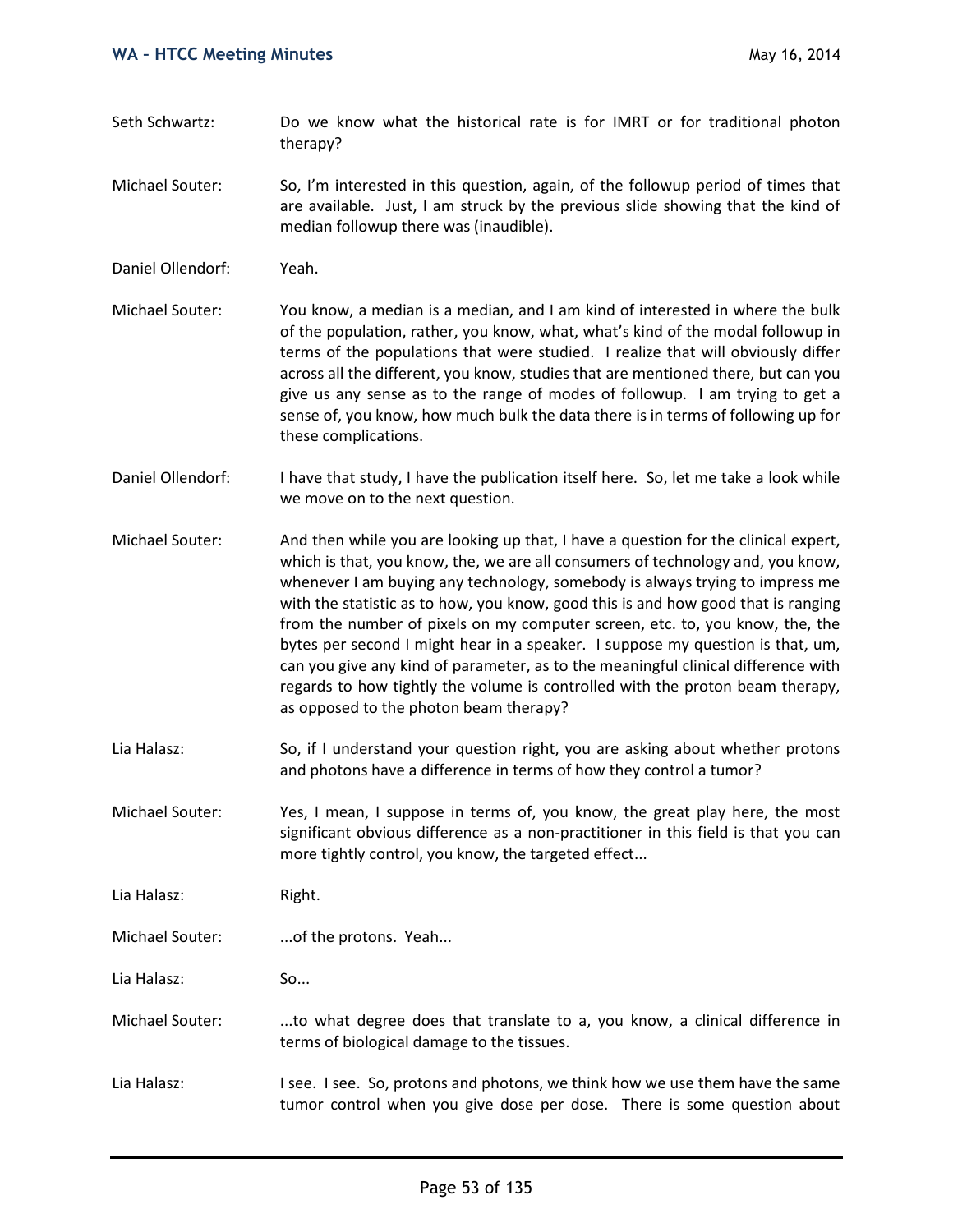whether proton has a slightly higher radiological-biological effect on the tumor, but we tend to account for that in our calculations. So, overall, what we think is that it has the same control on the tumor. The difference is really the bystander tissues, so the tissue that we have to treat in order to get there. So, the idea is that a photon is an x-ray, comes in, and you get bystander tissue coming in, you get the target, and then you get bystander tissue coming out. The idea with protons is you come in, you get bystander tissue as you are coming in, and then you treat the tumor. So, much of what protons is suggesting and what makes it favorable is the fact that your bystander tissues do not get the treatment, thus you do not have the risk of normal tissue toxicities. That also plays into, so where people talk about better control is that, that may also allow you to increase the dose to the tumor, because you have not given the normal tissue as much dose as you are limited by. We are always limited in radiation oncology by normal tissue. We would like to give as much dose as possible to control the tumor but obviously are really limited in that based on radiation effect on normal tissues.

- Michael Souter: OK. So, what I'm, you've helped me kind of think about the question, are we the one to ask I suppose, is to what degree of, is there a, is there a dose limit beyond with any theoretic improved targeting that you have is actually lost?
- Lia Halasz: So, there is, you know, a theoretical dose limit in terms of the tumor and how much we can give, although we have not reached that because in radiation oncology, we cannot always reach the doses we want, mostly because of the normal tissues, and that changes depending on the area of the body. So, the brain can take a certain amount of radiation versus the heart versus the lungs. It also has to do not only with dose, but also volume that receives it. So, if you think about many different organs, obviously the volume of the lung receiving a certain amount of radiation is very important, as well as the dose, and so larger volumes receiving lower doses of radiation account to, you know, sort of similar risks, higher volumes with higher, and so a lot of our field is really also based on historical, you know, how much can we give to certain amounts of tissues, and that is what we take into account to our everyday planning. I am constantly sort of taking into account, you know, what the normal tissue toxicity is, how much dose it gets, and I try to limit it, but also know where those thresholds are.
- Daniel Ollendorf: I have some details from that study on followup. The only other statistic provided was the intercourse high-low range, which was 7.4 years, but there is also a statement that second malignancies were found up to 23 years after initial treatment. So, the latest followup, I guess, was 23 years.
- Craig Blackmore: OK, so it is the chair's prerogative to rearrange the schedule because it is always awkward to break up our discussion in the middle to have lunch. So, we have moved lunch up and it is just about ready. We will do lunch now, and then resume and at that point we can have the open deliberation among the committee and works towards a decision, and then we will move on the agenda beyond that. So, it is now 11:30. It looks like we are almost ready for lunch.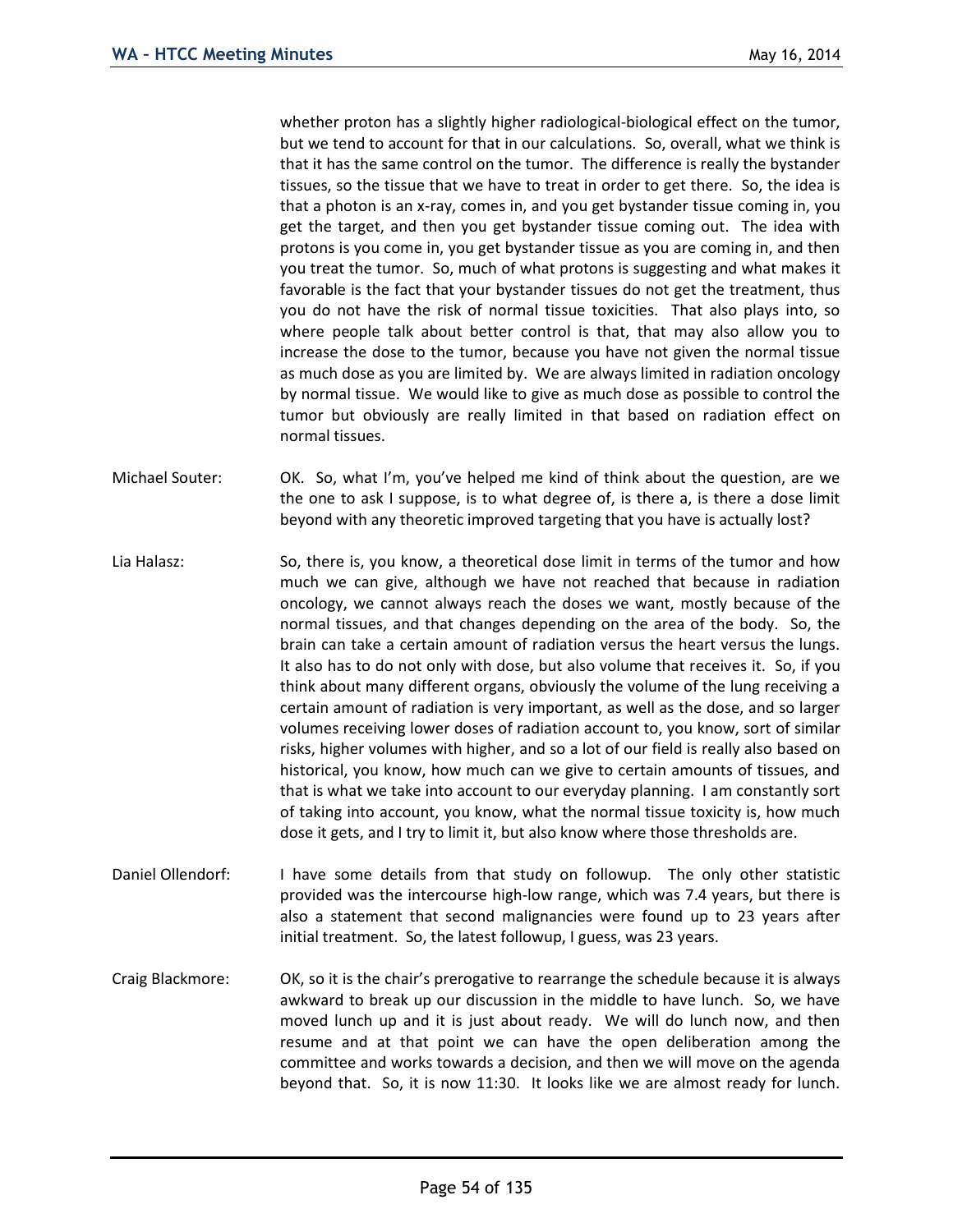That's great. So, why don't we take, why don't we take a half an hour and reconvene at noon, and we will have our discussion, thank you.

OK, we are going to, we are going to call the meeting back to order. So, the next item on the agenda is where we get to the committee discussion and decisionmaking process, and so this is our opportunity to debate among ourselves or to dig further into the evidence, and we still have the agency directors and our clinical expert and our research evidence vendor to provide us with input, as necessary, and we will follow through to make a decision, but I thought I might make a few comments before we started that process because I think particularly in light of a lot of what we heard from the, from the public from some of the presenters this morning is worth making a few comments, and so it is useful, I think, to review briefly the charge of the HTCC, and that is that our job is to determine if technology is safe, effective, and cost effective, and if we determine that they are based on the best available evidence, then we are to have them funded or covered. This sounds very simple, but it turns out to be very difficult. I think every one of these meetings that we come to is different and each is challenging in its own way. That is why we have this lengthy process with the evidence vendors with multiple opportunities for public input.

Also, it is worth pointing out that this process is innovative. The traditional model for paying for medical procedures is to pay based not necessarily on the evidence of effectiveness but really on potential for effectiveness or potential for benefit. So, the prior model before this committee might be to pay based on some pathophysiologic model that would suggest something would help and in this case we might think about dosimetry as an example of that. It does not mean that it works. It means that it might work. It means that it has potential to work, and in the past that potential has been sufficient for technology to be covered. Of course, the consequences of that we are all aware of. We live in a system where costs are twice as much as most others or more, as most other developed nations in the world and their outcomes are simply no better and often worse. So, the legislature and the governor, back in 2007, established this program to change the way in which we fund technologies, and the program, this committee, is to make decisions based on evidence, evidence of effectiveness, evidence of safety, and evidence of cost effectiveness. Again, we are, we are novel. There are still very few programs in the country and even in the world that explicitly require evidence of all three of those components before they will cover. So, really, our job is to draw lines, draw a line in the sand and say we will not cover or we will cover based on some set of conditions, and again, that line is drawn not based on the potential for benefit, but what the evidence really tells us about what the benefit is. It is important, as a committee, that we not be seduced by technology. Everything that we see before us is some innovative technology. It might be new. It might be old. It has potential for benefit. So, our job is to be critical and to dig down into the evidence and to determine if that benefit really exists and to use that evidence to make our determination, and that is explicit in the legislation that defines this committee and that defines this program.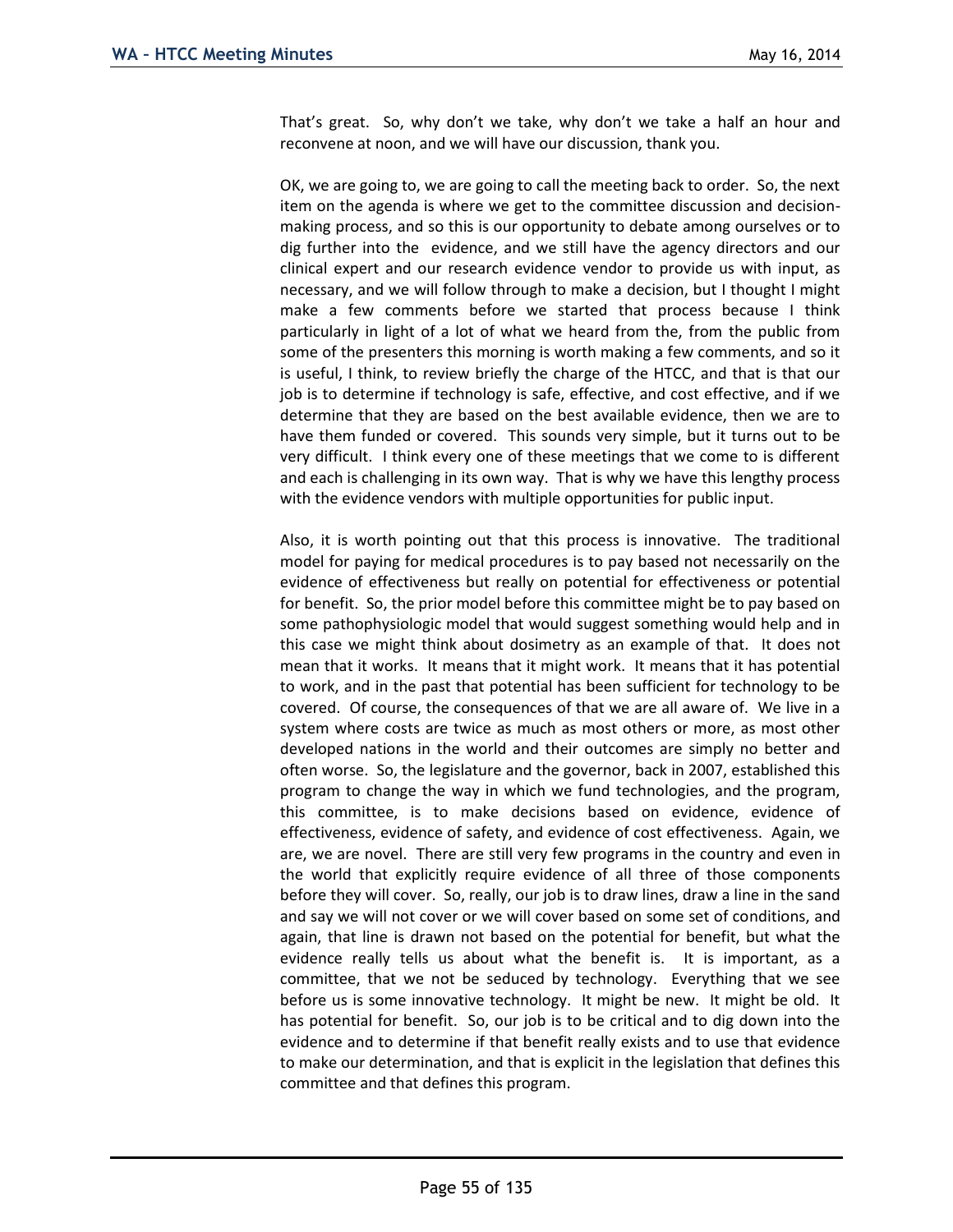Now, why am I talking about all this? The committee is familiar with that. They are all looking at me like, why are you reminding us, and I am because it is always useful to be reminded, because that is why we are here, and also because by understanding what we are charged with doing and what is specifically in the legislation that establishes this committee also allows us to see what we are not charged with doing, and that I think becomes relevant today. Specifically, it is not within our mandate to establish research priorities for the State of Washington. I am very impressed with the presentations we saw today and the need for research in this area and the desire and the plan and some of the ongoing research, but again, this committee is not a committee designed to set research priorities. Our charge is not to say this is something that we should do research on. This is something we should fund research on. If the legislature had intended us to do that, it would have been within the legislation, and it is not. Furthermore, I would not suspect if we wished to design a committee to help allocate research funding within the State of Washington it would look exactly like this. The information that is given to this committee does not, is not the information you would need to prioritize. We do not know what conflicting demands there are for research money. We do not know what trade-offs there are if we designate that a specific research agenda should be funded, what are the impacts of that in terms of other research, and what are the impacts of that in terms of healthcare. It's a set pool of money that the agency's work with. So, though we may desire research, and though we may feel that this is worthy research, it is not within our charge to make those determinations. Our charge is simply to determine if there is evidence of effectiveness, safety, and cost effectiveness, and if so, to order, if you will, or to tell the agencies that they will pay for it.

The other thing that is explicitly not within our charge is to determine payment for procedures. We determine if they are paid for, but it is specifically excluded from our charge to determine how much they get paid. So, we cannot say we will allow coverage for this procedure under a specific set of payment or amount of payment or criteria, we can do criteria, but we cannot determine what that dollar number looks like. We can only say yes, the evidence is there that it is effective, safe, and cost-effective, and so we should pay for it. So, I think there is a lot of potential in this topic to go off in directions that are not where we live. They are not why we are here, and even though we might have opinions, and we might even wish to go into those areas, that is not why we exist. That being said, let's go with the discussion.

- Marie Brown: Are you actually referring to the article that we read from the Journal of Clinical Oncology about, they were suggesting referenced pricing with evidence development and that is what you are meaning about it is not our job to determine...
- Craig Blackmore: We are not allowed to determine pricing.

Marie Brown: Right, right.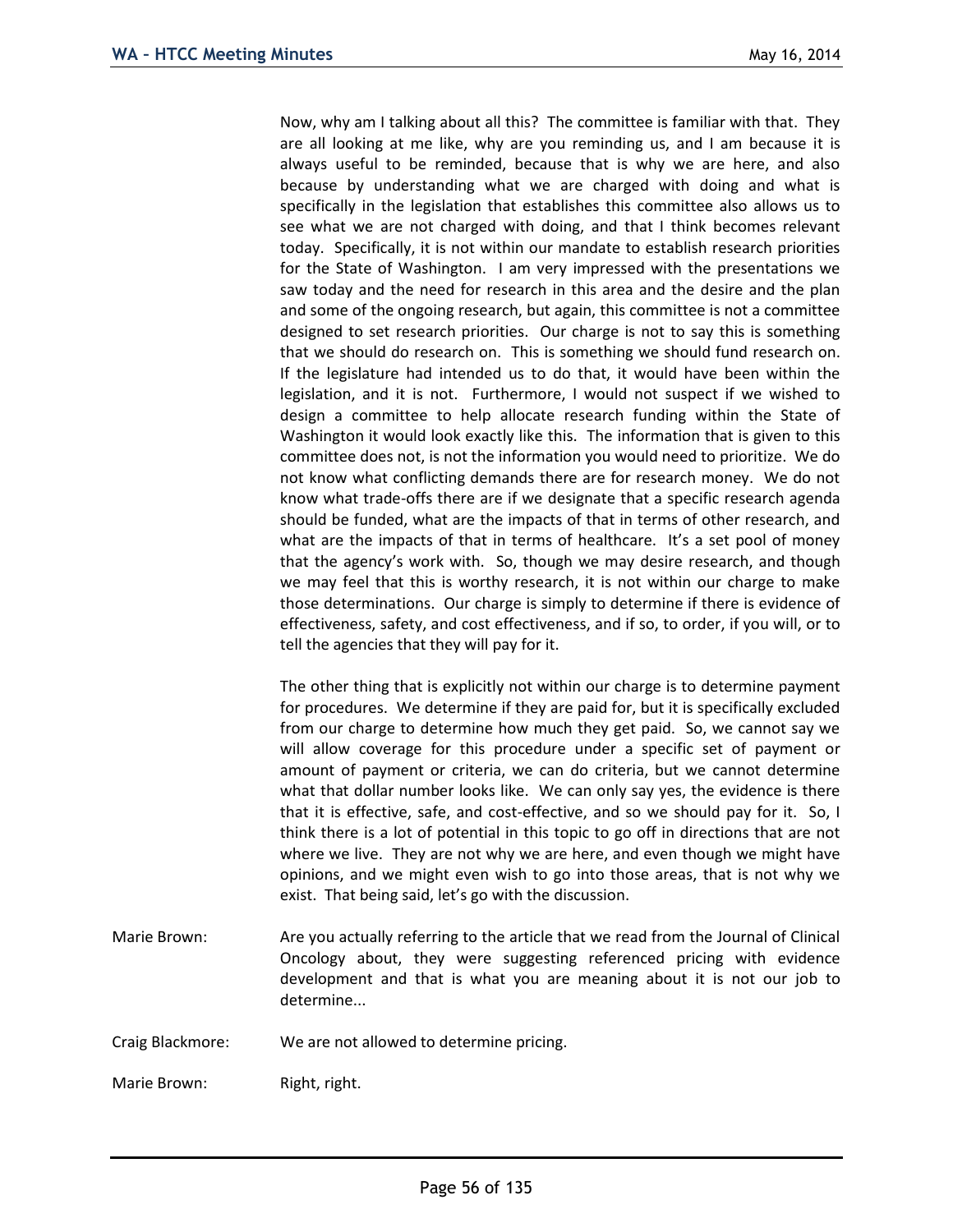Craig Blackmore: It is not our job to determine research priorities. We are actually nonempowered to determine those things. That is, that power, that responsibility is within other areas of the government specifically.

Marie Brown: Right.

Carson Odegard: So, if there is a subset of patients that are undergoing treatment within a trial, we can make a determination on that subset or not?

- Craig Blackmore: We, we, our charge with making determinations about all subsets, either collectively or individually whether or not they're involved in trials. We can make a recommendation to the agencies that it should be paid for if it is within the context of the trial, but I am telling you that that is not what we are asked to do. We have the power to do that, I believe, but we are not charged with doing that and, and realistically, we are not given the tools to do that, because that is prioritizing research. That is saying, this is important, spend the research money here and do not spend it on, you know, I don't know what else, you know, diabetes, public health. I have no idea what other priorities there might be for research because that is not what we are asked to do. That is not the information that is provided to us. We are simply asked to make a judgment about the technology that is before us.
- Michael Souter: Just to phrase Carson's question slightly differently, perhaps, if we do make a coverage decision, we can specifically say that this will only be covered in the context of a patient being entered in a trial or a...
- Craig Blackmore: We could say that.
- Michael Souter: ... registry, yes.
- Craig Blackmore: Yep.
- Marie Brown: We have done that before.
- Craig Blackmore: Yeah. However...
- Chris Standaert: We have done that, but it always gets tricky doing that. I mean, I, I like what Craig said. I thought that was very well put, and I think our charge is not again to decide which topics are appropriate for research funding, which research studies are better than others, what a good study is in this state, what, what research studies are beneficial to the citizens of the State of Washington. That is not our, that is their job more than our job, and so, at the moment they are free to do that. Whatever our concerns are, we can say we cover or we do not cover. They are always free to do that. Somebody can go to them with a study and say, I have a study and I would like the state to pay for the treatment for their subjects, their partic-, their insurance for participants in our study, and they can propose that to the state regardless of what we say. They can always do that, but that is not us to tell them that they have to, they should, and to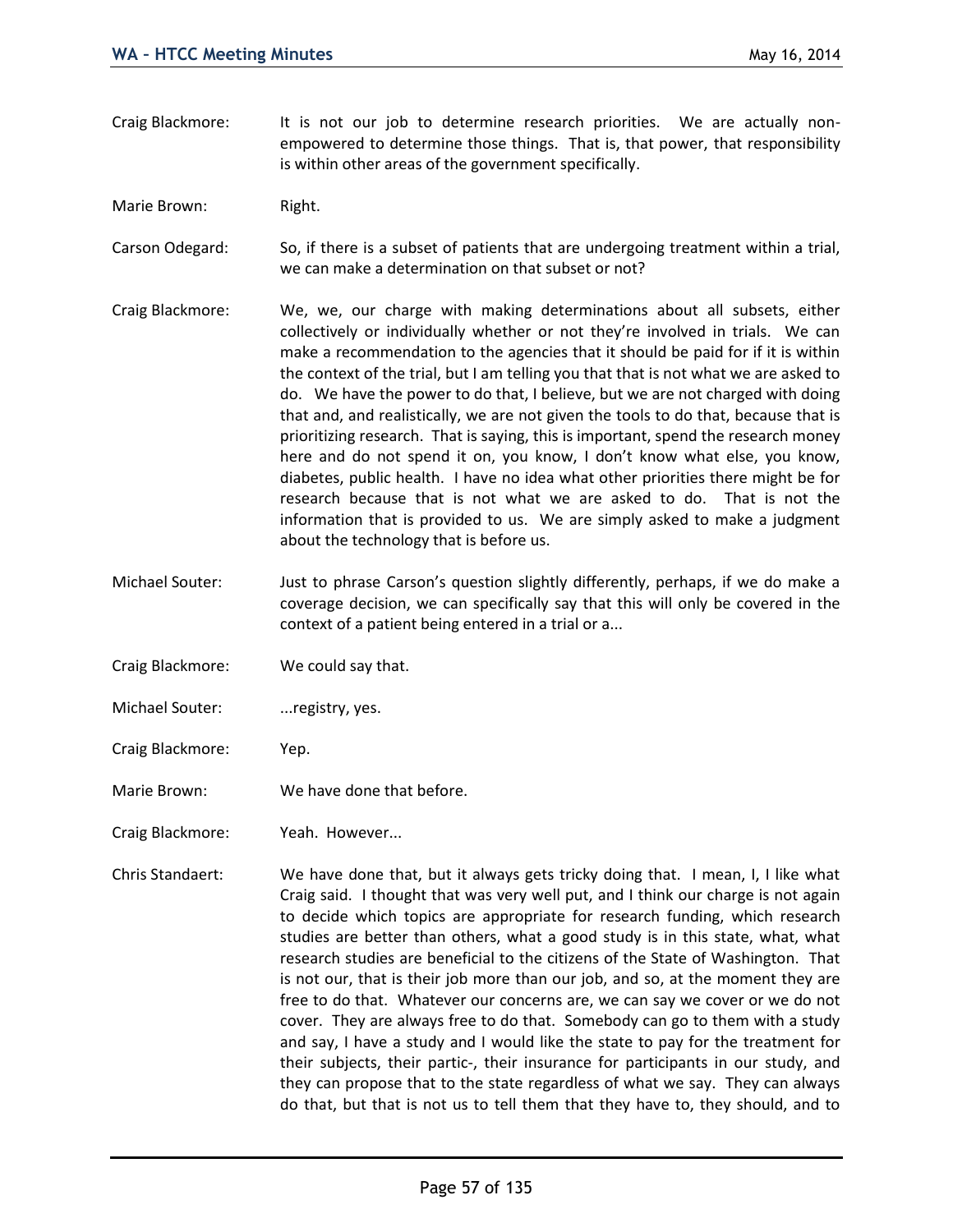define the parameters about which they find the study appropriate. I, I personally do not see that as our role.

- Michael Souter: Unless we cover it without conditions, that is...
- Chris Standaert: Right, right, right. Yeah, then we are...
- Craig Blackmore: Then they have to cover.

Chris Standaert: Then they have to cover, yeah. That would be our...

- Michael Souter: Yeah.
- Craig Blackmore: So, so at this point, the way we usually proceed is for a member, several members of the committee to give us a starting place without saying cover or not cover but sort of summarizing where they think we are and we sort of use that to start us off.
- Kevin Walsh: Could I, could I ask a process question, first? There are 16 different kinds of cancers that were proposed.
- Craig Blackmore: Yes.
- Kevin Walsh: So, are we going to do this by anatomic type, location, etc., or are you asking for a generic discussion, because we need to frame this a bit.
- Craig Blackmore: Yeah, so, in the planning for this meeting, the assumption was that we would look at each of those individually. I would propose, and, you know, tell me if this does not work, I would propose we do that but we start with the ones where maybe there might be more evidence, and we might get to a point where we decide to lump several of them that we think the evidence basis is similar, if that makes sense, but I do think we need to deal with at least some of them on a sort of cancer/organ specific level rather than global. Now, we can do that one of two ways. We can have separate decisions, or we can say cover with conditions and the conditions are these types of cancers, these populations, whatever they are, and I think we can do either after we get a feel for where the committee is. Does that, do you want to comment?
- Joann Elmore: Yeah, I will comment. I will propose that there are three conditions that we should discuss, and I will name them, and then I am going to propose that all of the other types of cancers that they not be covered. The three that we should discuss would be ocular, pediatric groups, and then the brain/paraspinal, that we discuss those in more depth, but I am going to start off by just asking the committee members if they agree for a noncoverage for all of the others, and I will point out one additional thing. I, I appreciated Craig's comment about how we as a committee, it is not within our mandate to evaluate whether something should be paid in a research setting. I sit on NIH grant review committees, American Cancer Society, it is a very different protocol and committee makeup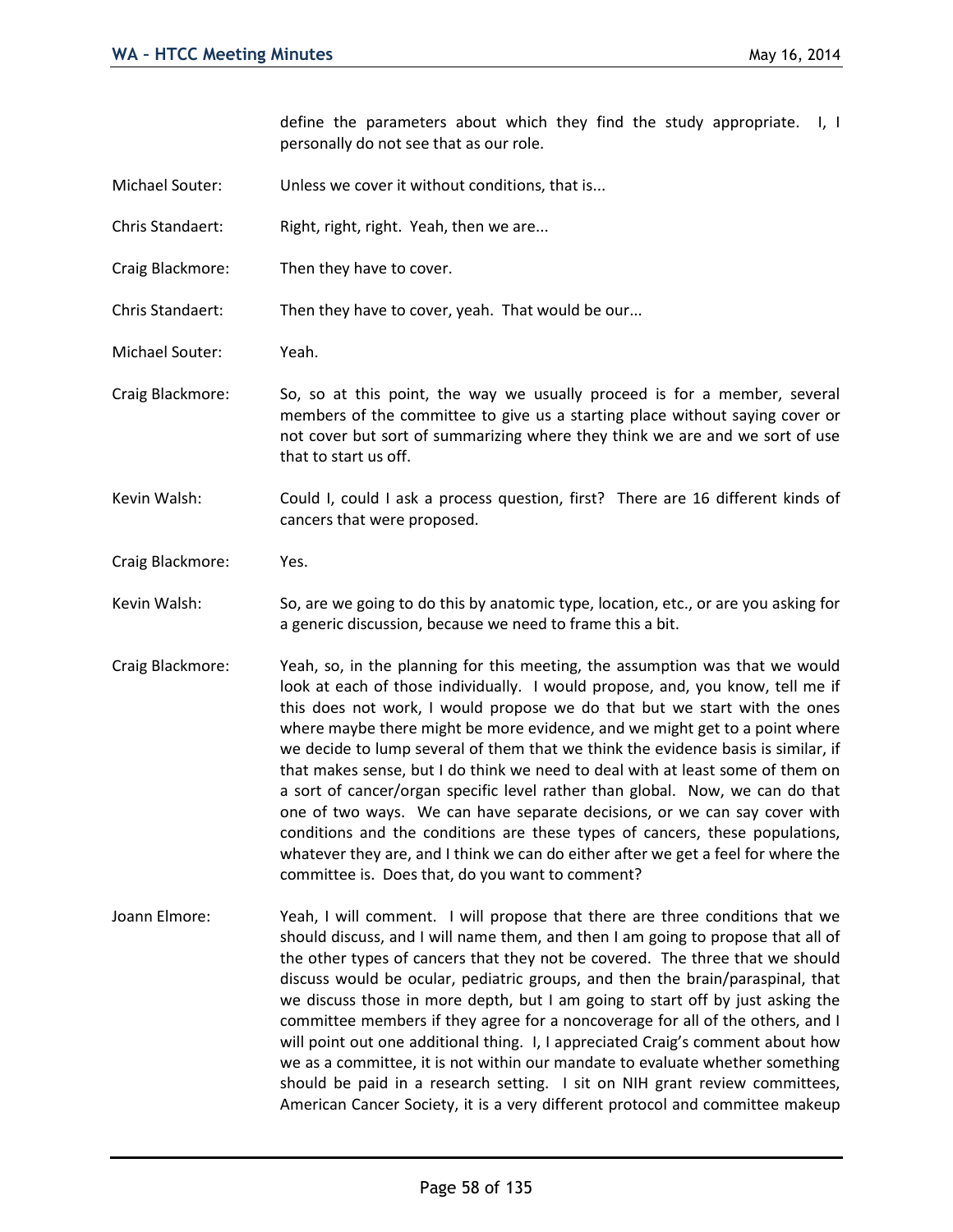and, and so that is not our mandate. If members of the community want to try to get a patient treated, they can speak with the state staff members, and the state have, within their purview, the ability to approve or disprove. So, I think we as a committee, while we all support research endeavors, it is not within our mandate for our committee. So, I appreciated you saying that, and I wanted to add in the caveat that just by voting a noncoverage for all of these other cancers, we are not excluding them from the possibility of research involvement. They just have to, in the future, go directly to the state folks.

- Craig Blackmore: Yeah, I, I think that is, I think that is very important, and our intent is not to limit research, it is simply outside of our scope and there are other pathways that exist appropriately to allow for funding of individuals who are engaged in research studies and that, the agencies have their processes for dealing with that, which is simply that we are not a part of that process, but we are not blocking that in any way. Richard?
- Richard Phillips: Question of schematics or clarification and that would be that if we, as you say, there is no evidence that this works and yet, at the same time, we say that this is something that perhaps could be done under research with approval by the state. Is that something that we would put in there in say coverage with conditions, i.e. conditions where the state accepts it, or do we just say no coverage and it is up to you to work something out with the state. In other words, I am trying to figure out what we can do to facilitate this so that it is, you know, they know how to deal with the process.
- Kevin Walsh: I think what has been said a couple times is that we do not have to do that because the state has the ability to do that separate from this committee.
- Richard Phillips: In a noncoverage situation, at least that is what you are saying.
- Kevin Walsh: Right.
- Richard Phillips: That is what I am trying to clarify. If that is the case, then...
- Kevin Walsh: We do not have to...
- Richard Phillips: ...I think we are...
- Kevin Walsh: ...we do not have to put in that...
- Richard Phillips: Well that's where, that's...
- Kevin Walsh: ...study in...
- Richard Phillips: ...really what I wanted to clarify...
- Kevin Walsh: ...a clinical trial caveat. I think that is...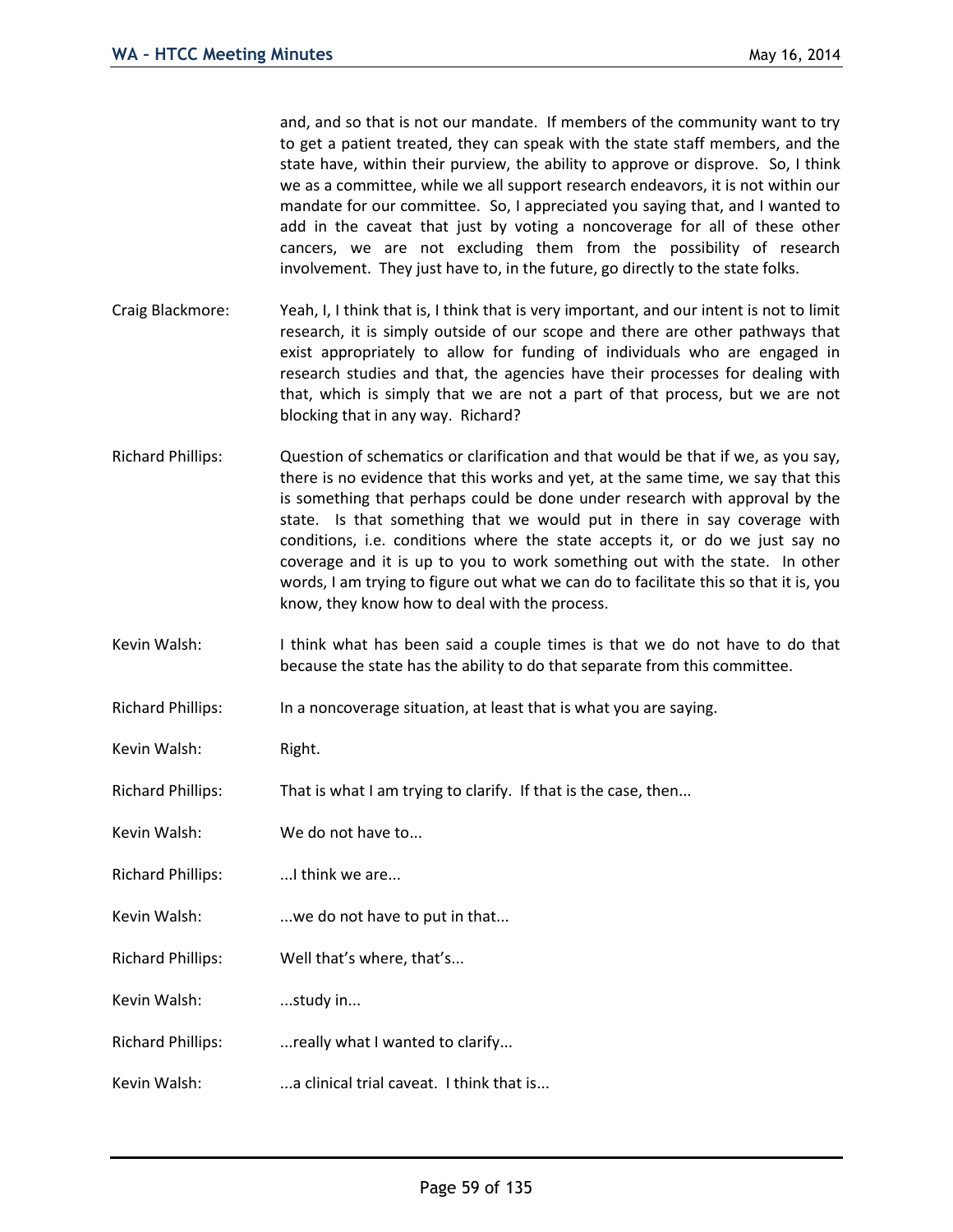- Craig Blackmore: That is correct, and, and we can confirm from the agency directors that even if we say no coverage you are still empowered to pay for, at your discretion, pay for, you know, procedures, technologies, within the context of an investigation. Daniel Ollendorf: You know, what I would say is, I know for L&I that is true and I know for Medicaid in law that is true and, but I, I actually at this moment cannot speak for, for PEB with absolute certainty and, you know, I don't know, it, Suzanne, do, do you know whether we, I mean, in the, in the other two cases, I think, actually, it is, it is in statute for the, for you and for, for Medicaid. Suzanne: (inaudible) Josh Morse: Suzanne, can you please use the microphone? Suzanne: You got it. Chris Standaert: I guess the question would be can not should, right. Yeah, so can this, does it have the ability to cover a clinical trial for things which it does not normally provide coverage... Suzanne: Right, right. Chris Standaert: ....the other patients. Suzanne: It would require specific coverage approval through the plan. It would be a
- special case scenario rather than a routine case scenario. It is not explicitly included in the certificate of coverage between PEB and the members that we would cover a clinical trial.
- Chris Standaert: Right.

Suzanne: It is something that, as Josh had mentioned, we could make choices to do but we have not to date.

Daniel Ollendorf: So I just, I want to, I just want to clarify, because I know this is an important point and with, with Josh, I mean the, the, just in terms of with L&I and with Medicaid there is, there is, from my understanding, actual, actual statute which, you know, in some sense, would trump, that is the one situation in which the decision of the Health Technology Assessment might be, you know, it might be trumped so to speak, and, and so could we just, I'm wondering, so the question really is, if, if the committee decided noncoverage and given that, you know, assuming that, that works its way through the process and that is the final decision, it is a noncoverage decision, does PEB have that same latitude in the face of an Health Technology Assessment decision that is noncoverage if, if there is no other, you know, no other stipulations, such as, you know, covered with, developed as a condition.

Josh Morse: Are you asking me if PEB has the ability?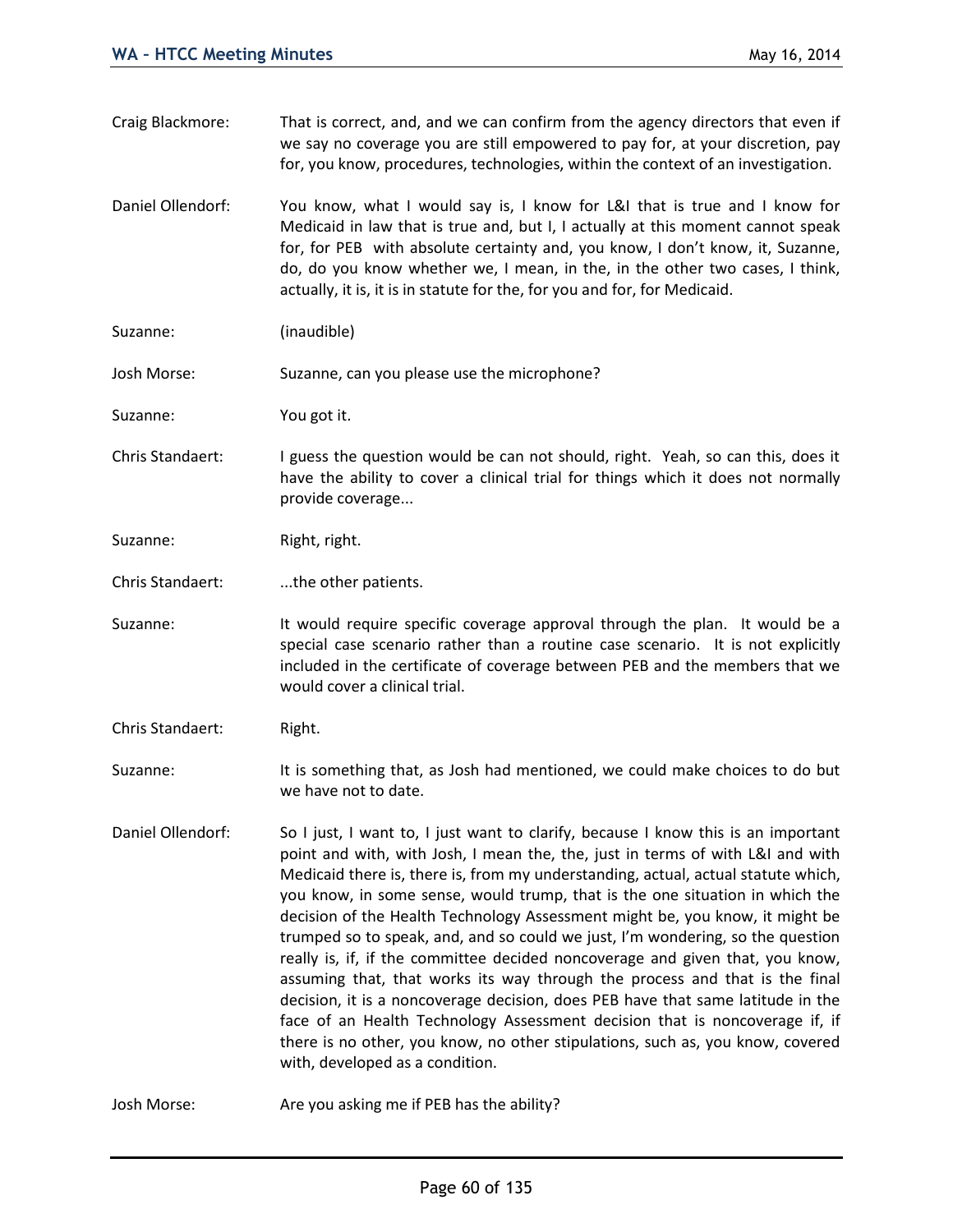- Daniel Ollendorf: Right, I am, I am just, you know, I am, what I am aware of, yeah, I am. That is the question. The question is, if the Health Technology Assessment makes a noncoverage decision whether, whether because we are bound by that decision.
- Josh Morse: So, the Health Technology Assessment law was specifically written to, and I am looking at the, the legislation for the committee, that even if this committee says something is noncovered, it specifically says that reimbursement provided under an agency policy regarding experimental or investigational treatment services under a clinical investigation improved by an institutional review board or health technologies that have a human device exemption from the FDA, those are specifically the out for the agency.
- Daniel Ollendorf: There, OK, so there is that, that, OK.
- Josh Morse: OK.
- Marie Brown: So, they can't do it.
- Chris Standaert: No, they can.
- Craig Blackmore: No.
- Marie Brown: They can.
- Chris Standaert: It means they can, yes. Yeah.
- Marie Brown: Can, C-A-N-.
- Richard Phillips: They may, yes.
- Chris Standaert: C-A-N-, and, and we do not have to specify that they can because the legislation, our legislation says they can.
- Michael Souter: So, can I just ask that (inaudible) proposal.
- Michelle Simon: Yeah, I think we all heard that. I think the strongest argument (inaudible).
- Marie Brown: Do you have your microphone on?
- Michelle Simon: I'll speak up. So, the only evidence, really, in support of (inaudible) seems to be the strongest evidence, anyway, is in the two conditions of brain and spinal and ocular, and even those are low quality of evidence. If you look at the Medicare tier database with over 30,000 patients with regards to prostate cancer (inaudible) that there is a two to fourteen time higher GI morbidity. So, even I n safety, I would say this, this is not the strongest technology. So, I think we really need to look at (inaudible).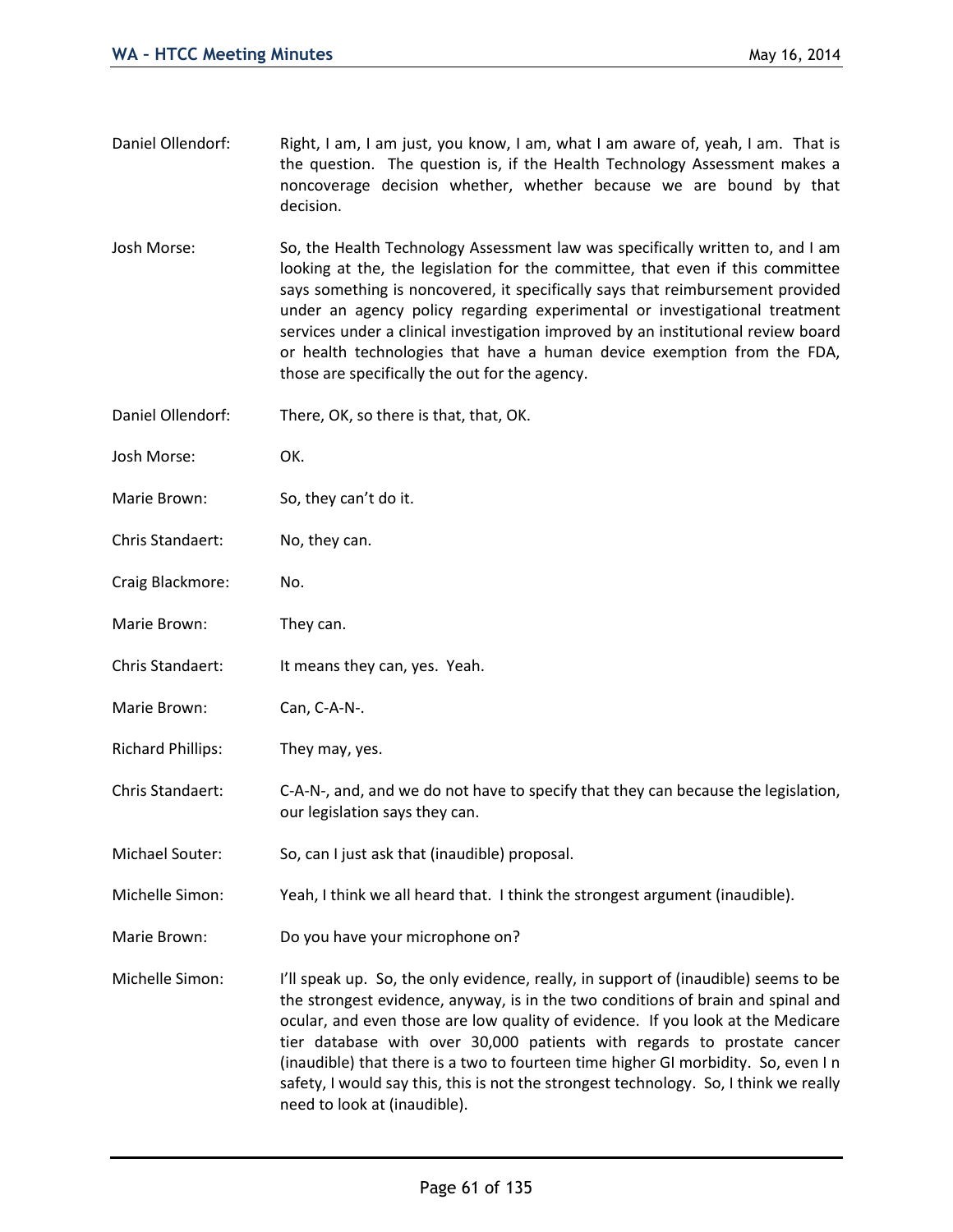- Seth Schwartz: The one caveat I saw was in terms of the prostate cancer. There was one fair quality RCT that called out the subpopulation with poorly-differentiated cancers and, so it looked that group did substantially better. I mean, they had 85% with tumor control at eight years versus 40% and that was just (inaudible). So, I think we should at least look at that one subset.
- Joann Elmore: Well, I question that study, because they had multiple comparisons. They had at least ten other comparisons. They looked at 5-year, 8-year. They looked at intention to treat. They looked at all others. They looked at three other outcomes, and so I wondered how many different comparisons did they look at in order to come up with something statistically-significant.
- Seth Schwartz: Could we maybe get a little more, well, I mean, in the context of this discussion, I mean, I, I tend to agree with your statement about, with ocular situation. I think we see clearly that there is, it seems to be an improvement and disease control is a vital benefit. Also, regarding safety issues I would agree in terms of the brain and spinal cord safety issues are pretty significant, and then the pediatric population is one, I think, that we see some, some meaningful evidence on secondary malignancies, and we saw some evidence on potential cost-effectiveness benefiting that population, which I think is reasonable to call out. I tend to agree with you that most of the other stuff I, we haven't seen any evidence that would really support its use other than that one scenario. So, I think, I'd like to look at that study in a little more detail.
- Chris Standaert: And regarding this study you're talking about also is from '95. It is well before IMRT. It is on patients between 82 and 92, and so, that is not even compared to sort of modern standards for care for prostate cancer. So, there is no brachytherapy. There is no IMRT. There is no, so I, that is one I would personally love to get, pop, that same number pop up again in a study in the last ten years, then I would be more confident of it, but that is a limitation, too, I would think.
- Daniel Ollendorf: Just a comment about the study report, there is not a clear description of how the study was powered, but it seems as though the primary outcome was local failure, as determined by PSA levels. So, there were comparisons on the specific survival, overall survival, those tend to be in these studies, but they are often felt to be too short-term to actually use those as primary endpoint, so this is based on local failure. Lots of other outcomes reported. Lots of other comparisons and subgroups, as well.
- Seth Schwartz: And the one other sort of category that I wanted to pull out a little bit, I'm not sure if we need to, but what I would like to at least discuss it, we did not really see a lot of data on it, but in terms of salvage scenarios, based on the toxicities of the surrounding tissues. We know that some patients are, may have failed other treatments. They no longer have the opportunity for other treatments, and this, and based on the safety criteria that at least we have heard about through protons, that may be a possibility in some of those sort of really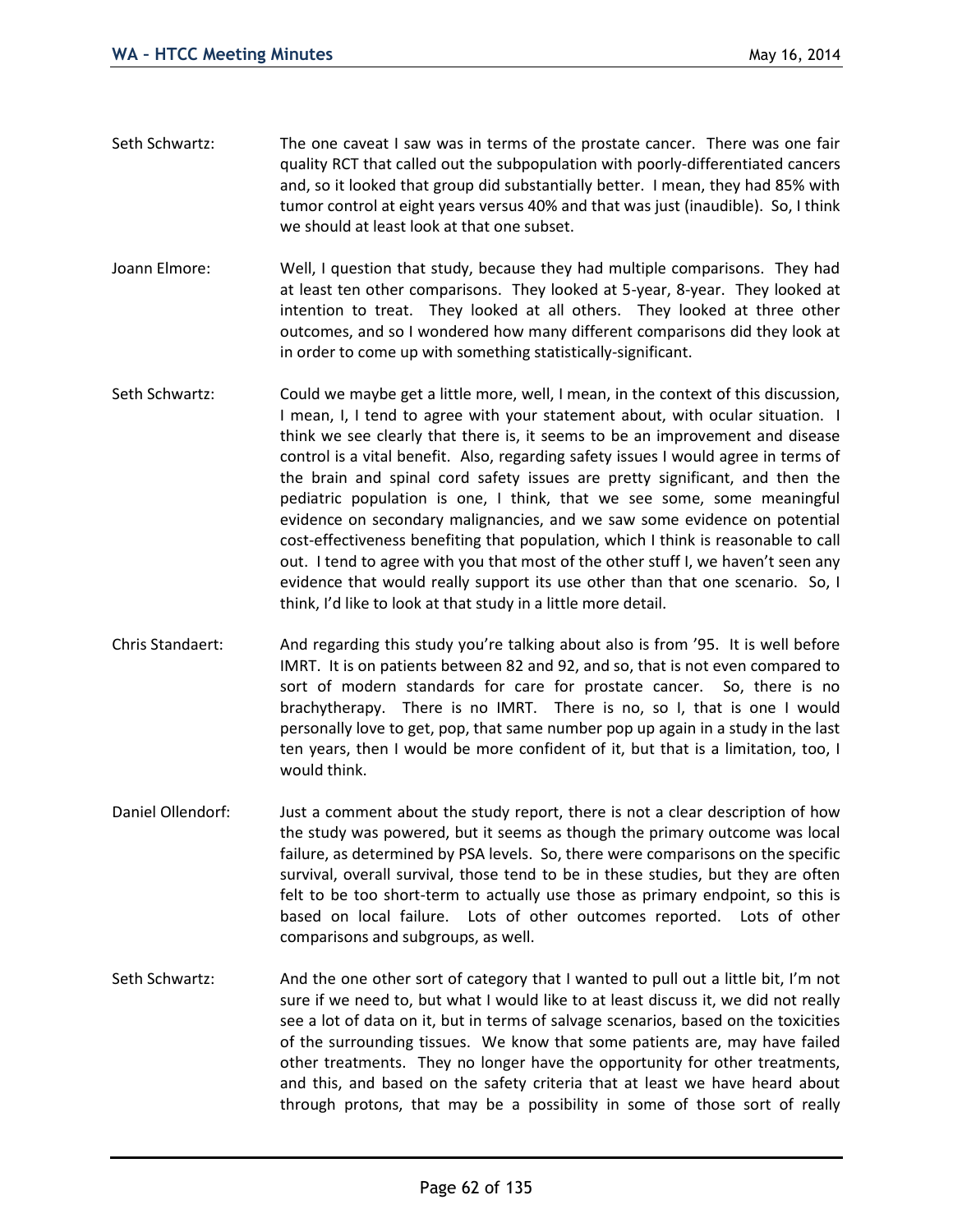extensive salvage situations, and I do not know if we want to call that out or at least have a discussion about it. We did not really see any data on its effectiveness in that scenario, and I do not know if that is part of our charge to talk about today, but that was one of the sort of...

- Kevin Walsh: Or, or data on the proven safety.
- Craig Blackmore: So, I am, I am worried that we are going to get talking about too many different things at once. So, I, I think I am hearing, I am going to have people turn, if you could, to page 29 of the ICER report, slide 58. There is a list of the numerous potential uses and it sounds like we have converged on a number of these as being without sufficient evidence for coverage, and so, let's get rid of the easy ones first and, and then we will have to have some more discussion about some of these others, but then we can focus on one at a time. So, so which ones can we probably...
- Joann Elmore: I propose the 13 ones, the cancers with the exclusion, there is 16 listed, and I figure that as a group we would need to discuss brain and spinal, we would need to discuss ocular, and we would need to discuss pediatric, but I thought the remaining 13 would be something that I propose that we as a group get off the table right now. I also propose we get off the table the noncancerous...
- Craig Blackmore: OK, so...
- Joann Elmore: ...and again...
- Craig Blackmore: ...you are faster than I am. You said brain and spinal, ocular, and pediatric?
- Joann Elmore: Those were the only three that I think...
- Craig Blackmore: OK.
- Joann Elmore: ...we need to discuss further.
- Craig Blackmore: And we are going to discuss prostate further, because we heard that.
- Joann Elmore: OK.
- Craig Blackmore: And then discuss, just discuss, and then is there any, any sort of, does anybody believe there is evidence for these others that we should consider them, as well? So, bone, breast, esophagus, GI, gynecology, head/neck, liver, lung, lymphoma, sarcoma, seminal thymoma, and noncancerous. Are we prepared to move on from those as noncovered or are there any others in that group that we need to discuss further?
- Kevin Walsh: The only thing I would say about the noncancerous is, I think that some of those were CNS lesions, and so if we are talking about brain and spinal, that we might want to consider those in the same category, so.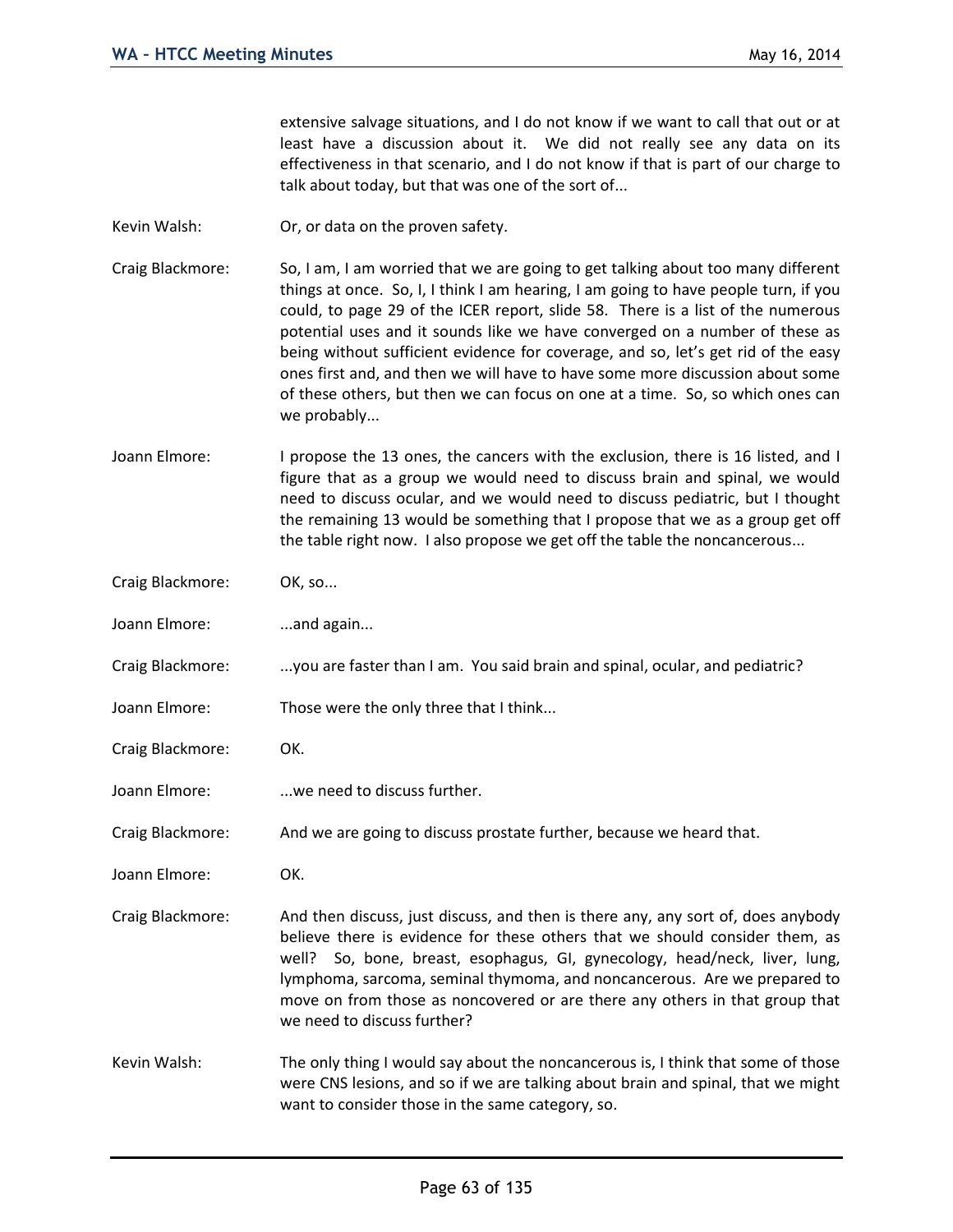| Craig Blackmore: | OK. So, we will take those off until they get into an organ.                                                                                                                                                                                                          |
|------------------|-----------------------------------------------------------------------------------------------------------------------------------------------------------------------------------------------------------------------------------------------------------------------|
| Marie Brown:     | Well, and ocular is the one that has superior evidence, so.                                                                                                                                                                                                           |
| Craig Blackmore: | Yeah, ocular is                                                                                                                                                                                                                                                       |
| Marie Brown:     | Right, I mean, that is the only one. So, that                                                                                                                                                                                                                         |
| Craig Blackmore: | OK.                                                                                                                                                                                                                                                                   |
| Marie Brown:     | one would be easiest.                                                                                                                                                                                                                                                 |
| Craig Blackmore: | OK. So, I have got four, four that we are considering plus the noncancerous<br>depending on location. Of the other 12, is there any other concern here?                                                                                                               |
| Michael Souter:  | Other than the treatment failure, which Seth alluded to, we can talk about that<br>as a separate. It is not all in that group, but it is, it was a key question, itself.                                                                                              |
| Craig Blackmore: | Yeah. So we will, we will                                                                                                                                                                                                                                             |
| Michael Souter:  | So, I think it warrants discussion again.                                                                                                                                                                                                                             |
| Craig Blackmore: | Yeah, OK. OK. So, so let's go through these one at a time, and let's start with<br>the ocular, because again, I think from our evidence vendor that seems to be<br>one where there was a little, at least moderate strength of evidence. So,<br>discussion on ocular. |
| Joann Elmore:    | I propose coverage with conditions, but I still want to see more data gathered.                                                                                                                                                                                       |
| Craig Blackmore: | OK.                                                                                                                                                                                                                                                                   |
| Joann Elmore:    | I would like to see them at least in a registry.                                                                                                                                                                                                                      |
| Craig Blackmore: | Thoughts?                                                                                                                                                                                                                                                             |
| Joann Elmore:    | I do not know if that is overstepping my bounds. Remember when I first joined<br>this committee a few years ago, I was very naive and I wanted everything<br>coverage with research condition, because there is such poor data out there.                             |
| Chris Standaert: | Again, I, I personally do not think mandating registries are, you know, I, I just, I                                                                                                                                                                                  |
| Joann Elmore:    | You guys pointed out that a registry could be gathering the blood pressure, and<br>that is data gathering.                                                                                                                                                            |
| Chris Standaert: | it, it, it just for us to get into that oversteps. If we think it should be covered,<br>we think it should be covered, and                                                                                                                                            |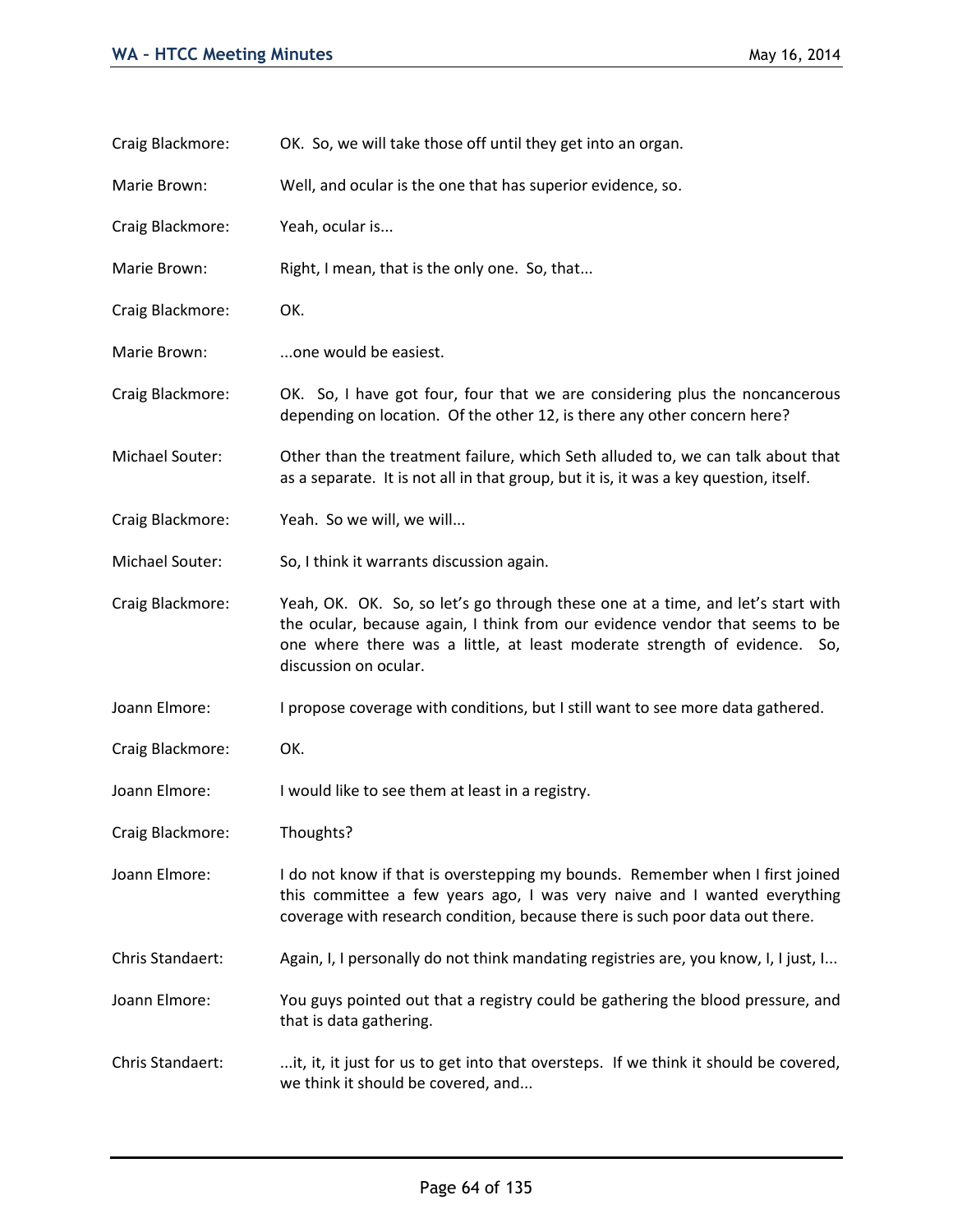| Joann Elmore:            | OK.                                                                                                                                                                                                                                                                             |
|--------------------------|---------------------------------------------------------------------------------------------------------------------------------------------------------------------------------------------------------------------------------------------------------------------------------|
| Chris Standaert:         | that's why, there are a lot of other things where, if you really think that you<br>need more data before you say yes, you should say, I guess we should say no to,<br>you know.                                                                                                 |
| Joann Elmore:            | OK.                                                                                                                                                                                                                                                                             |
| Chris Standaert:         | So, the, the ocular stuff we actually have an RCT, which is unusual for these<br>things, and it showed benefit.                                                                                                                                                                 |
| Joann Elmore:            | Mm-hmm.                                                                                                                                                                                                                                                                         |
| Chris Standaert:         | At least for up to two years.                                                                                                                                                                                                                                                   |
| <b>Richard Phillips:</b> | Let me ask you a question about that. Is it not true that almost all of these<br>studies, or I mean, all of these things that we would be recommending coverage<br>for are going to be part of a randomized control trial? I mean, they are in some<br>kind of trial right now? |
| Daniel Ollendorf:        | No.                                                                                                                                                                                                                                                                             |
| <b>Richard Phillips:</b> | Oh, they are not investigational then.                                                                                                                                                                                                                                          |
| Chris Standaert:         | No, they are, they, I mean, payer coverages, payers cover the very same three<br>that Joann mentioned, the payers largely cover. They are covered by most<br>payers as routine medical care.                                                                                    |
| <b>Richard Phillips:</b> | OK.                                                                                                                                                                                                                                                                             |
| Chris Standaert:         | Yeah. So, I assume they are not all in, all in remotely in clinical trials.                                                                                                                                                                                                     |
| <b>Richard Phillips:</b> | OK.                                                                                                                                                                                                                                                                             |
| Chris Standaert:         | People may be tracking their data doing other things. They mentioned a bunch<br>of registries are being built around the country, but I do not know that, I would<br>highly doubt they are all being tracked.                                                                   |
| Craig Blackmore:         | Other thoughts on ocular? OK, I am hearing enthusiasm for ocular. Maybe<br>enthusiasm is not the right word, support.                                                                                                                                                           |
| Chris Standaert:         | Yeah, you have some                                                                                                                                                                                                                                                             |
| Craig Blackmore:         | I mean, we are not voting, right? This is just (inaudible).                                                                                                                                                                                                                     |
| Chris Standaert:         | Yeah, some improved benefit and some decreased harm, although the level is<br>not phenomenal, it is there.                                                                                                                                                                      |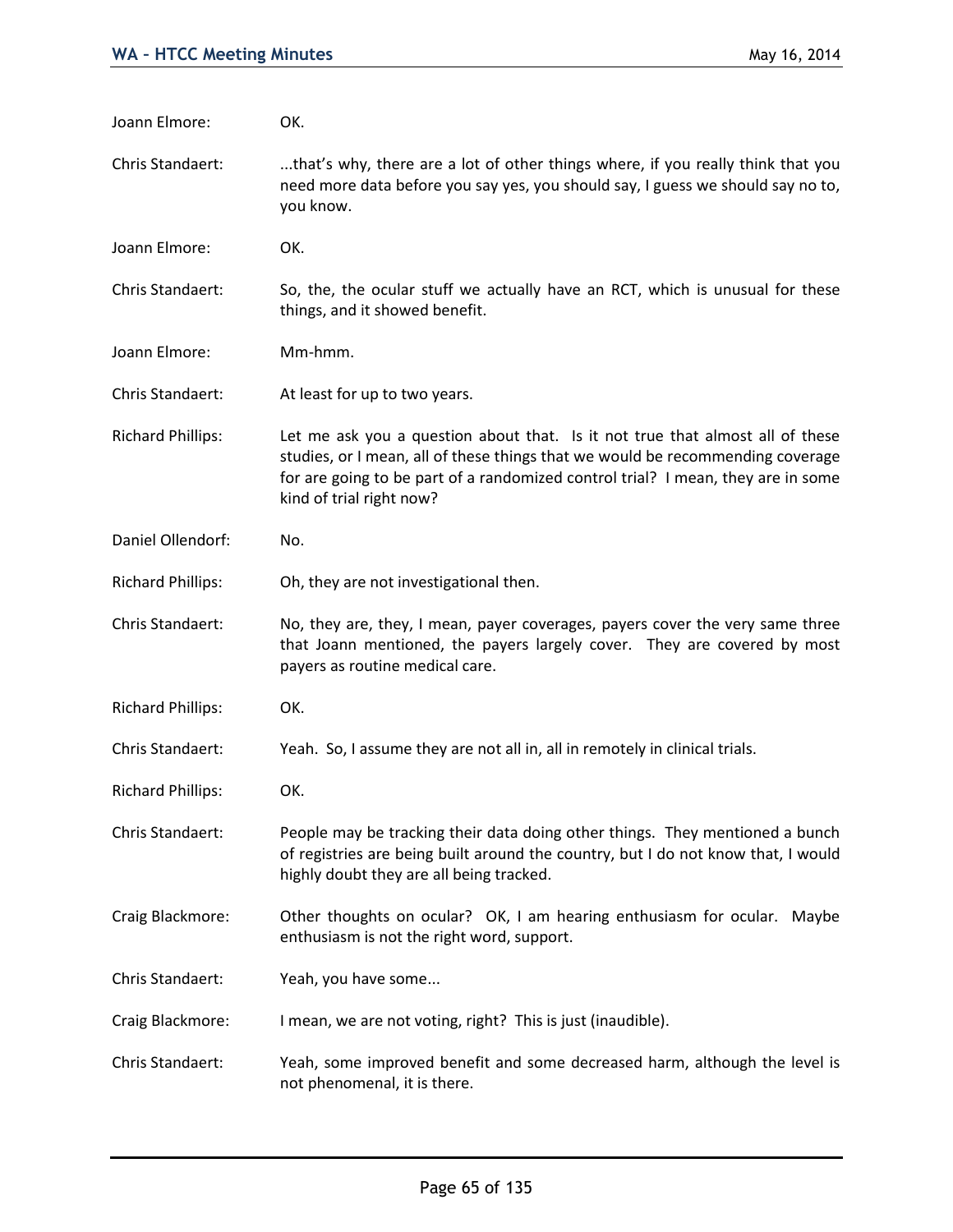Craig Blackmore: How about pediatrics? Does somebody want to summarize pediatric?

- Seth Schwartz: I think we are kind of falling into an X-category with pediatric. I mean, you get the sense from what is going on the community that the studies are not likely to happen. We certainly did not see a lot of inclusive evidence or really any evidence at all that it… that it is superior to the same treatments, but clearly the concept is that the side effect profile is less in the longterm. Consequences are less and the cost effectiveness data, for what it is worth, is...
- Kevin Walsh: But none of that stuff is proven.
- Seth Schwartz: Well, it depends, I, I do not completely, I disagree with you a bit. I think...
- Kevin Walsh: I mean, I think we are all, I think there is, there is, there is several hypotheses that are kind of a priori in this, in this situation, and we can accept them. We can make kind of a religious decision to accept them or not, but there is not...
- Seth Schwartz: But I disagree on that, Kevin.
- Kevin Walsh: ...safety...
- Seth Schwartz: I, I do not think it is a religious decision to say that, that, that decreased, that, I think there is some evidence to say that decreased risk of secondary malignancies is significantly different in these populations.
- Kevin Walsh: Can you show me the, the study?
- Seth Schwartz: Yeah, what was that?
- Craig Blackmore: Slide 36 and 37.
- Seth Schwartz: I am hearing slide 36 and 37. Yeah, I mean, the Sethi Study of 2013 has infield malignancies 14% with 0%. Again, you know, they are fairly small numbers, but that is, invariably these are going to be small numbers. These are rare cancers on a fairly recently treated, you know, form of treatment. So, we are not going to get better numbers than this is sort of what it comes down to, but this is highly suggestive, and this is a known consequence. I mean, treating children with cancer, with radiation therapy, secondary malignancy is a known consequence that people worried about for ages. The data is not fantastic here, but, but in my opinion compelling enough for this type of a risk assessment. So, I see that. I did not see a lot in terms of immediate side effect differences between the two. Really, I did not see a lot of that. I mean, there is certainly some suggestion of that based on what we have seen, but I, I agree with you that this is limited in terms of, you know, immediate toxicities, at least the data that we are seeing, but in terms of the late effects, I, I am convinced by what I am seeing here.

Craig Blackmore: Other comments?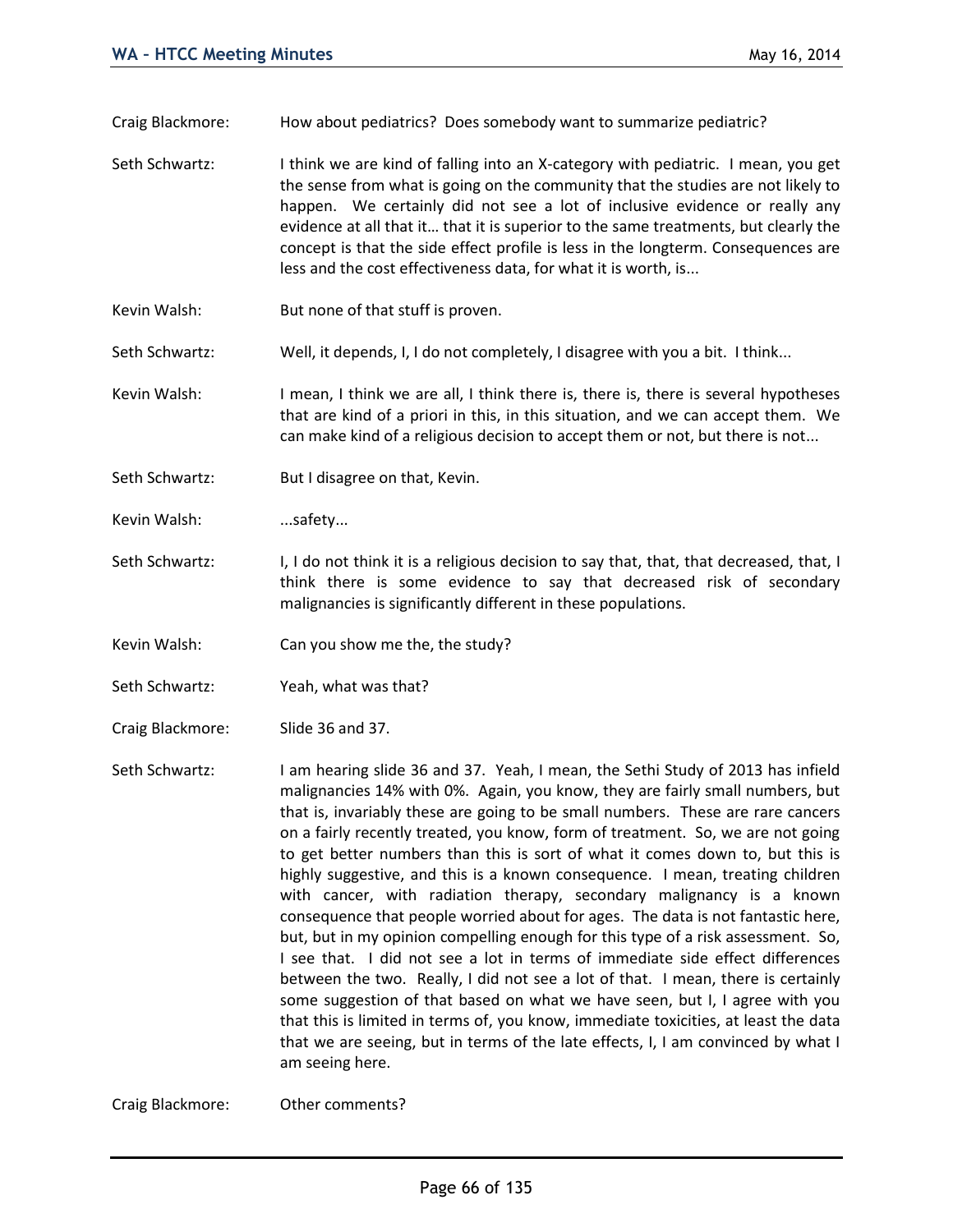- Marie Brown: One, one piece of information that I obtained from the clinical expert that was helpful for me in looking at this was I was asking, so what is the data, how well have they studied the surrounding tissue to ensure that what they are saying is, there is no radiation there. How well documented is that, just as basic, and your explanation was that there is reasonable (inaudible).
- Kevin Walsh: But, but it does not translate data. They have not, they have not provided any information that that translates into difference in disease over time.
- Marie Brown: Radiation versus...
- Kevin Walsh: So, these are, these are...
- Marie Brown: ...no radiation?
- Kevin Walsh: But that is not what we are talking about.
- Chris Standaert: That is not what we are talking about.
- Kevin Walsh: We are talking about photon versus proton.
- Chris Standaert: And it is not broken down all by cancer type. This is a huge category so it is, you would think they are sort of (inaudible). It is a theoretical thing and they, the, the ethical question can be a bit of a trap at times and avoid you from finding, avoid people from finding the truth, and I think...
- Marie Brown: But I think...
- Chris Standaert: ...it is a problem that there is no data. It puts us in a difficult situation if there is none in the pipeline. So, it is, you know...
- Lia Halasz: But I think what we are discussing is, it is not theoretical where radiation is deposited and where it is not. We know that there is radiation to a certain body part or we know that it is not there. So, it is more of a technique, kind of like in surgery when you know where you are cutting. That is our job. We know where the radiation is, and whether that translates to clinical benefit is definitely a good question, but if you are not, if you are not giving radiation to an organ, then you are not giving radiation there, and that is not theoretical. We know that then there is no risk to that tissue, because you have not touched it.
- Kevin Walsh: But we are asking for evidence of benefit or lack of benefit, not risk.
- Chris Standaert: Well and lots, and lots of theories that do not seem to, lots of things sound good at the time.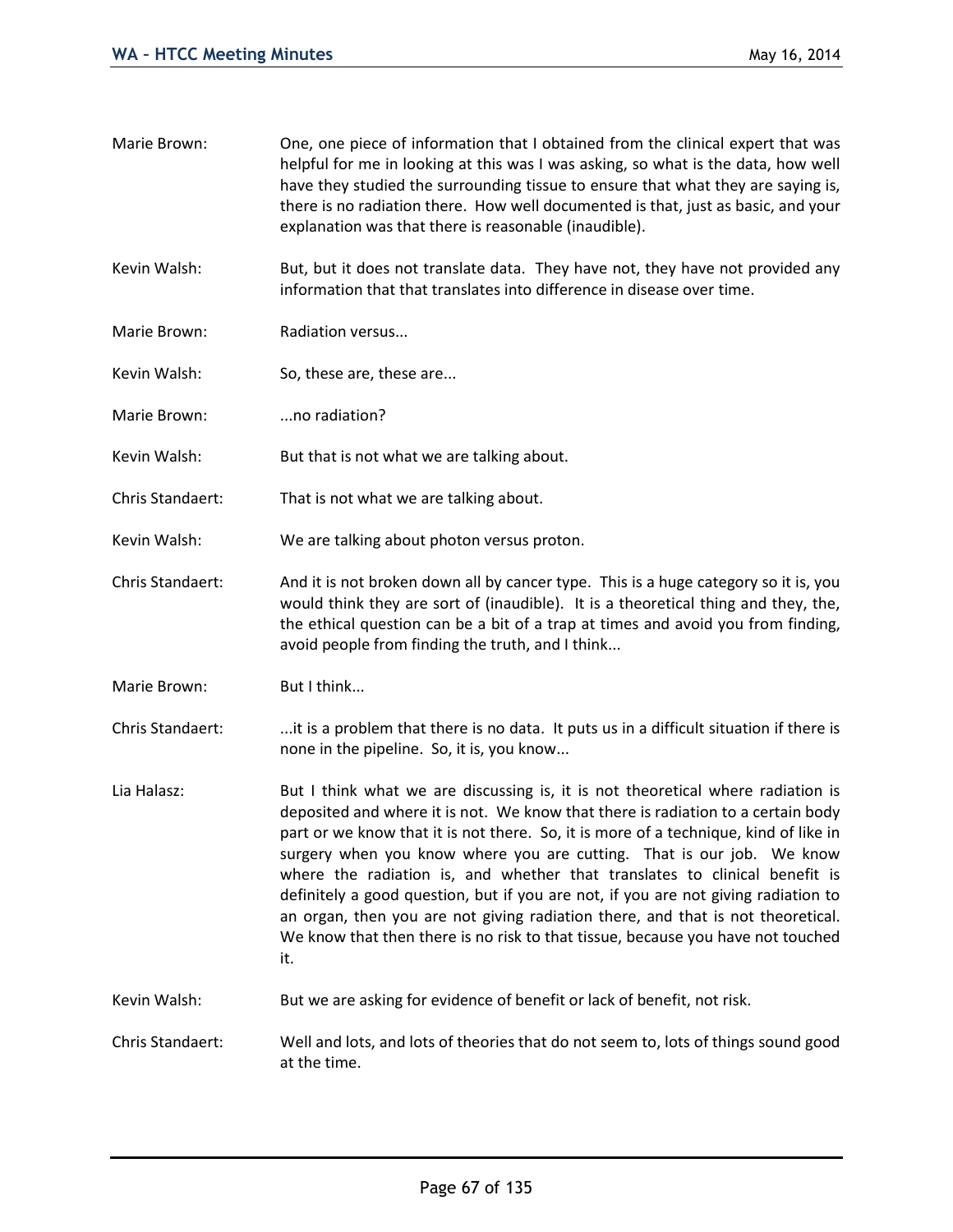- Michelle Simon: I have a question about the later effect of radiation. If we were looking to find out if exposure to radiation causes cancer down the road, how many years and what timeframe are we looking at? Is five years sufficient? Is it too little, too much, or what are we looking at?
- Lia Halasz: Generally, we, we look at ten years and above. There are different definitions, but in general, radiation-induced cancers are thought of as ten years and later. So, they are late effects.
- Michelle Simon: OK, so none of these studies relay then the pediatric population, encompass that timeframe, is that correct?
- Michael Souter: They, they do.
- Seth Schwartz: The Sethi Study goes up to 13 years.
- Craig Blackmore: They start, they start to. They do not, they start to.
- Michael Souter: But, but there are some, that, that is what I was kind of getting at earlier on. There is some of the population in whom they do not actually, you know, fit into that category, and we heard some of that in the evidence report that, you know, that there was some confounding there when you stripped out patients who were, in fact, developed their problems earlier than that. We all read about that kind of five-year period, but I think that, you know, given the fact there is some patients go out to, you know, 24 years, and, and right about that time that they were seeing some of that population. I was just trying to get at how many, you know, how much of the population actually goes out that long so as to be able to kind of strip out that, you know, confidence that there is a secondary effect from the radiation.
- Craig Blackmore: I, I hate the argument that we are never going to be able to study that. We cannot do research on it. The reality is, if you are looking at 20 to 30-year followup, you are looking technology from 20 or 30 years ago, and so, it, it really is not possible to know what is going on now, and we do not know what is, what it is going to look like in 20 or 30 years.
- Chris Standaert: There was this, question for the vendor. There was no data on the pediatric population broken down by tumor. So, there is no, so, like a spinal cord tumor versus, you know, a, an osteogenic sarcoma versus a lymphoma. These are very different diseases and, you know, if we talk brain as brain, we may not have the same brain from kid to adult, so, but this, but we, pediatric is a lump which I found sort of odd that it was not broken down any other way. Is there a reason for that, or?
- Daniel Ollendorf: In terms of a comparative study for the clinical benefit questions, there were none, and for the one harms study that was medulloblastoma alone.

Chris Standaert: So, blastoma?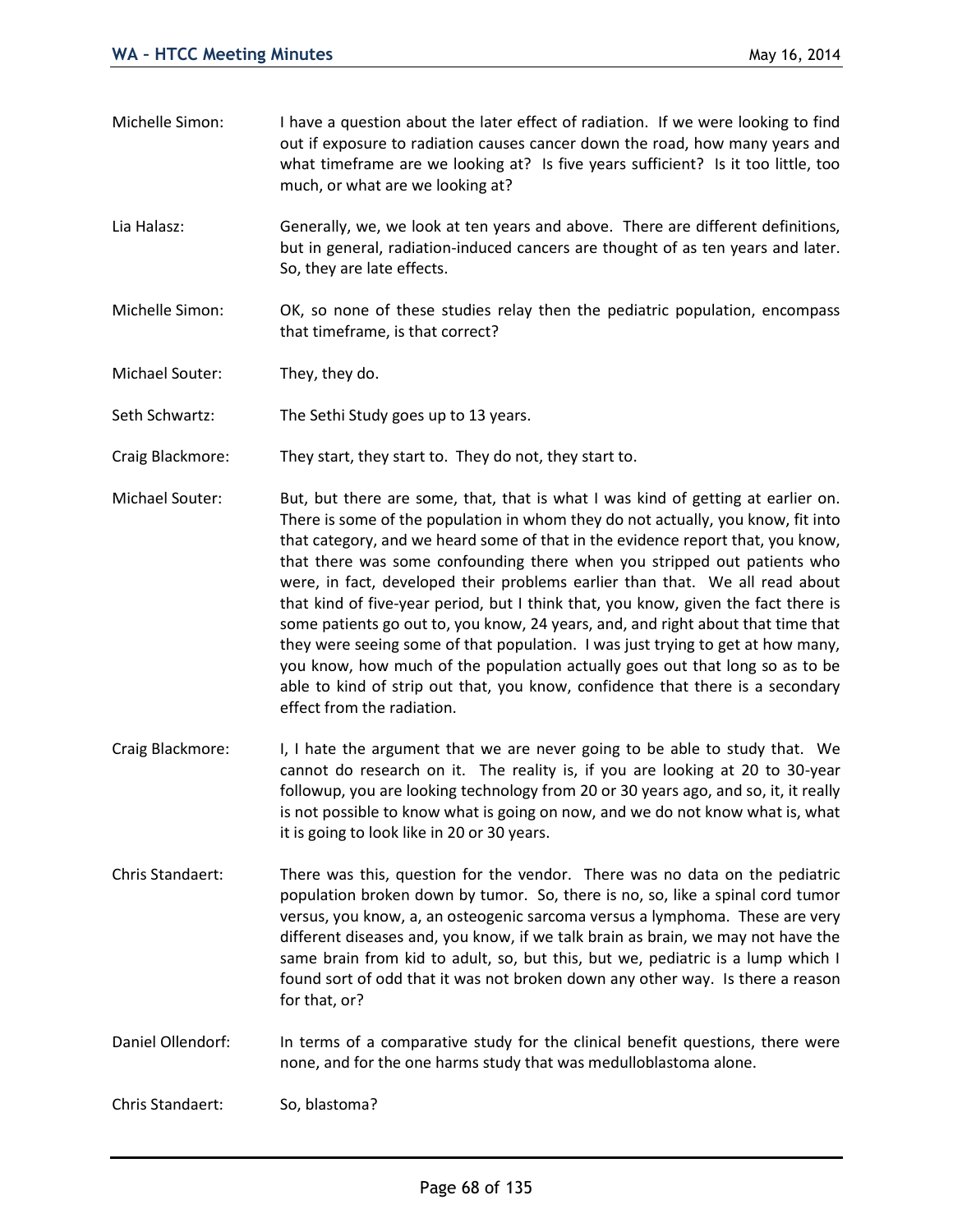Daniel Ollendorf: Yeah, medulloblastoma.

Chris Standaert: So, brain?

Daniel Ollendorf: Yeah.

Chris Standaert: Yeah.

Daniel Ollendorf: I think, again, in terms of comparative study, that, that was all we had to work with anyway. There is obviously case series data that would have been broken down by tumor type, but that was not our major focus. I guess one other point I think, Craig, I think you alluded to this already is that in part the lack of comparative study is because there was this early clinical acceptance of the use in these relatively rare pediatric cancers. There was really not, no longer anything to compare these patients to. I may be overstepping my bounds by saying that but I, I do not, I do not know that there is any prospect for future comparative study or even any benefit in looking at older generation technology that would have been used before proton became acceptable for this particular cancer type.

Craig Blackmore: And we, we do know, from several different sources, that children are more radiosensitive, so the same radiation dose is somewhere between two and four or even eight times more likely to cause cancer in a child than in an adult, and that is established from, you know, the data from Hiroshima and data from various other radiology studies even at low doses. So, so it is not, so there is that, and then there is also the fact that children with many of these tumors that can actually be cured are likely to live through their whole latent period, and they have a life expectancy of more than 10 or 20 or more years, and so they can get a secondary malignancy. So, where a secondary malignancy in a 7 year-old with prostate cancer is theoretical construct that may be less clinically relevant for most of those individuals, in these children, it is potentially very relevant. So, it is not, the risk is real. We have not necessarily seen data that that risk is decreased because of difference in technique, but it does make sense that more careful fractionation or more careful cloning of the field would be of more value in a pediatric population than in an older population.

> So, just in terms of process, we have been sort of going through casually, but I wonder if maybe we do need to jump ahead a little bit and, and actually vote on each of these conditions separately so we do not have to keep going back and forth. I am looking for nods of heads. OK, so, so why don't we, it will not be a formal vote with cards, but it will at least be a show of hands that we are going to include. So, so from the process standpoint, we are going to either vote cover, no cover, or cover with conditions. So, we are now in the exercise of determining what the conditions would look like if we chose to cover with conditions. So, I am going to go by show of hand votes if each of these should be included as our, one of our draft conditions. You guys understand where I am going with this, right?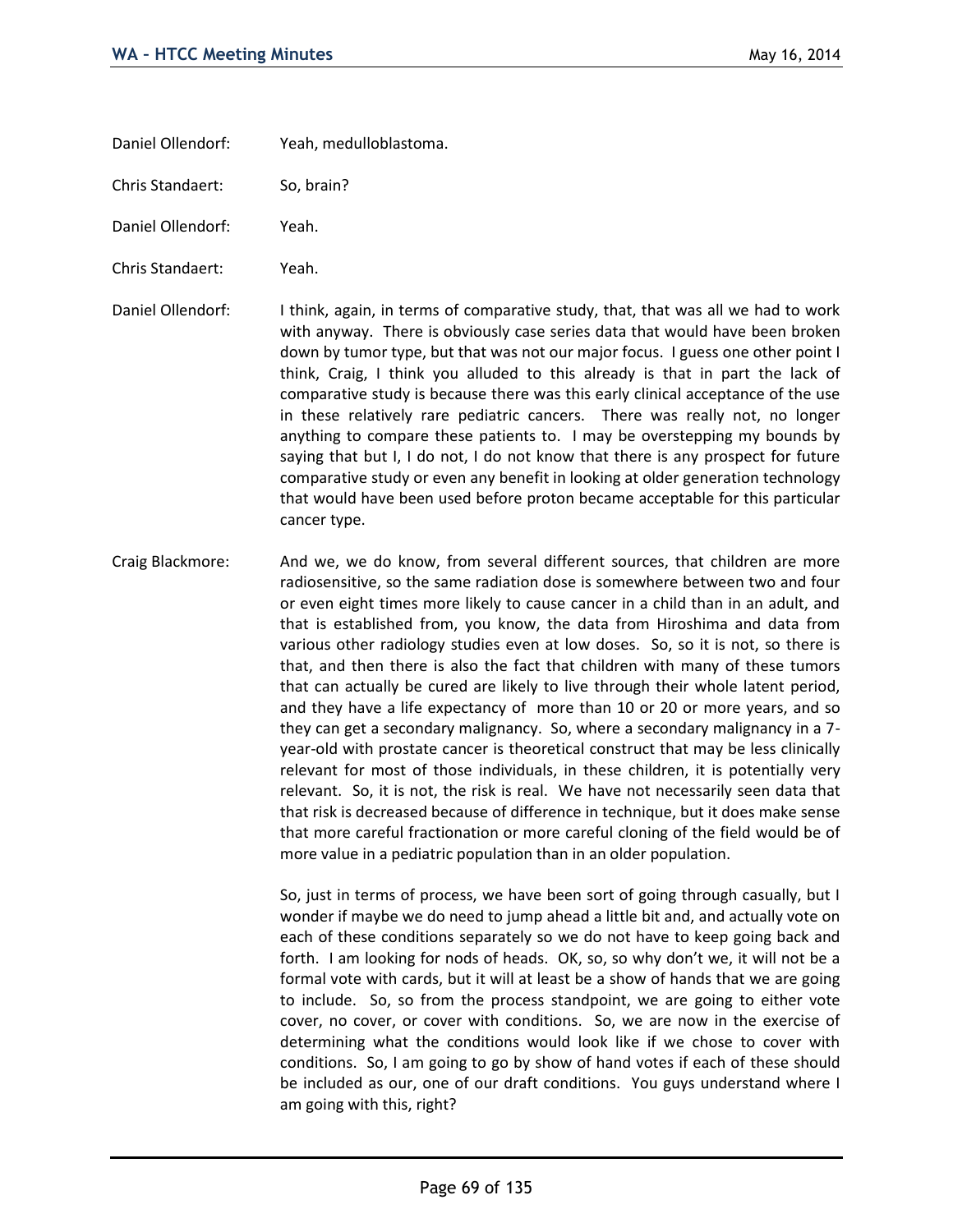So, the first is how many people think ocular, just to be complete, would be among our covered conditions. I want a show of hands, OK? So, if I can get a (inaudible) of this. We do not need all the text, just a list of where we are. OK, so now let's look at pediatrics. So, again, should we include pediatric as one of the conditions under which we will cover, and if I can get a show of hands for that. So, we have got most. So, put that on the list. Next, I want to go to brain and spinal, and ask somebody on the committee to give me a, ground us on brain and spinal. Tell us where they think we are. Slide 33 is harms. Slide 23 is...

- Kevin Walsh: So, there were, I think there were two studies. There was a poor-quality retrospective study of 40 patients who received proton beam therapy or photon therapy after surgery for medulloblastoma. At two years, there was no difference in overall or progression-free survival. There was another retrospective study with 32 patients, 24-month followup controlled for age, tumor, pathology, and treatment modality and proton therapy was associated with a significantly increased mortality risk.
- Craig Blackmore: So, where are you?
- Chris Standaert: It is 36 of the report, it is there.
- Craig Blackmore: Page 36 of the report.
- Chris Standaert: And actually, that is where the, even the second study is tricky, 'cause it is, the adults, they got IMRT with the mean age of 40, and the mean age of the pediatric group was 14. So, there, they compared them, but these are, I mean, these are, again, probably different. Are they giving, it may be the same tumor but different, they may be ventricular gliomas, but they took very different populations, but actually proton beam therapy looks like it did worse. The, the crude mortality was lower for proton beam therapy, but when controlled for age, tumor pathology, and treatment modality, you start to see an increased mortality risk at a ratio of 40.
- Daniel Ollendorf: And we saw that to be a counterintuitive finding. We attempted to contact the first author and never got a response.
- Chris Standaert: What do you mean by that? Why do you find it counterintuitive?
- Daniel Ollendorf: Well, usually when a crude mortality rate is lower, even after adjustment, you would not necessarily see a flip in mortality risk that is that dramatic, 40 times increased risk of mortality. I do not know if this is driven entirely by the big age difference or what have you. It just seems strange.
- Chris Standaert: But they also may be, again, very different diseases and if you had it at age 14 it may be much, your longterm survival may be a lot less regardless of what you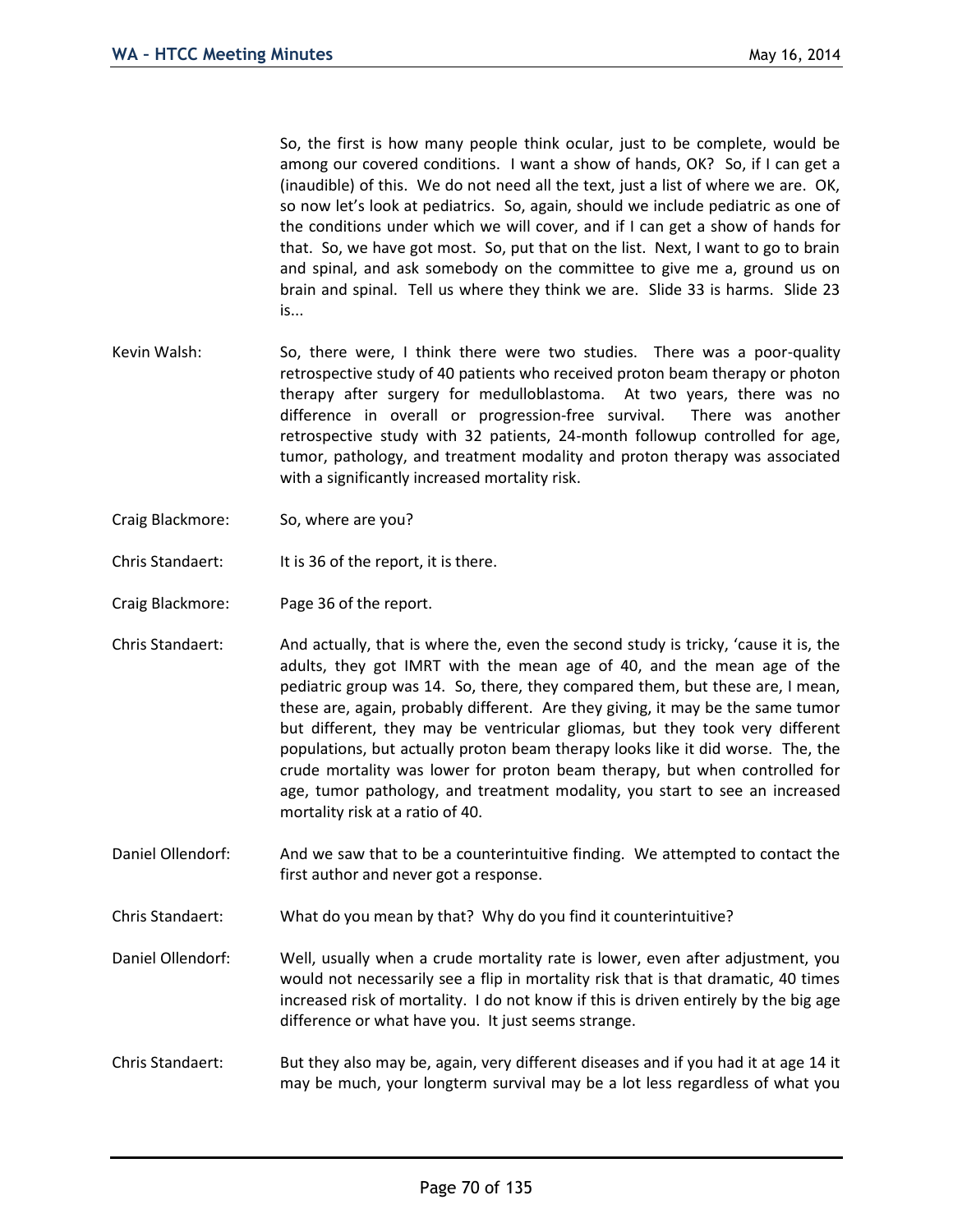do. I do not know, I do not know if that is the case, but it would not be an unreasonable supposition.

Kevin Walsh: Together, I was not impressed that there was proven benefit.

Chris Standaert: No. It again falls in the theoretical thing that neural structures are particularly sensitive and often, maybe the clinical expert can help me, but they are often sort of rate limiting in the toxicity of the neural structures.

- Lia Halasz: Yeah, and that is a big issue with brain.
- Chris Standaert: Yeah.
- Lia Halasz: Because the whole interval...
- Chris Standaert: Theoretical.
- Lia Halasz: .............dose to the brain is always decreased and then depending on exactly where it is, then you can limit to for neural cognition and eyes and...
- Chris Standaert: So, theoretically on proton beam therapy, do you do, do you deliver a higher dose to the tumor in proton beam therapy than in IMRT in a brain lesion because you do not have all the surrounding limitations?
- Lia Halasz: Data has been done in some trials and actually one of the new RTOG trial for glioblastoma plans to do just that, but generally right now it allows us to have better plans in terms of sparing normal tissues. So, it...
- Chris Standaert: OK.
- Lia Halasz: ...most often, accepting more for patients who have, you know, a good prognosis, as was pointed out here, benign...

Chris Standaert: Mm-hmm.

Lia Halasz: ...lesion and lower grade brain tumors, but there is a cooperative group looking at increasing dose, which MGH has also done in the past.

Chris Standaert: OK.

Craig Blackmore: So, I mean, there are two issues, right? There, is proton beam more effective, meaning mortalities change or is it safer meaning mortality is the same but we are getting less toxicity to the adjacent brain. So, I do not know what to make of the mortality data. It is counterintuitive, but it is hard to be convinced these patients are doing any better, but then there is the issue of, are we really sparing toxicity to the adjacent brain parenchyma, which looks like slide 33, I believe. So, what does that data look like with more granularity? So, it looks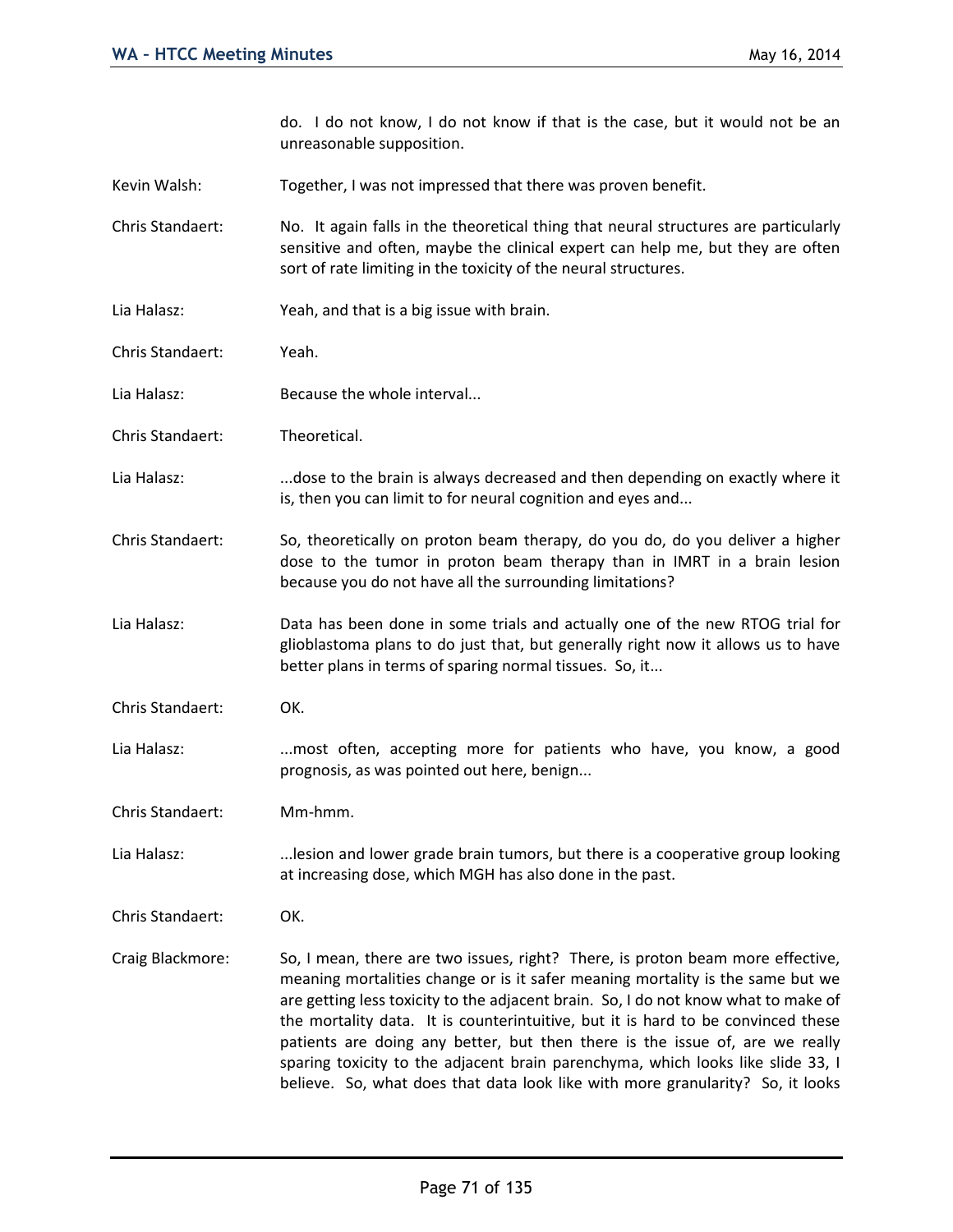like there is one, the one study of 40 adults. Proton beam had lower rates of weight loss and esophagitis.

- Seth Schwartz: Well, Craig, on slide 33, I am not sure where the summary comes from, but they, they, the summary slide was that there is decreased toxicity and decreased to significant harms in brain and spinal cancers.
- Craig Blackmore: Yeah.
- Kevin Walsh: Right, but we are looking at, we are looking at the actual studies.
- Craig Blackmore: And I am trying to drill down on that, and page 49 of the report, which I...
- Kevin Walsh: Right, well...
- Craig Blackmore: ...think...
- Kevin Walsh: I think Craig is saying, so what exactly is the decreased toxicity?
- Seth Schwartz: Got it.
- Craig Blackmore: I am trying to understand and then, so, if there is one study of 40 adults and there is a second poor quality study comparing ten pediatric patients to 22 adults. I am not sure I want to deal with that too much, and then there are two case series, 39 patients with glioblastoma, but there is no comparison. So, it is hard to know what to do with that. So, mostly we are relying on 40 adults treated for medulloblastoma and statistically significant lower rates of weight loss, esophagitis, nausea, and vomiting, which I guess I was more concerned about neurocognitive decline and some of these other things.
- Group: Right.
- Chris Standaert: That is the thing. We have that theoretical issue of, you know, cognitive decline and the data we saw on the data graph, so, IQ declining, pediatrics depending on when they were dosed. Like, it brings me back to pediatric was brain, neuro, as well as the whole issue of the theoretical neurocognitive stuff and the theory versus the proof.
- Craig Blackmore: And, and there is, there is also the issue of adult versus pediatric. I mean, if we are...
- Chris Standaert: Yeah.
- Craig Blackmore: ...already allowing the pediatric, is any of what we are looking at in brain and spine really in adults or is that all data on pediatrics. That was my question. Do we have adult data on the spine? Or is it all?
- Kevin Walsh: Well, isn't the Brown, is the Brown study pediatric or adult?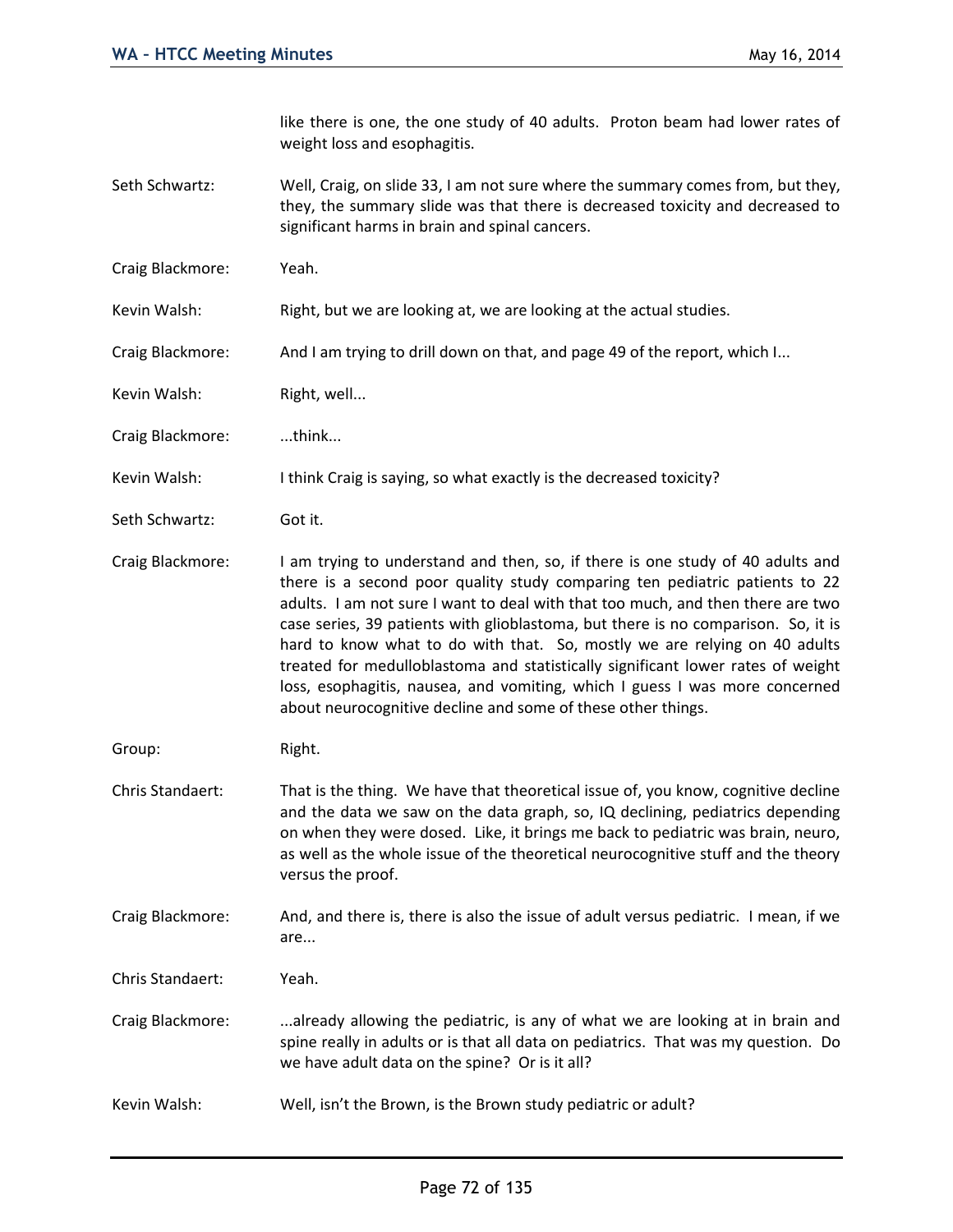| Chris Standaert:         | Brown study is adult.                                                                                                                                                                                                                                                                                 |
|--------------------------|-------------------------------------------------------------------------------------------------------------------------------------------------------------------------------------------------------------------------------------------------------------------------------------------------------|
| Daniel Ollendorf:        | The Brown study is the only one.                                                                                                                                                                                                                                                                      |
| Craig Blackmore:         | It is adult.                                                                                                                                                                                                                                                                                          |
| Daniel Ollendorf:        | That is the adult one.                                                                                                                                                                                                                                                                                |
| Craig Blackmore:         | Yeah, and that is giving us some systemic                                                                                                                                                                                                                                                             |
| Chris Standaert:         | Yeah, and they seem to do, tolerate the treatment better substantially.                                                                                                                                                                                                                               |
| Craig Blackmore:         | Yeah, the esophagitis is (inaudible). We need more data.                                                                                                                                                                                                                                              |
| Chris Standaert:         | Mm-hmm.                                                                                                                                                                                                                                                                                               |
| Craig Blackmore:         | OK, I mean, what, what do you guys think? Where are we in brain and spine?<br>Theoretical benefits. There is a not a lot of data. I mean, we can vote, but I<br>would rather make sure we had a chance to talk it through.                                                                            |
| <b>Richard Phillips:</b> | On the brain and spine?                                                                                                                                                                                                                                                                               |
| Craig Blackmore:         | Yeah, yeah.                                                                                                                                                                                                                                                                                           |
| <b>Richard Phillips:</b> | OK. One other thing was that the guideline recommendations is that it was<br>universally recommended in all the guidelines, so, not that that necessarily                                                                                                                                             |
| Chris Standaert:         | Mm-hmm.                                                                                                                                                                                                                                                                                               |
| <b>Richard Phillips:</b> | reflects our evidence, but it is, I think, an important factor.                                                                                                                                                                                                                                       |
| Seth Schwartz:           | Universally (inaudible).                                                                                                                                                                                                                                                                              |
| Craig Blackmore:         | Anybody we have not heard from that wants to comment? Alright. So, I will<br>just go with a show of hands again on brain and spine. So, including that as a<br>condition, let's just have your hands. That is more than half. We are not voting<br>officially. Alright, next on the list is prostate. |
| Chris Standaert:         | (inaudible) Oh, we did pediatric, OK.                                                                                                                                                                                                                                                                 |
| Craig Blackmore:         | So, prostate, we heard a little bit. Seth, do you want to reiterate? There was<br>one particular study?                                                                                                                                                                                               |
| Seth Schwartz:           | Yeah, well I think some points were brought up that were good points about it.<br>It was just, it was an older study from '95 that had that one subgroup of patients<br>with poorly-differentiated cancers that did about twice as well with protons                                                  |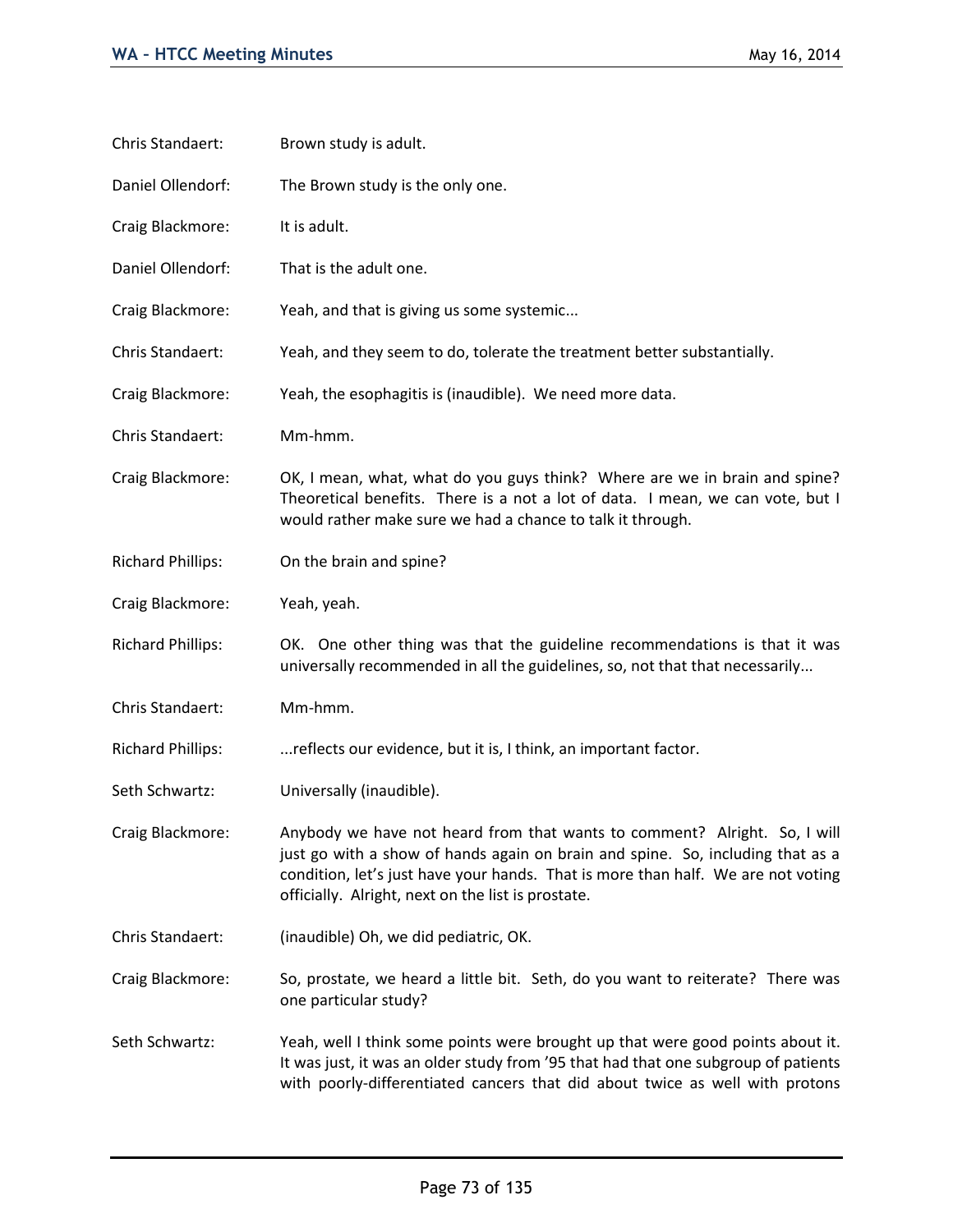versus IMRT and I would just would love to hear a little more detail about that study.

| Daniel Ollendorf: | Not IMRT.                                                                                                                                                                                                                                                                                                                          |
|-------------------|------------------------------------------------------------------------------------------------------------------------------------------------------------------------------------------------------------------------------------------------------------------------------------------------------------------------------------|
| Seth Schwartz:    | Sorry                                                                                                                                                                                                                                                                                                                              |
| Daniel Ollendorf: | It, it was older with degeneration photon.                                                                                                                                                                                                                                                                                         |
| Seth Schwartz:    | It was, and we said it did significant, that it did really well. What was shown was<br>that local controlled tumor was better.                                                                                                                                                                                                     |
| Craig Blackmore:  | Well, it is even more than that. So, it was an RCT of 202 patients, and there was<br>no difference, but when they did a subanalysis on the poorly-differentiated<br>tumor, so post-hoc, grades 4 and 5, local controlled eight years was significantly<br>better.                                                                  |
| Seth Schwartz:    | Right.                                                                                                                                                                                                                                                                                                                             |
| Craig Blackmore:  | But not survival                                                                                                                                                                                                                                                                                                                   |
| Kevin Walsh:      | So, my quest-, my, my point is                                                                                                                                                                                                                                                                                                     |
| Craig Blackmore:  | Yeah.                                                                                                                                                                                                                                                                                                                              |
| Kevin Walsh:      | does local control linearly translate into better outcome?                                                                                                                                                                                                                                                                         |
| Craig Blackmore:  | And what is the value of the secondary analysis of the subpopulation in an RCT<br>that was not your                                                                                                                                                                                                                                |
| Kevin Walsh:      | Well, I was not even going to go there.                                                                                                                                                                                                                                                                                            |
| Craig Blackmore:  | Yeah, but                                                                                                                                                                                                                                                                                                                          |
| Kevin Walsh:      | I, I am just, I am just asking, I mean, I, I understand. It is, local control is better,<br>but does that translate into anything?                                                                                                                                                                                                 |
| Seth Schwartz:    | Well, I mean, one of the other more recent studies also showed there was,<br>there was, at least on some, some scales on the quality of life assessments,<br>there was an improvement in the, or that the patients with, who had protons<br>did better, as well. So, again, on the overall quality of life, it was not real clear. |
| Craig Blackmore:  | Which study?                                                                                                                                                                                                                                                                                                                       |
| Seth Schwartz:    | That, that was the two fair quality comparative cohorts, the Galbraith from<br>2001, and the overall differences, here it is.                                                                                                                                                                                                      |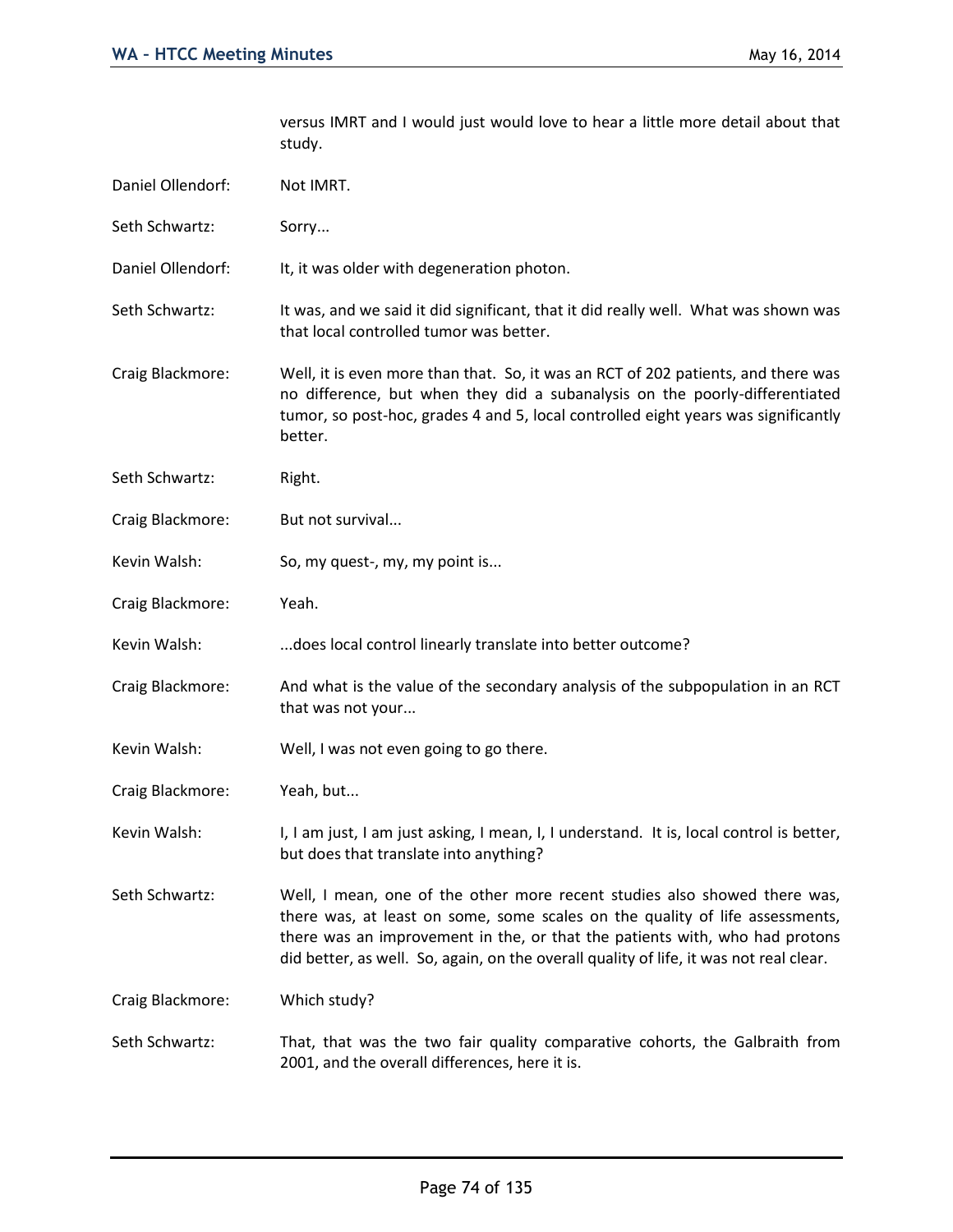into adjacent tissue as being a critical thing, and I do not think there was a lot of difference statistically, and that is the reason I was very much up in the air about prostate. I do not, I did not see that the proton therapy was overwhelmingly better than other forms of therapy. Chris Standaert: No, I did not see it either. Richard Phillips: Even, you know, even though what you mention is true. Chris Standaert: It is not without complications, either. It actually came out worse on a number of the safety, the side effects when compared to IMRT. Richard Phillips: Yes. Chris Standaert: Yeah, compared to the better. Richard Phillips: And did not, and maybe even, we did not get any comparison with brachytherapy, but. Craig Blackmore: Yeah. Daniel Ollendorf: There was one study comparing proton to brachytherapy, but it was focused on clinical benefits not on harms. Richard Phillips: Oh, OK. Daniel Ollendorf: But they were, and there were no differences between the two groups. Richard Phillips: Yeah. Chris Standaert: So, I mean, that one, there actually are data that, we have that theoretical issue with the brain that maybe it does things that work, and we have the same theoretical concerns as the prostate, but we actually have many more patients being followed after radiation of prostate and then they are not panning out very well. That, that is that neural complication that are not significantly reduced at all, particularly longterm. They (inaudible) six-month (inaudible) and other complications are higher. So, it is, you cannot even rest on the theory there. It is not really panning out by the data that is published to date. Craig Blackmore: Yeah, I think we had, I think they are higher. Richard Phillips: Can our clinical expert weigh in on this, since, do you see much difference between, is there one form of therapy that clearly is better from a safety standpoint or from a treatment standpoint? Lia Halasz: Yeah, honestly, I think that is what is still being debated, you know, in the trials

Richard Phillips: But I think this is also, with prostate cancer one of the big issues is, is entering

that you see and then that is why also we are doing a randomized controlled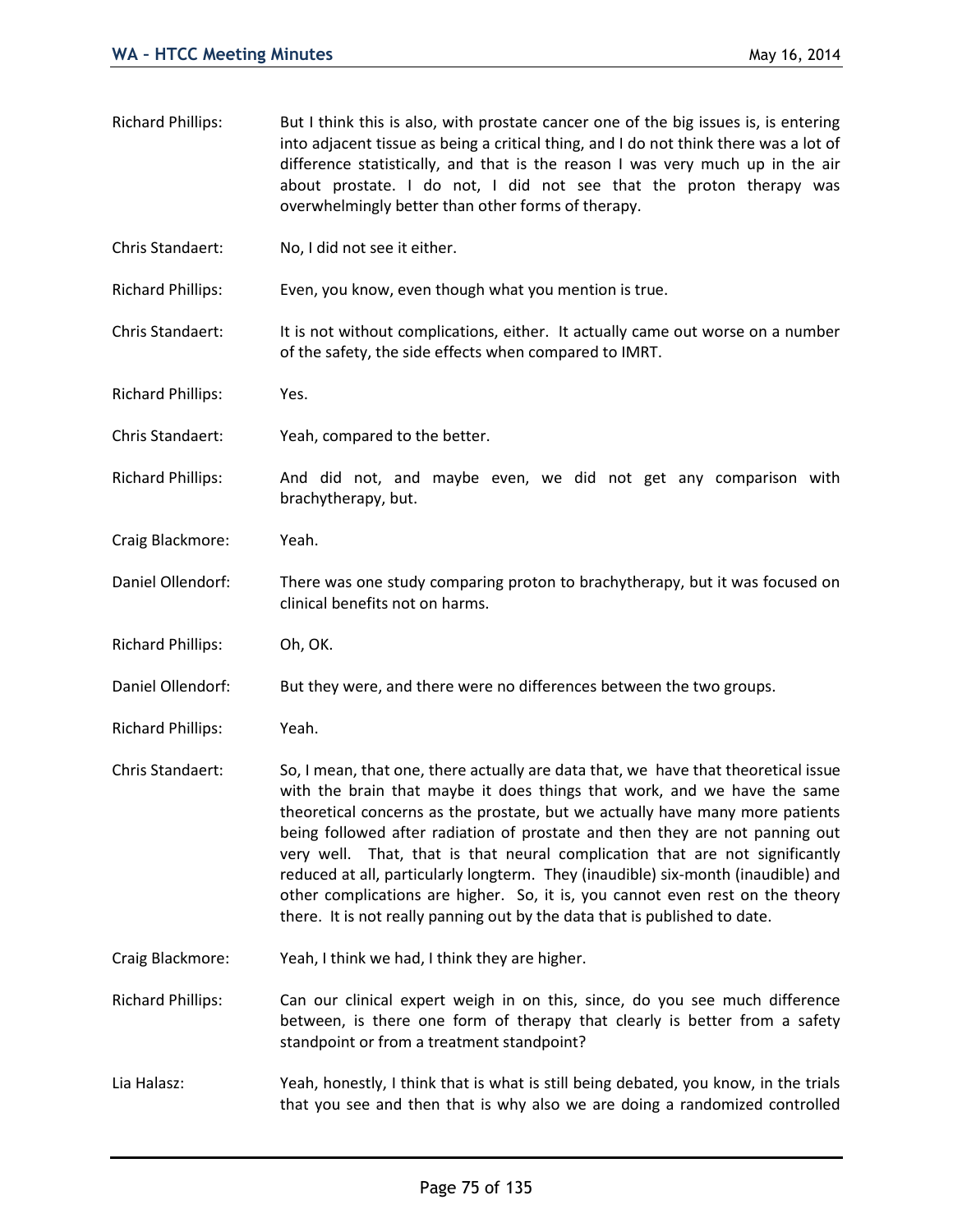trial now to kind of look. You know, each of these studies has their, I do not know if this is overstepping bounds today, but usually these studies have their pluses and minuses, and as you guys all know through Medicare there is also question about how that kind of data comes as a randomized trial, which were often dose escalation and so looked at it like that, but I think you know, actually ICER did a good job of presenting everything that is out there. I do not know the other data, except for data that is going to come up and be published.

- Richard Phillips: Yeah.
- Craig Blackmore: So, on slide 35, looking at the safety of the prostate cancer, there was one study that had worse complications of rectal bleeding in the proton group, and the retrospective databases, GI morbidity was higher in proton in one study, in two studies, and then the third one it was lower, or urinary was lower, but GI was higher in the others. So, I mean, I think it is...
- Joann Elmore: (inaudible) it did not pan out if you look (inaudible).
- Craig Blackmore: (inaudible) a year later. So, I think there is, if there is evidence of differential safety, it would, it is not great, but it would lean against the proton based on what we know, but it may actually have more complications.
- Chris Standaert: Right, then again, there is more evidence than we have for some other things that the benefit is not really there that it is not substantially better.
- Michael Souter: I am just very struck by, you know, the semi-familiar, when we were discussing the IMRT question previously in our meetings that we were going around this, this similar question about, you know, the, the safety of those, because I see a less role for, for proton beam therapy there and one could guess that doctor vendor was for IMRT.
- Craig Blackmore: OK. So, so how many, I want hands if you think we should include prostate as a condition of coverage. Raise them now if you wish to. OK, so get rid of that. OK, that leaves us with the treatment failure group.
- Seth Schwartz: The benign conditions, yeah. Are we just going to lump that in with the brain and spinal?
- Craig Blackmore: Um...
- Seth Schwartz: Which is what I would propose. I am just...
- Craig Blackmore: Right, I mean, I, I thought that is what we were going to do.
- Seth Schwartz: OK, that is fine.
- Craig Blackmore: Is that, is that what?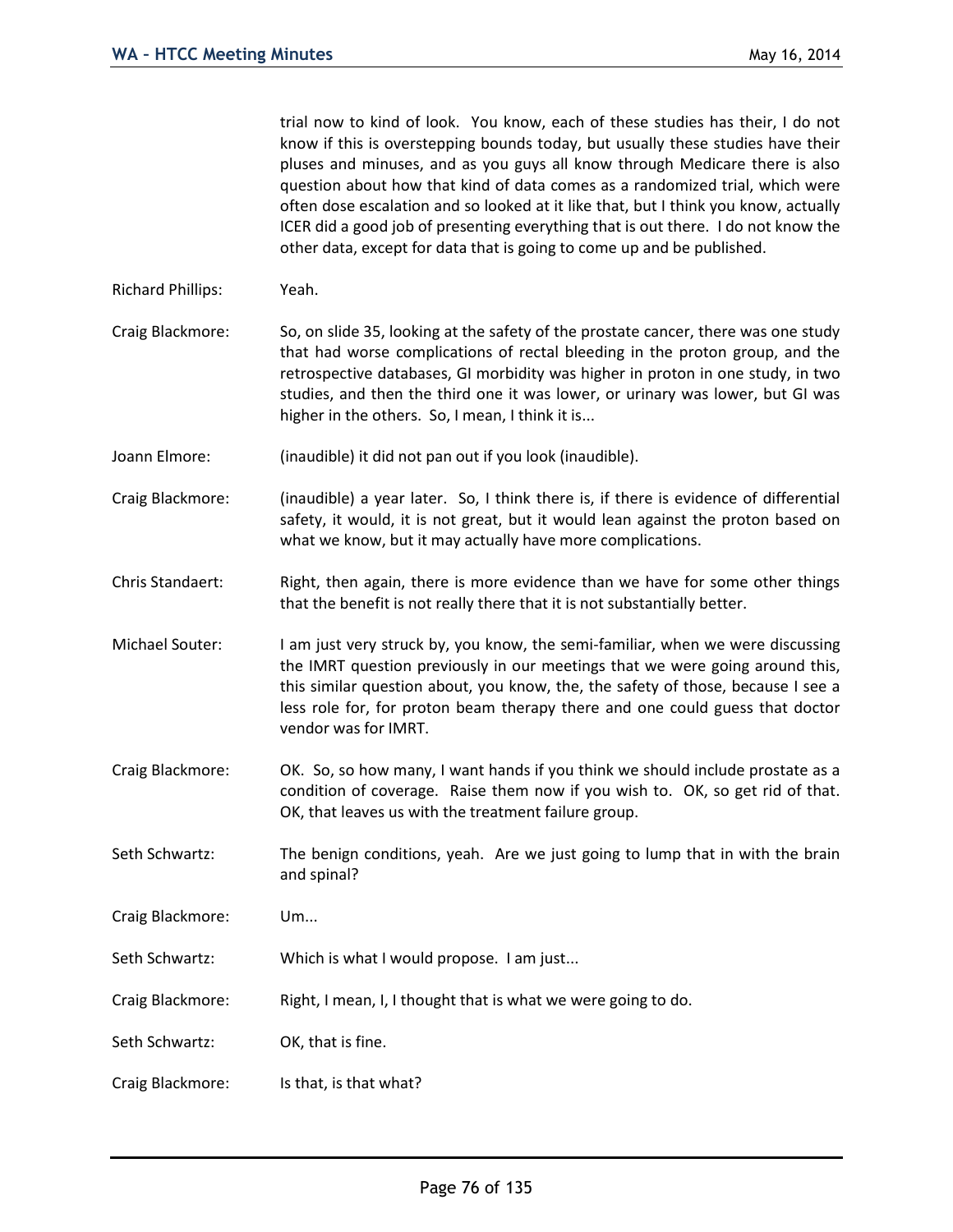Michelle Simon: That is what we did.

Craig Blackmore: Yeah, OK. OK. OK, so, so salvage. So, this is, I am trying to find the right page. So, key question two, recurrent conditions. Let's skip the ocular.

Marie Brown: What are other, cover, other (inaudible) coverage decisions on, on salvage?

- Craig Blackmore: I do not know. Let's look at that.
- Marie Brown: Other insurers, I guess.

Craig Blackmore: Yep. I do not know. CNS local, I do not see it. Private payers, well I am not seeing anything in the summary. It could be down more. Practice guidelines.

Chris Standaert: Where is the report of the Chung Study in the, in the report? Where is the discussion of that? I am trying to figure out...

- Daniel Ollendorf: Secondary malignancy study?
- Chris Standaert: Yeah.
- Daniel Ollendorf: In the harms. It is the first couple of paragraphs.
- Marie Brown: So, that would be page what?
- Daniel Ollendorf: I am looking now.
- Craig Blackmore: It takes you to, it looks like page 44.
- Chris Standaert: 44, yeah.
- Craig Blackmore: It is the, on key question two, recurrent cancer.
- Marie Brown: OK.

Chris Standaert: So, I guess I was asking this question before and I maybe did not ask it quite correctly. So, it, there is an issue with, there are almost two issues here. There is the issue of sort of dealing with recurrent disease with prior failed treatment where you try the treatment and it did not work, the disease comes back. You want to do something. You probably should not do the same thing, because it did not work the first time, so you have to rethink your, your algorithm or whatever you are trying to do clinically versus people who either have recurrent disease or even a new disease in the setting of prior radiation treatment where they have late, reached their toxicity limits where you cannot irradiate them with photon beam again and whether it is, it may not be a recurrent tumor. It may be a new tumor. It may be something else. It may be a tumor 20 years later, as a consequence of the first chemotherapy, and no you have to reradiate them and they are 35 years old and I was trying to get a good data on that. I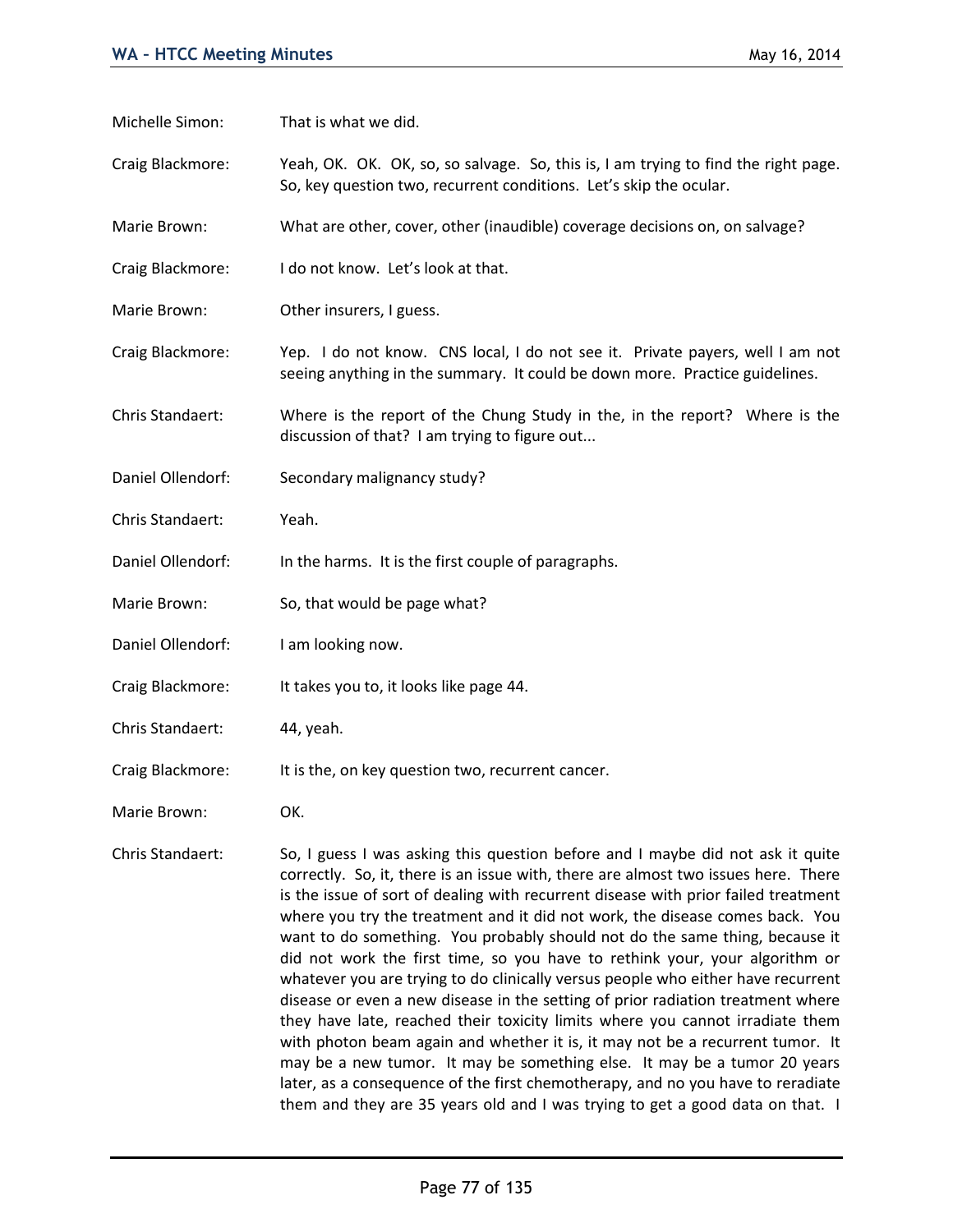|                   | was, that is what I was sort of looking for and then people were really, you just<br>cannot, and whether this is salvage or treatment as a last resort, or whether this<br>is, you would like to use the radiation therapy treatment but toxicity limits every<br>other radiation approach, and so in that setting, is there data that sort of looks<br>at those, at that population? You seem to understand the population I am<br>describing. |
|-------------------|-------------------------------------------------------------------------------------------------------------------------------------------------------------------------------------------------------------------------------------------------------------------------------------------------------------------------------------------------------------------------------------------------------------------------------------------------|
| Lia Halasz:       | Yeah, no. I think, I think that is a very good way to kind of look at it. I think that<br>the report looked at the first                                                                                                                                                                                                                                                                                                                        |
| Chris Standaert:  | Yeah.                                                                                                                                                                                                                                                                                                                                                                                                                                           |
| Lia Halasz:       | scenario that you are talking about. So, recurrent disease does not necessarily<br>mean that it was gone through radiation before.                                                                                                                                                                                                                                                                                                              |
| Chris Standaert:  | Right.                                                                                                                                                                                                                                                                                                                                                                                                                                          |
| Lia Halasz:       | It could have, but it could not have. What I think was brought up with public<br>comment and                                                                                                                                                                                                                                                                                                                                                    |
| Chris Standaert:  | Right.                                                                                                                                                                                                                                                                                                                                                                                                                                          |
| Craig Blackmore:  | So, I                                                                                                                                                                                                                                                                                                                                                                                                                                           |
| Lia Halasz:       | we were talking about                                                                                                                                                                                                                                                                                                                                                                                                                           |
| Craig Blackmore:  | sorry, I, I                                                                                                                                                                                                                                                                                                                                                                                                                                     |
| Lia Halasz:       | reirradiation, so.                                                                                                                                                                                                                                                                                                                                                                                                                              |
| Craig Blackmore:  | I do not mean to interrupt, but actually I do. Did, what did the report say? I<br>mean, you are, did, did the evidence review attempt to encompass people who<br>had recurrence or new disease and are already radiated field and the<br>comparison of using, of, the clinical scenario of using proton beam in that<br>already radiated field either with or without comparison to some other<br>treatment.                                    |
| Daniel Ollendorf: | So                                                                                                                                                                                                                                                                                                                                                                                                                                              |
| Craig Blackmore:  | I am not sure that it did, and I want to know if it really did.                                                                                                                                                                                                                                                                                                                                                                                 |
| Daniel Ollendorf: | We looked at use or proton beam in a setting of recurrent disease. It could have<br>been recurrent disease in the prior radiation field. It could have been recurrent<br>disease based on treatment with something else beforehand. So                                                                                                                                                                                                          |
| Craig Blackmore:  | So, if it was there                                                                                                                                                                                                                                                                                                                                                                                                                             |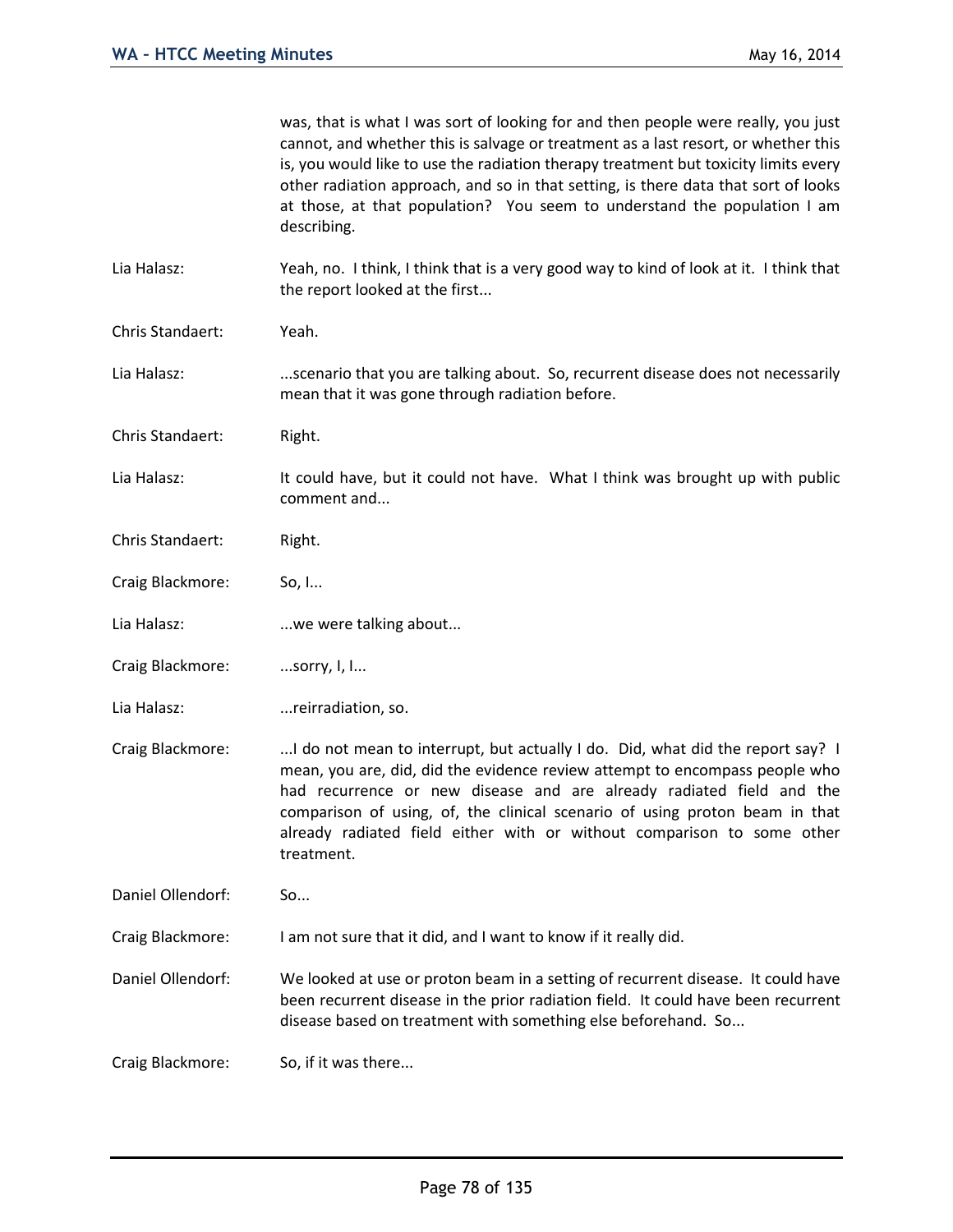| Daniel Ollendorf: | If there was recurrent disease and there was proton beam used in a<br>comparative study, then we would have captured it. So, one example of<br>reirradiation is the ocular study that is in they key quest, summarized in this key<br>question, Marucci and colleagues. So, these are patients who had a first course<br>of proton beam therapy who had recurrent uveal melanoma and then were<br>treated with a second course of proton beam or surgical enucleation. |
|-------------------|------------------------------------------------------------------------------------------------------------------------------------------------------------------------------------------------------------------------------------------------------------------------------------------------------------------------------------------------------------------------------------------------------------------------------------------------------------------------|
| Joann Elmore:     | And because there are no data on the topic of salvage treatment of last resort, I                                                                                                                                                                                                                                                                                                                                                                                      |

favor noncoverage with the understanding that we have already discussed in the context of a clinical trial individual clinicians can contact the state offices.

Craig Blackmore: Comments? Does anybody want to present a different perspective?

- Chris Standaert: This is tricky because there is a huge data gap, and it is not a big population, and I guess I could forsee patients who just do not have other therapeutic options where you are, where salvage is, palliation is, whatever, and it is a theoretical thing, and you are trying to limit dose and all these sorts of things and, but it is not going to be in a study because you have one patient who fits no, they are going to be, they are going to be so sporadic that I, I assume those people can apply to the agencies for coverage and say we have a sole situation. I assume you get this all the time. Even if something is not covered somebody says, no, I really have a problem here. There is nothing else I can do. Can you please reconsider? I assume you do this regularly. So, us saying, us not including that does not mean those people cannot appeal to the state and the providers do not have any way through the state.
- Daniel Ollendorf: Correct.
- Marie Brown: Right.
- Chris Standaert: Is that correct?

Daniel Ollendorf: Correct.

- Chris Standaert: Am I correct or incorrect?
- Gary Franklin: I mean that, that does happen, but again, Josh, I would, I would ask so this in the context of...
- Josh Morse: So, if it is no cover...
- Gary Franklin: ...noncoverage.
- Josh Morse: ...it is no cover.
- Gary Franklin: It is not covered.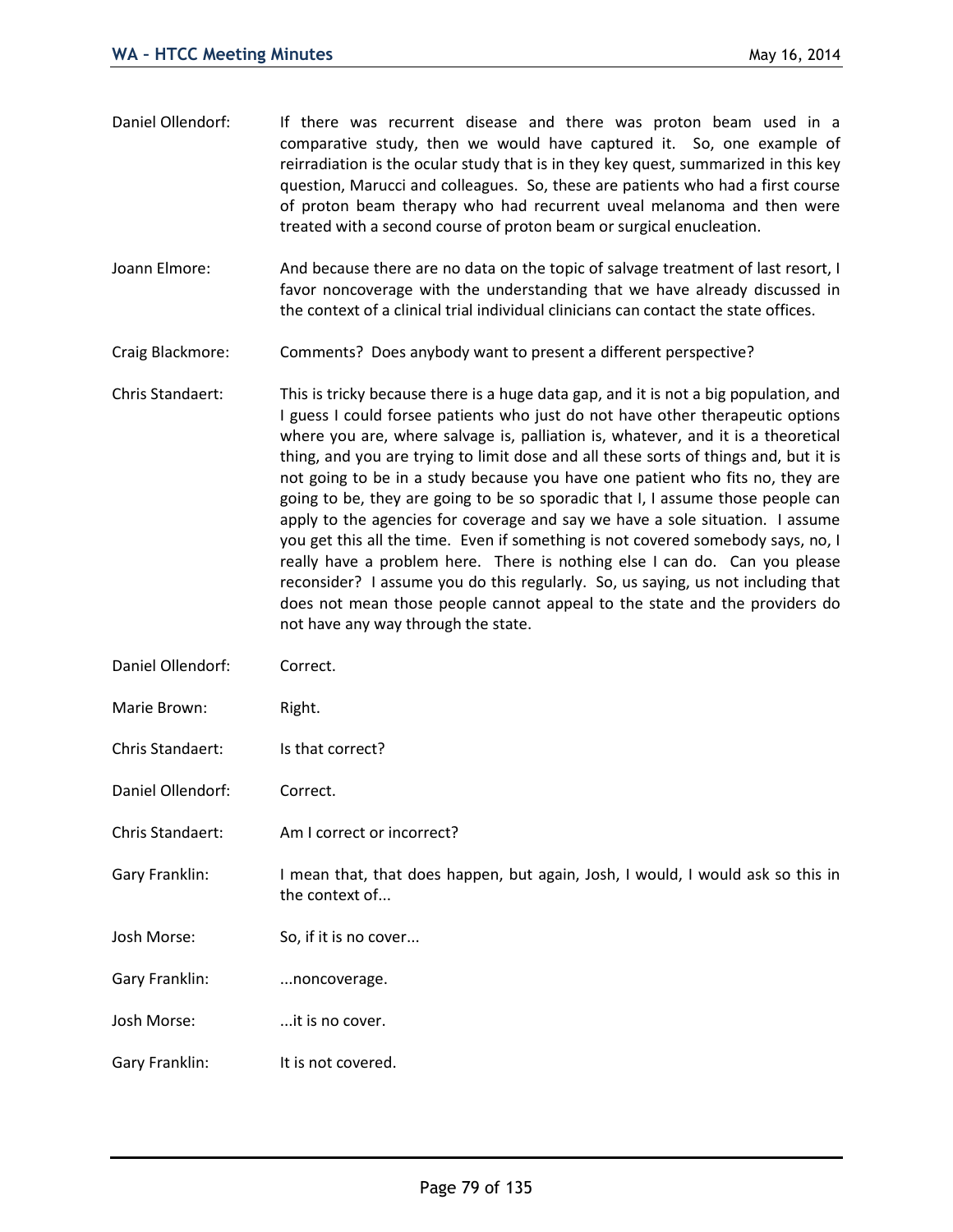- Josh Morse: If it, the request comes and it is in the context of a clinical trial, then there is the option for coverage.
- Seth Schwartz: OK, I am struggling with this, too. I mean, it is almost like a humane use type of situation, because I, I...
- Chris Standaert: Right.
- Seth Schwartz: .............I do not think we are ever going to be able to study these patients. There is not going to be a study...
- Chris Standaert: Right.
- Seth Schwartz: ....for patients who have been radiated twice before and have this persistent disease and whatever else. You know, it may be that this is a decision that, that, the better choice may be not to do anything, but we do not know that, I mean, that is, and that is, these are these very one-on-one situations that if we say no cover and they cannot appeal, then it is no cover period, and so that is why I am just, I find that one situation a little bit problematic, because this is a technology that while, well, there are a lot of questions about benefit and harms and things like that. They can create a dosimetry spectrum where they can treat it, potentially treat a tumor without toxic effect to the surrounding tissues that you cannot do otherwise. At least that is what I am hearing from the, from the expert. Is that true?
- Lia Halasz: Yes, it is. There is a certain dose limit that you just cannot go over a lifetime.
- Seth Schwartz: And, and currently would, could you use protons in that situation or are you using protons in this.
- Lia Halasz: We are using protons in that situation, and as you point out, it was, it started as a very much case-by-case basis, because it depends on what you receive it for, and generally we also look at our different modalities and see which one comes out the best in terms of the, you know, the toxicities, and I think, you know, that is part of the anatomic, you know, planning of radiation is really a very individualized treatment plan.
- Seth Schwartz: So, what is challenging here is, I do not want to simply say, well if you cannot give other radiation fields, you should, you can go ahead and get protons, but at the same time, if there is scenario where...
- Chris Standaert: Right.
- Seth Schwartz: ...really there are no other options and you have a patient who (inaudible).
- Chris Standaert: Page 83 is totally nebulous. I mean, I do not like being nebulous in these things, and I, and I get the evidence thing, but I agree with you. There is almost this humanitarian thing and if our not including it wipes that out, could we say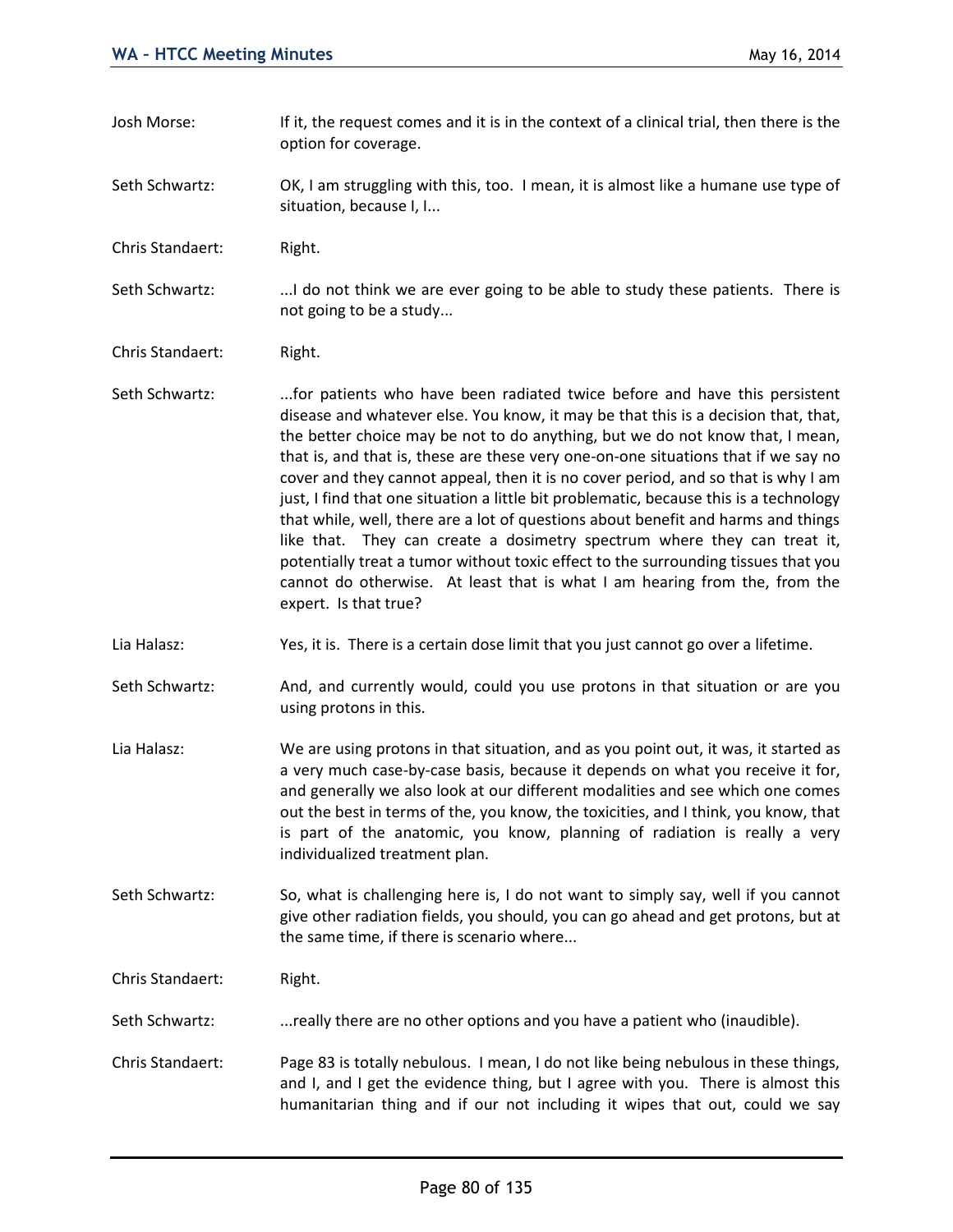something like, patients with significant radiation dose or safety concerns could be treated at the agency's discretion where it has to be on that basis or something like that. I don't know. I am try, just off the top of my head we have said something like that before in one of these things.

Carson Odegard: Well, I think we have got...

Chris Standaert: Because that is the population you are after.

Marie Brown: Right.

Carson Odegard: We have run into this before with other technologies, and I think it is one of these situations where there is just so few patients that it is basically at the clinical judgment of the professionals that know when this is appropriate and when it is not. I do not think we are running into a situation where you are going to have a lot of patients that are going to fall in this category.

- Chris Standaert: No.
- Craig Blackmore: How, I do not know how often this comes up. How often does this come up in practice?
- Lia Halasz: Um, well, to be honest, at, at a referral center it comes up more, because you get sent patients from all over, also...
- Craig Blackmore: But all for the time . . .

Lia Halasz: ...hmm?

Craig Blackmore: ...it is all, for the time being, centers are referral centers, right?

Lia Halasz: Exactly, exactly, but you know, especially for our University of Washington population, we do see quite a few. I think the other thing is, this is becoming more common, as well, as patients get a better systemic therapy, so, which means that they live longer and so you have more locally recurrent disease.

Craig Blackmore: Yeah.

- Lia Halasz: You know, so it used to, if advanced disease, it used to be sort of a non-issue because you did not have these people running around with three times recurrence and doing well. So, it, it does happen, you know, quite often in our practice. Also, because the techniques have just gotten better over time, then I think that, you know, that the toxicity is possible to be able to do that.
- Craig Blackmore: So, it is possible to do it, but we do not know if it helps. We do not know if it is better than other options, but the other options are pretty limited. There may not be any other options, except to do nothing, but of course, we do not know if going that way is not better.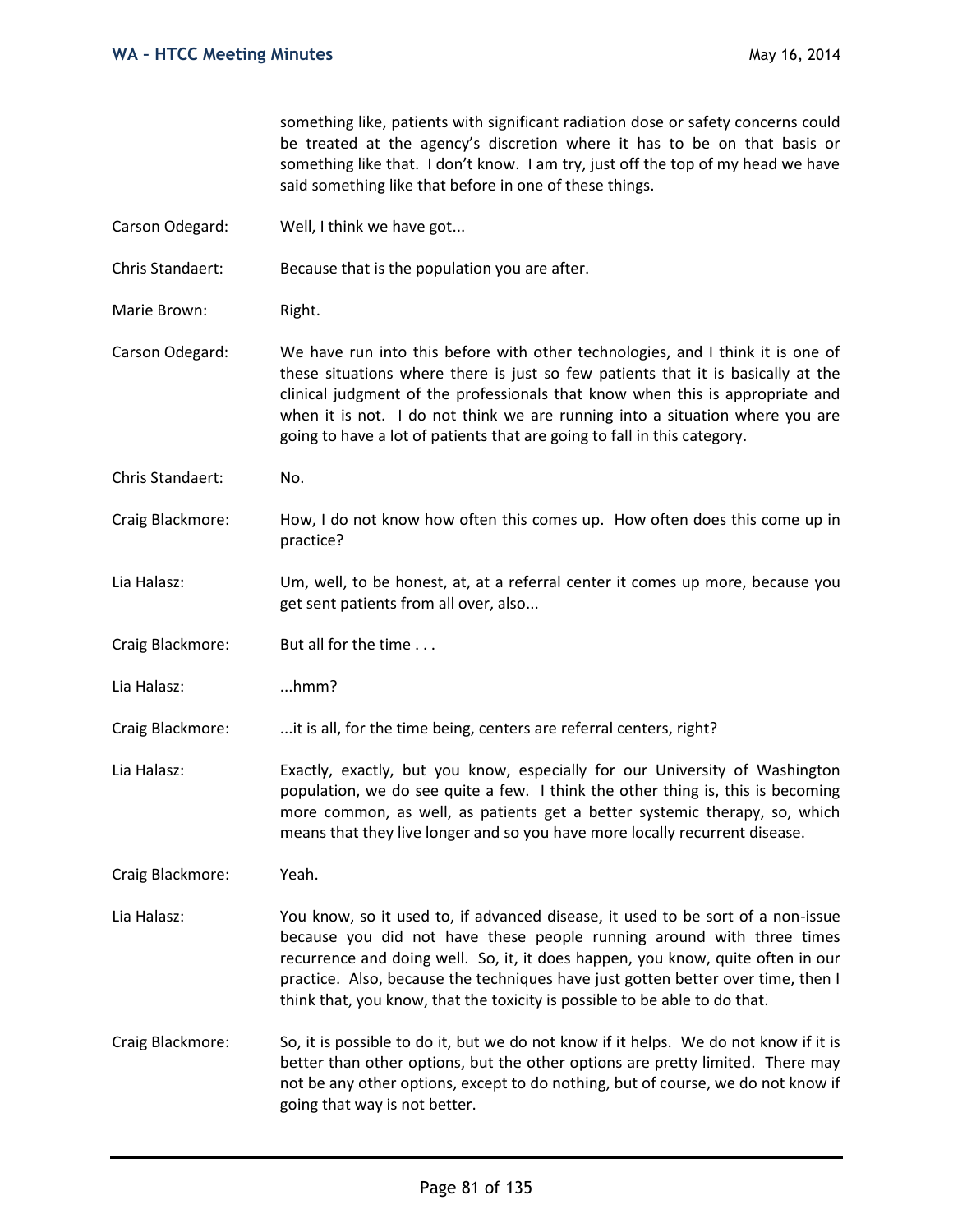Marie Brown: Yes, right.

Craig Blackmore: Other thoughts?

Seth Schwartz: It is always hard to lay conditions when we do not have data to base the conditions off, and, and it seems that we have handled situations like this before by being very restrictive but not explicitly saying no coverage. So, you know, saying your patient has to have, there has to be a previously-radiated field, exhausted all other potential treatment options, then it can be done on a caseby-case basis or something like that. I mean, I, I, I guess I would favor some highly-restrictive situation that could be evaluated on a case-by-case basis so the physician and the, and the patient could look at it all and say well, look there is nothing else to do, and if they decide still that it is better to do that than to do nothing, that they can at least...

- Richard Phillips: Yeah.
- Seth Schwartz: ...apply to the agency for, for...
- Richard Phillips: So, this would be a cover with conditions, as far as that goes.
- Chris Standaert: So, if they say...
- Seth Schwartz: Yeah, and then, and then...

Chris Standaert: ...those prior radiation with significant concerns about toxicity on a case-by-case basis, but it has to be people who have been irradiated previously, not...

- Seth Schwartz: Yeah, I, I...
- Chris Standaert: ...only...
- Seth Schwartz: ...we are only talking about previously-radiated sites.
- Chris Standaert: Right.
- Seth Schwartz: Yeah.
- Craig Blackmore: Yeah, I guess my framework on this whole issue is that we have a new technology that is more expensive and we have to show that it is better than existing alternatives if we want it to be covered, but now we are talking about a situation where we do not have an existing alternative in effect. So, I think that, that, the framework is different.
- Michael Souter: Well, if you do not have an alternative...
- Craig Blackmore: We still do not know if it works, but I do not have the alternative.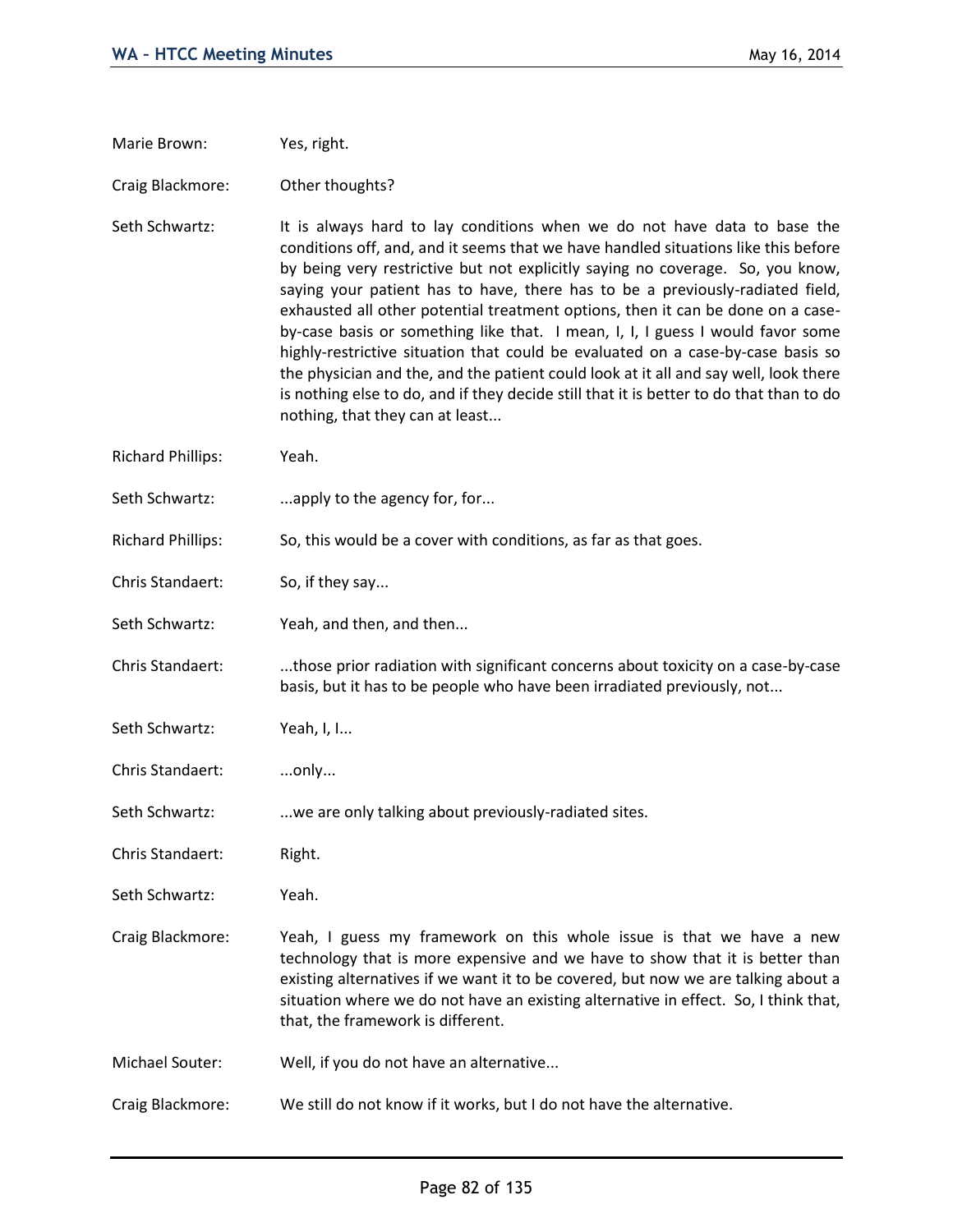| Michael Souter:          | But if you do not have an alternative, I mean, it's (inaudible) to some extent<br>but                                                                                                                                                                                                                                                                                                                                                                                                                                                                                                                                                                                                                        |
|--------------------------|--------------------------------------------------------------------------------------------------------------------------------------------------------------------------------------------------------------------------------------------------------------------------------------------------------------------------------------------------------------------------------------------------------------------------------------------------------------------------------------------------------------------------------------------------------------------------------------------------------------------------------------------------------------------------------------------------------------|
| <b>Richard Phillips:</b> | It, yeah                                                                                                                                                                                                                                                                                                                                                                                                                                                                                                                                                                                                                                                                                                     |
| Michael Souter:          | nonetheless.                                                                                                                                                                                                                                                                                                                                                                                                                                                                                                                                                                                                                                                                                                 |
| <b>Richard Phillips:</b> | becomes an overwhelming safety issue.                                                                                                                                                                                                                                                                                                                                                                                                                                                                                                                                                                                                                                                                        |
| Craig Blackmore:         | Yeah. Well, I mean, you still do not know if it works, right?                                                                                                                                                                                                                                                                                                                                                                                                                                                                                                                                                                                                                                                |
| Seth Schwartz:           | Right.                                                                                                                                                                                                                                                                                                                                                                                                                                                                                                                                                                                                                                                                                                       |
| <b>Richard Phillips:</b> | Yeah.                                                                                                                                                                                                                                                                                                                                                                                                                                                                                                                                                                                                                                                                                                        |
| Craig Blackmore:         | That is, there is, the alternative is always to do nothing, which might be the<br>answer. We do not know.                                                                                                                                                                                                                                                                                                                                                                                                                                                                                                                                                                                                    |
| Chris Standaert:         | Yeah, something is not always better than nothing.                                                                                                                                                                                                                                                                                                                                                                                                                                                                                                                                                                                                                                                           |
| Seth Schwartz:           | Well, and, you know, and, and just in clinical practice, thinking about the way<br>this often works, you have a patient with previous radiation to an area and you<br>cannot reradiate them because you are worried about surrounding toxicities.<br>You end up doing either nothing or oftentimes a radical surgery, which can be<br>pretty bad in its own right, and yet you may, we do that frequently. It may or<br>may not be the right thing to do, but, you know, it happens, and so if this is an<br>existing alternative, and again, we are talking about extreme situations, and I do<br>not know how best to frame it, but I am, I am uncomfortable totally excluding<br>the use of this in these |
| Chris Standaert:         | Right.                                                                                                                                                                                                                                                                                                                                                                                                                                                                                                                                                                                                                                                                                                       |
| Seth Schwartz:           | extreme situations.                                                                                                                                                                                                                                                                                                                                                                                                                                                                                                                                                                                                                                                                                          |
| Chris Standaert:         | Something like, in patients with prior radiation therapy who are contraindicated<br>for other forms of radiation therapy.                                                                                                                                                                                                                                                                                                                                                                                                                                                                                                                                                                                    |
| Craig Blackmore:         | Well that is, that is a given. It has to be contraindicated, for me, it has to be,<br>you cannot get any more                                                                                                                                                                                                                                                                                                                                                                                                                                                                                                                                                                                                |
| Chris Standaert:         | Yeah, but that, that is what I am trying to say, but I mean, let's explicitly say<br>that.                                                                                                                                                                                                                                                                                                                                                                                                                                                                                                                                                                                                                   |
| Craig Blackmore:         | Prior radiation (inaudible).                                                                                                                                                                                                                                                                                                                                                                                                                                                                                                                                                                                                                                                                                 |
| Chris Standaert:         | Prior radiation with contraindication to any, to other forms of, say to other<br>forms of photon radiation, photon-based radiation therapy.                                                                                                                                                                                                                                                                                                                                                                                                                                                                                                                                                                  |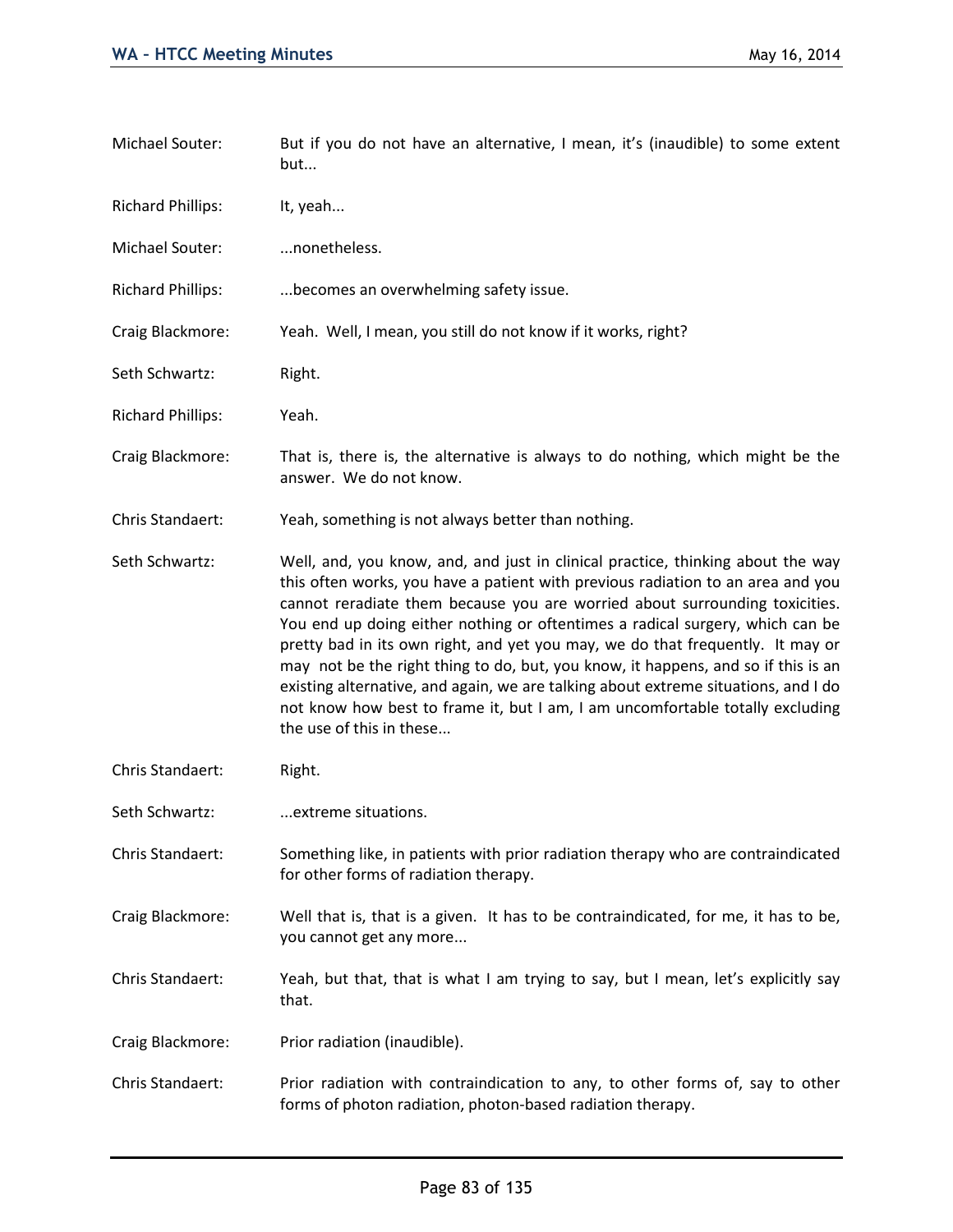- Michelle Simon: I understand what we are trying to do. I, really, but I still think we are guessing whether it is the right thing to do.
- Chris Standaert: If...
- Michelle Simon: We are talking about a, quite expensive technology and if you think about the cost of the treatment, \$35,000, how many screening colonoscopies can you cover for that with the state, you know? Simple things that could be covered. We only have a set amount of money that we have and we are, we are choosing to use it in the, a technology that is, in my mind, yet unproven. (inaudible).
- Chris Standaert: No, good consideration.
- Seth Schwartz: I like the statement, inability to use other forms of photon therapy, because, I mean, there are things like stereotactic radiosurgery, which may reduce doses to those focal areas and so, and that is what I am talking about and that, that is currently covered. So, that would be an alternative, but if that is not even an alternative.
- Chris Standaert: Right.
- Craig Blackmore: It is tough for me to spend most of our resources in the last six months of life and a lot of it is on treatment that is futile and...
- Marie Brown: That is right.
- Craig Blackmore: ...we do not know, necessarily, in advance or we would not do it maybe, but we do not know if this is another example of that or not, and...
- Marie Brown: Right.
- Craig Blackmore: ...the data is not going to help us understand that, and it is tough. It is challenging.
- Seth Schwartz: Well, do, do you want to take just a, a straw poll of whether we think we should try to structure a condition for this or...
- Craig Blackmore: Yeah.
- Seth Schwartz: ... because if people say we do not even need to worry about this, people say do not cover anyway, then we do not need to go...
- Craig Blackmore: I think that...
- Seth Schwartz: ...into discussion and try to frame what it sounds like.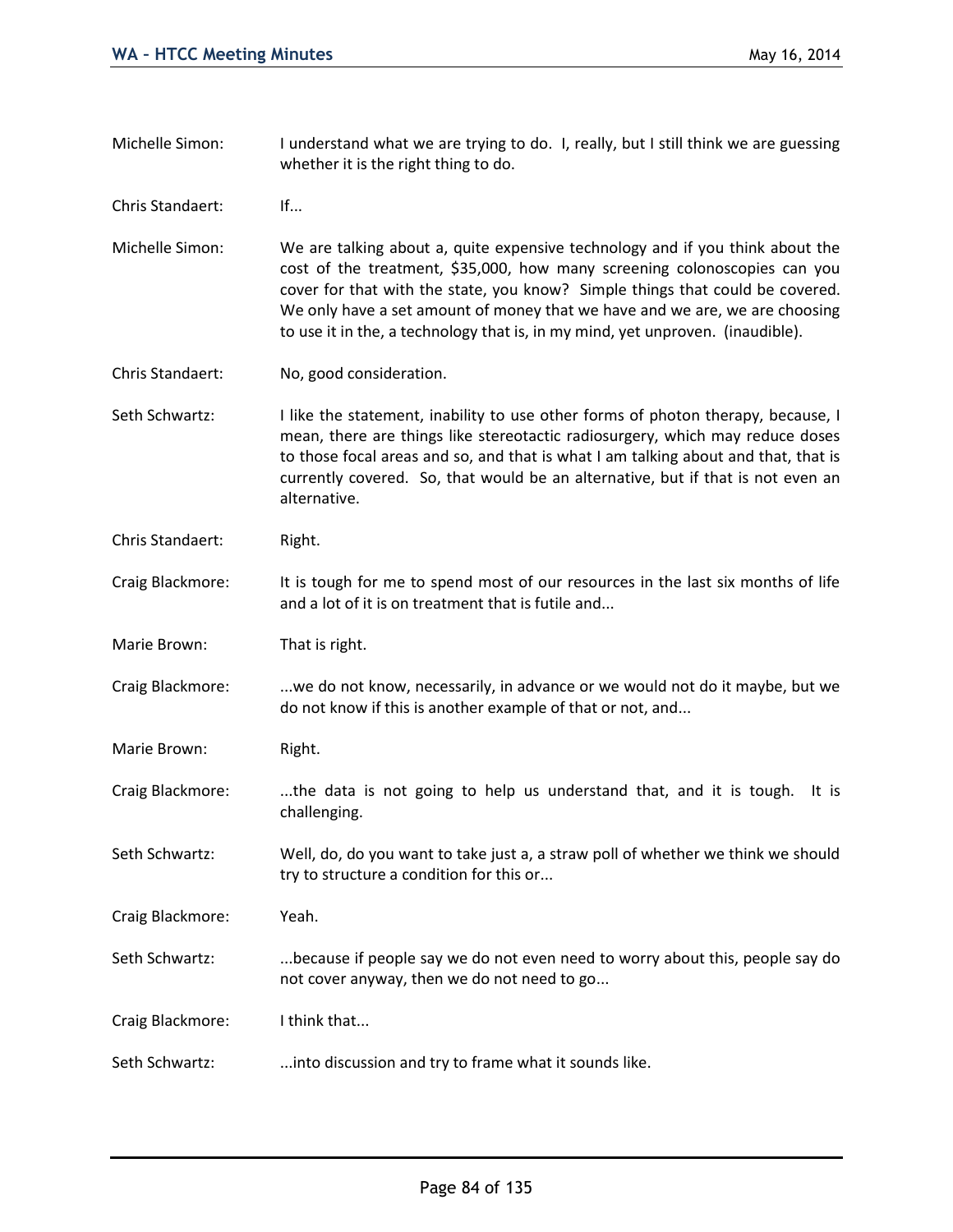- Craig Blackmore: ...that is exactly what we should do. I was just trying to make up my own mind before I do that.
- Joann Elmore: Can I make one request?
- Craig Blackmore: Yeah.
- Joann Elmore: That at a, a future meeting that we spend 15 to 30 minutes having you go over what are the ground rules and current legal issues within the state for things that we vote to not cover if someone wants to make a request. I am a little unclear. I, I had thought that some of these groups, if it within the context of gathering data, I mean, a clinical trial, does it have to be a clinical trial? In other words, I would assume that we could vote noncoverage and yet they could contact you if it is in the guise of a, a clinical study, registry, or compassionate use on an individual basis, they still have leeway, and so, that is what I heard half an hour ago, and then I heard ten minutes ago, no. If we vote no for this salvage...
- Seth Schwartz: For the study scenario, we heard yes. We have not talked about compassionate use at all.
- Chris Standaert: Right.
- Seth Schwartz: So, that is...
- Joann Elmore: No...
- Seth Schwartz: ...what we are talking about here, and I, I propose that we do that at the retreat. That might be a good place for it.
- Joann Elmore: OK.
- Josh Morse: So, the law is very clear on medical necessity questions, that those are not a consideration if you say no cover and I guess that is a question for our, our state attorney about compassionate use versus medical necessity.
- Joann Elmore: So, if we say no cover, even if they say it is in the guise of a clinical study, it is still no cover.
- Josh Morse: No, that is a different… that is a different situation.
- Chris Standaert: That, that is really (inaudible).
- Joann Elmore: OK, well see, I mean, how do you, OK, as an investigator how does one define a clinical study. You can say a clinical study is a, is a case of, you know, two people.
- Chris Standaert: They have to decide, I mean...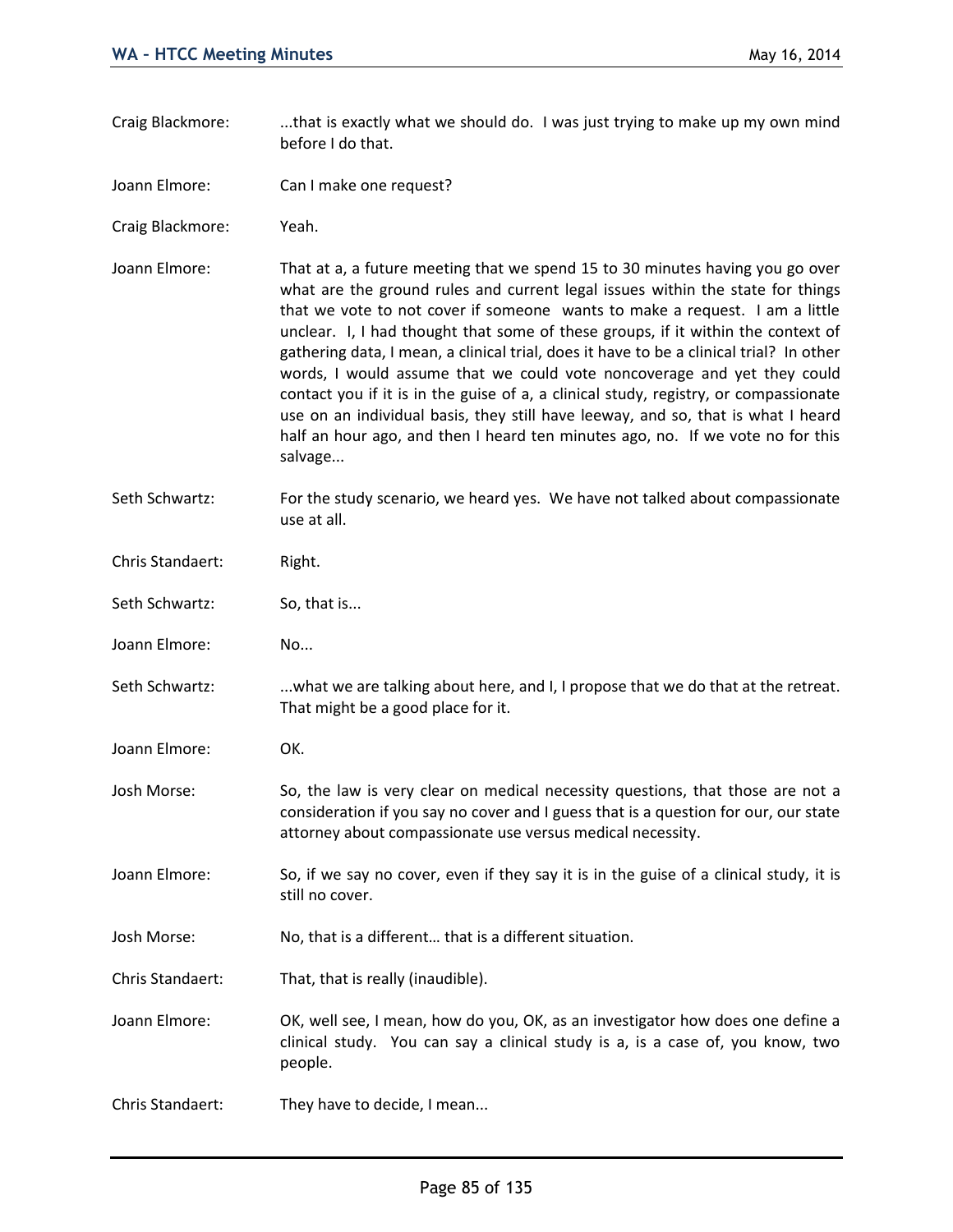| Joann Elmore: | Yeah, and they can decide |
|---------------|---------------------------|
|---------------|---------------------------|

Chris Standaert: ...if, they can decide.

Joann Elmore: ...they can have two people that have this or one person.

- Chris Standaert: But maybe that is all they need.
- Joann Elmore: Maybe that is all that needs.
- Seth Schwartz: But I do not think that is what we are talking about. I mean, we are not talking about patients that they are going to be studying here. I guess, I guess, you know, as Chris and I were saying before, I do not think this is a patient population that is ever really going to be amenable to study, because it is going to be, right now I could be wrong about that. Maybe, maybe there will be some study on these patients or whatever, but I, the scenario that I am thinking about as I, and I kind of brought this up, was not in the context of a trial. It was in the context of essentially compassionate use, and it would be hard to make an argument to the state, but, you know, that, o well, we are going to study this one patient, you know?
- Joann Elmore: Mm-hmm.
- Seth Schwartz: It is disingenuous to do that. I think that either there is a compassionate use exception or there is not, and if there is not, then I am debating whether we should create one.
- Chris Standaert: I am not sure that is the right word, though, I mean, compassionate, in part, implies that there is some other treatment that they know would benefit that they cannot have, I mean, we do not know, like Craig said. So, is it actually better or worse than doing nothing? We do not know.

Marie Brown: We do not know.

Chris Standaert: We do not know, and so, yeah, I, I do not know if, I would not use the word...

- Seth Schwartz: But there are several...
- Chris Standaert: ...compassionate there, I mean...

Seth Schwartz: ...situations there. I mean, one could be, I think that is, compassionate use is probably the wrong word, but...

Chris Standaert: Right.

Seth Schwartz: ...it could be a secondary malignancy in a field that is previously irradiated. So that...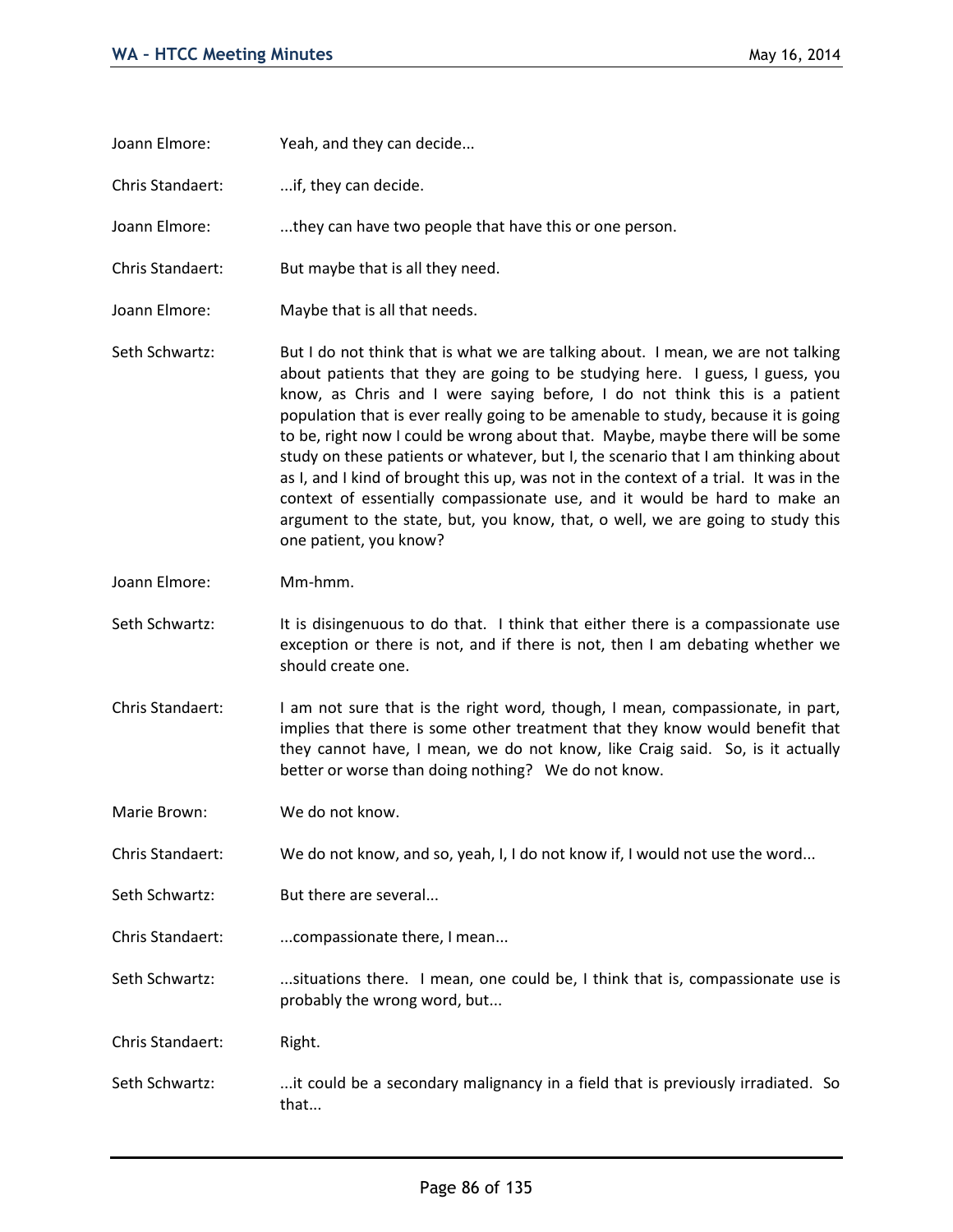Chris Standaert: Yeah, no, no (inaudible).

Seth Schwartz: ...and that is not a situation where you say, OK, well we are, well we just should not do anything about that because it is a new tumor, but they may not have other options.

- Craig Blackmore: OK, so I guess we will follow Seth's recommendation that we have a straw vote about whether it is time to figure out wording on, I mean, I think we all know what we are dealing with now. We are dealing with individuals who have exhausted their options for photon radiation therapy. Should we word a condition around the use of protons for those individuals. Again, we can work on wording, but can I get a straw vote about who would, among the committee, would feel it is appropriate to have that be one of our conditions, and I, and I will just take a show of hands, please. What is that, four?
- Chris Standaert: Five. It depends if we can make it really tight.
- Craig Blackmore: Alright, we will work on wording and see if, see if that helps. OK. So, so prior radiation with contradiction, contraindication to other forms of radiation therapy. That I think is fair. Does that make sense?
- Joann Elmore: I think someone else said at the opinion, or discretion, of the medical directors. In other words, let them decide.
- Chris Standaert: Expectation of clinical improvement or something maybe?
- Craig Blackmore: That is their job.
- Chris Standaert: But maybe, it is not futility if you really think...
- Marie Brown: I think I would not have the salvage treatment of (inaudible)...
- Chris Standaert: No, that was, that part needs to go away, yeah.
- Marie Brown: (inaudible)
- Chris Standaert: That is the category we are talking about.
- Michelle Simon: One of the guidelines talked about, I think it said more than two years, less than two years of symptoms.
- Craig Blackmore: Well, that is a good point. Yeah, we will, if we could get that wording.
- Seth Schwartz: Wasn't it Medicare?
- Michelle Simon: Yeah, it was Medicare, right.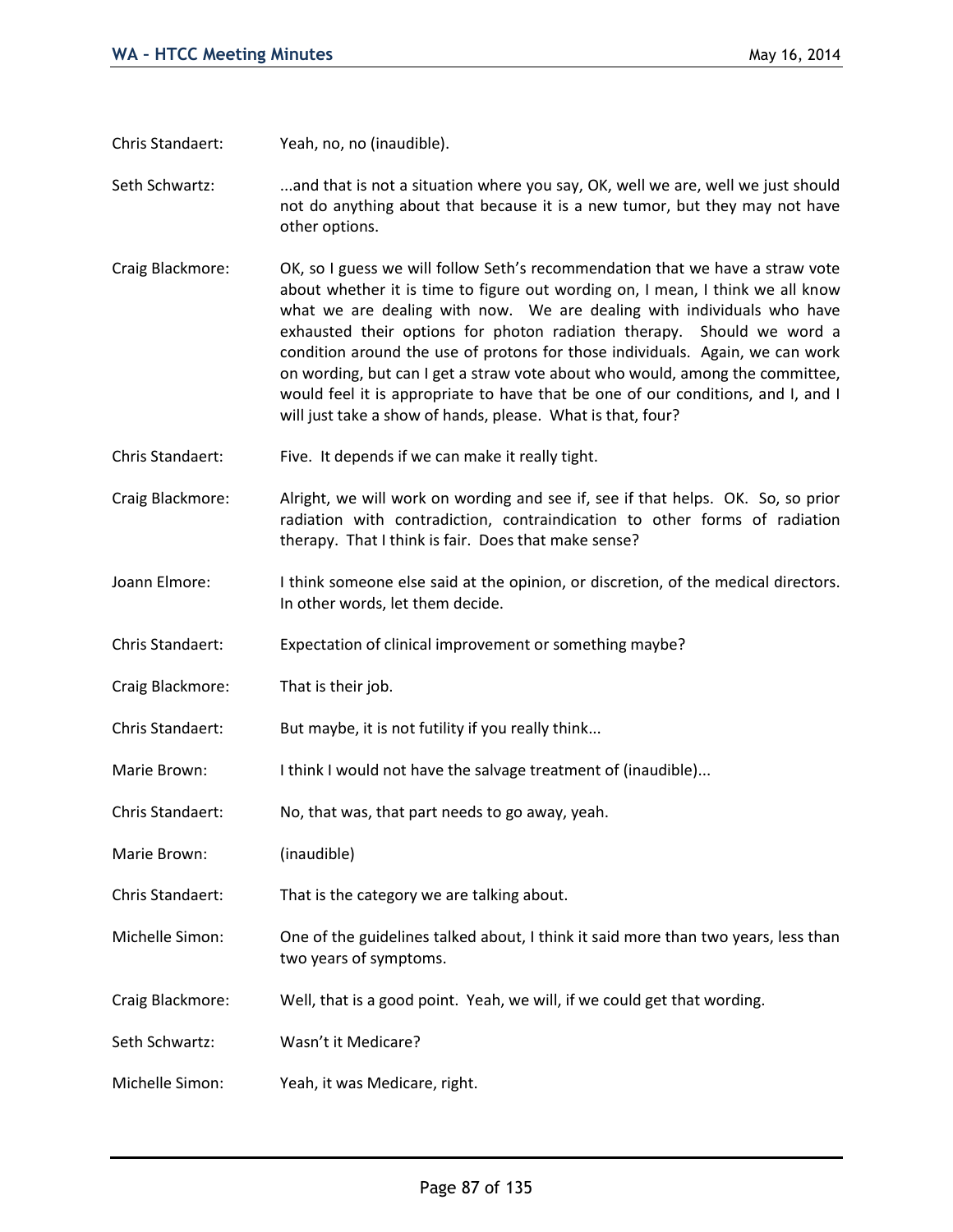Joann Elmore: In other words, we do not recommend this in someone with severe comorbid congestive heart failure and is (inaudible). Seth Schwartz: Yeah, and, and not necessarily a total hail Mary, but that, I think that is a great (inaudible). Chris Standaert: That is right, and it cannot be a (inaudible). Craig Blackmore: (inaudible) Marie Brown: And why, why did that set, pick that two years? Richard Phillips: It is a local coverage. Marie Brown: Why did the pick that? Richard Phillips: (inaudible) Chris Standaert: Boy, us throwing that line and knowing how hard it is to make that prediction and I am not sure I want, you know, one year, one and a half year, 20 months, two years, I mean, gee. Marie Brown: Right. Chris Standaert: I think something about leaving it to the discretion or with, with the expectation of, or with, with potential for, for responsiveness of tumor to further local treat, to further local risk, something to tell you that there is some reason to think that this will help. Craig Blackmore: He would not recommend it if he did not think it had potential for (inaudible). Chris Standaert: Right. Marie Brown: Although he might, he might just to do something. Chris Standaert: Yeah, he might just to do something. Marie Brown: Yeah. Michael Souter: I mean, if you are asking for somebody to predict the future, they are just going to do it and then they say, whoop, I got it wrong, whoops. Chris Standaert: Right, exactly. I would put at agency's discretion, I suppose on a case by case basis. Richard Phillips: It is good the way it stands.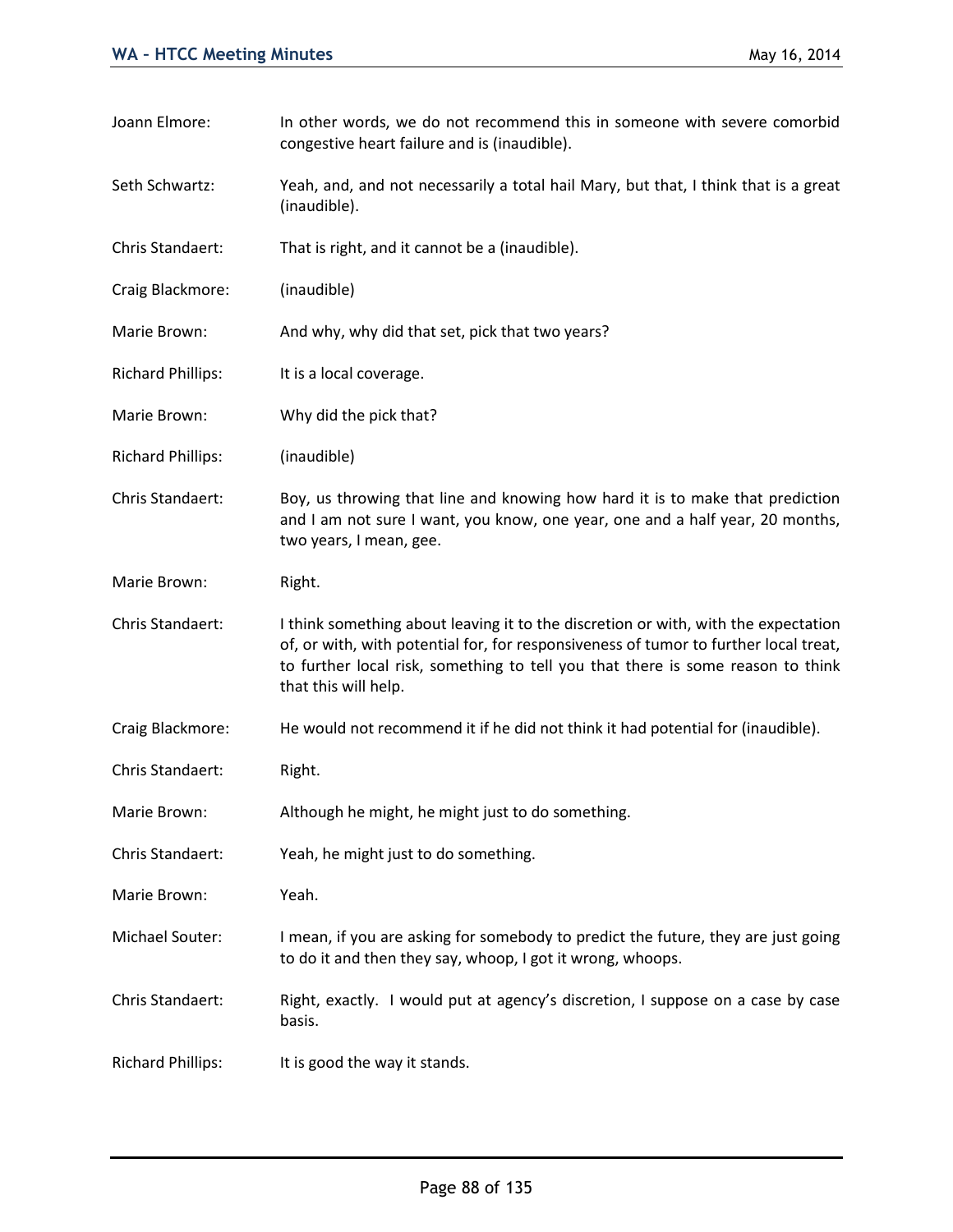Michael Souter: Well, then that is just, for (inaudible) I think (inaudible). That is effectively us saying we cannot make a decision. Joann Elmore: Yeah, we cannot. We do not have the data, but we realize... Craig Blackmore: But if we do not have the data, then we are obligated to say no. Joann Elmore: ...no. That is just it. Seth Schwartz: That should be contraindication to all other forms. Marie Brown: All other forms of therapy? Michael Souter: Mm-hmm. Richard Phillips: Yeah, to other forms of intervention, radiation or intervention therapy. Craig Blackmore: I think we put radiation in. Chris Standaert: So, I mean, in cases, contraindication to surgery? Seth Schwartz: All other forms of radiation therapy. Chris Standaert: I, I would keep radiation. I mean, that is the whole context. Joann Elmore: Before therapy, I mean before surgery. Craig Blackmore: OK, I, I mean I am not hearing that we can come up with any other reasonable way of restricting this to the target population. Are there other suggestions for how we might do that, or not? Chris Standaert: I mean, I would put the radiation back in... Craig Blackmore: (inaudible) radiation. Chris Standaert: ...of radiation therapy. We are not talking about (inaudible). Carson Odegard: You almost have to have radiation therapy. Group: Yeah. Chris Standaert: You can take out the, the parenthesis. That is the punctuation I was looking for. Craig Blackmore: Prior radiation. So, it should specify that it is prior radiation to that target, not just he got radiated somewhere, although maybe that applies.

Michael Souter: Up to that area.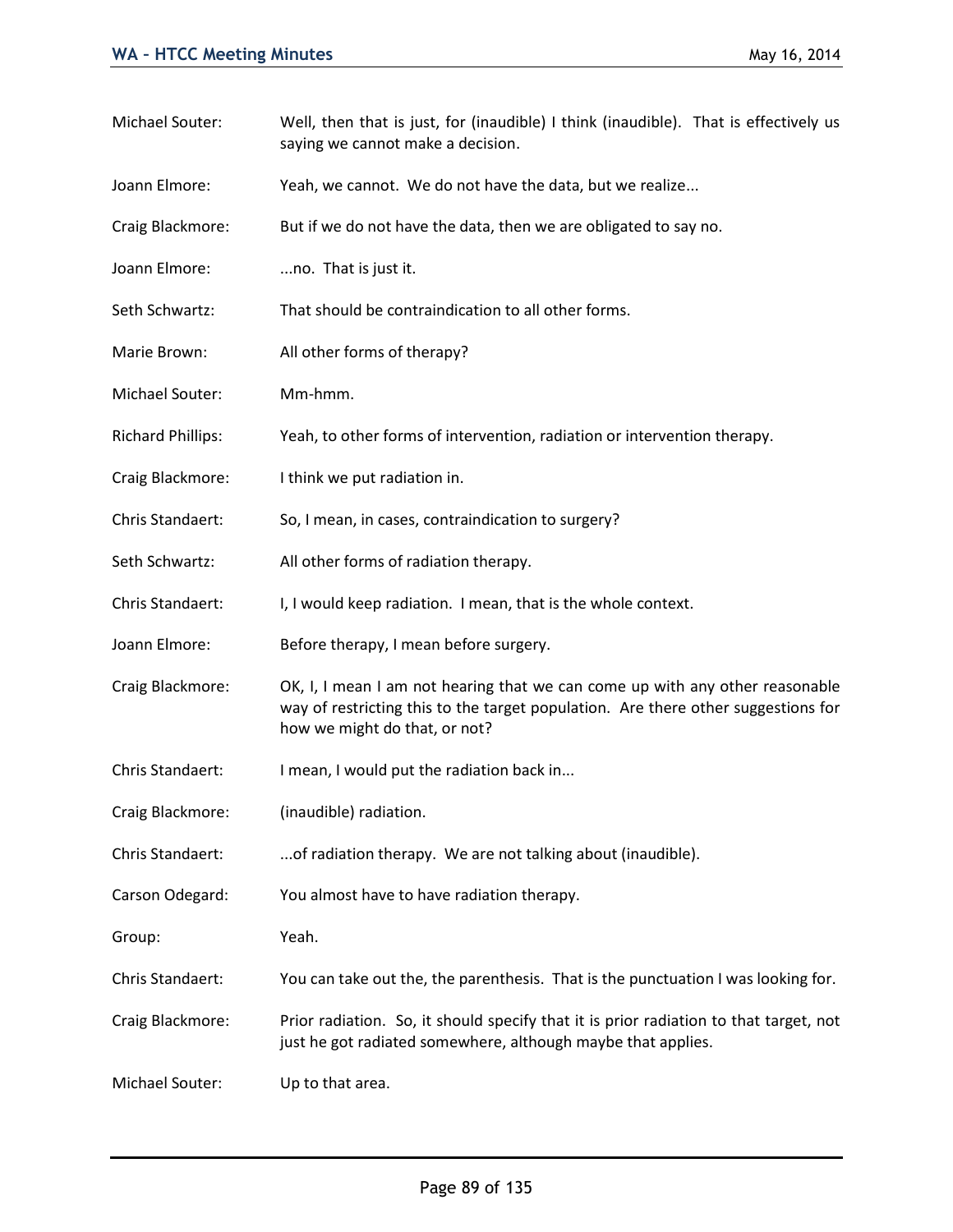| Chris Standaert:  | Prior radiation                                                                                                                                                                                                                                                                            |
|-------------------|--------------------------------------------------------------------------------------------------------------------------------------------------------------------------------------------------------------------------------------------------------------------------------------------|
| Michael Souter:   | (inaudible) might be adjacent.                                                                                                                                                                                                                                                             |
| Craig Blackmore:  | Right. Prior radiated tissue.                                                                                                                                                                                                                                                              |
| Michael Souter:   | Mm-hmm.                                                                                                                                                                                                                                                                                    |
| Craig Blackmore:  | Yeah, I mean, I think we know what we are trying to say here. I am just not sure<br>we are being as concrete.                                                                                                                                                                              |
| Chris Standaert:  | Prior radiation in the expected treatment field with contraindication to all other<br>forms of radiation therapy.                                                                                                                                                                          |
| Michael Souter:   | Mm-hmm, something like that.                                                                                                                                                                                                                                                               |
| Chris Standaert:  | Prior radiation within the expected treatment field but prior radi-, but radiation<br>at the end of the sentence there, prior rad-, prior radiation.                                                                                                                                       |
| Craig Blackmore:  | What were the other coverage decisions on this one we were trying not to<br>conflict with?                                                                                                                                                                                                 |
| Marie Brown:      | I think there was no mention of the, anything.                                                                                                                                                                                                                                             |
| Daniel Ollendorf: | Sorry. I am not sure we found anything specific.                                                                                                                                                                                                                                           |
| Craig Blackmore:  | No other, other, when we do this we are saying every case of prostate cancer or<br>every case of any other kind of cancer that has already gotten radiated and<br>recurs is eligible for proton beam.                                                                                      |
| Chris Standaert:  | If they cannot proceed with any other type of radiation.                                                                                                                                                                                                                                   |
| Craig Blackmore:  | Well, I mean, they got the radiation. The tumor came back. We are going to<br>give them all proton beam. Is that our goal?                                                                                                                                                                 |
| Chris Standaert:  | Can you not re-, I mean, assuming they are, only if they are at their toxicity limit<br>from IMRT or whatever you game them the first time.                                                                                                                                                |
| Craig Blackmore:  | Yeah, so that is, you know, everybody gets their radiation, that standard<br>treatment for all these cancers, and if they all, if they recur, which some of them<br>do, we are saying they are now all eligible for proton beam. Is that our intent?<br>Are we (inaudible).                |
| Joann Elmore:     | I am not supportive of this, but (inaudible) second radiation word needs to<br>come out because what about aren't, he could be eligible for surgery, you know,<br>or something else. It might be a proven benefit as opposed to just theoretical,<br>and I can see where (inaudible) word. |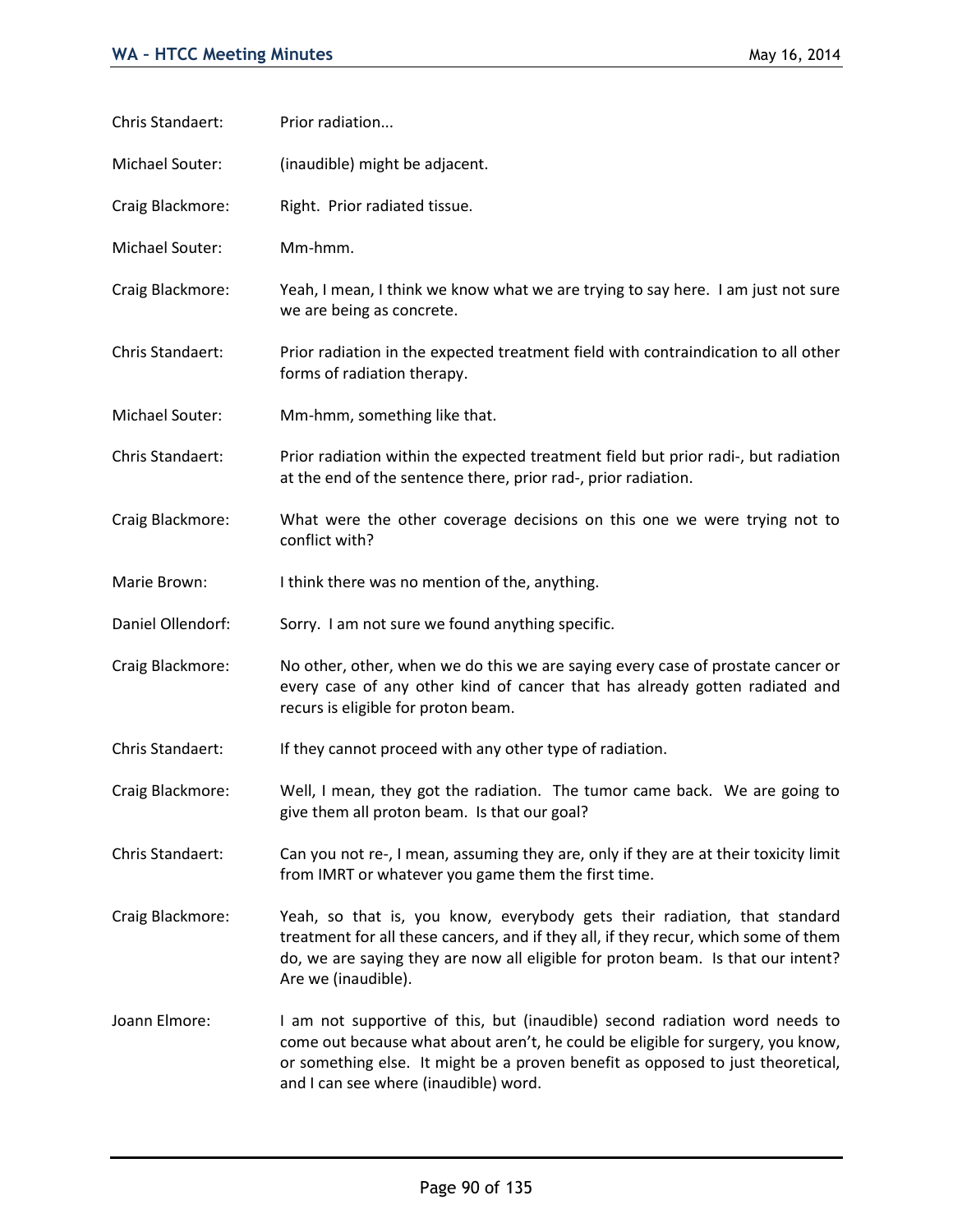Richard Phillips: The way I would look at that is if that is what the managing radiation therapist say, I would support it. It is not what I would do, because I do not know any better, and I am going to try to do that, but I am just saying that, if that is what they say, who am I to argue with them?

Craig Blackmore: Well, if we just leave it up to radiation therapy, you do not actually need this committee.

Richard Phillips: Leave it up to the, I am sorry?

Chris Standaert: I just...

- Craig Blackmore: I mean, our, our job is to look at the evidence and make a decision and we cannot just...
- Richard Phillips: Well, you know, there is all forms of evidence, too, and it is pretty weak, here. There is no doubt about it.
- Chris Standaert: Yeah.
- Richard Phillips: But the issue is, you know, I mean, we did not even consider the dosimetry and a lot of, underlying a lot of these decisions is the safety issues related to the, the relative dosimetry advantage that, you know, we are not even considering that except, you know, it is hard for me to separate that, you know, and I know that, if I know the tissue is not going to get treated, I, theoretically there is an advantage there, and it is totally theoretical. We do not have any data to substantiate it.
- Seth Schwartz: That is true.
- Craig Blackmore: So, do we include the second word radiation? Joann was suggesting we do not need that second word radiation. It should be prior radiation in the expected treatment field with contraindication to all other forms of therapy.
- Joann Elmore: Another word, they could have surgery or chemo or something else.
- Chris Standaert: Yeah, it is more, it is more restrictive. (inaudible)

Craig Blackmore: Let me ask a question of our clinical expert. I mean, how, I think lots of people get radiation to their, for their cancers. How common is it that they would still be eligible for proton? So, if I get, if I get a standard dose of, you know, the breast or the prostate, you know, whatever, whatever the standard is, would most of those people still be eligible for proton in the sort of the same site?

Lia Halasz: Right, so, again, it, it really depends on where...

Craig Blackmore: Yeah.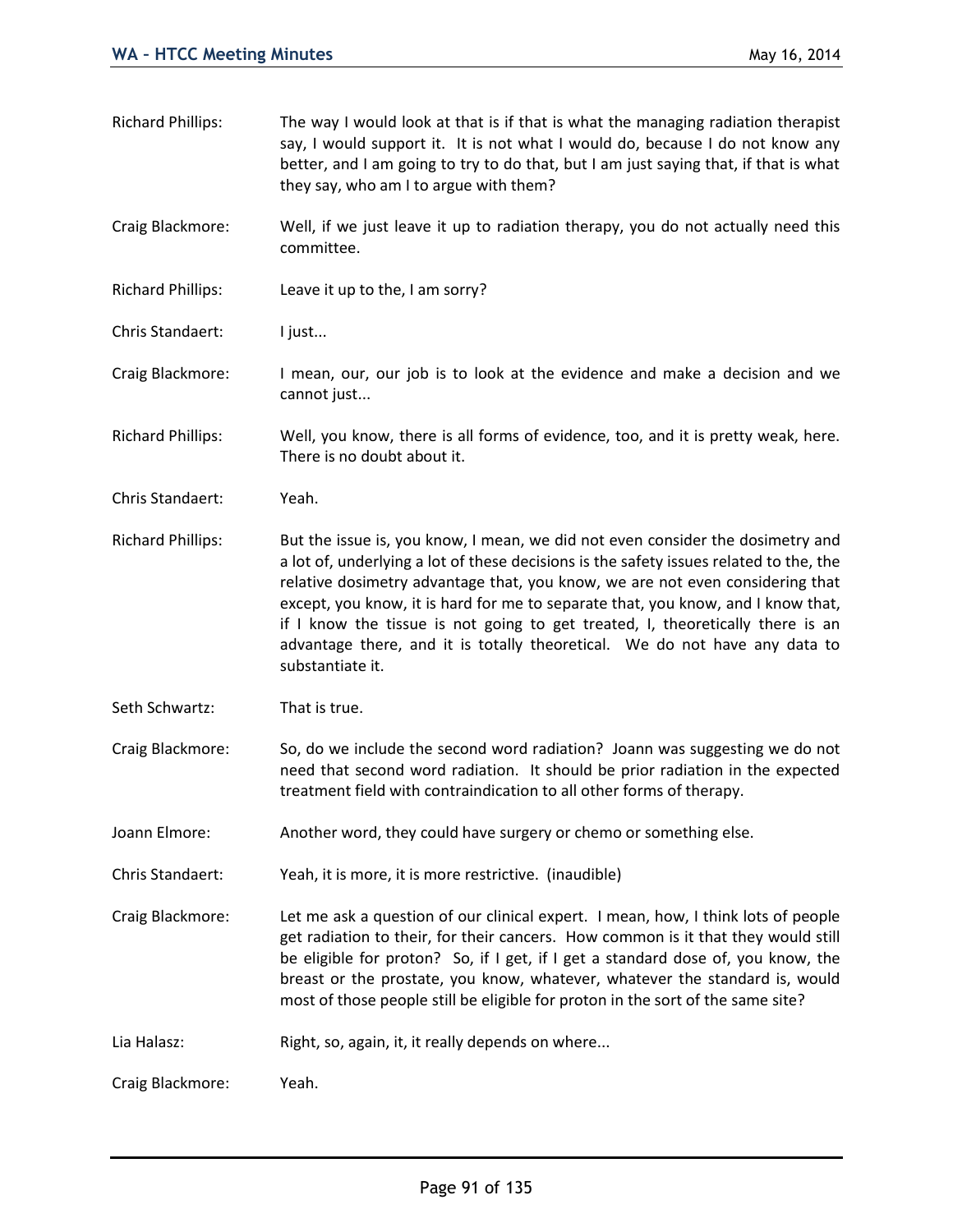- Lia Halasz: ...anatomy wise the treatment is, and it also depends on time interval, um, and there has been increasing study, not with necessarily protons but photons and protons about reirradiation, because I think especially with old techniques, you know, our dose limits were a lot more restrictive, and that has, with improvements in technology, sort of increased over time. So, I know for brain tumors, glioblastoma, there are very active protocols about reirradiation in that setting, which never would have happened before staying with other cancers, as well. So, in most cases when these patients live long enough, then they are candidates for more reirradiation. The hard thing is really the specific areas of the body if you have already reached those limits, and that is where the protons can, not always, but can have dosimetric improvements because of just their physical properties and where you can stop the dose. Craig Blackmore: Yeah, but, but would you say that that is usually the case or it is, you know? Lia Halasz: I think it is a... Craig Blackmore: Is that, is that... Lia Halasz: ...I think it is the minority of the cases. Craig Blackmore: ... minority. Lia Halasz: You know, it really is a small minority of the cases we (inaudible), but again, I think it really has been more of a newer trend and, like I said, because one, because people are living longer with... Craig Blackmore: Yeah.
- Lia Halasz: .....the diseases with a better quality of life, and two, with our better techniques, this allowed us to give more dose and so that is, protons is one of the ideas. Stereotactic was also brought up. That is also a way we reradiate and generally in these special cases, we do look at different forms and try to figure out which one is the best and which one is possible.
- Michael Souter: What would be the minimum period of treatment that would be required to see? I, I know that is a hugely, there is a huge range there depending on the cancer on the side, but what would be the minimum period. I mean, is there, you know, can you do it in any less than six weeks, for example, or three months. I mean, I, I just do not know.
- Lia Halasz: Right, right. So, that is a good question. There are some scenarios, like sarcoma for instance, that you would do a special what we call boost radiation that would be after surgery, you know, three to six weeks after, but I think of that time period as part of sort of the initial plan. I know in glioblastomas, the recent RTOG randomized trial looking at reirradiation had a period of six months. You know, I think it is different depending on people's, on the tissues and depending on people's comfort zone, because we know, for instance in CNS that there is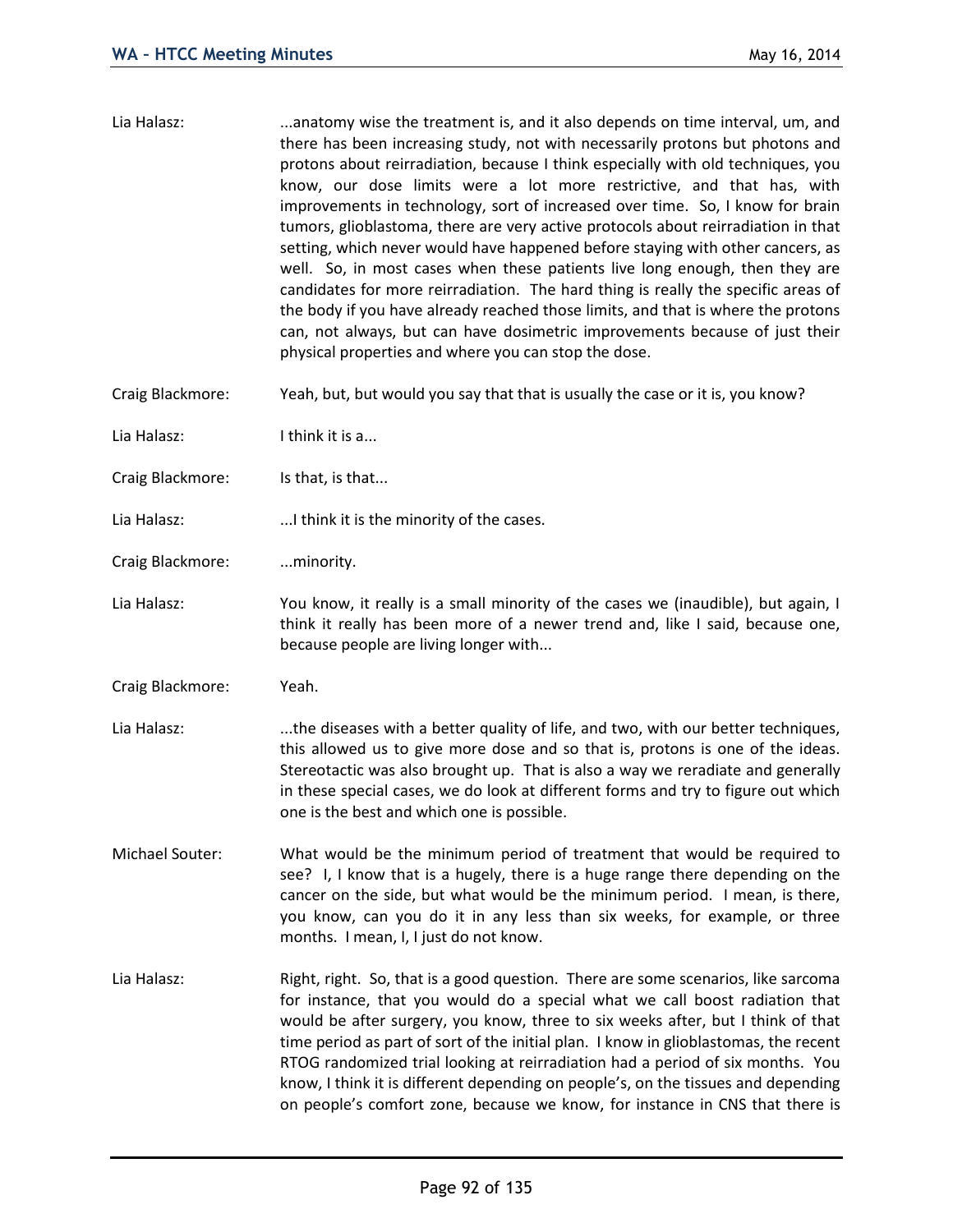regeneration of tissues. So, that is where six months is felt to be, you know, a comfortable place where you could reradiate, but I would have to say that there is probably difference of opinion about that across the board, but, you know, that is one reirradiation protocol where kind of six months was established.

- Michael Souter: I just wonder whether that might be the basis of, you know, seeing that life expectancy beyond that period. In other words, they got to live long enough to actually have the completed course of therapy.
- Craig Blackmore: The challenge is, nobody knows how long you are going to live.
- Michael Souter: Well, I, I, but, well, if somebody is clearly, you know, in their last...

Craig Blackmore: Right.

- Michael Souter: ...last legs, I mean, then, they are likely to survive, you know, two months and maybe that is something that we should not be going on.
- Craig Blackmore: Is there a lot of research right now about reirradiation, a lot of trials? You mentioned one.
- Lia Halasz: Yeah, I think there is more and more. I am trying to think of the RTOG trials. I know for sure brain, which is where my specialty is. There has been more interest, as well, and a lot of case series published on breast and their… for local reoccurrence. Again, a very rare occurrence.

Craig Blackmore: Yeah.

- Lia Halasz: Prostate, as well, in terms of reirradiation, but sometimes they do brachytherapy or, you know, other types of treatment.
- Craig Blackmore: So, people are working on trials? You mentioned the RTOG.
- Lia Halasz: Yes, no. I think, you know, it is an active look, and those are very disease specific. There also are some trials, I think UPenn has a trial where they are collecting data on everything we irradiated. I know that our center is putting through the IRB now to a trial to look at putting kind of dose limits on the reirradiation and then collecting that data, but of course, it is going to be, as we all discussed, kind of earlier, too. The, the problem is, is that each case is very individual, so sometimes it is a little hard to glean from each of those, but there is definitely a lot of effort in that, as it is becoming more common.
- Seth Schwartz: We are, you know, I am not sure what the right terminology is, but I think what we are talking about is with therapeutic intent. I mean, not, we are not talking about salvage here, or we are not talking about palliation. We are talking about with intent to actually treat whatever it is that is there. So, that also, I think, should be in this statement.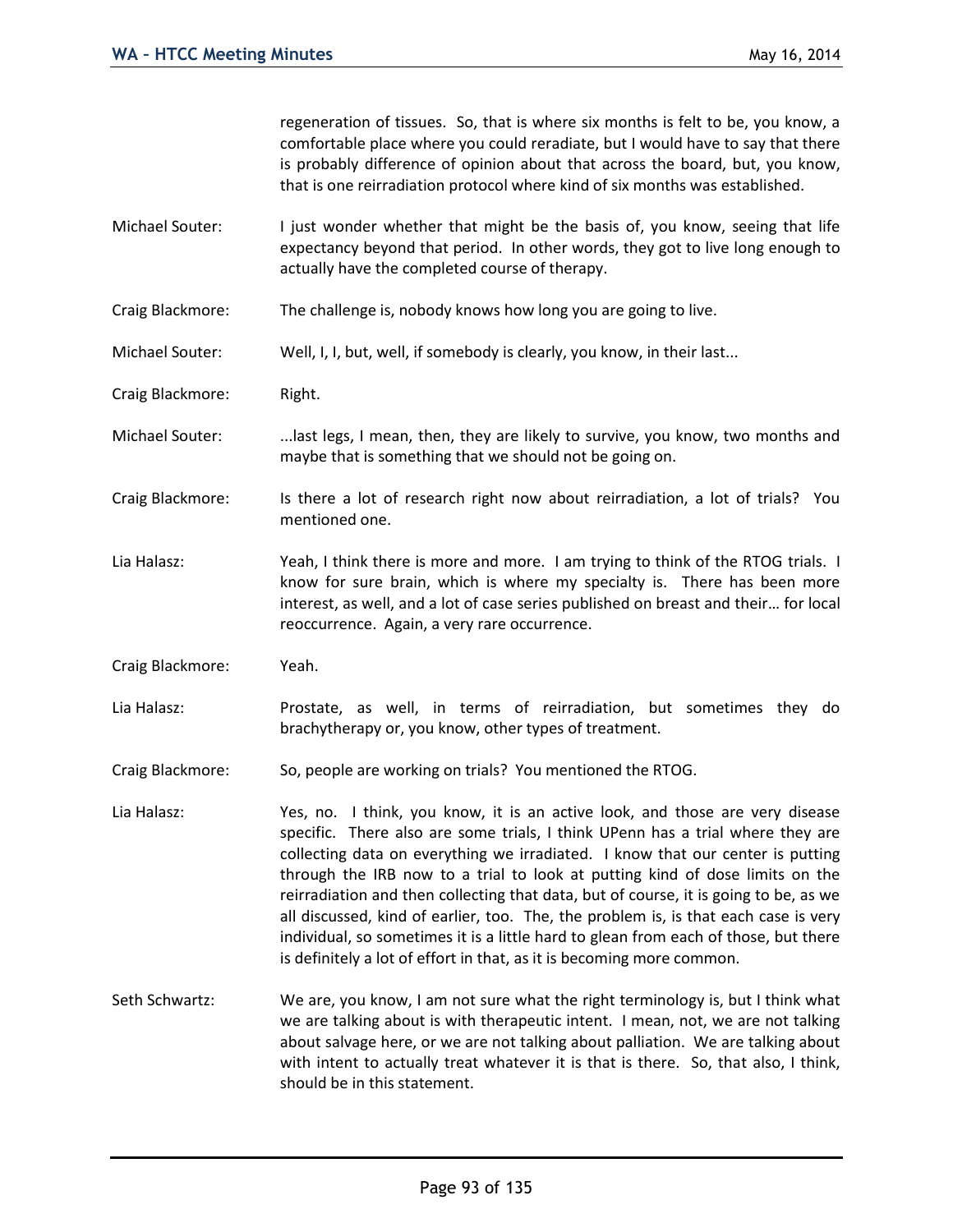Richard Phillips: I mean, you are not treating to cure, you are reradiating?

- Lia Halasz: Well, since I, I mean, if, if it is still localized then, you know, that is where I feel like cancer has really changed over the years. If it is still localized and it is not the usual, usually it met, met, you know, mets out and then you are not in the mode of curing, but there are cases where it can still be localizing. Patients can go for a second round.
- Craig Blackmore: So, do we include that?
- Seth Schwartz: I mean, because I am thinking with curative intent, I mean, then you are ruling out the people who have metastatic disease and we are not just throwing it at all these people who have no, no chance. But if you have someone where you actually are trying to treat with curative intent, maybe that is, I mean, does that come into down, I am just trying to figure out...
- Kevin Walsh: Yeah.
- Seth Schwartz: What we are trying to do is cone this down, I think, to who, people who we think it is actually reasonable.
- Craig Blackmore: So, this is nonmetastatic? I mean, is that, is that what we intend here? Prior radiation to the expected field of treatment, contraindications to all other forms of therapy for patients with nonmetastatic cancer?
- Chris Standaert: With curative intent?
- Richard Phillips: Yeah, with nonmetastatic recurrence.
- Craig Blackmore: Local recurrence and no evidence of metastatic disease.
- Josh Morse: May I ask a clarifying question?
- Chris Standaert: You had local recurrence.
- Marie Brown: It is going to take a lot of money to answer that part.
- Richard Phillips: (inaudible).
- Josh Morse: Craig, may I ask a clarifying question?
- Craig Blackmore: Yes.
- Josh Morse: Is this, starting at other, so this is other cancers other than the top three because those top three, you have already covered. Those were the primary or?
- Craig Blackmore: Right, those are covered.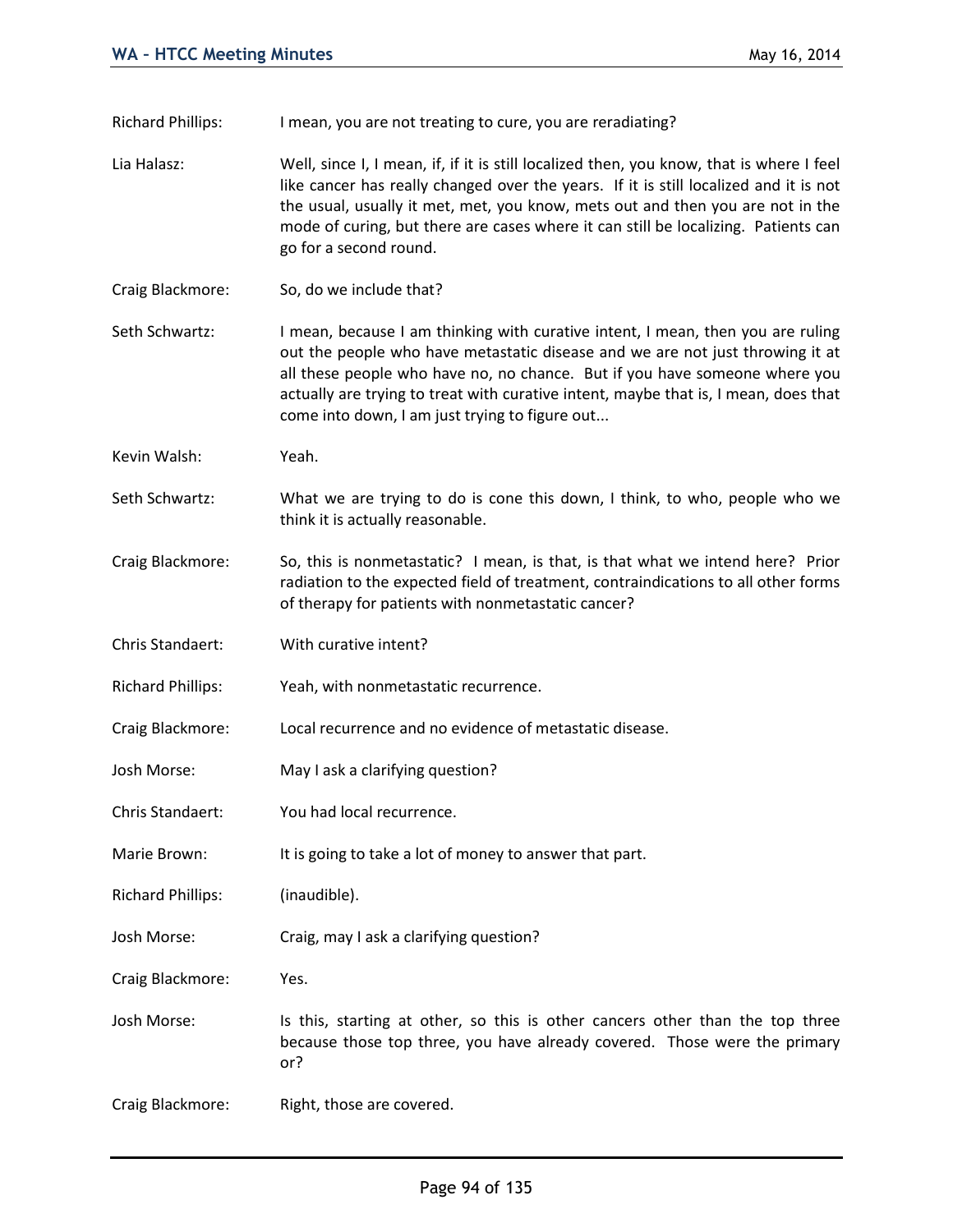| Chris Standaert: | Those are covered.                                                                                                                                                                                                                                          |
|------------------|-------------------------------------------------------------------------------------------------------------------------------------------------------------------------------------------------------------------------------------------------------------|
| Josh Morse:      | Any, any form of treatment.                                                                                                                                                                                                                                 |
| Craig Blackmore: | This would be other, other cancers.                                                                                                                                                                                                                         |
| Josh Morse:      | OK.                                                                                                                                                                                                                                                         |
| Chris Standaert: | So, recurrent brain is not (inaudible).                                                                                                                                                                                                                     |
| Craig Blackmore: | (inaudible) votes.                                                                                                                                                                                                                                          |
| Chris Standaert: | Recurrent glioblastoma is already, we have already said                                                                                                                                                                                                     |
| Craig Blackmore: | Well, this is                                                                                                                                                                                                                                               |
| Chris Standaert: | you can pay for glioblastoma, you can pay for recurrent glioblastoma.                                                                                                                                                                                       |
| Craig Blackmore: | Plus prostate, lung, and the others.                                                                                                                                                                                                                        |
| Chris Standaert: | Right.                                                                                                                                                                                                                                                      |
| Marie Brown:     | There is a reason why nobody else is trying coverage decisions on this particular<br>issue, because it is, I mean, it looks like we are going to be the, if we do it, if, we<br>are, we are the only one.                                                   |
| Seth Schwartz:   | No, that is not true. I mean, there is, there is, there is a national coverage<br>determination on this situation.                                                                                                                                          |
| Marie Brown:     | Oh, there is?                                                                                                                                                                                                                                               |
| Seth Schwartz:   | Local coverage determine, oh sorry, local. Local coverage for the<br>Yeah.<br>following if life expectancy is greater than two years, and it is pituitary tumors,<br>unresectable tumors of the head and neck, paranasal sinuses, intracranial<br>sarcomas. |
| Chris Standaert: | Only if it is recurrent, if it is recurrent.                                                                                                                                                                                                                |
| Seth Schwartz:   | No, they have not gone to that.                                                                                                                                                                                                                             |
| Craig Blackmore: | No, no, but we do for some of these others.                                                                                                                                                                                                                 |
| Marie Brown:     | Yeah.                                                                                                                                                                                                                                                       |
| Craig Blackmore: | We do for the brain.                                                                                                                                                                                                                                        |
| Chris Standaert: | We are more restricted than this, actually.                                                                                                                                                                                                                 |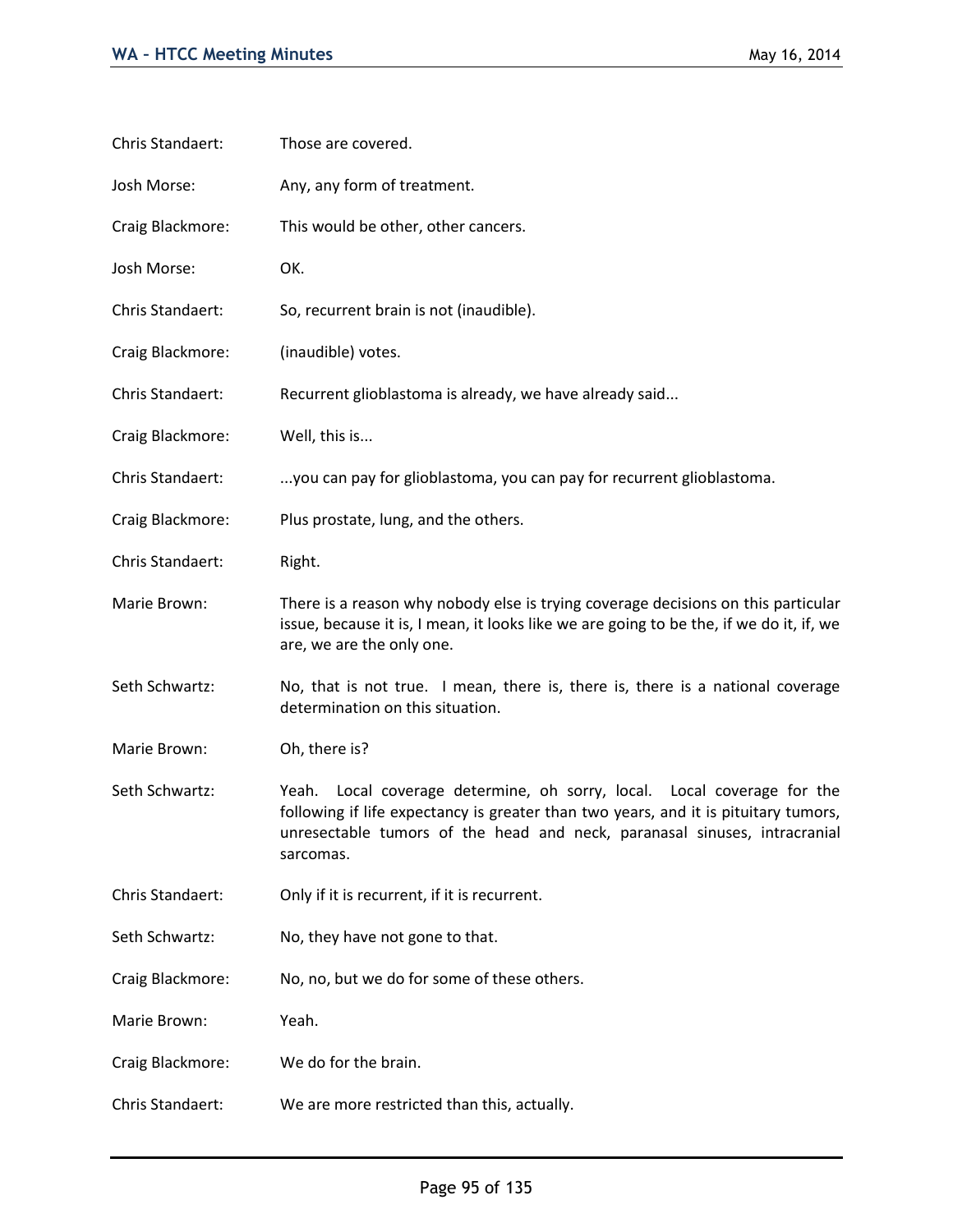we are talking about now. Craig Blackmore: Alright, how do we feel about those other nonmetastatic cancers, so prior radiation (inaudible) contraindication to other vehicles of therapy? More likely, do you have six yes votes for this (inaudible)? Chris Standaert: Yes. Michael Souter: Are you asking for a show of hands? Chris Standaert: It is more restrictive. Seth Schwartz: Unless the people (inaudible)... Marie Brown: A lot of it is... Seth Schwartz: ...less restrictive vote yes. Craig Blackmore: Alright. Any other suggestions? Seth Schwartz: You could still put with curative intent and then that narrows it down even more. Marie Brown: That is just going to make... Chris Standaert: Yeah, just... Marie Brown: ...it more subjective. Chris Standaert: ...yeah. Marie Brown: I, I think, and more controversial. Josh Morse: (inaudible) Marie Brown: Yeah, right. Craig Blackmore: OK, well. So, let's have a show of hands on this other nonmetastatic cancers, prior radiation in the expected treatment field with contraindications to other forms of therapy. So, including this as a condition I would like a show of hands. Josh Morse: So, we have got seven. Craig Blackmore: So, that takes care of that. Alright, have we covered all our bases, and are there any considerations anybody has that we have not talked about?

Seth Schwartz: Yeah, I mean, that is why, I mean, this is a wider, this is an even wider net than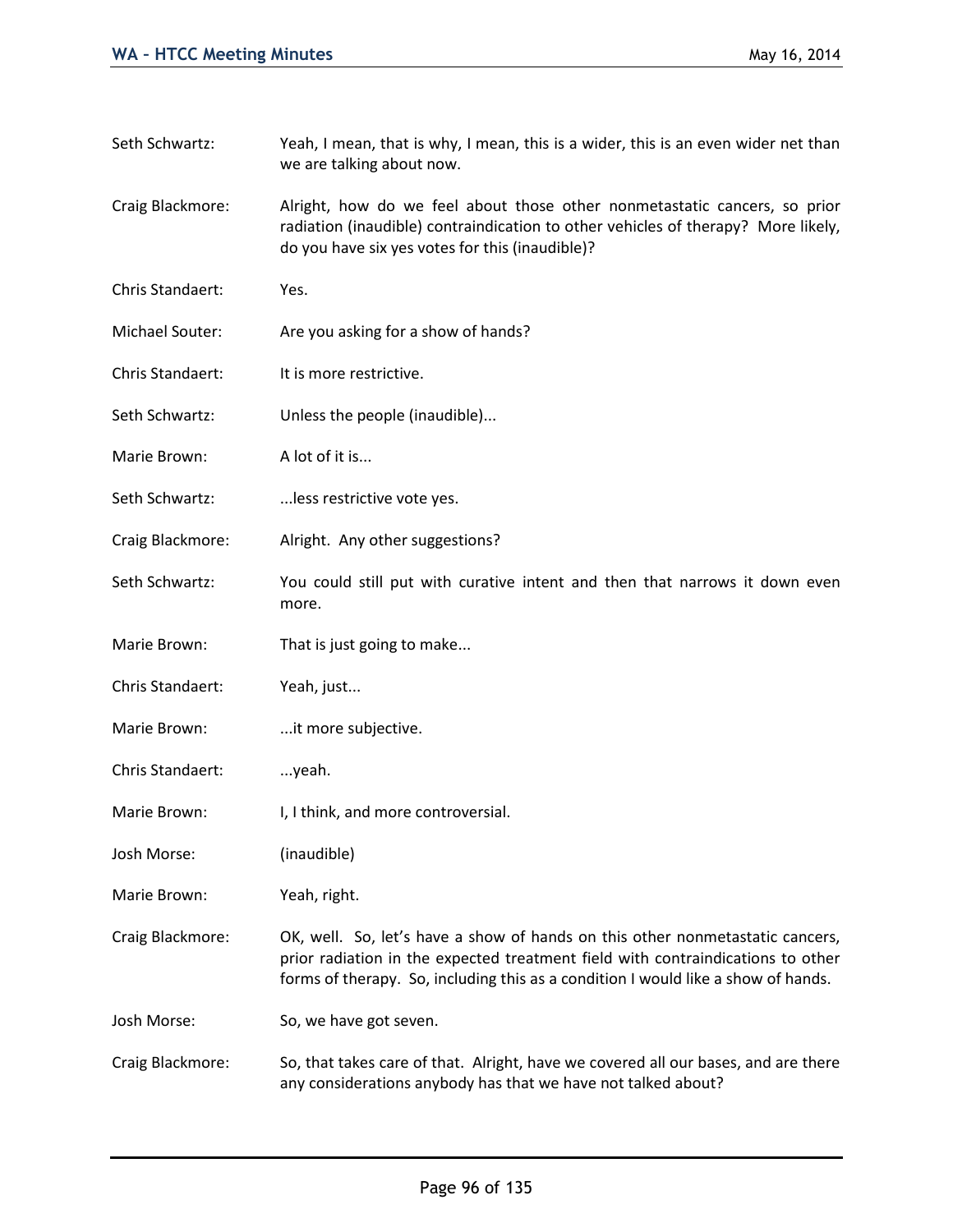| Gary Franklin:   | I have a question.                                                                                                                                                                                                                                                                                                                   |
|------------------|--------------------------------------------------------------------------------------------------------------------------------------------------------------------------------------------------------------------------------------------------------------------------------------------------------------------------------------|
| Craig Blackmore: | Yes.                                                                                                                                                                                                                                                                                                                                 |
| Gary Franklin:   | Yeah, just on a, just as a point of clarification on spinal we wanted to be clear,<br>and it would help us, I think, agency medical directors to, to say is that spinal<br>cord as opposed to vertebra, spine/vertebra? I mean, it just says spinal and,<br>and so I just, I would just ask that we be as clear as we can in either. |
| Chris Standaert: | We do not have any data on either one of those. We do not have spinal cord<br>tumors and we do not have vertebral tumors.                                                                                                                                                                                                            |
| Michael Souter:  | This is, I mean, we are talking, we are talking about, spine, bone, bone you can<br>take away.                                                                                                                                                                                                                                       |
| Chris Standaert: | Right.                                                                                                                                                                                                                                                                                                                               |
| Michael Souter:  | With spinal cord you cannot. So, I mean, I think we have got, I think it is<br>reasonable to put cord in there.                                                                                                                                                                                                                      |
| Chris Standaert: | OK. Brain or spinal cord?                                                                                                                                                                                                                                                                                                            |
| Group:           | Yeah.                                                                                                                                                                                                                                                                                                                                |
| Chris Standaert: | Yeah, and get rid of CNS, that is brain and spinal cord.                                                                                                                                                                                                                                                                             |
| Craig Blackmore: | But what does that, what does that do for your CP angle, CP angle tumor. It is<br>not, would not technically be                                                                                                                                                                                                                      |
| Seth Schwartz:   | They are considered brain tumors. They are considered brain tumors.                                                                                                                                                                                                                                                                  |
| Craig Blackmore: | OK.                                                                                                                                                                                                                                                                                                                                  |
| Craig Blackmore: | The pituitary, pituitary tumor (inaudible).                                                                                                                                                                                                                                                                                          |
| Michael Souter:  | It just said central nervous system.                                                                                                                                                                                                                                                                                                 |
| Seth Schwartz:   | Yeah, I mean, I, yeah, I think it includes CNS is the same, is worth having in<br>there.                                                                                                                                                                                                                                             |
| Craig Blackmore: | It is worth having in there.                                                                                                                                                                                                                                                                                                         |
| Seth Schwartz:   | I think it is worth having in there, because we are talking about those tumors<br>and $\ldots$                                                                                                                                                                                                                                       |
| Craig Blackmore: | Right.                                                                                                                                                                                                                                                                                                                               |
| Seth Schwartz:   | and that gets rid of the question.                                                                                                                                                                                                                                                                                                   |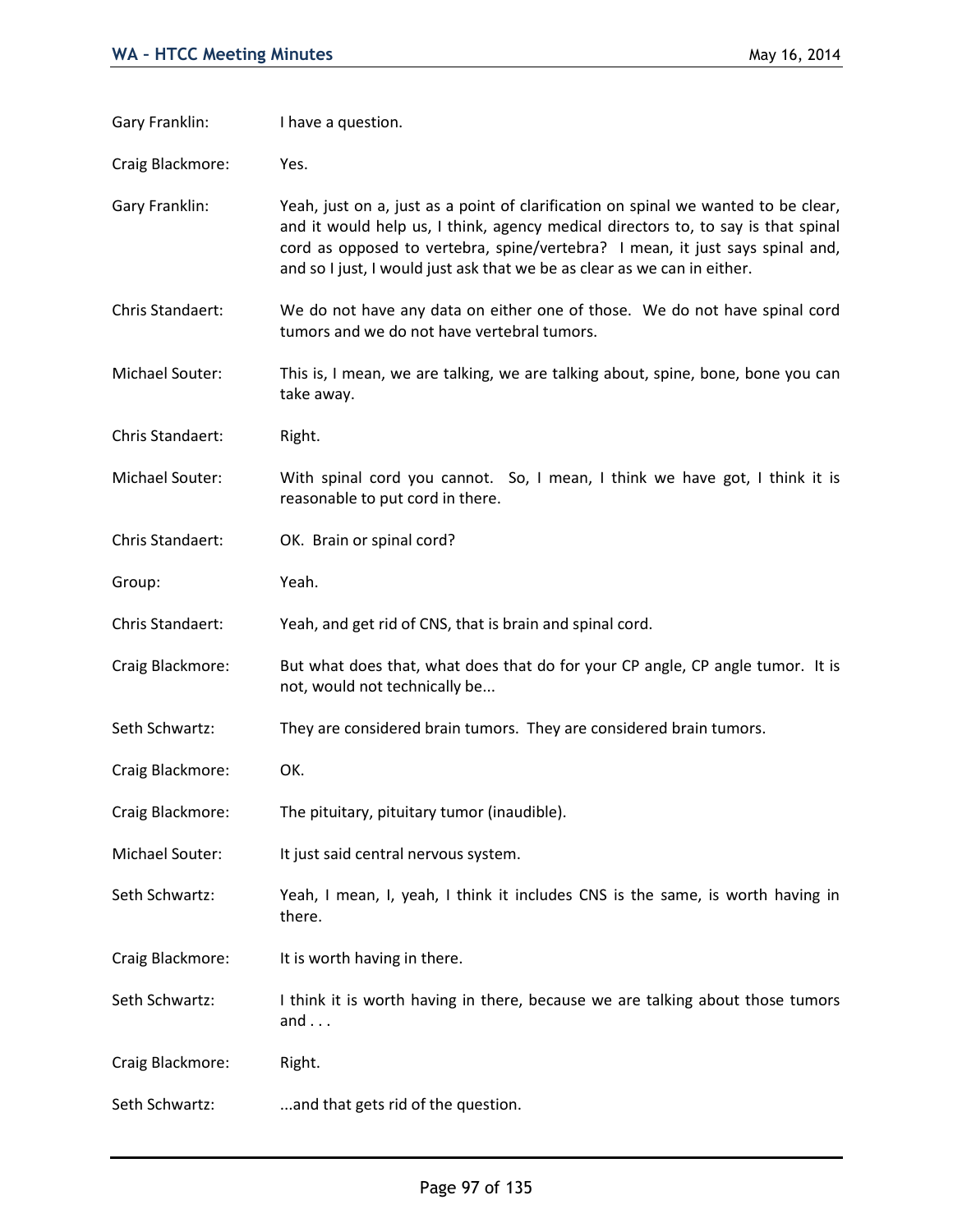| Michael Souter:  | Do you need brain and spinal cord if you have CNS tumors?                                                                                                                                                                                                                                                                                                                                                                                                                                                                                                                                                                                                            |
|------------------|----------------------------------------------------------------------------------------------------------------------------------------------------------------------------------------------------------------------------------------------------------------------------------------------------------------------------------------------------------------------------------------------------------------------------------------------------------------------------------------------------------------------------------------------------------------------------------------------------------------------------------------------------------------------|
| Craig Blackmore: | I was going to say, it is being a little redundant.                                                                                                                                                                                                                                                                                                                                                                                                                                                                                                                                                                                                                  |
| Michael Souter:  | Just say CNS tumors.                                                                                                                                                                                                                                                                                                                                                                                                                                                                                                                                                                                                                                                 |
| Craig Blackmore: | There you go. You said CNS tumors, would that be clearer?                                                                                                                                                                                                                                                                                                                                                                                                                                                                                                                                                                                                            |
| Gary Franklin:   | I, I think CNS tumors would be clear, yeah.                                                                                                                                                                                                                                                                                                                                                                                                                                                                                                                                                                                                                          |
| Group:           | Yeah.                                                                                                                                                                                                                                                                                                                                                                                                                                                                                                                                                                                                                                                                |
| Gary Franklin:   | Thank you.                                                                                                                                                                                                                                                                                                                                                                                                                                                                                                                                                                                                                                                           |
| Chris Standaert: | We can get rid of brain, too.                                                                                                                                                                                                                                                                                                                                                                                                                                                                                                                                                                                                                                        |
| Craig Blackmore: | Yeah. OK.                                                                                                                                                                                                                                                                                                                                                                                                                                                                                                                                                                                                                                                            |
| Chris Standaert: | That is CNS.                                                                                                                                                                                                                                                                                                                                                                                                                                                                                                                                                                                                                                                         |
| Craig Blackmore: | Any other, any other comments from the agency directors who will be charged<br>with implementing what we do?                                                                                                                                                                                                                                                                                                                                                                                                                                                                                                                                                         |
| Gary Franklin:   | I am sorry, just, another question.                                                                                                                                                                                                                                                                                                                                                                                                                                                                                                                                                                                                                                  |
| Craig Blackmore: | Yeah, yeah.                                                                                                                                                                                                                                                                                                                                                                                                                                                                                                                                                                                                                                                          |
| Gary Franklin:   | Which was, I am sorry.                                                                                                                                                                                                                                                                                                                                                                                                                                                                                                                                                                                                                                               |
| Craig Blackmore: | This is your last chance to comment about this, so. We are trying to give you<br>something. We want to know if it is clear enough to be implemented or if we<br>need to clarify any further. That is our, that is our question.                                                                                                                                                                                                                                                                                                                                                                                                                                      |
| Gary Franklin:   | What I would say is that it is clear enough to be, it is clear enough to be<br>implemented, so that, you know, in terms of that specific question, it is clear<br>enough to be implemented. I do not know if I, you know, I, I, I just, I think, I<br>think we just, more generally, just concerns around the, the frequency with<br>which this, this might occur and, and I just wonder even when, when we were<br>looking at the key questions whether, whether you even, as a committee need<br>to, need to comment on this or whether, whether it is possible to, to, you know,<br>when, when you look at the key questions it, you know, it is around, sort of, |

comparative salvage therapy, as opposed to, you know, therapy of last resort. So, I just, my, my only comment would be whether or not it is possible to, to just remain moot on this point, but, but to the specific question of, if this is the

decision of, of the committee, then yeah, that would be clear enough.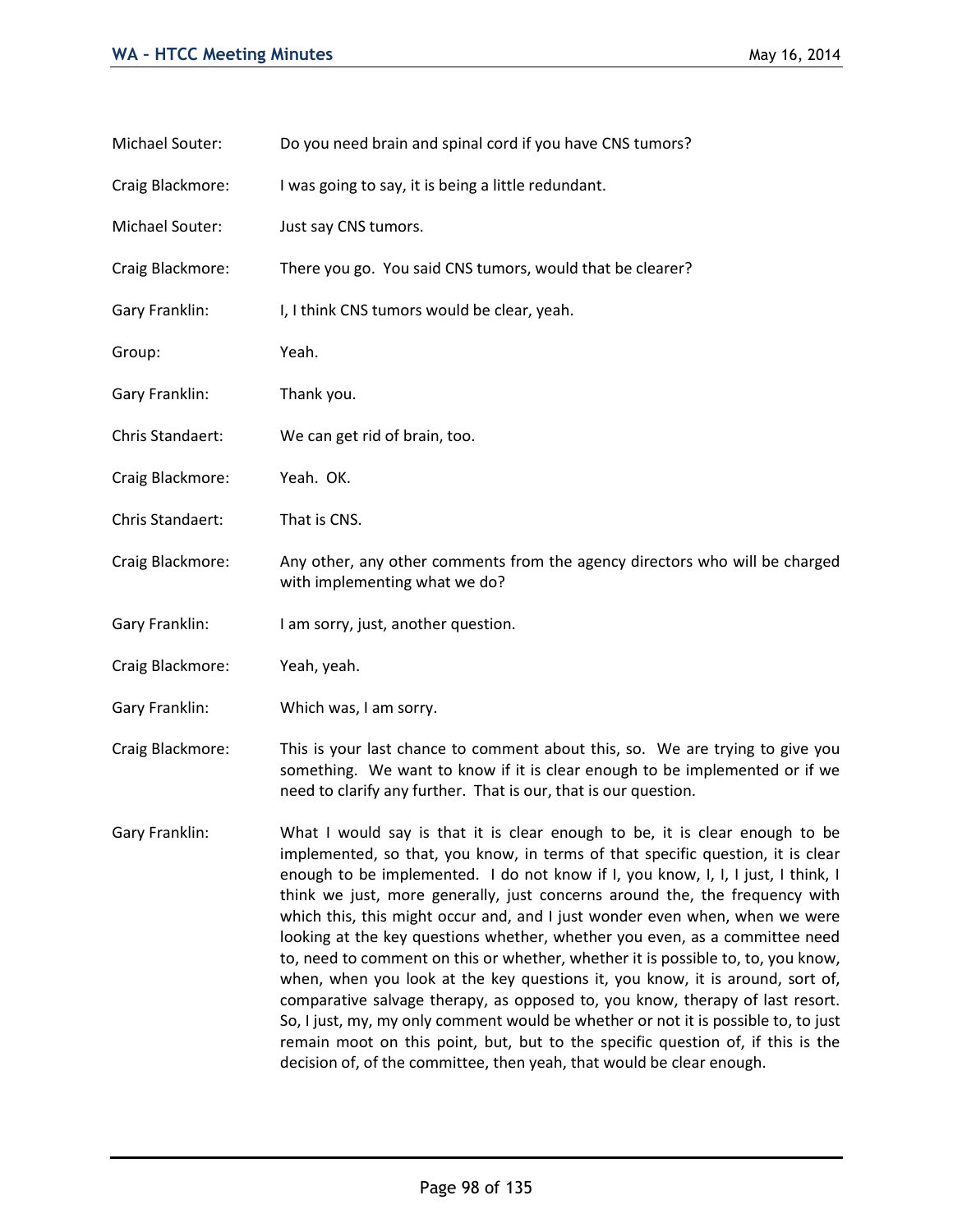- Chris Standaert: So, I guess, my understanding was, that if we did not say this and somebody had a recurrent tumor with a lot of prior radiation and could no longer have radiation, had a recurrent tumor with a decent (inaudible) otherwise, they could not even come to you and ask to try this. So, if that is not the case, then I would be fine not having that myself, but my understanding was that if we do not, I mean, we are not explicitly saying you cannot cover it. So, we are not saying no coverage for this, but we are saying, we are not mentioning under our coverage rubric, and so if we do not say it and people can still come to you outside the box and say, we are looking for an exception because this person had radiation for lymphoma when they were a child to their whole chest, and now they have a breast cancer, and if we do this, we are going to kill their spinal cord, and we cannot do it. So, we need to do, our only choice is this.
- Gary Franklin: Your point is well taken.
- Chris Standaert: So, but, but which way, which is it?
- Gary Franklin: Well, I...
- Chris Standaert: Do we need to say it, or is it, does that exist if we do not say it?
- Joann Elmore: Can they come to you to get coverage?
- Gary Franklin: That last thing is a condition, then we would have to cover it. It would not just be a medical necessity decision. If you did not say anything about it and somebody came to us, it would be a medical necessity decision.
- Chris Standaert: No, it would be a noncoverage.
- Josh Morse: It has to be covered. If it is not covered, it is not covered.
- Chris Standaert: In other words, we have to say (inaudible).
- Gary Franklin: Right, I think, I think the point, right, the point was, it is, is if you are silent on this. So, so you are saying there are a whole bunch, there are a number that you might say noncover, and there are others that you are saying cover or, you know, cover with conditions. If, if you, if you are, if you do not speak to this one way or another, it would, it would mean that then we would have, we would have the, the latitude.
- Michael Souter: But a lot of the tumors that we are saying that we would not cover may actually fall into this category.
- Chris Standaert: So we may say do not cover breast but then that becomes a concern because of prior radiation...
- Gary Franklin: Right, right.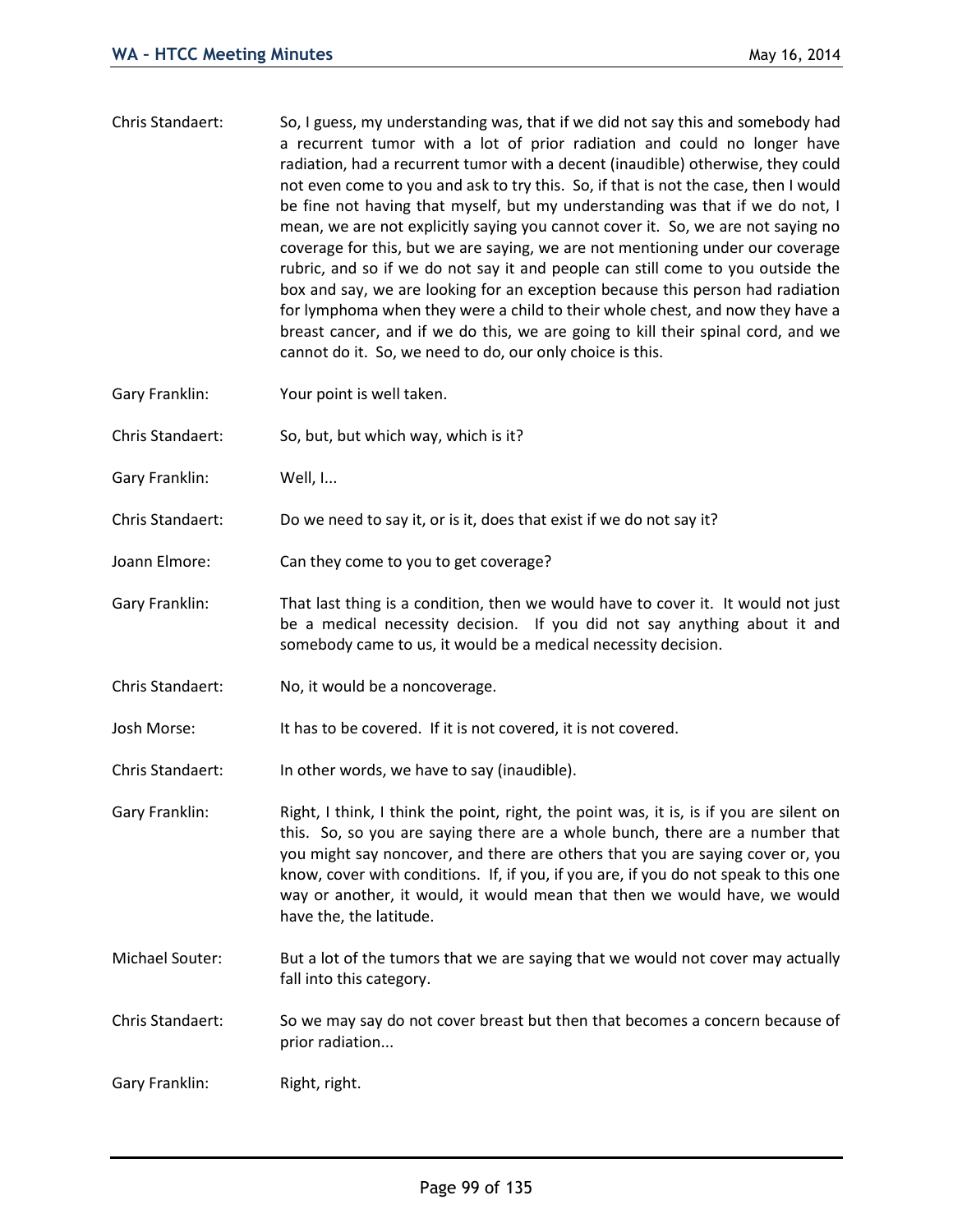| Chris Standaert: | to this                                                                                                                                                                                                                                                                                                                                       |
|------------------|-----------------------------------------------------------------------------------------------------------------------------------------------------------------------------------------------------------------------------------------------------------------------------------------------------------------------------------------------|
| Gary Franklin:   | You are right, OK. OK.                                                                                                                                                                                                                                                                                                                        |
| Craig Blackmore: | We will not say do not cover breast, we will say only cover under these defined<br>conditions.                                                                                                                                                                                                                                                |
| Josh Morse:      | I think you could say at agency discretion, and that would remove the limitation<br>of a noncoverage decision and then the agencies, when asked, would be able to<br>evaluate the medical necessity and make a determination.                                                                                                                 |
| Chris Standaert: | And add that to this?                                                                                                                                                                                                                                                                                                                         |
| Josh Morse:      | Yes, yes.                                                                                                                                                                                                                                                                                                                                     |
| Chris Standaert: | So, other forms of therapy at agency discretion. So, they do not have to cover<br>it. They can decide.                                                                                                                                                                                                                                        |
| Michael Souter:  | We give them the choice?                                                                                                                                                                                                                                                                                                                      |
| Seth Schwartz:   | But I think                                                                                                                                                                                                                                                                                                                                   |
| Marie Brown:     | We are doing a lot of evaluation                                                                                                                                                                                                                                                                                                              |
| Seth Schwartz:   | that was the point. That is why                                                                                                                                                                                                                                                                                                               |
| Marie Brown:     | of the statement for breast cancer.                                                                                                                                                                                                                                                                                                           |
| Seth Schwartz:   | this came up. I think that is why this came up. We did not, we are not saying<br>we want them to be able to use it for all these patients. We want, we just do<br>not want to say that they absolutely cannot be covered in that situation, and<br>that is why this came up, and so I have no problem saying just, with agency<br>discretion. |
| Chris Standaert: | Yes.                                                                                                                                                                                                                                                                                                                                          |
| Seth Schwartz:   | I mean, so that they then could have a medical necessity review on those<br>patients. That is, I think, the restriction that we are really trying to capture here.                                                                                                                                                                            |
| Marie Brown:     | Right.                                                                                                                                                                                                                                                                                                                                        |
| Chris Standaert: | Very rare circumstance.                                                                                                                                                                                                                                                                                                                       |
| Seth Schwartz:   | Because I mean currently, the, currently they are reviewing every patient that<br>comes through and we are saying you are going to cover for these three. You<br>are not going to cover for everybody else, but in this context, then they can do a<br>review. I am cool with that.                                                           |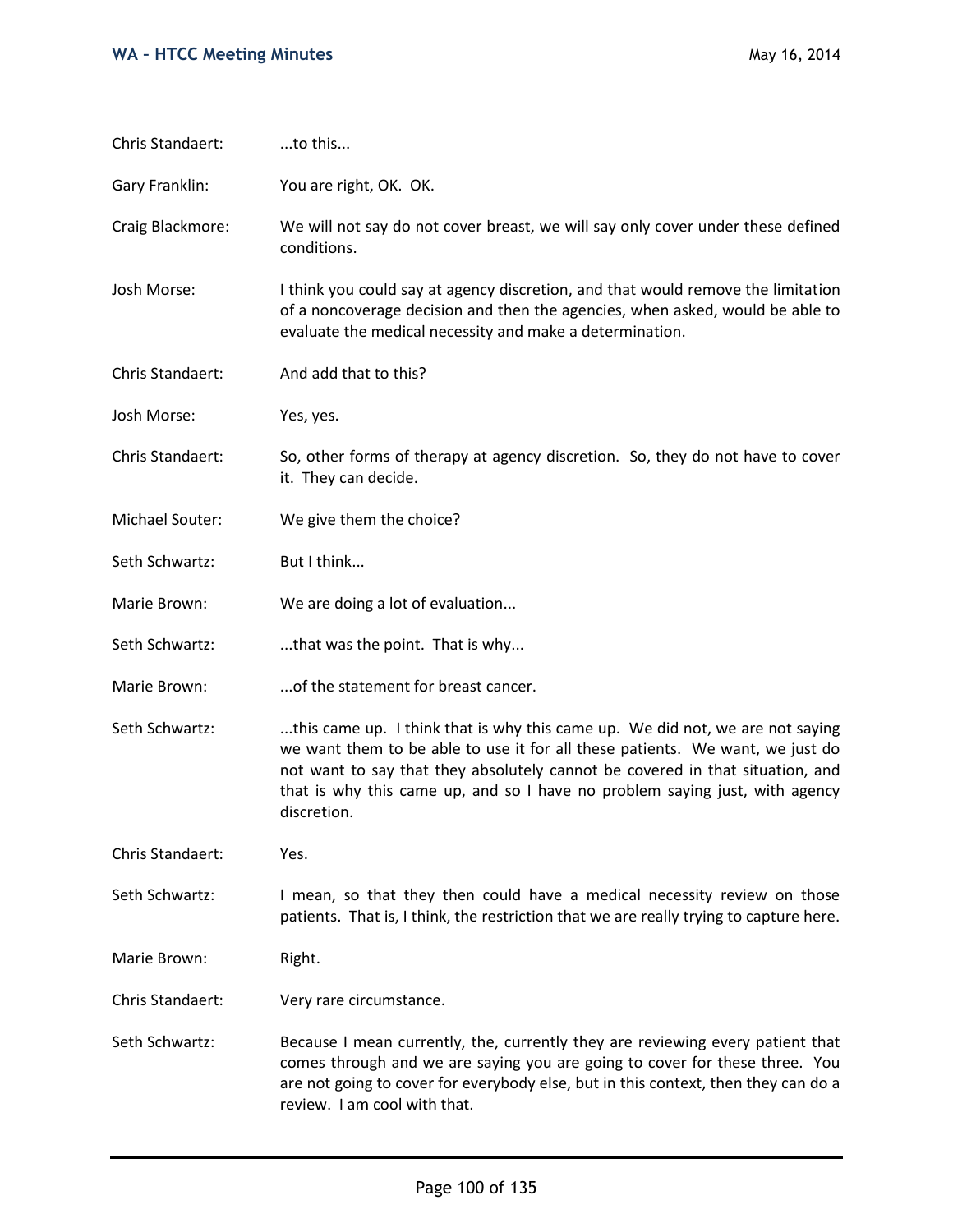Chris Standaert: Yeah, OK.

Richard Phillips: I agree.

Marie Brown: OK.

Craig Blackmore: OK, any other, any other issues we have not brought in? OK, we will turn to the decision tool and go through the formal decision-making process with the analytic tool, which is the last section of your folders. This is the tool we use to help lead us through the decision-making process. It is familiar to the committee members, details the process and the strength of evidence with considerations that we will make. There is also, included in the tool, other coverage decisions made by other organizations. In the page 7 of the form, the various outcomes that we are considering in our decision-making are listed, and the staff has prepopulated this page with outcomes they have defined that may be of importance. We should look at these outcomes under safety, efficacy, and cost and determine if there are other outcomes used in our decision making that are not already listed on here. Safety outcomes, and I think the inclusion of both acute and late radiation-induced toxicity would encompass most of the safety outcomes that we are thinking of. Effectiveness outcomes, mortality, progression, presurvivor tumor control, metastases, local success, survival. OK, any other thoughts on that?

> So, we will move on to our first voting question, which is, these are nonbinding votes, but they are recorded, and that is whether there is sufficient evidence under some or all situations that the technology is safe, effective, and cost effective. We start with effective. If you believe that this technology is more effective under any circumstance, you should vote more, and if you believe it is less effective under all circumstances, you should vote less, and then of course unproven equivalent. So, is this technology effective, more or less, under some or all situations?

- Josh Morse: OK, nine more, one equivalent.
- Craig Blackmore: Similar for safety.
- Josh Morse: Four more, please hold your signs up, one equivalent, four unproven, and one less.
- Craig Blackmore: And then finally cost effective.

Josh Morse: Alright, we have one more, one less, eight unproven.

Craig Blackmore: OK. So, based on that, so now we are to the point where we will make, well, any other discussion. I do not want to cut things off prematurely. So, we move to our pink cards, and these are the, the binding coverage decisions and there are three choices. No cover would mean that the technology is not covered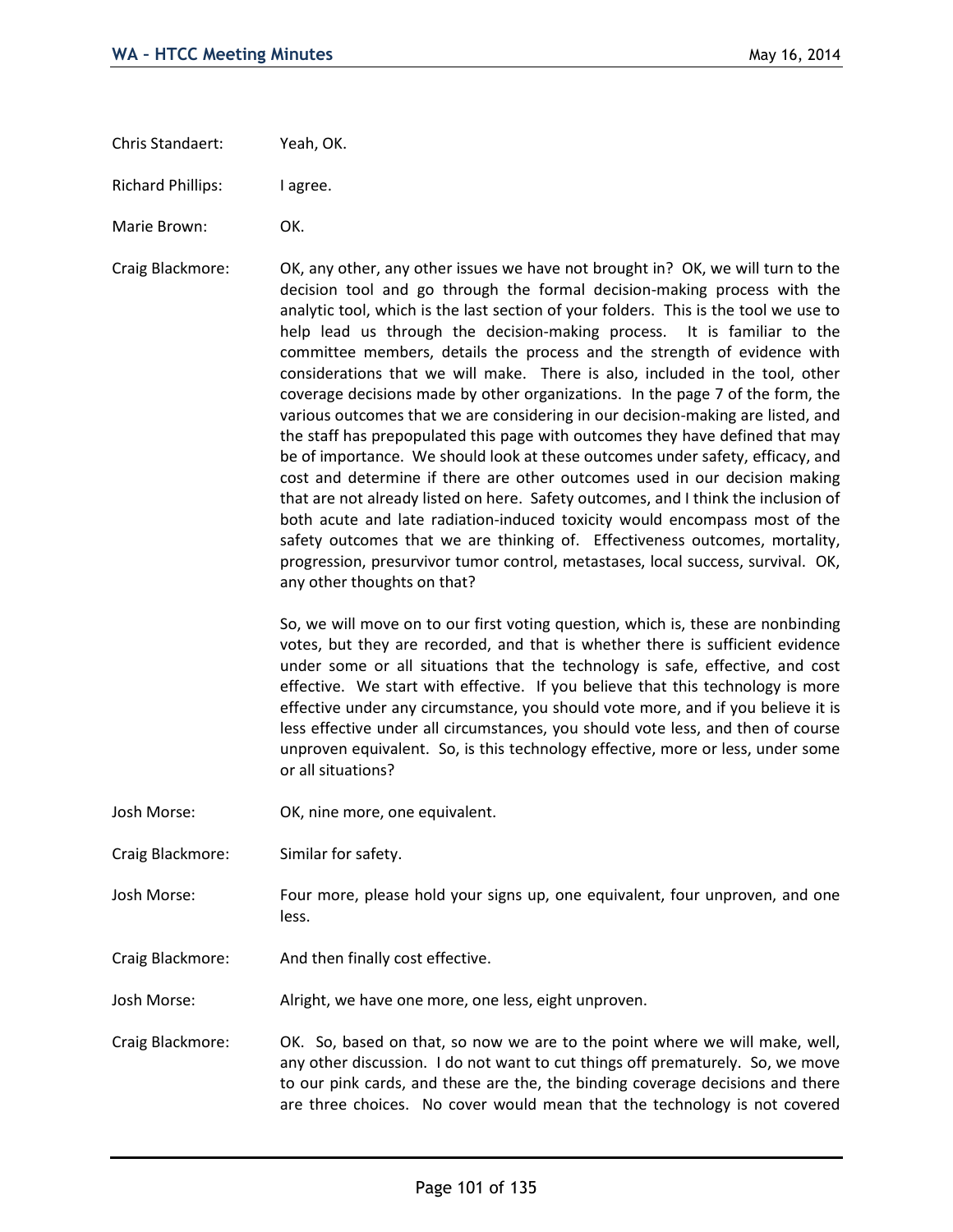under any circumstance. Cover would mean that the technology is covered without further question, and then cover with conditions and we have three determined conditions, and that would be that we would allow coverage for cancers that are ocular, pediatric, CNS, or other nonmetastatic cancers where there is prior radiation in the expected treatment field with contraindications to all other forms of therapy at agency discretion. So, questions?

- Michelle Simon: I have one question.
- Craig Blackmore: Yes.
- Michelle Simon: Did we define what pediatric is? (inaudible)
- Craig Blackmore: We did not define what pediatric was?
- Michelle Simon: Do we need to?
- Craig Blackmore: Do we need to define what pediatric is?
- Chris Standaert: Less than 18.
- Michelle Simon: There are two. (inaudible) less than 21 and less than 18.
- Craig Blackmore: As written, we have left that to the discretion of the agencies.
- Michelle Simon: OK.
- Craig Blackmore: We do not have to do that. OK.
- Josh Morse: Ten cover with conditions.
- Craig Blackmore: OK, so part of our charge is to compare the decision that we have made with local and national coverage decisions and if there are differences, we should define why those differences exist. We have considered the local and national coverage decisions in the course of our deliberation process, and we did identify that there were some areas of difference, for example, life expectancy and we did not try to operationalize that, except for a little bit under nonmetastatic cancers and we are largely in agreement though there were some other areas identified by CMS that we did not feel there was sufficient evidence to support coverage and there was also a lot of inconsistency among the other payers, which we support some and not support others. Have we delineated our decision-making process sufficiently for the record, or do you need...

Josh Morse: No, I believe you have. Thank you. With regards to CMS, you referred to expert guidelines, as well.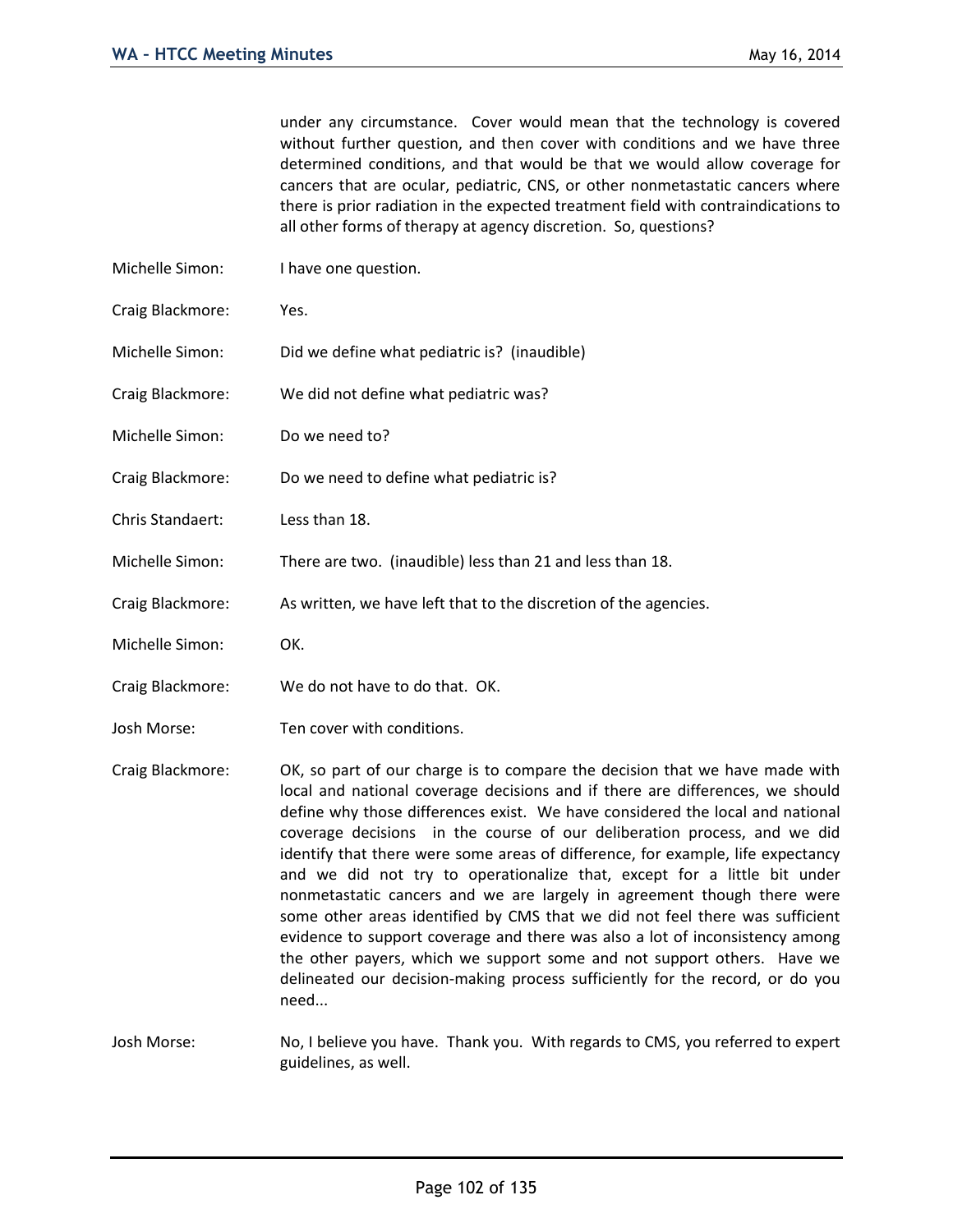| Craig Blackmore: | And we, and we have heard expert guidelines, as well, and through the course<br>of our decision-making and again, differences are because of where we felt<br>there was sufficient evidence of at least moderate quality. |
|------------------|---------------------------------------------------------------------------------------------------------------------------------------------------------------------------------------------------------------------------|
|                  | OK, we move on. The next item on the agenda is draft key questions for the<br>next two topics, and we can either take a five-minute break and get a coffee                                                                |
| Gary Franklin:   | Did you guys make a decision about the other cancers?                                                                                                                                                                     |
| Group:           | Noncovered.                                                                                                                                                                                                               |
| Craig Blackmore: | We, we said you would cover under only those conditions. So, whatever is not<br>listed there is not covered.                                                                                                              |
| Joann Elmore:    | Both cancer and noncancerous.                                                                                                                                                                                             |
| Gary Franklin:   | (inaudible) made a decision.                                                                                                                                                                                              |
| Chris Standaert: | Not covered.                                                                                                                                                                                                              |
| Gary Franklin:   | But these other cancers are covered.                                                                                                                                                                                      |
| Group:           | Right.                                                                                                                                                                                                                    |
| Craig Blackmore: | The only covered conditions are the ones that we just defined.                                                                                                                                                            |
| Gary Franklin:   | OK.                                                                                                                                                                                                                       |
| Marie Brown:     | I say yes to a five-minute bathroom break.                                                                                                                                                                                |
| Craig Blackmore: | Five-minute break? OK. I am hearing enthusiasm. So, we will make it ten<br>minutes, and we will start at 2:00.                                                                                                            |
|                  | We are back in session. So, how, how are we starting? Do we have slides on, on<br>this?                                                                                                                                   |
| Josh Morse:      | I do not believe that we have slides on this.                                                                                                                                                                             |
| Craig Blackmore: | Do we have handouts?                                                                                                                                                                                                      |
| Josh Morse:      | You do in your binders. You should have handouts, I believe in the back.                                                                                                                                                  |
| Marie Brown:     | We do.                                                                                                                                                                                                                    |
| Craig Blackmore: | Alright. Did you get that committee members? There are handouts in the back<br>of your binders with the draft key questions.                                                                                              |
| Michael Souter:  | We did look, and we are ready.                                                                                                                                                                                            |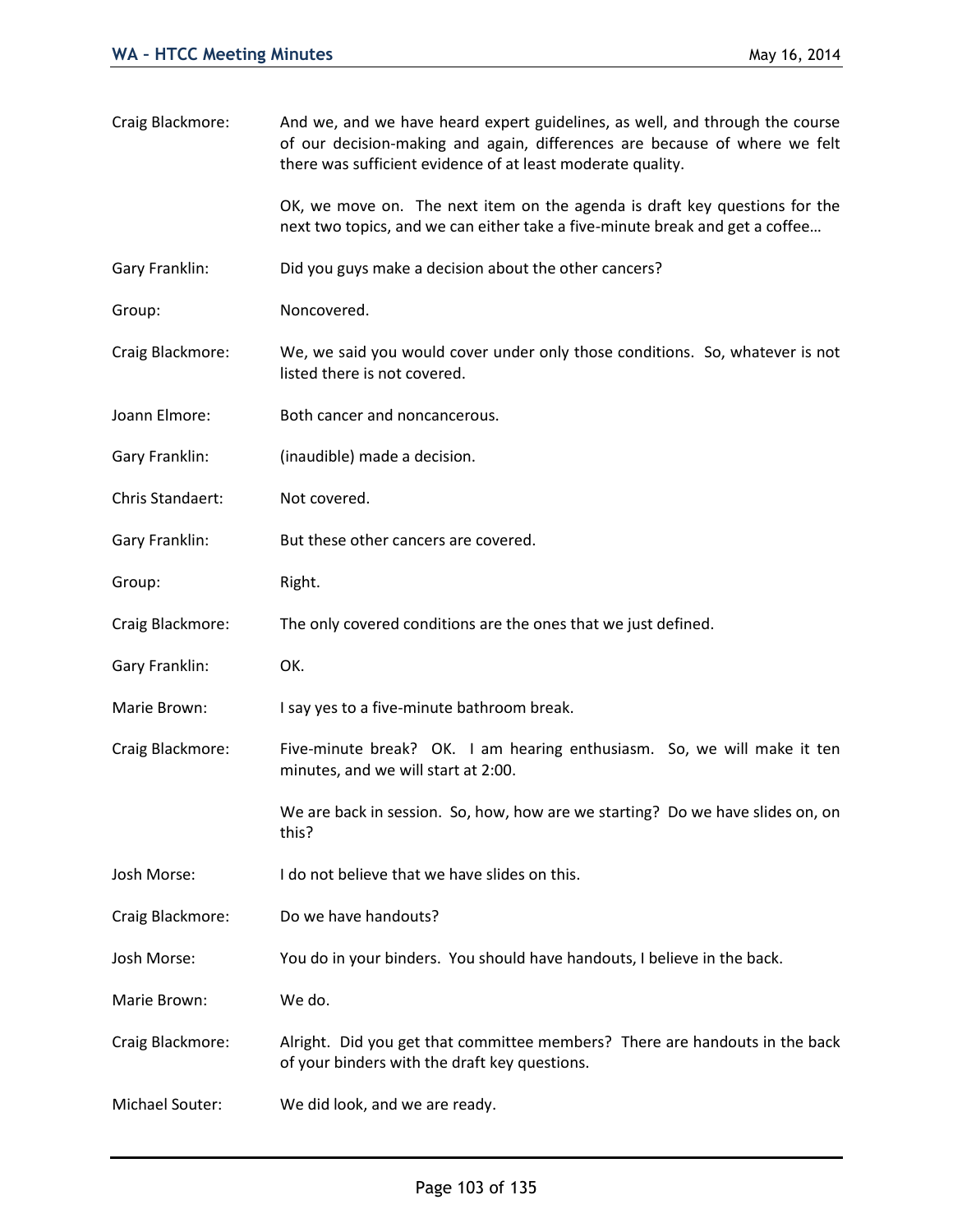Craig Blackmore: Awesome. OK, so let's start with functional neuroimaging, and I will just take a minute, everybody, to look through this. I know I need to. We are starting with neuroimaging for dementia.

> So, we will do like we do in school when you finish and you are ready to discuss, put your paper down.

> So, the context here is mild cognitive impairment is common in older populations, and one can do a variety of imaging tests to aid in the diagnosis of, of, for either the mild cognitive impairment or, as predictive of evolution of the mild cognitive impairment into some more advanced form of dementia-like Parkinson's or one of these other, and so I think, if I understand this correctly, the, the question is should one, or what, what imaging sort of studies should be performed, if any, and how does one sort of quantify the value of that imaging study in the care of that individual. So, ultimately one would hope that doing the imaging study would lead to better outcomes. There are several...

- Male: There is no treatment, so...
- Craig Blackmore: ...no, there is treatment. Is there treatment for?
- Richard Phillips: Yeah, they put you on this committee.
- Craig Blackmore: That is a different question that is handled by a different committee. That is the, the pharmacy and therapeutic committee.

Male: (Inaudible)

Craig Blackmore: Mild cognitive impairment is a clinically-diagnosed...

- Michael Souter: I cannot hear what you are saying. Can you adjust the mic?
- Chris Standaert: Oh, sorry. No, I just, so...

Craig Blackmore: Mild, mild cognitive impairment is a clinical diagnosis based on, you know, some simple tests. Remember these words and go through these tests, and then mild cognitive impairment in a substantial proportion of patients progresses into one of these other diagnoses, meaning that it probably was actually just an early form of it and the early form, you cannot clinically differentiate between them and, you know, I do not treat people but my understanding is that there are some medications that people are using...

Marie Brown: Right.

Craig Blackmore: ...and the... I do not know how good the data is on the effectiveness of these medications, but...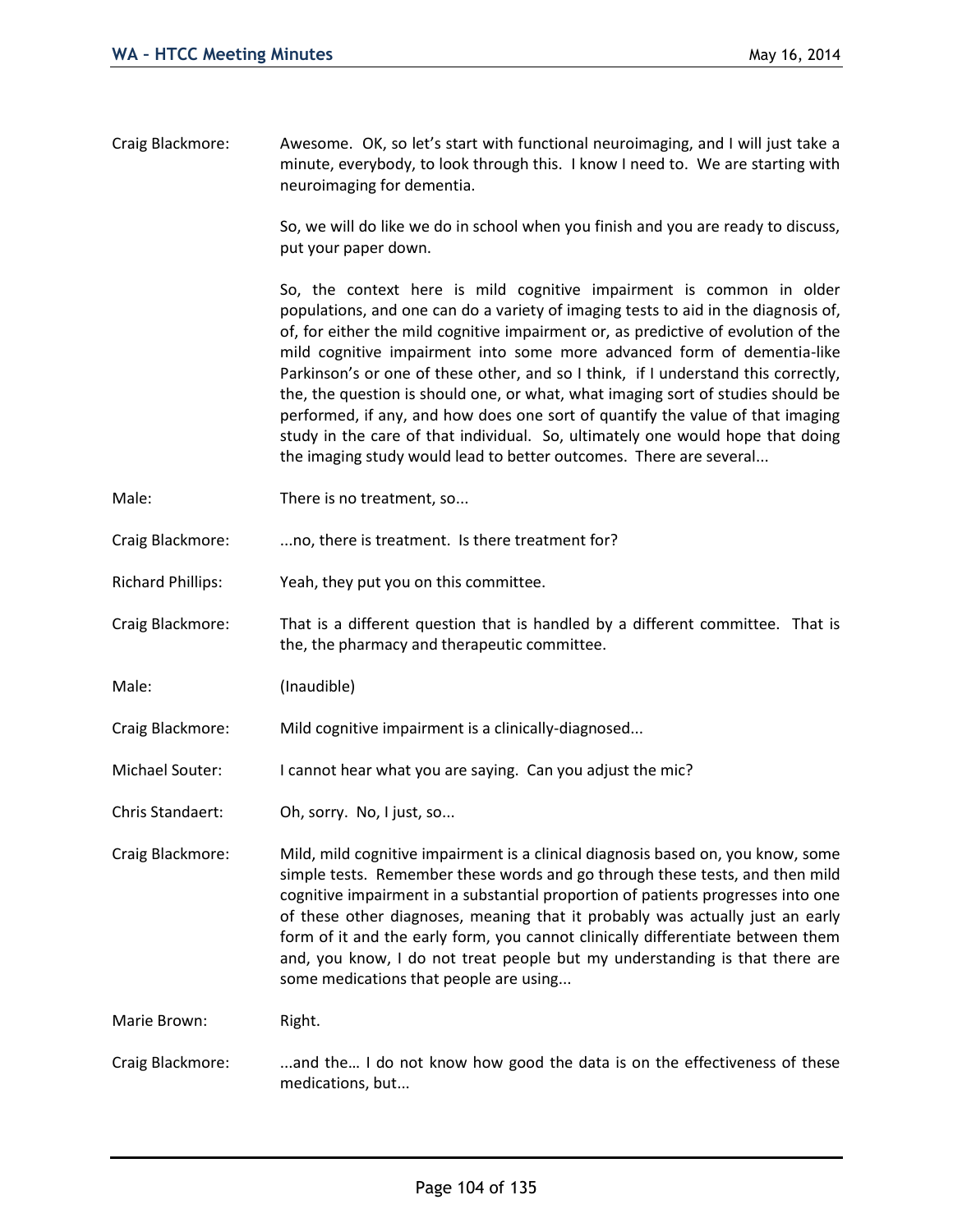- Joann Elmore: Technically significant improvement whether it is clinically relevant is yet another issue.
- Craig Blackmore: OK, so, but we do not, we do not do drugs here, right? That is the therapeutic committee.
- Kevin Walsh: No, but that is the, but I am sorry, the question that we could ask was, does the neuroimaging lead to better outcome?
- Craig Blackmore: Well, ultimately, you know, that is the ideal world, right? So, I do not know if we are even going to try to address that. When I am trying to frame things her, that is now how it is worded, but ultimately you do this test because you think somebody is going to, it is going to help somebody, right, and...
- Kevin Walsh: Even they (inaudible) when they say...
- Craig Blackmore: Right.
- Kevin Walsh: ...(inaudible).
- Michael Souter: OK, so, you, you can actually argue that you can, you can choose benefit by actually limiting some of the decision-making. For example, advising of the instability of the rest of their family of the decision-making. Telling somebody it is time to retire, you know? All those things can be construed of as benefits and outcome benefits. Public safety could even be effected, as the most extreme.
- Seth Schwartz: I see what you are saying, but that is not what we are asked, being asked to look at.
- Michael Souter: Yeah.
- Seth Schwartz: We are simply being asked to look at, is this testing...
- Marie Brown: Reliable.
- Seth Schwartz: ...reliable...
- Michael Souter: Yeah, I am just answering Kevin's question abo U-turn the fact that this is (inaudible).
- Richard Phillips: In, in that regard, are we going to, it seems to me the study should have a, a baseline of what, of comparators. So, that would be the testing, and I thought that the neurocognitive testing was fairly sophisticated and could be fairly extensive in order to establish the diagnosis of dementia. I am, I am maybe wrong about that, but I always thought that was the goal.
- Michael Souter: It, it is a continuum. I mean, the more progressed you are along that continuum of dementia, then the more likely you are to be able to make a faster and easier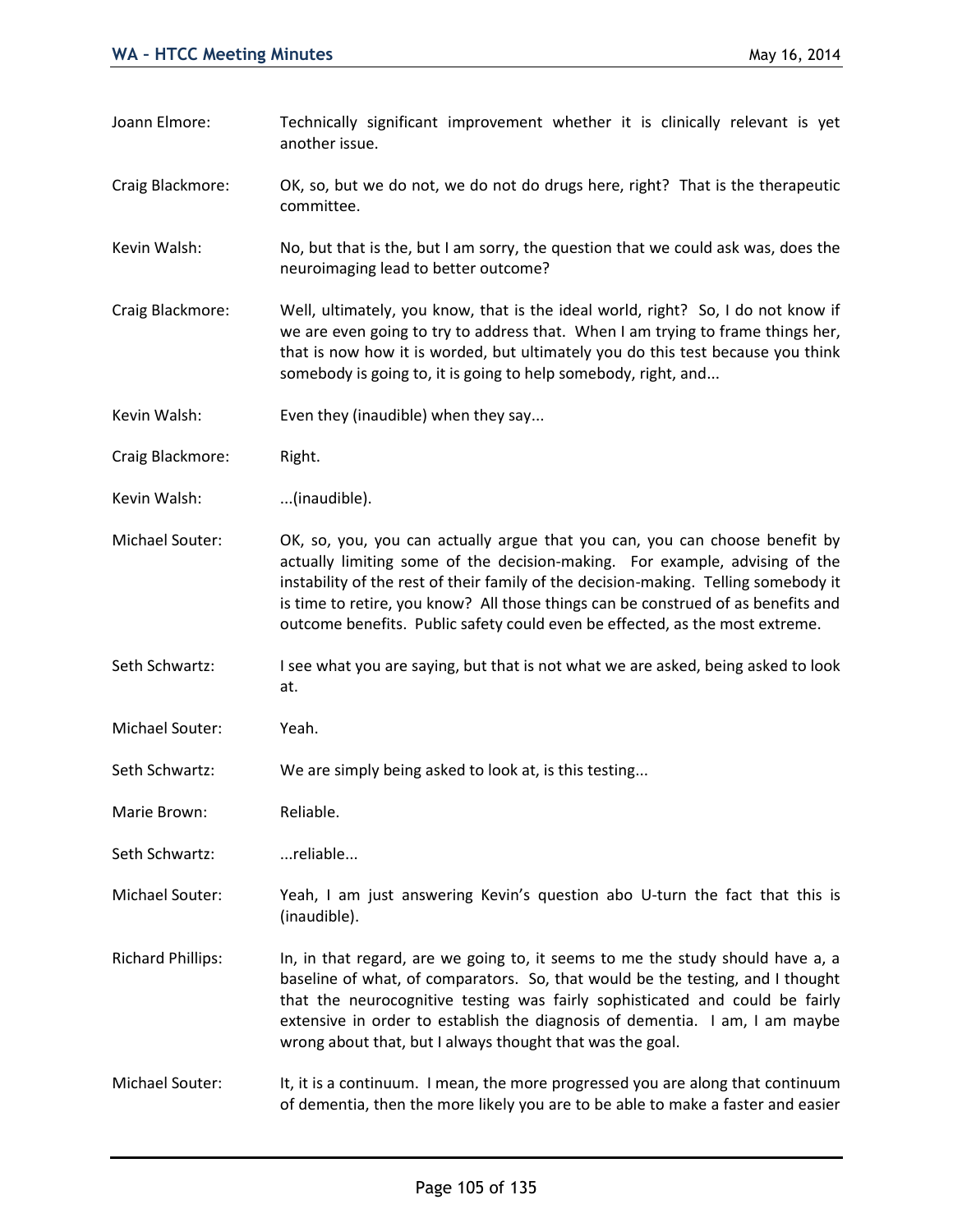diagnosis, but this is about the mild cognitive impairment, whereupon there, you know, there is a lot more variability about, you know, being able to make an accurate diagnosis.

- Craig Blackmore: In other words, what we are...
- Michael Souter: So, this is about making the accuracy...
- Richard Phillips: Making a diagnosis based on the scan.
- Craig Blackmore: Yes. It, it is predict, it does, this, can we predict this person is going to worse down one of these pathways because they progress in different ways? So, a certain portion of the people with mild cognitive impairment will progress to frank dementia at, you know, one year, five years, whatever it is, and so I think the reason, I mean, I do this, so the reason we are going imaging is to predict their cognitive decline, prognostic, and it may affect treatment, because they may be put on the medications. Whether the medications help or not, you know, would be another issue, and potentially one assigns them to one of these different categories of dementia that has different prognostic implications.
- Richard Phillips: So, is this going to be mostly, like, sensitivity, specificity kind of information?
- Craig Blackmore: I think you can frame it as an accuracy study or you can frame it the way they have done here, as, does it change treatment, which would be presumably, if you put them on medication or not.
- Joann Elmore: Yeah, right now key question two is the accuracy one and key question three is the wishy-washy sort of benefit utility. Can, can I ask a question about key question one. What is meant by reliability? That is sort of a vague term. It is often meant, you, you, when you do the same tests day to day or clinician to clinician you get the same results. Are, is that what they are looking for in key question one in regards to reliability? Like, it should narrow 20 times due to get the same location?

Chris Standaert: I think...

- Joann Elmore: Because, because that is different than accuracy. Accuracy is compared with a gold standard, so...
- Chris Standaert: ...I think, this is my confusion here, too. So, these things have to be distinct diagnoses that you can tell apart in some way, and they are asking then, in, in sensitivity/specificity they are asking...
- Joann Elmore: Well, that is number two...
- Chris Standaert: ...I do not really get it.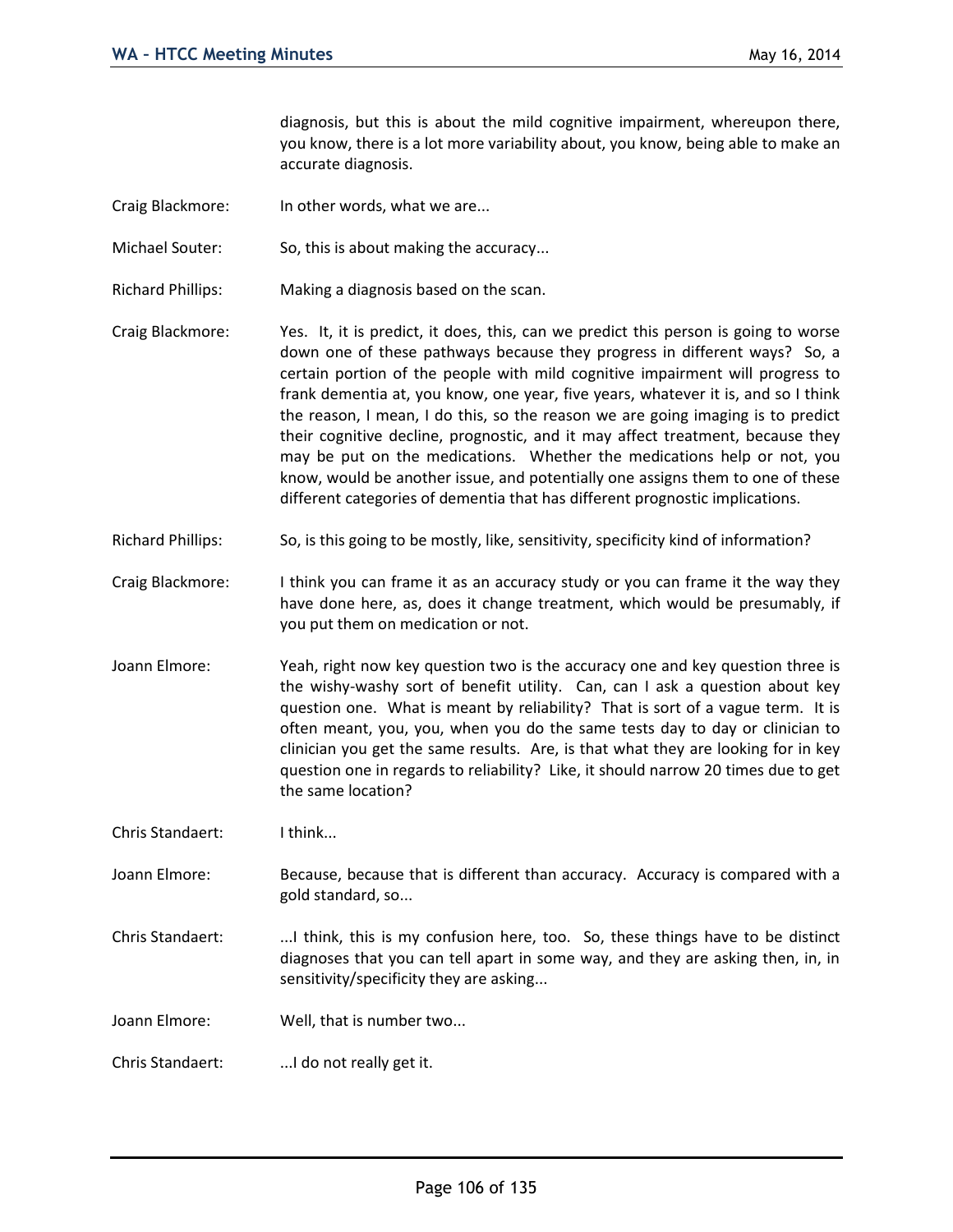| Joann Elmore:    | number two is accuracy. Accuracy is sensitivity/specificity, positive predictive<br>value/negative predictive value, those things whereas key question one is how<br>reliable is it that you get the same result day to day                        |
|------------------|----------------------------------------------------------------------------------------------------------------------------------------------------------------------------------------------------------------------------------------------------|
| Michael Souter:  | (inaudible) observer (inaudible).                                                                                                                                                                                                                  |
| Joann Elmore:    | interpreted because it can be highly reliable and always get the same result<br>but inaccurate. So, there are two different measures of test performance, and I<br>think that is what they are looking for, but I just wanted to make certain that |
| Chris Standaert: | It cannot be accurate and unreliable?                                                                                                                                                                                                              |
| Marie Brown:     | In research                                                                                                                                                                                                                                        |
| Joann Elmore:    | Oh, it can be. It can be. It can very reliably giving you every single time the<br>same answer. That answer could be wrong, but it is a very reliable answer.                                                                                      |
| Chris Standaert: | No, no. I am thinking the other way around, unreliable but accurate does not<br>make much sense then, right?                                                                                                                                       |
| Michael Souter:  | No, if only one clinician in ten manages to actually interpret it<br>Oh, yeah.<br>correctly.                                                                                                                                                       |
| Chris Standaert: | Right.                                                                                                                                                                                                                                             |
| Michael Souter:  | But you have still got somebody like Craig there looking at the results of the<br>scan saying OK, this is right or not.                                                                                                                            |
| Seth Schwartz:   | They are right at least one out of ten times.                                                                                                                                                                                                      |
| Michael Souter:  | What is that?                                                                                                                                                                                                                                      |
| Seth Schwartz:   | Craig is usually right one                                                                                                                                                                                                                         |
| Craig Blackmore: | I work with Seth                                                                                                                                                                                                                                   |
| Seth Schwartz:   | out of ten times.                                                                                                                                                                                                                                  |
| Craig Blackmore: | so he knows.                                                                                                                                                                                                                                       |
| Michael Souter:  | That is good to know.                                                                                                                                                                                                                              |
| Marie Brown:     | Well, in standard research language, it is either test, retest reliability, which is<br>the multiple comparisons, or it is internal consistency, which is across different,<br>different testers.                                                  |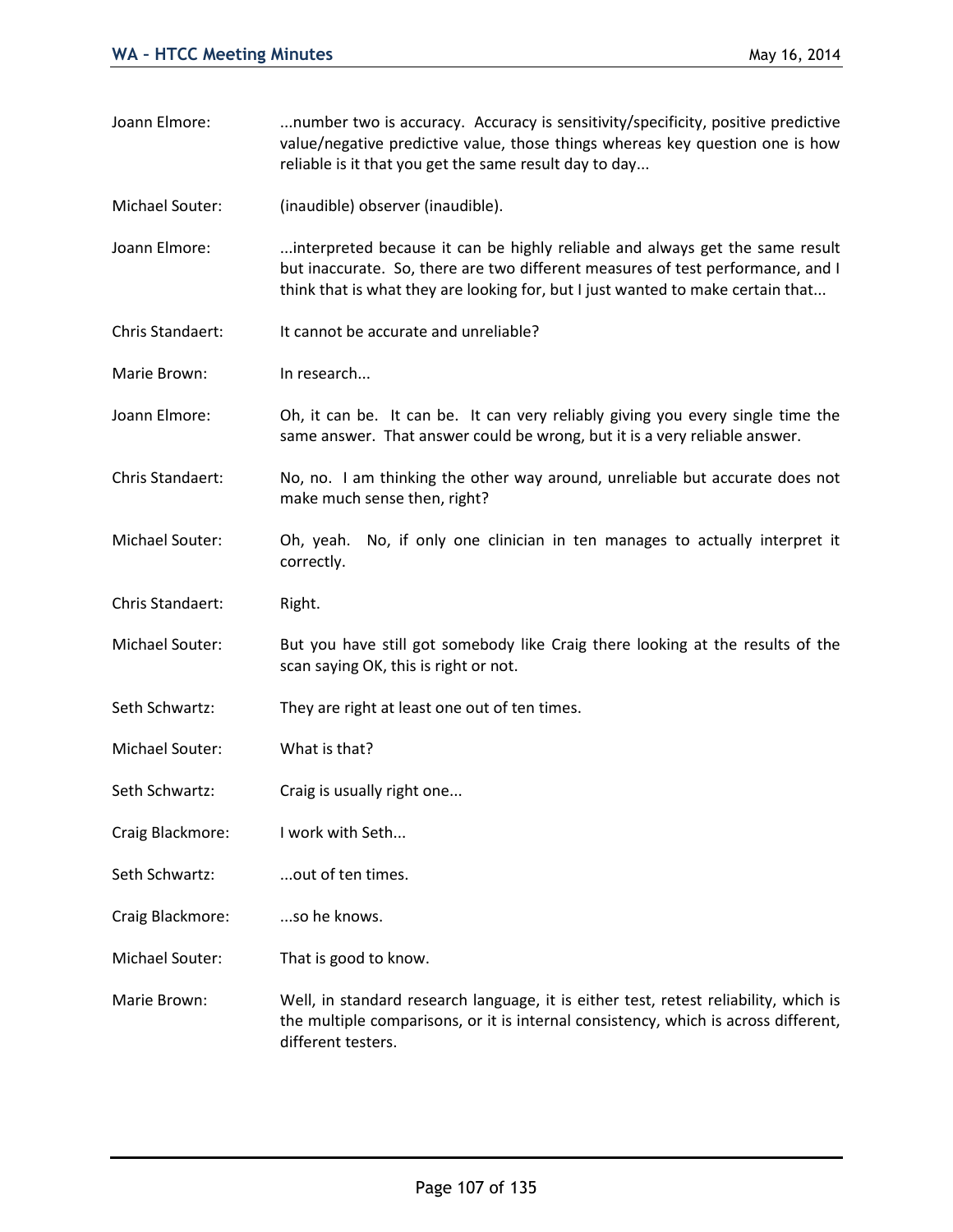| Chris Standaert: | So, I guess, so they are trying to say, can you make a diagnosis, which of these<br>tests is best for which diagnosis and does making that diagnosis by using these<br>tests make any difference? Is that sort of what they are after?                                                                    |
|------------------|-----------------------------------------------------------------------------------------------------------------------------------------------------------------------------------------------------------------------------------------------------------------------------------------------------------|
| Joann Elmore:    | The benefit difference is key question three, and I am still trying to                                                                                                                                                                                                                                    |
| Chris Standaert: | Right.                                                                                                                                                                                                                                                                                                    |
| Joann Elmore:    | deal with key questions one                                                                                                                                                                                                                                                                               |
| Chris Standaert: | OK.                                                                                                                                                                                                                                                                                                       |
| Joann Elmore:    | and two to make certain, and Gary looks like he is patiently                                                                                                                                                                                                                                              |
| Gary Franklin:   | Yeah, technology assessments, you know, go through these stages.<br>So,<br>assessment, the very first step is, does it measure what you think it measures.                                                                                                                                                |
| Chris Standaert: | Right.                                                                                                                                                                                                                                                                                                    |
| Gary Franklin:   | And, so reliability interrater, intrarater, and even validity to some extent                                                                                                                                                                                                                              |
| Chris Standaert: | Right.                                                                                                                                                                                                                                                                                                    |
| Gary Franklin:   | are part of technical capacity. So, the next stage, if you decided that it does<br>do what you think it is supposed to do, then you want to know, you know, is it<br>accurate, you know, what is the sense of specificity predictive values, and the<br>third stage is utility. If you, if it is accurate |
| Joann Elmore:    | OK.                                                                                                                                                                                                                                                                                                       |
| Gary Franklin:   | then what is the impact of it. So, we have got, those three questions just kind<br>of went in that, that order.                                                                                                                                                                                           |
| Marie Brown:     | Well, I think you mean validity then in key question one. You do not mean<br>reliability in terms of interrater reliability or test/retest. You mean validity, how<br>accurate is it in making the diagnosis. Am I?                                                                                       |
| Joann Elmore:    | No. Key question two                                                                                                                                                                                                                                                                                      |
| Chris Standaert: | That is the (inaudible)                                                                                                                                                                                                                                                                                   |
| Gary Franklin:   | Key question two is                                                                                                                                                                                                                                                                                       |
| Joann Elmore:    | is the accuracy.                                                                                                                                                                                                                                                                                          |
| Gary Franklin:   | the accuracy.                                                                                                                                                                                                                                                                                             |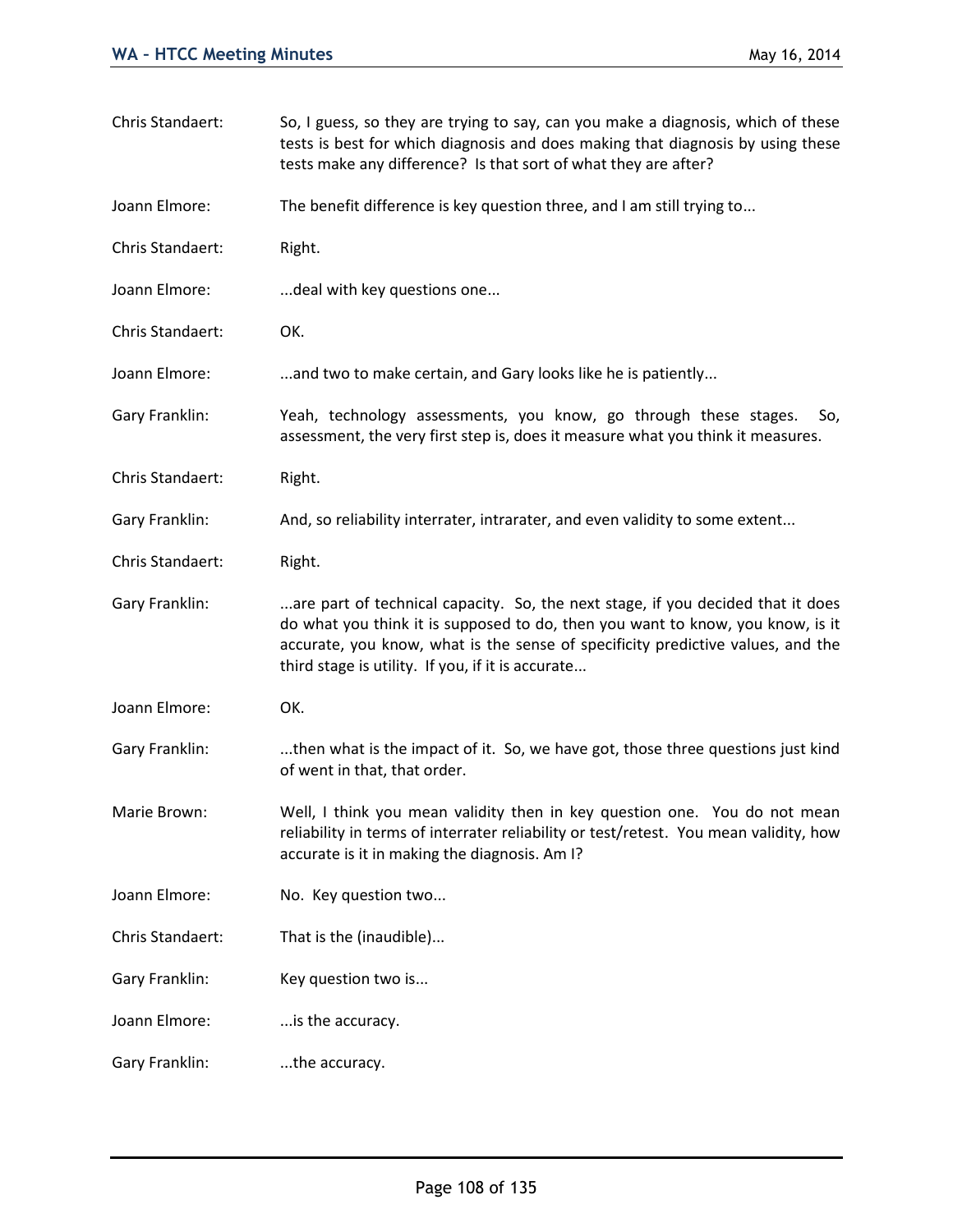| Seth Schwartz:   | I think, what is it, is it valid? Does it tell you what you think it tells you? If you<br>read dementia, does the patient have dementia?                                                                                                                                                            |
|------------------|-----------------------------------------------------------------------------------------------------------------------------------------------------------------------------------------------------------------------------------------------------------------------------------------------------|
| Joann Elmore:    | That is key question two.                                                                                                                                                                                                                                                                           |
| Chris Standaert: | That is key question two.                                                                                                                                                                                                                                                                           |
| Joann Elmore:    | That is why I wanted to make sense as a group                                                                                                                                                                                                                                                       |
| Marie Brown:     | That is why I keep saying it is reliability                                                                                                                                                                                                                                                         |
| Joann Elmore:    | There is a difference between reliability and accuracy.                                                                                                                                                                                                                                             |
| Craig Blackmore: | There is basically no value to key question one, because if you are accurate, you<br>are valid.                                                                                                                                                                                                     |
| Joann Elmore:    | And hopefully, the studies have accuracy, have looked at intra and inter-<br>observer variability.                                                                                                                                                                                                  |
| Chris Standaert: | Yeah, and it is intrinsic on some level.                                                                                                                                                                                                                                                            |
| Joann Elmore:    | Not always. Maybe we should add that                                                                                                                                                                                                                                                                |
| Chris Standaert: | Some (inaudible).                                                                                                                                                                                                                                                                                   |
| Joann Elmore:    | to key question two.                                                                                                                                                                                                                                                                                |
| Chris Standaert: | But your, your question one is superseded by question two.                                                                                                                                                                                                                                          |
| Joann Elmore:    | So, I am hearing to delete question one. I would still want to, in keeping key<br>question two on accuracy, which is now going to be number one, to make<br>certain that the review looks at intra and inter-observer variability, because the<br>interpretation of these can be highly subjective. |
| Gary Franklin:   | Well, this stuff should all be looked at. The question is whether you should have<br>it in the background and not be a key question or do not put it in the<br>background and have it more formally looked at as a key question. So, that was<br>the only thing.                                    |
| Chris Standaert: | What you said is key question one. That is what the question is. So, we can<br>delete it and put it into question two, but it is the same thing. If you say, you<br>know, the whole, again, the validity, the, the interrater reliability of it. That is<br>key question one.                       |
| Kevin Walsh:     | But we do not, we do not, am I correct at historically we have not often seen<br>question one in our reports? I cannot remember seeing question one in our                                                                                                                                          |
| Michael Souter:  | We, we have not had that many diagnostic tests to evaluate. Most of the time                                                                                                                                                                                                                        |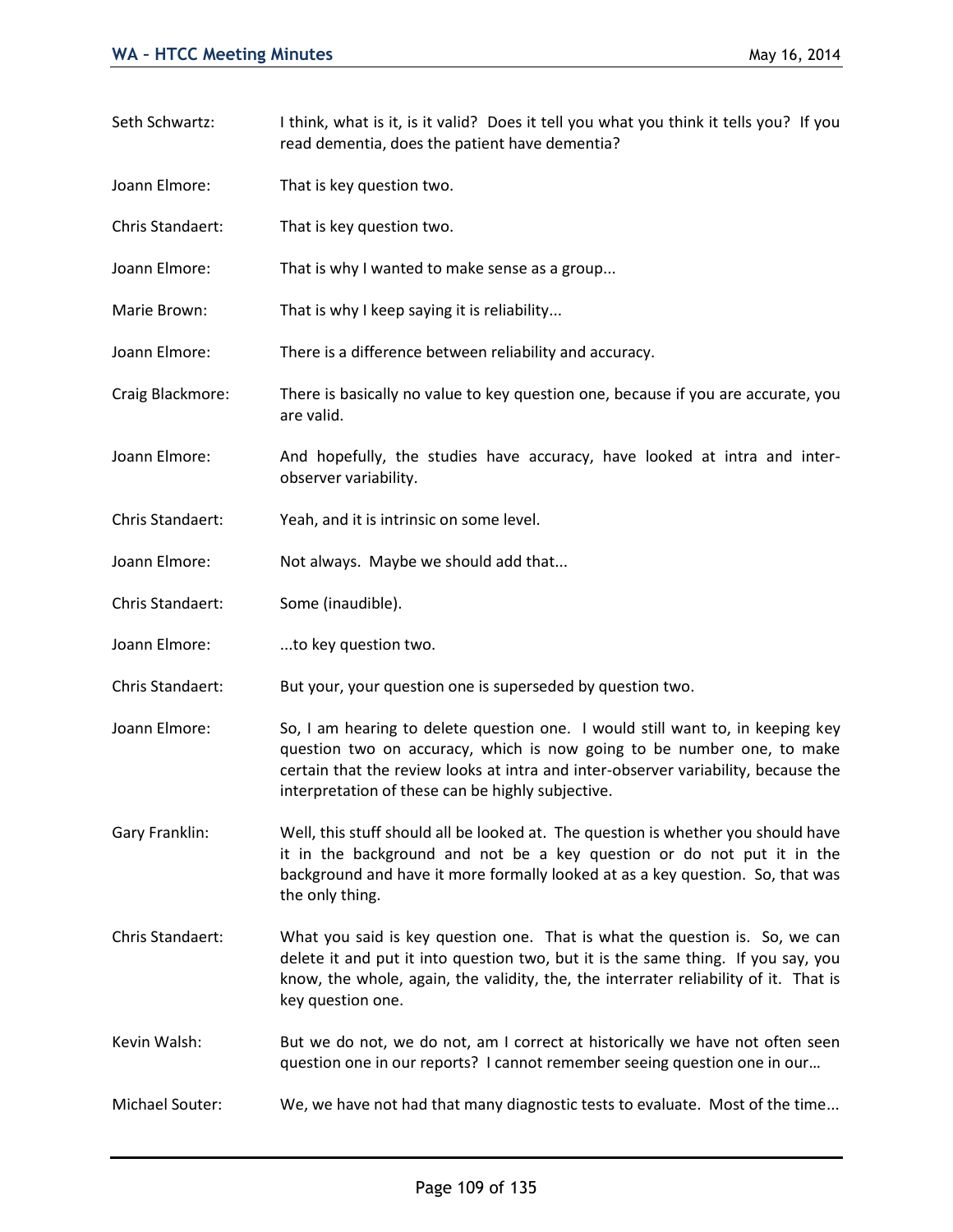| Joann Elmore:            | And it is very important                                                                                                                                                                                                                                                          |
|--------------------------|-----------------------------------------------------------------------------------------------------------------------------------------------------------------------------------------------------------------------------------------------------------------------------------|
| Michael Souter:          | it has been therapies.                                                                                                                                                                                                                                                            |
| Joann Elmore:            | intra and inter-observer variability and diagnostic tests that have subjective<br>review and interpretation by the human. You definitely need to include it.                                                                                                                      |
| Marie Brown:             | Well                                                                                                                                                                                                                                                                              |
| Chris Standaert:         | Yes, but we do not                                                                                                                                                                                                                                                                |
| Marie Brown:             | usually when we talk about                                                                                                                                                                                                                                                        |
| Chris Standaert:         | have (inaudible).                                                                                                                                                                                                                                                                 |
| Marie Brown:             | diagnostic tests, we talk about sensitivity and specificity, and that is what, the<br>terms you use for testing, but in research if you are looking at reliability it is a<br>different kind of question. I mean, that, that is usually looking at the studies<br>that were done. |
| Chris Standaert:         | Do we have                                                                                                                                                                                                                                                                        |
| Marie Brown:             | The term reliability.                                                                                                                                                                                                                                                             |
| Chris Standaert:         | so I do not treat this stuff. Do we have gold standards for these diagnoses or<br>are they imaging based?                                                                                                                                                                         |
| <b>Richard Phillips:</b> | That is the (inaudible).                                                                                                                                                                                                                                                          |
| Michael Souter:          | (inaudible) biopsy.                                                                                                                                                                                                                                                               |
| Seth Schwartz:           | (inaudible) answer the question, does this, does the imaging reflect with<br>neurocognitive testing (inaudible).                                                                                                                                                                  |
| Joann Elmore:            | Well, the comparators have gold standards. It is just a pathological                                                                                                                                                                                                              |
| Chris Standaert:         | Yeah.                                                                                                                                                                                                                                                                             |
| Joann Elmore:            | combination.                                                                                                                                                                                                                                                                      |
| Kevin Walsh:             | Right.                                                                                                                                                                                                                                                                            |
| Joann Elmore:            | Or a clinical diagnosis.                                                                                                                                                                                                                                                          |
| Kevin Walsh:             | Right.                                                                                                                                                                                                                                                                            |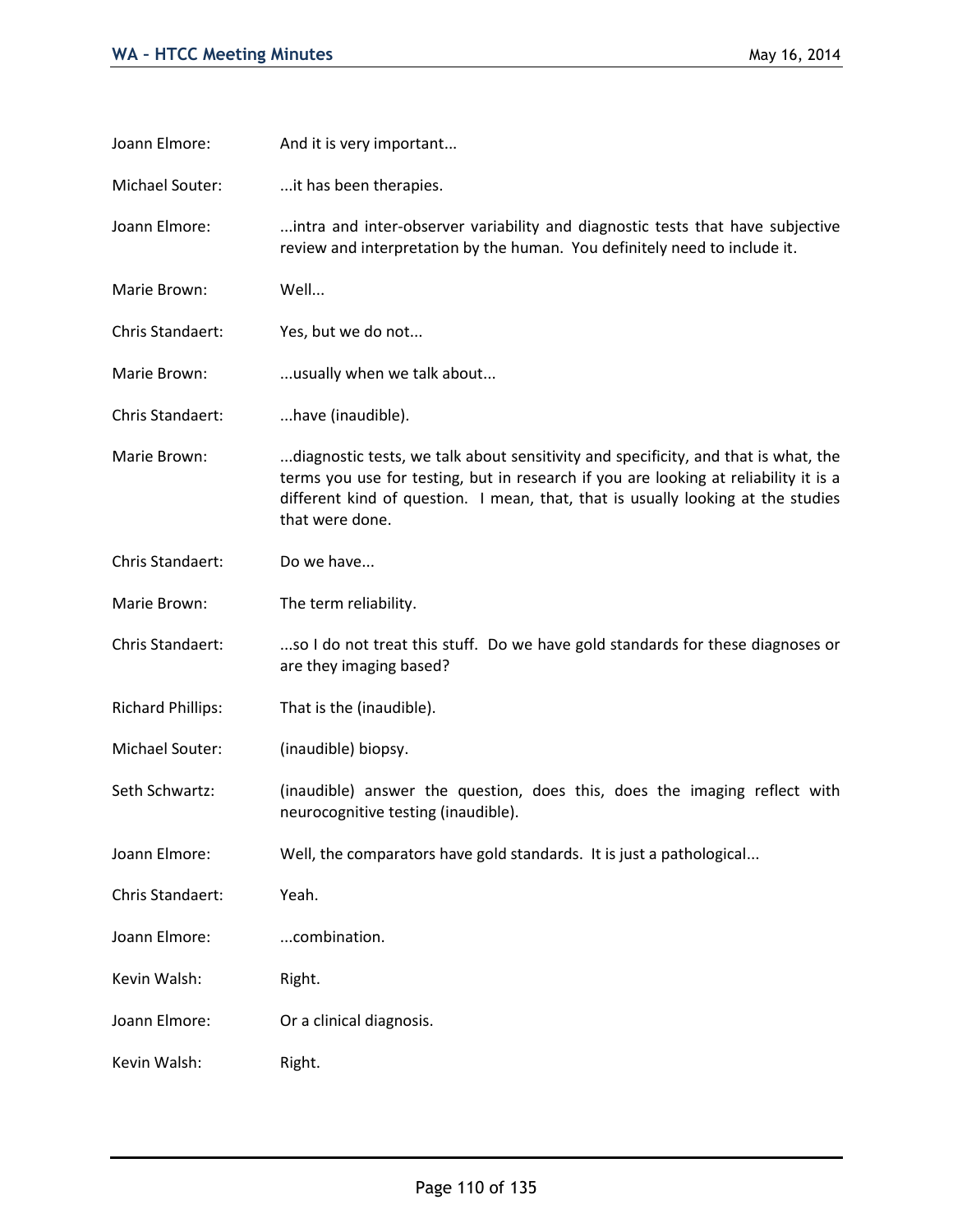least, so that we can compare... Michael Souter: Clinical diagnosis... Richard Phillips: ...and we know what we are talking about. Michael Souter: ...is much further down the road. Chris Standaert: I mean, biopsy or autop-, I mean, that kind of a biopsy, many people, when they are, I mean, I guess maybe you retrospectively go say what did the MRI show after they died and see if the MRI showed what you thought it showed. Is that... Joann Elmore: And they would be... Chris Standaert: ...is that what you are talking about? Joann Elmore: ...there would be no studies out. Chris Standaert: OK. Craig Blackmore: Yeah. Chris Standaert: Autopsy is the gold standard diagnostic test (inaudible). Kevin Walsh: But we need to cover this so they can continue to do the studies. Chris Standaert: Yep, you are good. Seth Schwartz: So, is it (inaudible). Is it specific to the diagnostic community...? Marie Brown: Right. Seth Schwartz: ...to the conditions they are looking at. Those are really the questions that we want to know. Chris Standaert: Right. Seth Schwartz: Obviously, we want to know whether the tests (inaudible) reliability but I mean, patients, essentially, it is a, (inaudible) and it is specific to that condition, then it should have... Marie Brown: Right. Seth Schwartz: ...(inaudible). Marie Brown: Not necessarily. I do not think we care about, as much about the, I mean, the

Richard Phillips: You could support, they have a gold standard, one or two gold standards, at

reliability. I mean, we are really looking at sensitivity and specificity.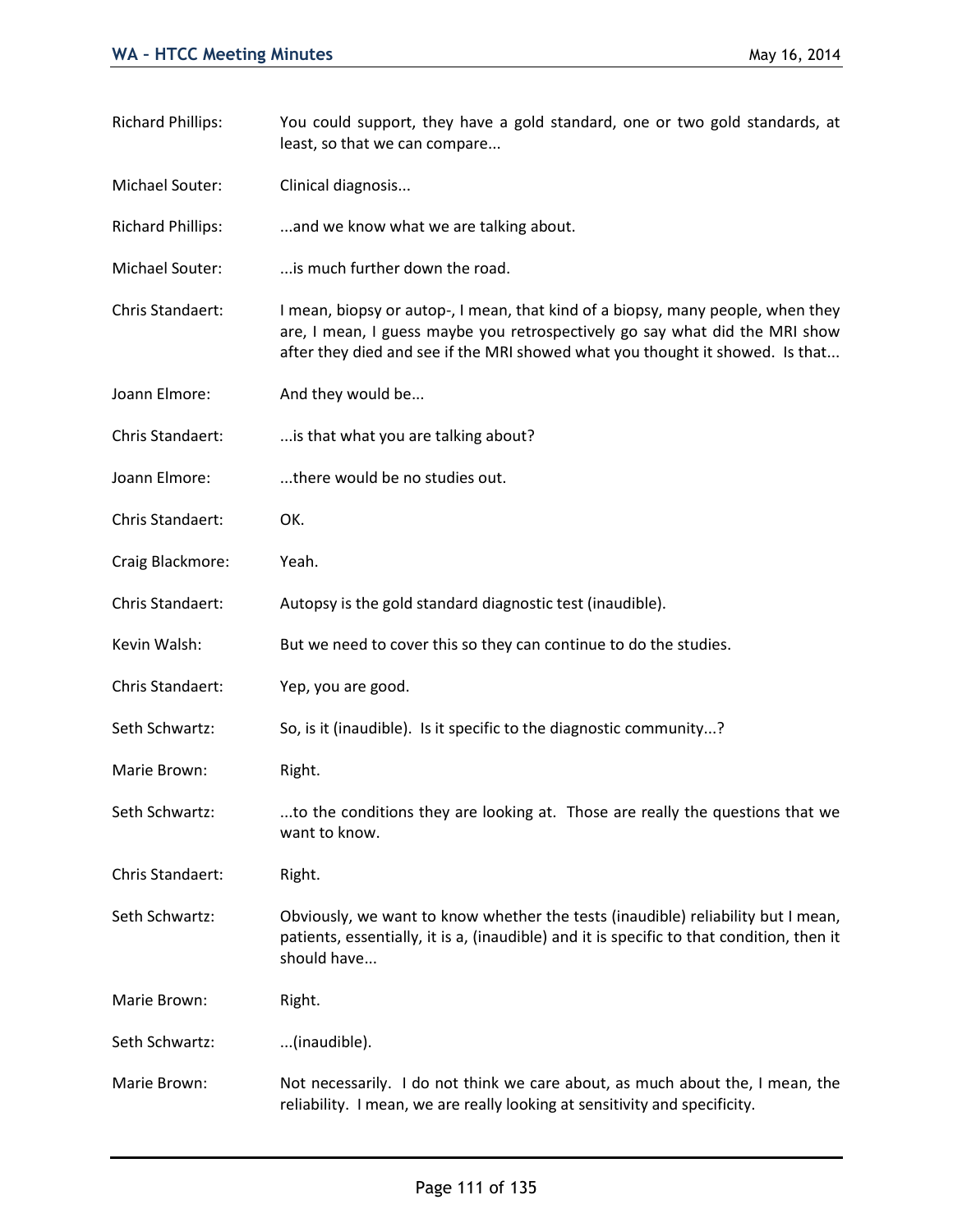Michael Souter: No, they are, they are different things.

Marie Brown: I mean, we care about it.

- Michael Souter: They are different things. You can have a couple of expert people being, you know, making very good delineation between sensitivity and specificity, but if that is not actually reproducible across the range of clinicians, then that throws the sensitivity and specificity out the window.
- Joann Elmore: Right. So, they are both important.
- Craig Blackmore: So, we leave them?
- Joann Elmore: If you want to leave it the way it is or if you want to merge the reliability along with key question one.
- Seth Schwartz: (inaudible)? I mean, I just want to say, so how are they going to do a literature search looking for reliability of (inaudible)?
- Joann Elmore: Oh, there is a search term of inter-observer variability and intra-observer variability in midline.
- Seth Schwartz: So, shouldn't that be (inaudible) as opposed to reliability?
- Chris Standaert: Well, that is...
- Joann Elmore: Well, that was my question… that is why I raised it to begin with because the word reliability may not have enough specificity.
- Seth Schwartz: I mean, this is at the point here that we want the search for what we actually want to know.
- Marie Brown: Yes.
- Seth Schwartz: So, so then we have got to predetermine what we want to know.
- Marie Brown: Yes.
- Seth Schwartz: There you go.
- Richard Phillips: I have another question here, and, and, it, for you people that see these people more often, but what about the issues of, of ruling out other things besides dementia? In other words, like, heavy metal poisoning for example, would you do studies on that, or would you do extracranial supravascular exams?
- Joann Elmore: Well, they have already said here...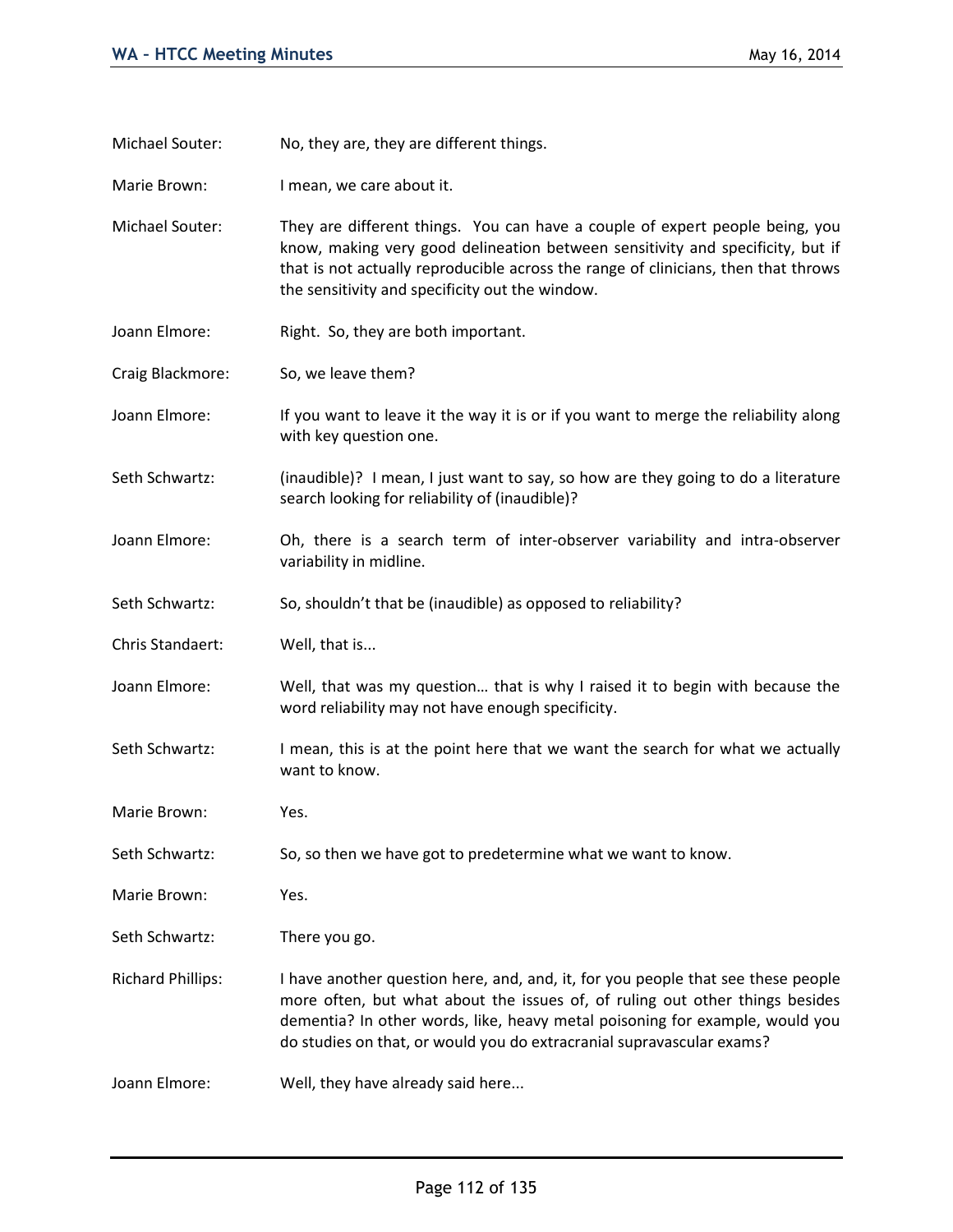| Seth Schwartz:           | Right.                                                                                                                                                             |
|--------------------------|--------------------------------------------------------------------------------------------------------------------------------------------------------------------|
| Joann Elmore:            | under the key question that they have already undergone a comprehensive<br>initial diagnostic workup and structural neuroimaging. So, they have already<br>done it |
| <b>Richard Phillips:</b> | So, that                                                                                                                                                           |
| Joann Elmore:            | and (inaudible).                                                                                                                                                   |
| <b>Richard Phillips:</b> | that is what I am saying is that, that is assumed in these                                                                                                         |
| Joann Elmore:            | Yes.                                                                                                                                                               |
| <b>Richard Phillips:</b> | patients                                                                                                                                                           |
| Joann Elmore:            | That is assumed.                                                                                                                                                   |
| <b>Richard Phillips:</b> | (inaudible). OK.                                                                                                                                                   |
| Joann Elmore:            | Right.                                                                                                                                                             |
| Craig Blackmore:         | Or already (inaudible).                                                                                                                                            |
| Chris Standaert:         | Yeah. They have had an MRI to rule out, like, a tumor or NPH or whatever.                                                                                          |
| Joann Elmore:            | I am happy with the wording of                                                                                                                                     |
| <b>Richard Phillips:</b> | I could see that.                                                                                                                                                  |
| Joann Elmore:            | one and two, as long as one is inter-observer                                                                                                                      |
| Chris Standaert:         | (inaudible)                                                                                                                                                        |
| Joann Elmore:            | variable.                                                                                                                                                          |
| Chris Standaert:         | I think (inaudible).                                                                                                                                               |
| Gary Franklin:           | I, I think the vender understands that.                                                                                                                            |
| Joann Elmore:            | OK.                                                                                                                                                                |
| Chris Standaert:         | I mean the (inaudible) should not be doing this stuff. We keep getting all these<br>(inaudible) and specs and                                                      |
| Joann Elmore:            | So, then move to number three.                                                                                                                                     |
| Craig Blackmore:         | No, so, so, there is                                                                                                                                               |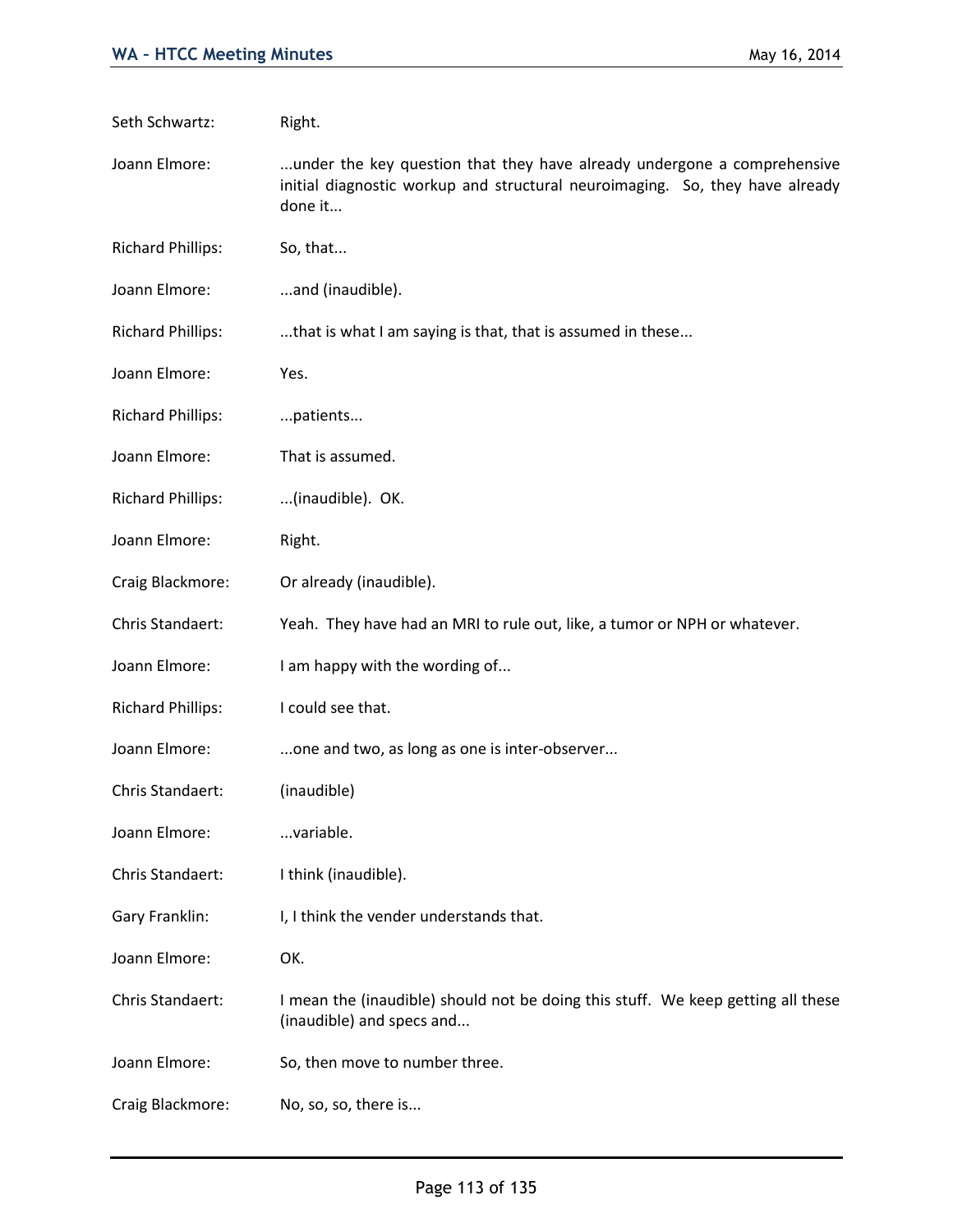| Joann Elmore:    | Reliability.                                                                                                                                                                                                                                                                                                                                                                                                                                                         |
|------------------|----------------------------------------------------------------------------------------------------------------------------------------------------------------------------------------------------------------------------------------------------------------------------------------------------------------------------------------------------------------------------------------------------------------------------------------------------------------------|
| Craig Blackmore: | there is a complicating factor and, and that is that there is no point in doing<br>neuroimaging if you already know the clinical diagnosis. So, the only reason to<br>do it is if you can predict what is going to happen in the future, right? So, if you<br>can do clinical testing, you do not need to drop a grand on a scan. So, it is, it has<br>got to be the accuracy, but it has got to be the ability to predict that before it is<br>clinically apparent. |
| Michael Souter:  | Predicted accuracy.                                                                                                                                                                                                                                                                                                                                                                                                                                                  |
| Craig Blackmore: | So, so it is not I did a bunch of people with advanced Alzheimer's, and I was able<br>to predict what their clinical exam shows. It has to be, I did them some period<br>of time before it was apparent.                                                                                                                                                                                                                                                             |
| Seth Schwartz:   | If you want (inaudible) we can                                                                                                                                                                                                                                                                                                                                                                                                                                       |
| Craig Blackmore: | I do not care if you can predict somebody that I know has Alzheimer's.                                                                                                                                                                                                                                                                                                                                                                                               |
| Seth Schwartz:   | But I want to know that there are, that there are characteristic things that they<br>are going to see on this scan that correlates with, with a documented                                                                                                                                                                                                                                                                                                           |
| Joann Elmore:    | I mean, I am hearing                                                                                                                                                                                                                                                                                                                                                                                                                                                 |
| Seth Schwartz:   | (inaudible)                                                                                                                                                                                                                                                                                                                                                                                                                                                          |
| Joann Elmore:    | that you guys are interested in risk, its ability to risk predict, and that is not<br>listed here in item three.                                                                                                                                                                                                                                                                                                                                                     |
| Craig Blackmore: | That, that                                                                                                                                                                                                                                                                                                                                                                                                                                                           |
| Joann Elmore:    | Clinical utility.                                                                                                                                                                                                                                                                                                                                                                                                                                                    |
| Craig Blackmore: | That is my point.                                                                                                                                                                                                                                                                                                                                                                                                                                                    |
| Joann Elmore:    | So, in item three, I am hearing that we want to know how valid and accurate are<br>they in risk prediction of subsequent                                                                                                                                                                                                                                                                                                                                             |
| Craig Blackmore: | Predicting                                                                                                                                                                                                                                                                                                                                                                                                                                                           |
| Joann Elmore:    | prediction of                                                                                                                                                                                                                                                                                                                                                                                                                                                        |
| Craig Blackmore: | which individuals with mild cognitive impairment will progress to one of these<br>categories, and I think, just because I do neuroimaging, not because I see<br>patients clinically, but I think that is the relevant clinical question, right? That is<br>what I see. We are doing this study because we have somebody with mild<br>cognitive impairment, and we want to know what to do with them. We want to                                                      |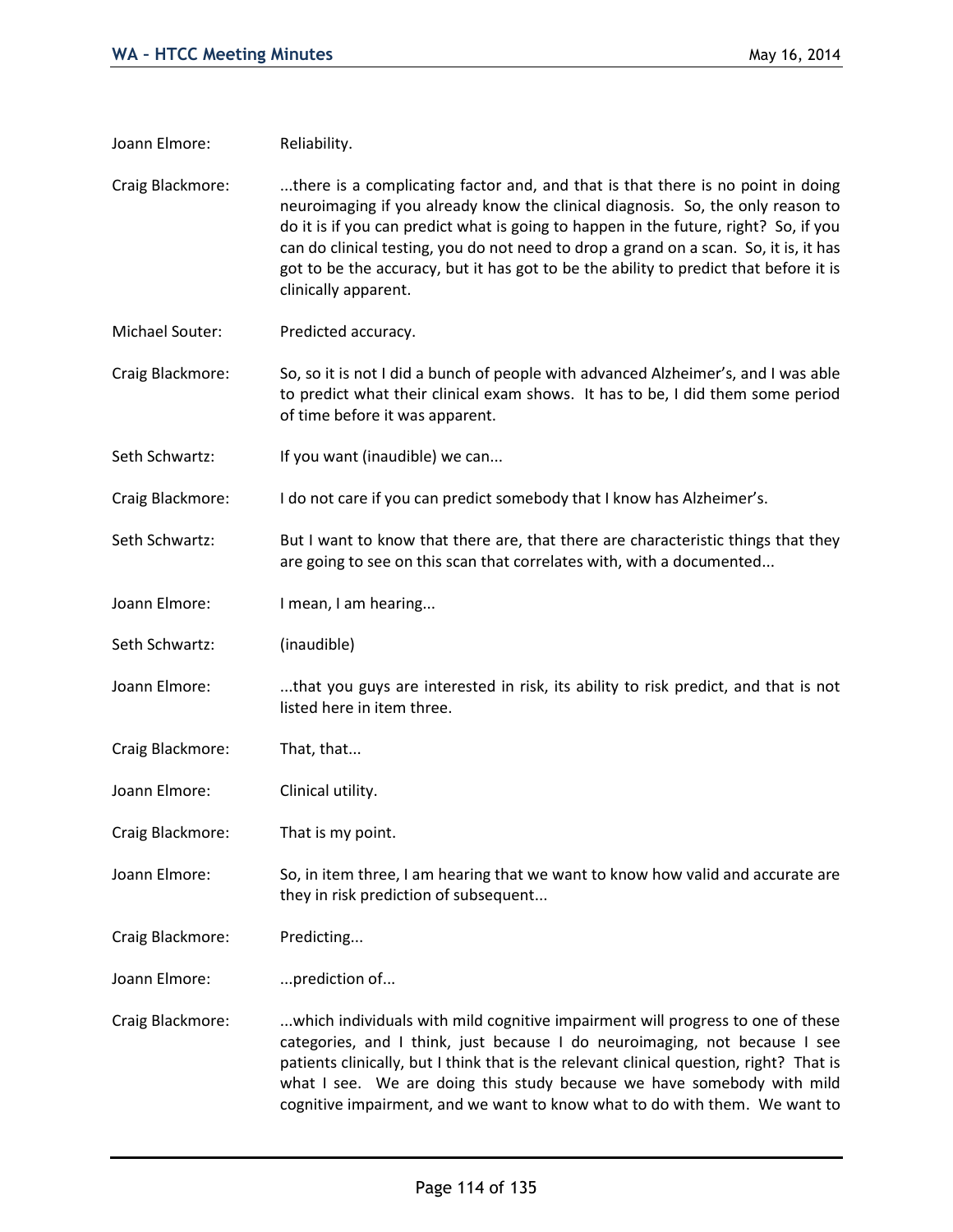predict the future. It is not, we are going to image somebody who has advanced Alzheimer disease to say yes, they have this advanced Alzheimer's.

- Chris Standaert: But I guess the, so the issue is, the question says comparing the accuracy, diagnostic accuracy, to other things, so to genetic confirmation or to clinical diagnosis. So, if it turns out they are just as good a clinical diagnosis or no better, or less effective in clinical diagnosis, they probably should not even be done. People just do it because they can. If we can get, people like pictures. That is why they do it. They do not do it because it does anything. They do it because they like pictures so they, if the second question is important. So, if it is not as good as clinical exam, then, and it does not improve outcome in any way by getting imaging, there is no data that helps anything, then there is no point. You can make the...
- Michael Souter: You, well, it is...
- Chris Standaert: ...diagnosis elsewhere.
- Michael Souter: ...yeah, it is pathology.
- Chris Standaert: Which (inaudible) right.
- Michael Souter: Yeah, and you are not going to go and take...
- Chris Standaert: No.
- Michael Souter: ...pathological...
- Chris Standaert: Right.
- Michael Souter: ...samples...
- Chris Standaert: You do not get...
- Michael Souter: ...from people.
- Chris Standaert: ...any of that.
- Michael Souter: So, again, this comes back to, you know, can you predict if somebody will get the disease, you know, so that there has to be this element of prediction.
- Chris Standaert: There has, mm-hmm...
- Michael Souter: Looking at an early study, a study of somebody, an imaging study in somebody in mild cognitive impairment who later turns out proven on biopsy to have...
- Chris Standaert: Right.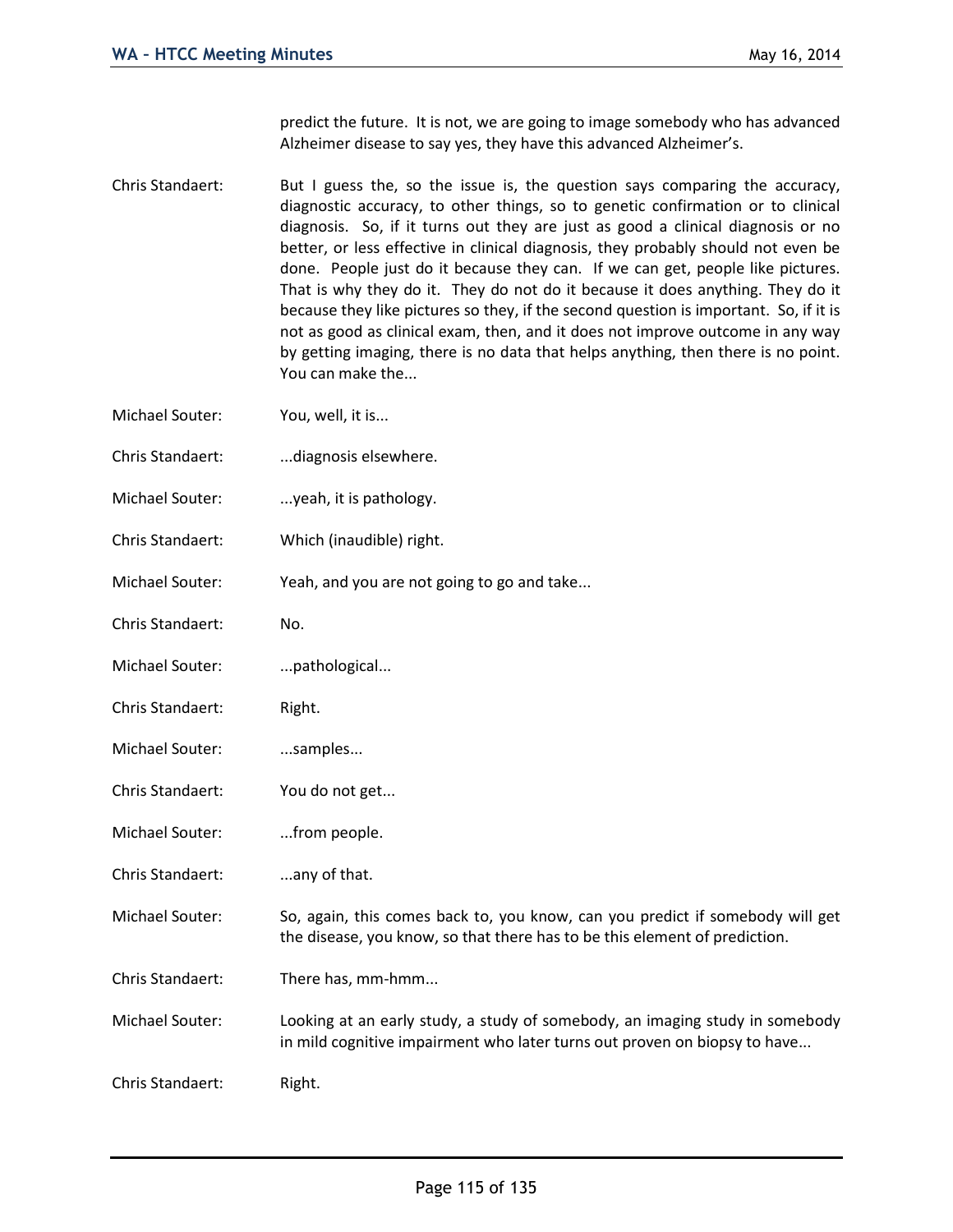Michael Souter: ...the disease subsequently. That is what you are looking for.

Chris Standaert: Right, well, and compare that to the ability of a clinical exam and...

Kevin Walsh: Alone.

- Chris Standaert: ....cognitive tests to do the same thing. Yeah, because that is really what it is trying to supplant, essentially.
- Craig Blackmore: There, there is a second component, and that is the ability of the test to differentiate between the types of dementia, because that has prognostic and potentially therapeutic implications.

Michael Souter: Mm-hmm.

Joann Elmore: That is a good point.

- Craig Blackmore: Yeah. So, it is not just, I mean, accuracy we usually think about as a binary. It is either correct diagnosis or incorrect diagnosis, but what we are talking about here is putting into a correct one of four or five or x-number of...
- Chris Standaert: But can cognitive testing tell them apart.
- Craig Blackmore: ...so you would have to...

Chris Standaert: That is what, that is what we are trying to figure out.

- Craig Blackmore: It is the same issue. Is it better than cognitive testing and at what point? Is it advanced disease or is it early disease?
- Marie Brown: That, that would be a question I think I would ask a neuropsychologist. I mean, they do all day testing. It is not just a clinical exam or a neuro exam. I mean it is...
- Craig Blackmore: And that is the comparator. The comparator is no psychiatric testing.

Chris Standaert: Right.

Craig Blackmore: I mean it is, it is, which is less expensive than (inaudible)...

Michael Souter: But, but that is why, we, we actually do need to be careful because, I mean, there are some, you know, there are newer cognitive exams and there a neurocognitive exams. There is a (inaudible) that you can do and it takes you 15 minutes versus a battery of tests...

Joann Elmore: Right.

Michael Souter: ...that might take you four hours.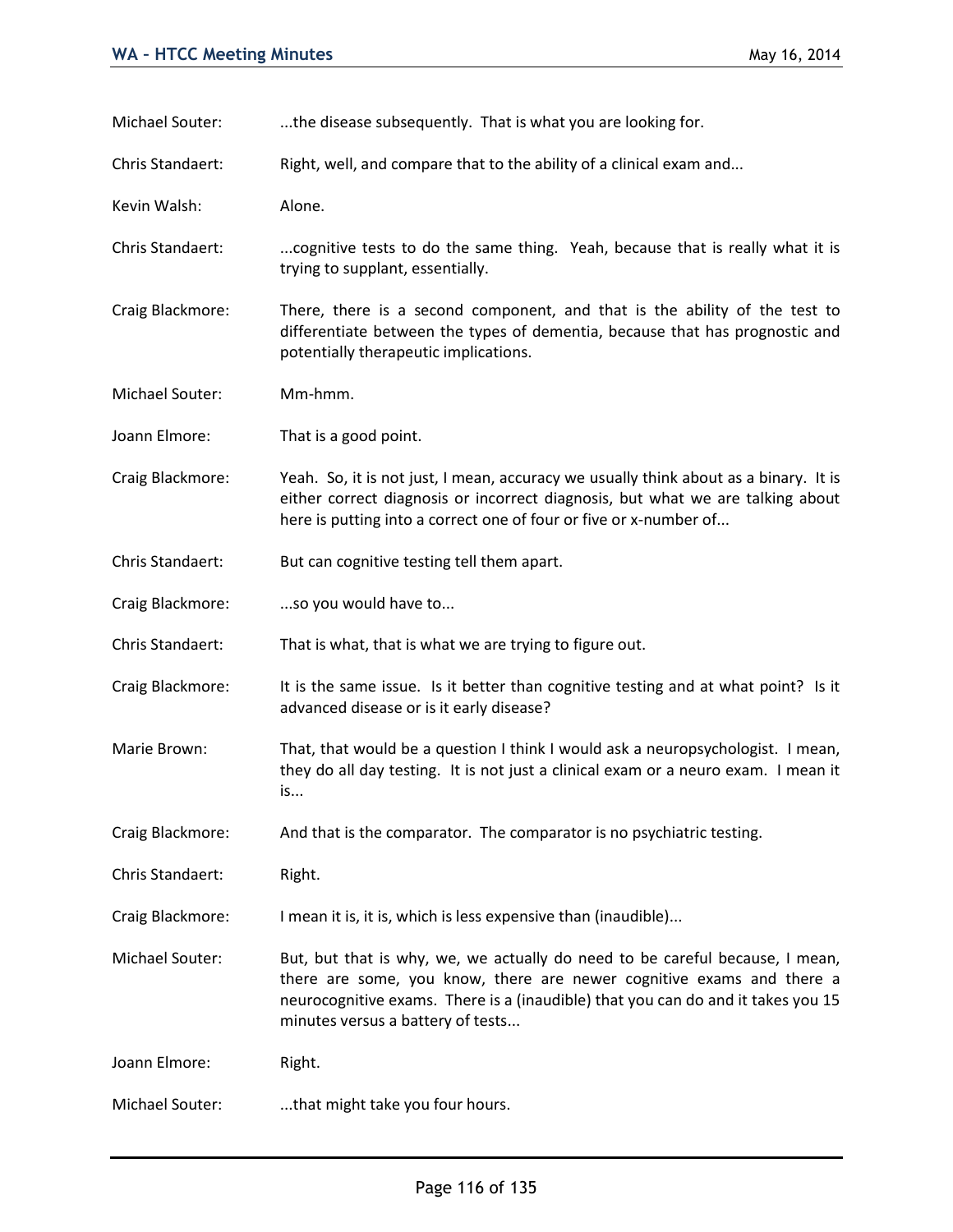- Marie Brown: It takes eight hours actually and it has, having sent a number of patients and it is much more specific.
- Michael Souter: Well, yeah, but what I am saying is that there is a range there. I mean, there have been papers published on, you know, the (inaudible) and its utility in this scenario, which has said to take 15 minutes to do and people are actually using that to diagnose comm-, now you can argue about the accuracy of that, but that is why, I think, when we look at what, what, I mean, what we ask the evidence vendor, we need to be probably pretty specific and get expert input, you know, as to what constitutes the metric by which you actually make that, you know, you would standardly make the diagnosis at this point in time.
- Chris Standaert: Because also the clinical diagnosis does not mention neurocognitive testing as a separate entity. It just says clinical diagnosis, whereas neurocognitive testing is a discrete thing.
- Marie Brown: It is the gold standard in a lot of, other than pathology.
- Seth Schwartz: Yeah, the neuropsychiatric testing.
- Marie Brown: I mean, it is done by clinical psychologists with a specialist in neuro testing, I mean in...
- Chris Standaert: A neuropsychologist.
- Marie Brown: Yeah. Yeah.
- Craig Blackmore: So, I, I am told that we have Robin Hashimoto on the phone are you there, Robin? We are going to unmute you. So, she is our...
- Joann Elmore: And while we are unmuting her, I have a question for her about the genetic confirmation and accuracy and that some people can be at increased risk based upon a genetic marker. That does not mean that they are going to get it. So, I am not certain what we are looking for here to see if imaging (inaudible) genetic risk.
- Michael Souter: Isn't that the predictive (inaudible)?
- Marie Brown: Mm-hmm.

Joann Elmore: It is a, it tests for a genetic marker and they are at increased risk, but that does not mean that they are going to get it. So, it is, it is (inaudible).

Robin Hashimoto: So, can I, can I interrupt just a second. For inclusion, patients must be symptomatic. So, we would not be look, we would not be screening patients if they found any genetic markers. We would not be including those patients. So, they would have to have symptoms, meet the clinical criteria, and there are a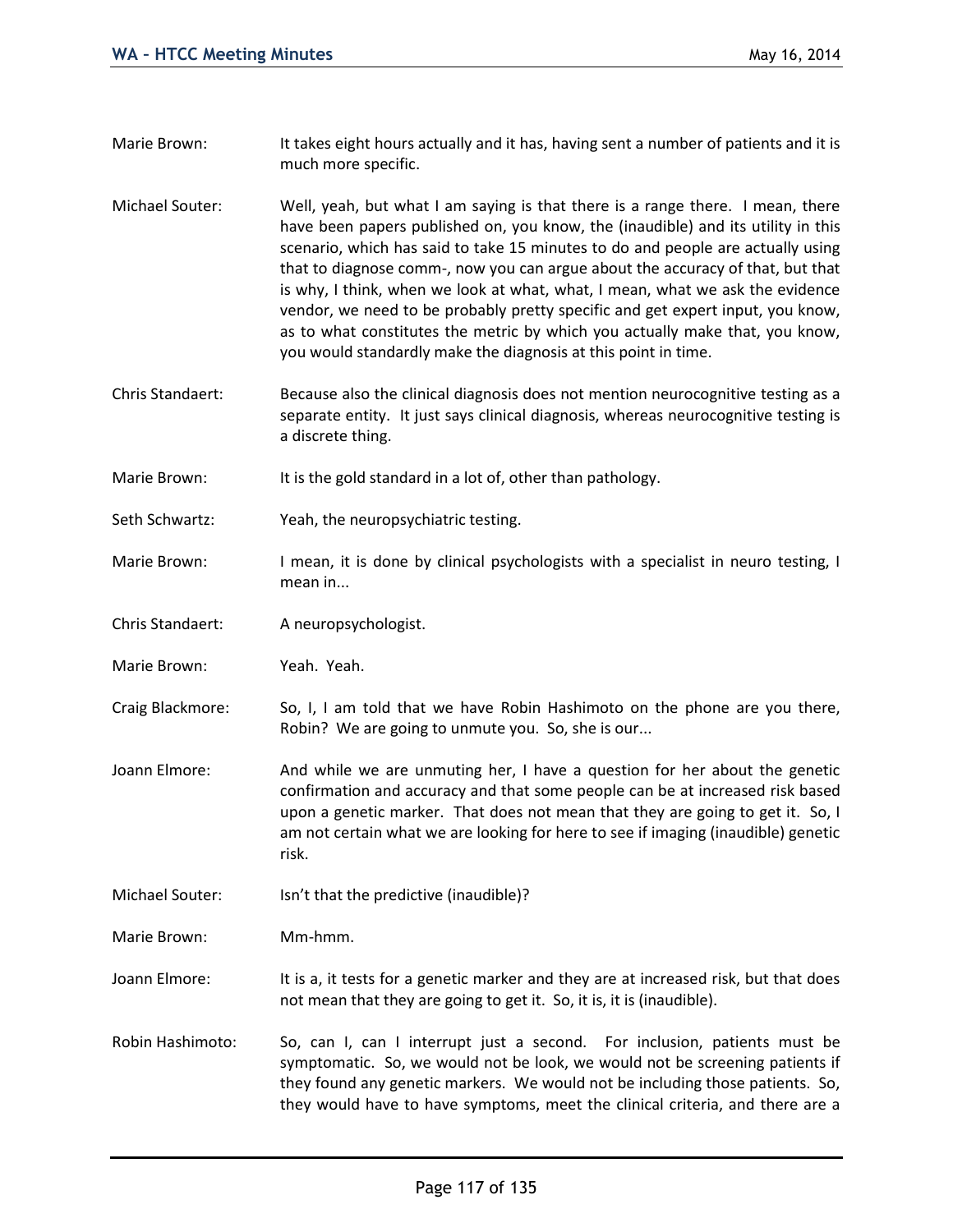number of, of agreed upon clinical definitions of the various dementias, but one way to confirm that a patient with symptoms of Alzheimer's disease is a genetic marker of that, so. Does that make sense?

- Joann Elmore: So, we are going to get a functional MRI and see if it is associated with a certain genetic marker. How does that help us?
- Michael Souter: Well, certain genetic markers in a symptomatic patient. It is elevating the bar.
- Joann Elmore: They could have a genetic marker, be symptomatic, but you do not know until they die how to classify them.
- Chris Standaert: That is the problem.
- Joann Elmore: So, let's make certain you work on key question three, then, because we want to get at the utility of all this and make certain that we do it appropriately.
- Chris Standaert: So, is the intent just the imaging or is the intent to get at the best way to diagnose different forms of dementia?
- Joann Elmore: That is key question three, and we should be real helpful in guiding that one. I am hearing from you guys risk prediction so that if they have sort of a mild cognitive impairment and people want to start getting these fancy tests, does it help you with prognostics.
- Craig Blackmore: I mean, I think it is captured here. The first one is, how often...
- Joann Elmore: (inaudible) diagnostic classification.
- Craig Blackmore: ...what is that? I mean...
- Joann Elmore: ...impact on diagnostic classification.
- Craig Blackmore: Post-test probability of disease, right?
- Joann Elmore: Yeah, and risk prediction.
- Craig Blackmore: Risk prediction, yeah.
- Joann Elmore: Like, by diagnostic classification if you mean sort of are they at high risk versus low risk for a future disease.
- Michael Souter: Your risk prediction is going to be contingent upon your diagnosis.
- Craig Blackmore: Diagnostic certainty. I believe they have Lewy Body dementia, and then I have a test and now I think it is Alzheimer's.
- Chris Standaert: Right. That...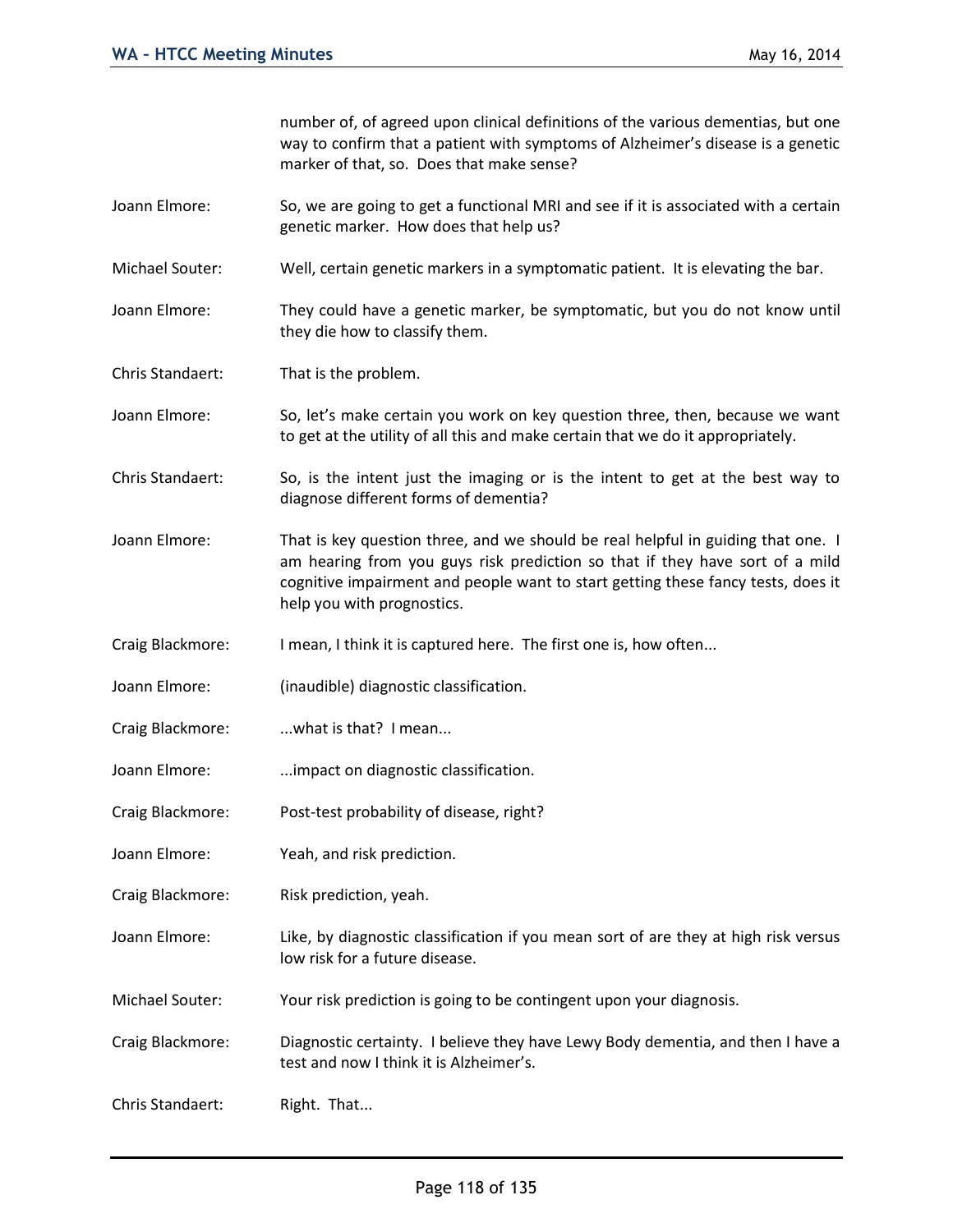| Craig Blackmore: | It, it is diagnostic certainty.                                                                                                                                                                                                                                                                                                                       |
|------------------|-------------------------------------------------------------------------------------------------------------------------------------------------------------------------------------------------------------------------------------------------------------------------------------------------------------------------------------------------------|
| Chris Standaert: | Yeah.                                                                                                                                                                                                                                                                                                                                                 |
| Craig Blackmore: | Or, in this case they are saying defining it as the amount of time the most likely<br>diagnosis on the clinician's mind changed and also define it as a level of<br>diagnostic certainty and whether it changed. I do not know that there is going<br>to be a literature on this, and it is hard to equate that with, you know, clinical<br>outcomes. |
| Marie Brown:     | And so, are we looking at whether or not we are really going to pay for this next<br>level of diagnostic testing. Is that what the real bottom line is?                                                                                                                                                                                               |
| Joann Elmore:    | What is the, we should ask what extra benefit do you get from doing this test.                                                                                                                                                                                                                                                                        |
| Craig Blackmore: | Incremental benefit.                                                                                                                                                                                                                                                                                                                                  |
| Seth Schwartz:   | Right, yeah.                                                                                                                                                                                                                                                                                                                                          |
| Joann Elmore:    | Like, what, what benefit does this give above and beyond everything else that is<br>existing?                                                                                                                                                                                                                                                         |
| Craig Blackmore: | So, how often do we get a better, a better diagnose, a more certain diagnosis, a<br>more correct diagnosis?                                                                                                                                                                                                                                           |
| Joann Elmore:    | And is that helpful to have that more correct diagnosis.                                                                                                                                                                                                                                                                                              |
| Chris Standaert: | Does it equate to better outcome or (inaudible)?                                                                                                                                                                                                                                                                                                      |
| Joann Elmore:    | And right now, we are not asking that question, is it helpful to have a more<br>accurate diagnosis. So, we should just (inaudible) our advisor.                                                                                                                                                                                                       |
| Michael Souter:  | Well, well then, yeah, we need to know from the clinical advisor, is there a time<br>window of therapeutic intervention, you know, and, you know, what the size of<br>that window is.                                                                                                                                                                 |
| Marie Brown:     | And our clinical expert is on the phone right now?                                                                                                                                                                                                                                                                                                    |
| Craig Blackmore: | No, she is with, she is with the, she is our evidence vendor.                                                                                                                                                                                                                                                                                         |
| Marie Brown:     | Oh, evidence                                                                                                                                                                                                                                                                                                                                          |
| Craig Blackmore: | She is with                                                                                                                                                                                                                                                                                                                                           |
| Michelle Simon:  | Can we get the clinical expert involved in key question formation?                                                                                                                                                                                                                                                                                    |
| Craig Blackmore: | They are involved. They are just not with us today, right?                                                                                                                                                                                                                                                                                            |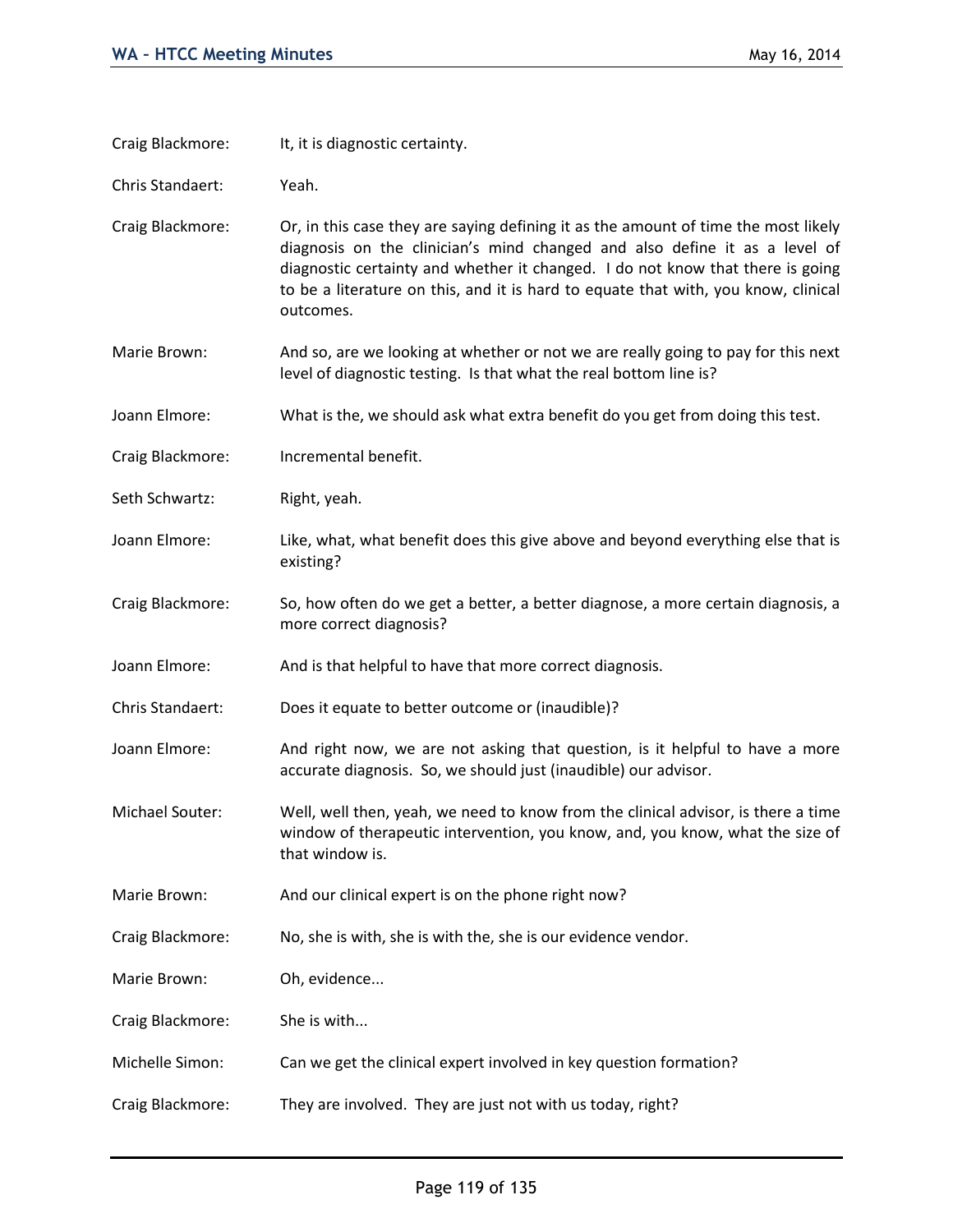Josh Morse: We can ask Robin. Robin, have you consulted any experts on this?

- Craig Blackmore: Yes, we have been working with Lisa Fulbert. She is at OSFU. I can, I can hear you guys. You are kind of going in and out, but if there are specific questions you would like me to ask of her to inform the key questions, I can certainly do so. Please just pass them on to me.
- Chris Standaert: Well, specifically it would be considering neuropsychiatric testing as a diagnostic approach, formal neuropsychiatric testing.
- Robin Hashimoto: I am sorry. Was that, is that a question for me?
- Chris Standaert: Yes. You asked for questions, yeah.
- Joann Elmore: In other words, do you want clarity in key question number...
- Chris Standaert: It is number two...
- Joann Elmore: ....two about accuracy.
- Chris Standaert: ...not just clinical but, but in what a doctor might do in an office versus a neuropsychology evaluation, which is a formal eight-hour...
- Robin Hashimoto: Right.
- Chris Standaert: ...all day deal.
- Robin Hashimoto: Right. I think, it is my understanding that there are accepted criteria or guidelines for diagnosis, and they are different for the different dementias. So, that is typically what the physician will use, but yes. Patients usually undergo an initial workup. They undergo blood work. They go, undergo a lot of questioning from both them and from somebody who can, you know, vouch for the history of the changes, and so I think there can be a lot of different tests that are performed and, and it is a whole bunch of different things that go into a clinical diagnosis and then structural imaging is also something that would be performed as part of that initial diagnosis. So, really, what it comes down to is that there are, there are, from my understanding, just a small percentage of patients, after all of this is done, in whom the diagnosis is not clear, and those are the patients that are going to be referred for functional neuroimaging.
- Michael Souter: So, so one of the points that we were asking about earlier one was, you know, we can see there should be relative consistency in how we do a patient history and how we do a neurologic exam, consistency...

Robin Hashimoto: Mm-hmm.

Michael Souter: ...in how we get structural neuroimaging and consistency...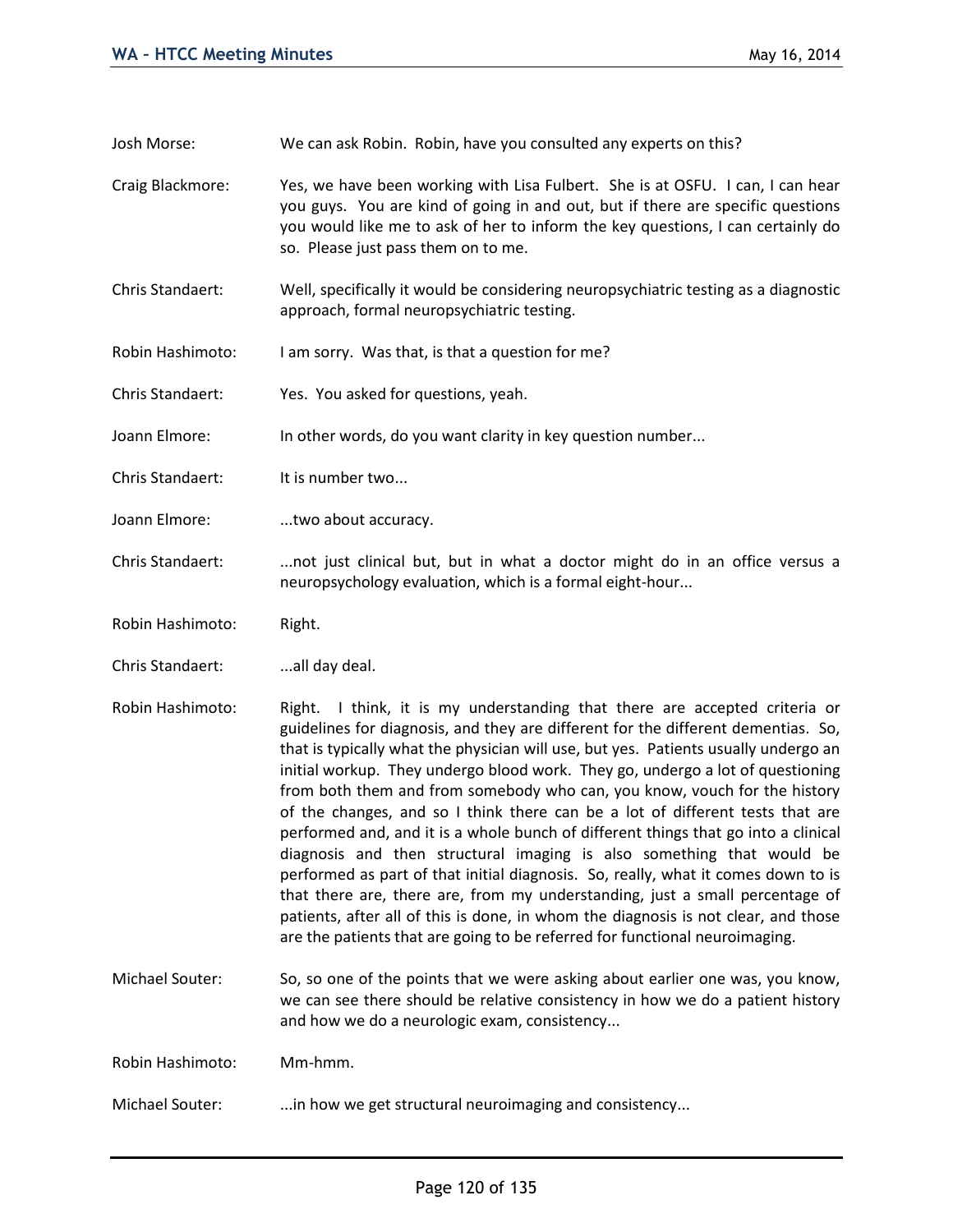| Robin Hashimoto:         | Right.                                                                                                                                                                                                                                                                                                                                                                                                                                                                                                                                                                                                                                                                                                                                                                                                                      |
|--------------------------|-----------------------------------------------------------------------------------------------------------------------------------------------------------------------------------------------------------------------------------------------------------------------------------------------------------------------------------------------------------------------------------------------------------------------------------------------------------------------------------------------------------------------------------------------------------------------------------------------------------------------------------------------------------------------------------------------------------------------------------------------------------------------------------------------------------------------------|
| Michael Souter:          | with blood work. The element of variability                                                                                                                                                                                                                                                                                                                                                                                                                                                                                                                                                                                                                                                                                                                                                                                 |
| Robin Hashimoto:         | Right.                                                                                                                                                                                                                                                                                                                                                                                                                                                                                                                                                                                                                                                                                                                                                                                                                      |
| Michael Souter:          | that we wanted to confine was about the cognitive testing to make sure that<br>there was some element of standardization in the cognitive                                                                                                                                                                                                                                                                                                                                                                                                                                                                                                                                                                                                                                                                                   |
| Robin Hashimoto:         | OK.                                                                                                                                                                                                                                                                                                                                                                                                                                                                                                                                                                                                                                                                                                                                                                                                                         |
| Michael Souter:          | testing that is entertained.                                                                                                                                                                                                                                                                                                                                                                                                                                                                                                                                                                                                                                                                                                                                                                                                |
| Robin Hashimoto:         | OK.                                                                                                                                                                                                                                                                                                                                                                                                                                                                                                                                                                                                                                                                                                                                                                                                                         |
| Marie Brown:             | And so, our patient, our target population, is really people who have not been<br>diagnosed with, or do not have a clear diagnosis having had all these other tests,<br>which is a little different than where we were thinking of the bigger population<br>of people with dementia. This is really people who, who have not been<br>diagnosed given everything else that has happened.                                                                                                                                                                                                                                                                                                                                                                                                                                     |
| Michael Souter:          | Right.                                                                                                                                                                                                                                                                                                                                                                                                                                                                                                                                                                                                                                                                                                                                                                                                                      |
| Marie Brown:             | I mean, they have been appropriate, accurately, or                                                                                                                                                                                                                                                                                                                                                                                                                                                                                                                                                                                                                                                                                                                                                                          |
| Carson Odegard:          | Or there is a question on                                                                                                                                                                                                                                                                                                                                                                                                                                                                                                                                                                                                                                                                                                                                                                                                   |
| Marie Brown:             | there is a question. They have a, yeah.                                                                                                                                                                                                                                                                                                                                                                                                                                                                                                                                                                                                                                                                                                                                                                                     |
| Chris Standaert:         | The question we are going to get at the end is, should all these fancy imaging<br>tests be paid for? That is what we are going to have to say. When/if do you pay<br>for SPECT, MRI, PET in the diagnosis of a patient with dementia: That is going to<br>be our question at the end. So, we need to understand what data there may be<br>that tells us how helpful that is in any way in terms of making a diagnosis or<br>managing these patients. That is the only way we are going to decide whether<br>they are worthwhile or not. So, the, as little (inaudible) whole algorithm for<br>how people decide, well then you say, well then they may go get these tests in<br>uncertain circumstances. I suspect that is not the case. That is, in effect, the<br>problem is that people want to do them much more often. |
| <b>Richard Phillips:</b> | Yeah.                                                                                                                                                                                                                                                                                                                                                                                                                                                                                                                                                                                                                                                                                                                                                                                                                       |
| Chris Standaert:         | And so                                                                                                                                                                                                                                                                                                                                                                                                                                                                                                                                                                                                                                                                                                                                                                                                                      |
| Joann Elmore:            | Right.                                                                                                                                                                                                                                                                                                                                                                                                                                                                                                                                                                                                                                                                                                                                                                                                                      |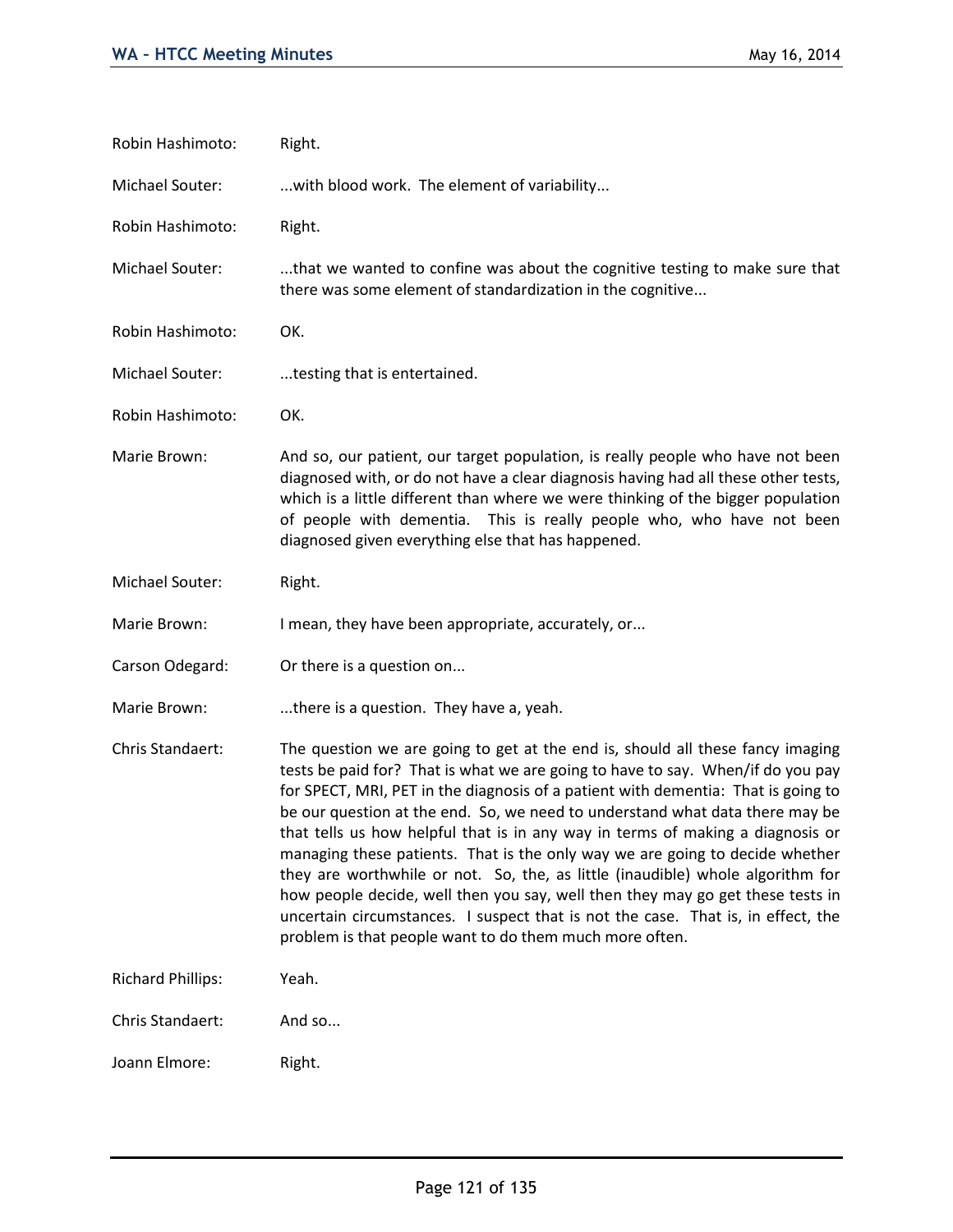| Chris Standaert:         | the issue then is deciding compared to these other tests, compared to<br>neuropsychological testing, compared to a history, compared to a standard MRI,<br>where, is there evidence that these improve outcomes or value in some way for<br>the patient that they would be worthwhile covering? |
|--------------------------|-------------------------------------------------------------------------------------------------------------------------------------------------------------------------------------------------------------------------------------------------------------------------------------------------|
| Joann Elmore:            | Is it compared to or is it in addition to?                                                                                                                                                                                                                                                      |
| Chris Standaert:         | See, I do not think it would be in addition to.                                                                                                                                                                                                                                                 |
| Joann Elmore:            | In addition to, because right now                                                                                                                                                                                                                                                               |
| Chris Standaert:         | Right.                                                                                                                                                                                                                                                                                          |
| Robin Hashimoto:         | It would be in addition to.                                                                                                                                                                                                                                                                     |
| Joann Elmore:            | he, I am hearing from everyone that the most important question is, is<br>functional neuroimaging helpful to patients and caregivers.                                                                                                                                                           |
| Chris Standaert:         | Yeah.                                                                                                                                                                                                                                                                                           |
| Joann Elmore:            | Is it helpful at all?                                                                                                                                                                                                                                                                           |
| Chris Standaert:         | Right.                                                                                                                                                                                                                                                                                          |
| Joann Elmore:            | Whereas right now, key question three has to do with it compared to other<br>diagnostic tools, and the stem of all of these key questions assumes that they<br>have already had comprehensive                                                                                                   |
| <b>Richard Phillips:</b> | Yeah.                                                                                                                                                                                                                                                                                           |
| Joann Elmore:            | initial workup, structural neurological                                                                                                                                                                                                                                                         |
| Chris Standaert:         | And see, that is                                                                                                                                                                                                                                                                                |
| Joann Elmore:            | they are assuming they have already had everything.                                                                                                                                                                                                                                             |
| Chris Standaert:         | that is where I get confused. I mean, if they have already had                                                                                                                                                                                                                                  |
| Joann Elmore:            | I think that key question three is basically, does it help the patient or the<br>caregiver at all?                                                                                                                                                                                              |
| Chris Standaert:         | Because that                                                                                                                                                                                                                                                                                    |
| Joann Elmore:            | Does it provide any                                                                                                                                                                                                                                                                             |
| Chris Standaert:         | Right.                                                                                                                                                                                                                                                                                          |
| Joann Elmore:            | net benefit above and beyond what is already being done.                                                                                                                                                                                                                                        |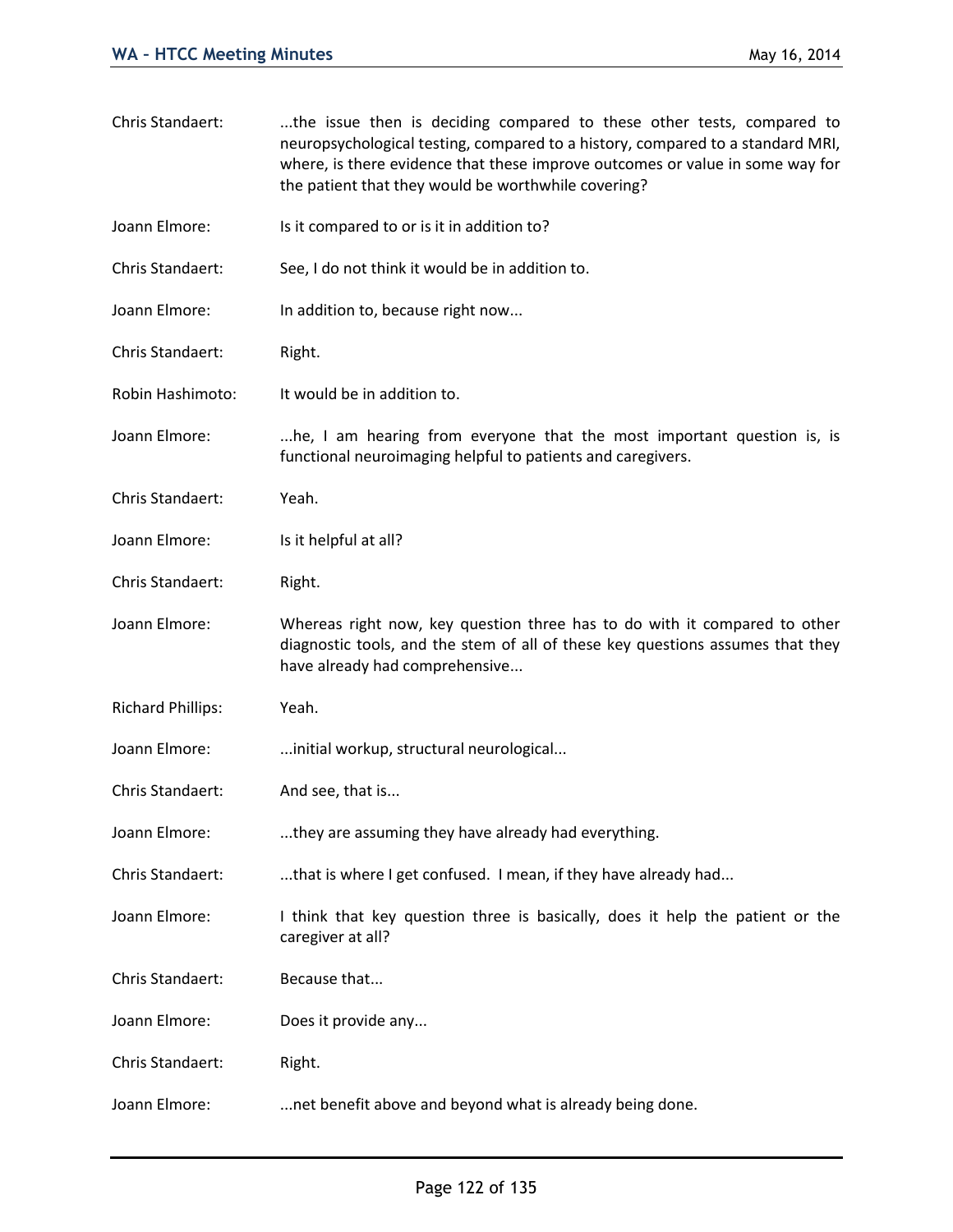- Chris Standaert: I mean, I was thinking these would be, do you get neuropsychological testing or do you get a PET?
- Richard Phillips: Yeah.
- Chris Standaert: So, if that is your question, it would be useful to know which one you should get and which one makes a better, gives you a better answer for your patient. If that is not the question and they are all going to get neuropsychological testing anyway, then it is an added, what is the added benefit of doing this? Question three, as it is phrased now, sounds like it is a first where you are trying to decide should you do all this clinical stuff, get (inaudible), get functional testing, or if you just do the PET and find out what they have. Does that make sense?
- Michael Souter: Well, well if there is, sorry.
- Michelle Simon: Does it make any difference in disease in the timing of the test, as well, like some tests are important to do earlier in the progression, or is this later?
- Michael Souter: Yeah, that is, that is the question, the clinical window of opportunity, yeah. How much time? At the risk of being repetitive, I think that, you know, the, that we, the issue of what type of cognitive testing you are doing is, is an important one, you know, because based on, you know, going, adding up all the exam, the cognitive testing you have got there, it is just that a quick 15-minute exam may not be useful in comparison to something you have taken all day to do.
- Kevin Walsh: But really, in the real world, most patients who get this diagnosis do not get the eight-hour neurocognitive testing done.
- Michael Souter: Yeah. That is...
- Kevin Walsh: They get the...
- Michael Souter: ....that is one of the...
- Kevin Walsh: ...15-minute...
- Michael Souter: ...reasons people developed the (inaudible).
- Kevin Walsh: ....they get the 15-minute exam, and these studies, if we, if there are any, are going to be looking at the eight-hour test. So, I am just...
- Michael Souter: So, there is some...
- Kevin Walsh: ....at this point, I am just saying, I, I really am, am doubtful that we get, there is going to be much clinically-useful information here.
- Michael Souter: There are some studies on the, on the shorter data.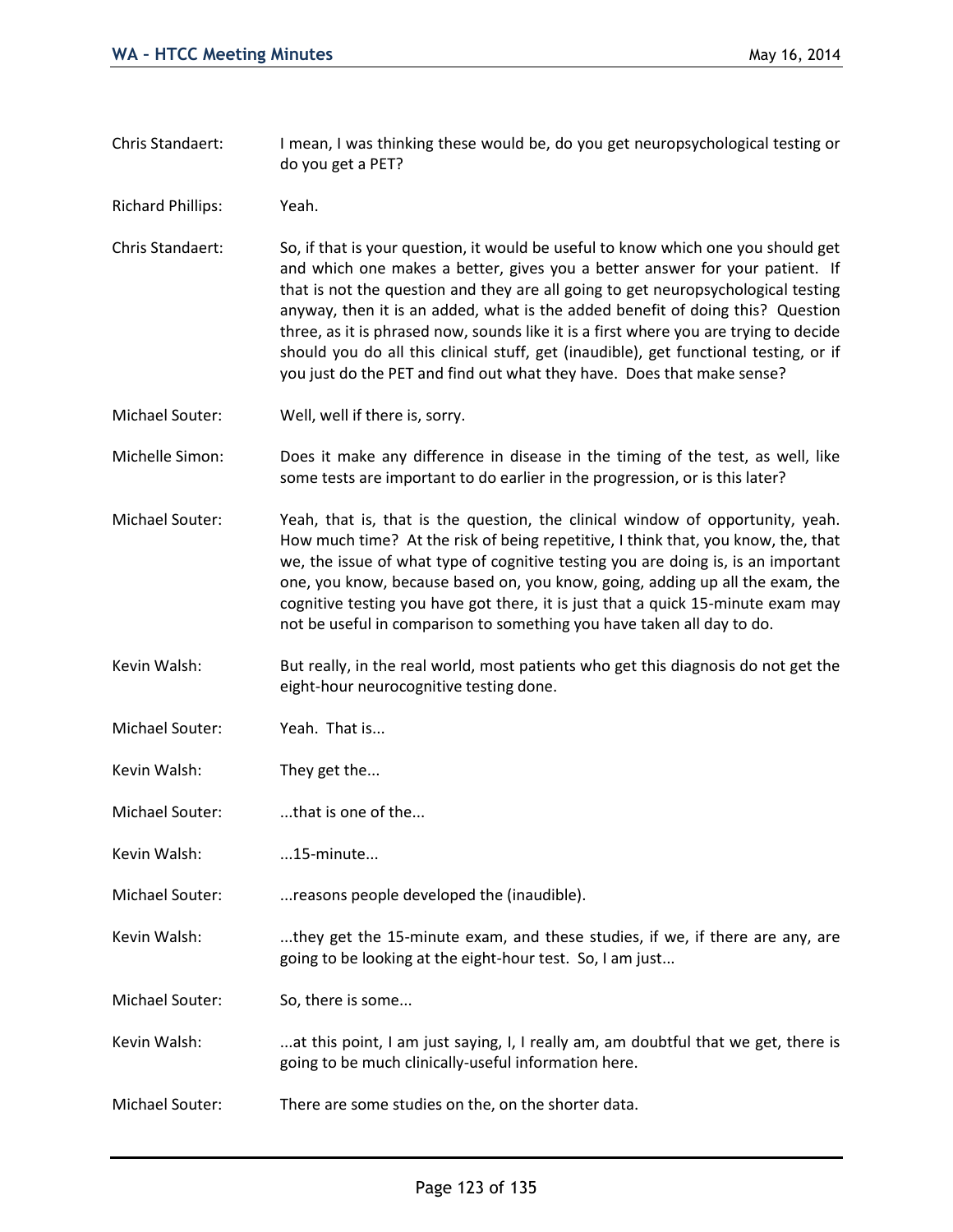Craig Blackmore: So, I think, also Robin, when you are looking at the, the accuracy of all this, it is important to know the time course and sort of the spectrum of disease.

Robin Hashimoto: Mm-hmm.

Craig Blackmore: That we are not interested in the accuracy of FMRI, for example, in patients with such advanced dementia that it is clear clinically what they have. We are interested in the accuracy of that test and the clinically important window, which would be at the time when the other tests are ambiguous, the clinical exam, etc.

Robin Hashimoto: Mm-hmm.

Craig Blackmore; And, and obviously things are much more accurate if you look at people with extreme disease than if you look at people with the earlier form of the disease. That that is the clinically relevant window.

Joann Elmore: That is part of...

Robin Hashimoto: Right.

- Joann Elmore: ....key question two and key question five. Key question five is subpopulation. So, not just younger age but the window of opportunity within the spectrum of their own disease.
- Craig Blackmore: Mild disease versus end stage.
- Joann Elmore: Mm-hmm.
- Michael Souter: Yeah, no, I think Chris's point is a good one. I mean, so question six is, is saying compared with other diagnostic tools. This is really, you know, what does it add?
- Joann Elmore: Yeah, it is not compared to. It just...

Michael Souter: Yeah, that...

Joann Elmore: ...does...

- Michael Souter: ...is what I am saying.
- Joann Elmore: ...does not help at all.
- Michael Souter: What does it add?
- Richard Phillips: In addition to.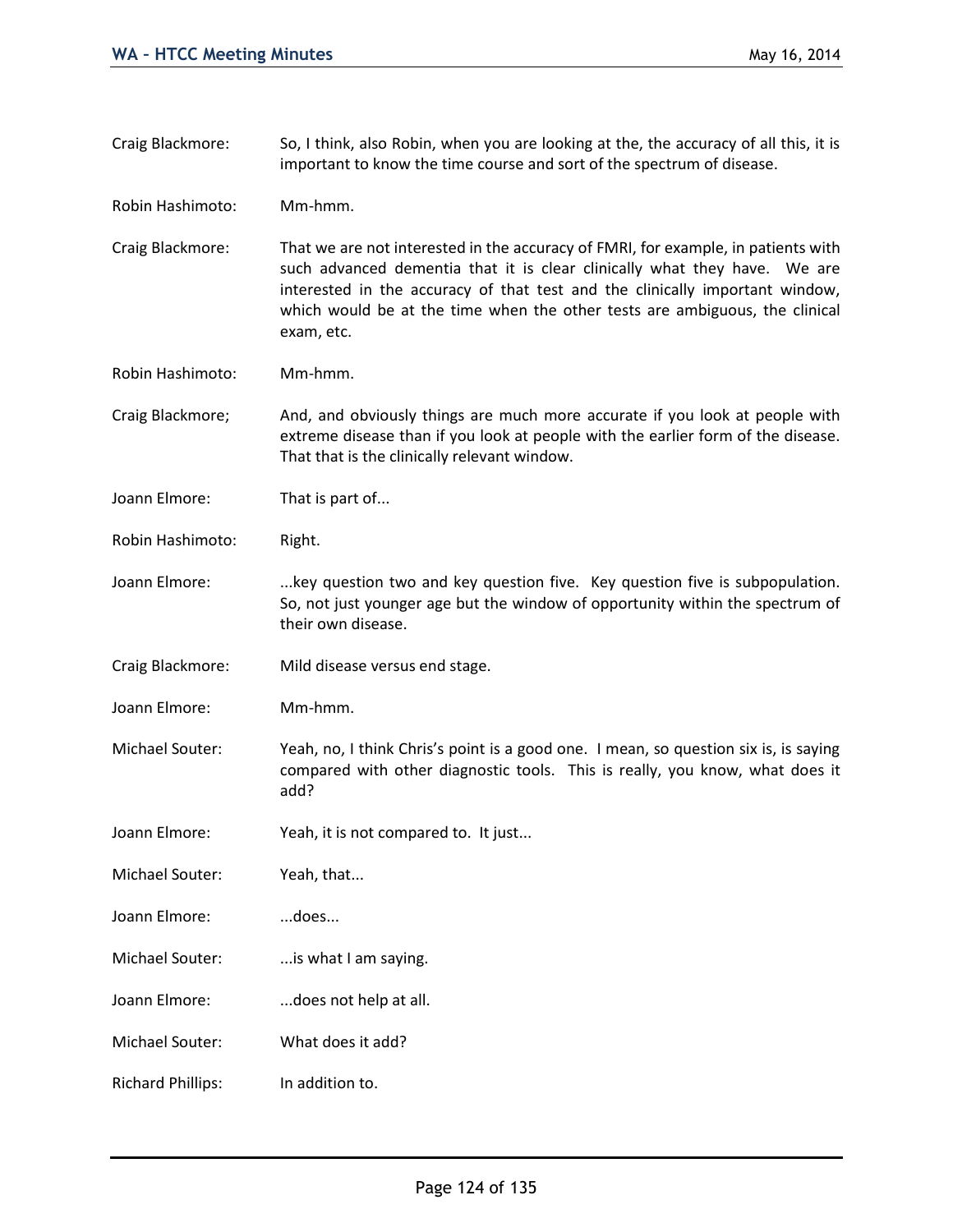Joann Elmore: In addition to standard of care or?

Marie Brown: Well, I suspect because of the type of diagnostic tool it is, it will be used more commonly than neuropsychiatric testing, because you could, this is a, this is much, it is probably quicker and easier to get.

Michael Souter: Un, unless we say...

Kevin Walsh: It will be...

Michael Souter: .......differently.

Kevin Walsh: ...become more, it will become more available, because there are not many people doing neurocognitive testing around.

Chris Standaert: Not a lot people do an FMRI either, I do not think.

Kevin Walsh: Oh, if we approve it there will be.

Joann Elmore: What did you guys decide on key question three? Please tell me. We basically want to know, does it help at all? Are you rewording key question three?

Michael Souter: I think three is OK.

Craig Blackmore: No, I think we are, I guess we might add maybe in addition to clinical outcomes care, caregiver outcomes if those are ever discussed.

Michael Souter: Something about caregiver stress and burden there.

Craig Blackmore: Yeah. Is it on there? Oh, it is there. So, yeah, it is there. OK, well, let's move on.

Josh Morse: So, for clarity, and maybe Robin got this, but did we eliminate key question one?

Group: No.

Josh Morse: No, OK. Thank you.

Craig Blackmore: Is, Robin are you on osteoporosis, as well?

Josh Morse: No, she is not.

Craig Blackmore: She is not, OK.

Robin Hashimoto: No, I am not.

Craig Blackmore: Thank you.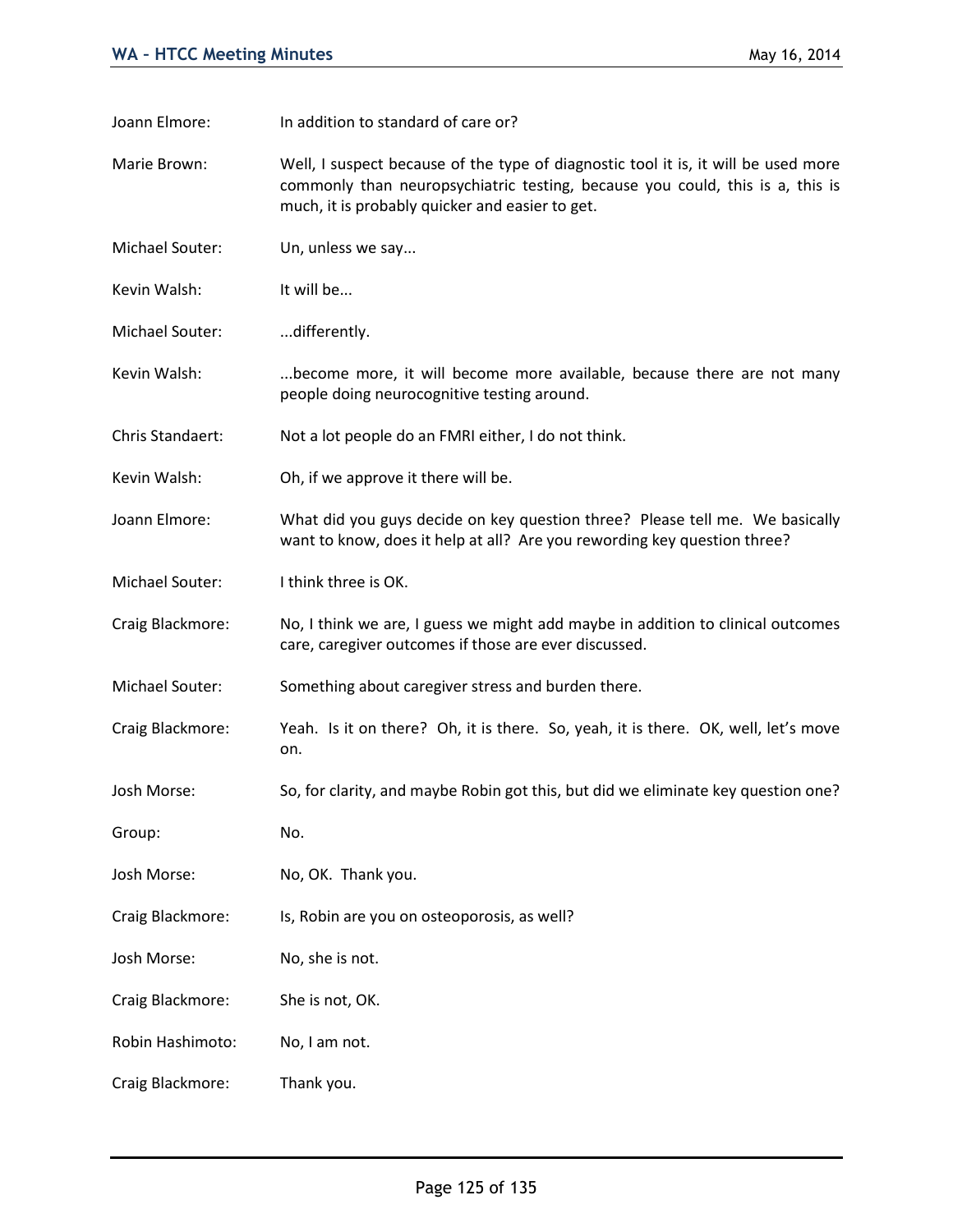| Josh Morse:      | Thanks, Robin.                                                                                                                                                                                                                    |
|------------------|-----------------------------------------------------------------------------------------------------------------------------------------------------------------------------------------------------------------------------------|
| Robin Hashimoto: | Thank you.                                                                                                                                                                                                                        |
| Craig Blackmore: | Alright, let's read.                                                                                                                                                                                                              |
| Kevin Walsh:     | These questions look good.                                                                                                                                                                                                        |
| Craig Blackmore: | They want us to take on the USDA.                                                                                                                                                                                                 |
| Kevin Walsh:     | Both of these studies have huge financial implications, huge.                                                                                                                                                                     |
| Joann Elmore:    | Both of what studies?                                                                                                                                                                                                             |
| Kevin Walsh:     | I mean both of these modalities.                                                                                                                                                                                                  |
| Joann Elmore:    | OK, OK.                                                                                                                                                                                                                           |
| Kevin Walsh:     | Both of these                                                                                                                                                                                                                     |
| Joann Elmore:    | Key question, I mean, topics?                                                                                                                                                                                                     |
| Kevin Walsh:     | Yeah.                                                                                                                                                                                                                             |
| Chris Standaert: | Yeah. They are going to get more and more.                                                                                                                                                                                        |
| Craig Blackmore: | So we are, we are asked, we are basically the idea here is that we are going to<br>either enforce the preventive services taskforce recommendations or amend<br>them. We are going to look at the data and those recommendations. |
| Kevin Walsh:     | But the recommendations do not have coverage implications.                                                                                                                                                                        |
| Craig Blackmore: | So, we are going to                                                                                                                                                                                                               |
| Kevin Walsh:     | Our decision will have coverage implications.                                                                                                                                                                                     |
| Craig Blackmore: | frame it, yeah.                                                                                                                                                                                                                   |
| Joann Elmore:    | This is really for osteoporosis and not osteopenia, correct?                                                                                                                                                                      |
| Kevin Walsh:     | Yeah. Well, that is where                                                                                                                                                                                                         |
| Joann Elmore:    | (inaudible)                                                                                                                                                                                                                       |
| Kevin Walsh:     | no.                                                                                                                                                                                                                               |
| Joann Elmore:    | So, we are not (inaudible)?                                                                                                                                                                                                       |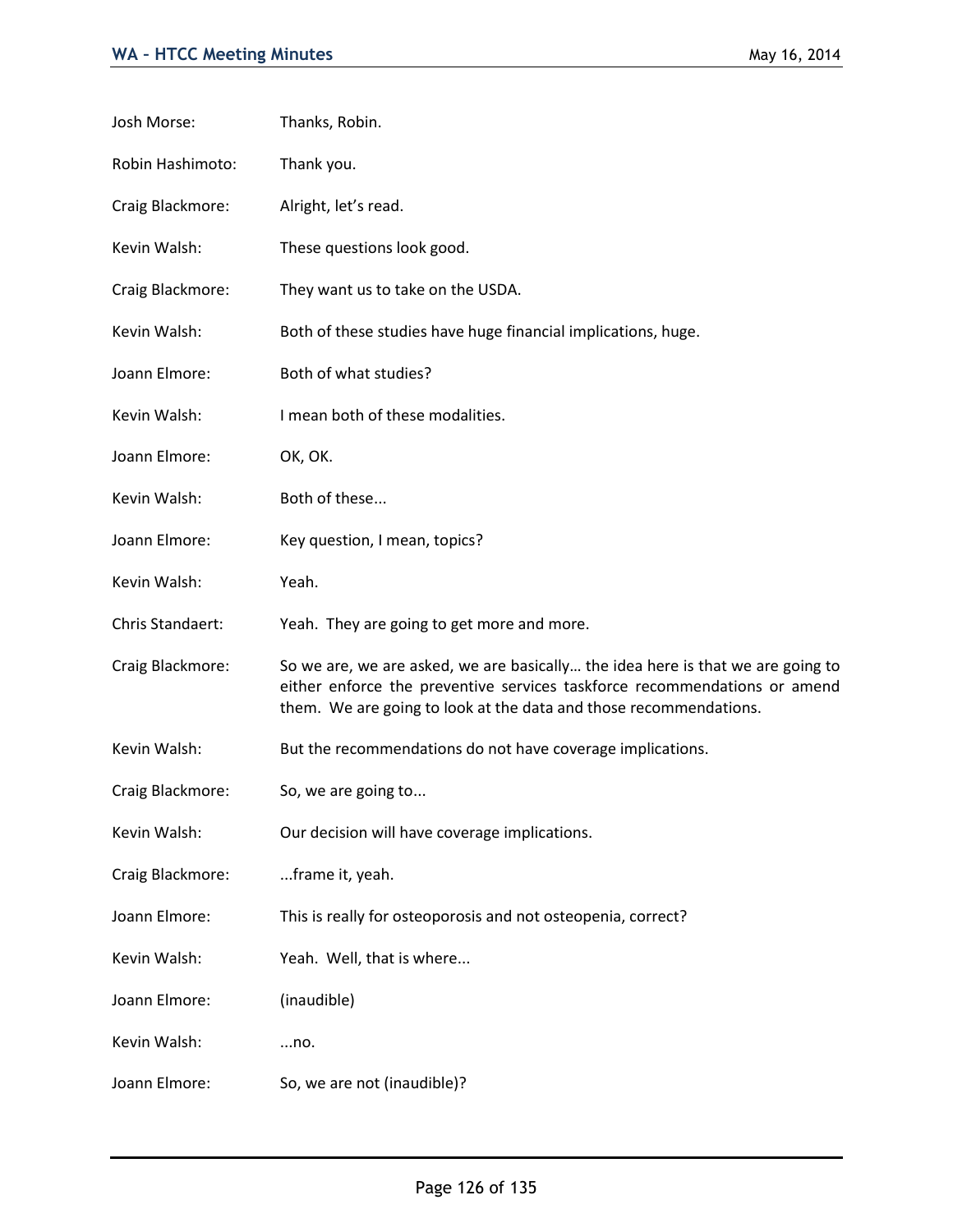| Kevin Walsh:     | No. Osteopenia is kind of a re                                                                                                                                                                                                                                                                                                                                |
|------------------|---------------------------------------------------------------------------------------------------------------------------------------------------------------------------------------------------------------------------------------------------------------------------------------------------------------------------------------------------------------|
| Joann Elmore:    | Yeah, I know.                                                                                                                                                                                                                                                                                                                                                 |
| Kevin Walsh:     | Oh.                                                                                                                                                                                                                                                                                                                                                           |
| Craig Blackmore: | Osteopenia is not enough calcium in your bone, and osteoporosis is a specific<br>diagnosis.                                                                                                                                                                                                                                                                   |
| Joann Elmore:    | Right, it is, disease progression.                                                                                                                                                                                                                                                                                                                            |
| Marie Brown:     | Yes, right.                                                                                                                                                                                                                                                                                                                                                   |
| Kevin Walsh:     | Can be.                                                                                                                                                                                                                                                                                                                                                       |
| Craig Blackmore: | Well, osteopenia can be caused by other things other than osteoporosis.                                                                                                                                                                                                                                                                                       |
| Kevin Walsh:     | Right, but you can see osteopenia early in the progression to osteoporosis.                                                                                                                                                                                                                                                                                   |
| Chris Standaert: | So, I guess what, what, so what I would want to know also is, when do you<br>screen? So, the preventive taskforce says 65. I have seen things down as low as<br>40 in other places, but so when do you screen? What age, what is an<br>appropriate age, at which to, because we are going to get that question.                                               |
| Kevin Walsh:     | Well, that is a good that is a good question.                                                                                                                                                                                                                                                                                                                 |
| Chris Standaert: | And the frequency. They have a question about the minimum effect of the<br>transition from low to normal, normal to low BMD or such treatment effect, but<br>I would be curious on a routine basis. So, on a routine healthy individual or<br>patients, like, what that certain risk factor is. When do you screen and what is<br>the frequency of screening? |
| Kevin Walsh:     | It is our evidence.                                                                                                                                                                                                                                                                                                                                           |
| Joann Elmore:    | Rescreen.                                                                                                                                                                                                                                                                                                                                                     |
| Kevin Walsh:     | It is                                                                                                                                                                                                                                                                                                                                                         |
| Chris Standaert: | Rescreen, yeah.                                                                                                                                                                                                                                                                                                                                               |
| Joann Elmore:    | Data on rescreening.                                                                                                                                                                                                                                                                                                                                          |
| Chris Standaert: | Yeah, so                                                                                                                                                                                                                                                                                                                                                      |
| Joann Elmore:    | In different populations.                                                                                                                                                                                                                                                                                                                                     |
| Chris Standaert: | what is the data on initial screening in different populations and what is the<br>data on                                                                                                                                                                                                                                                                     |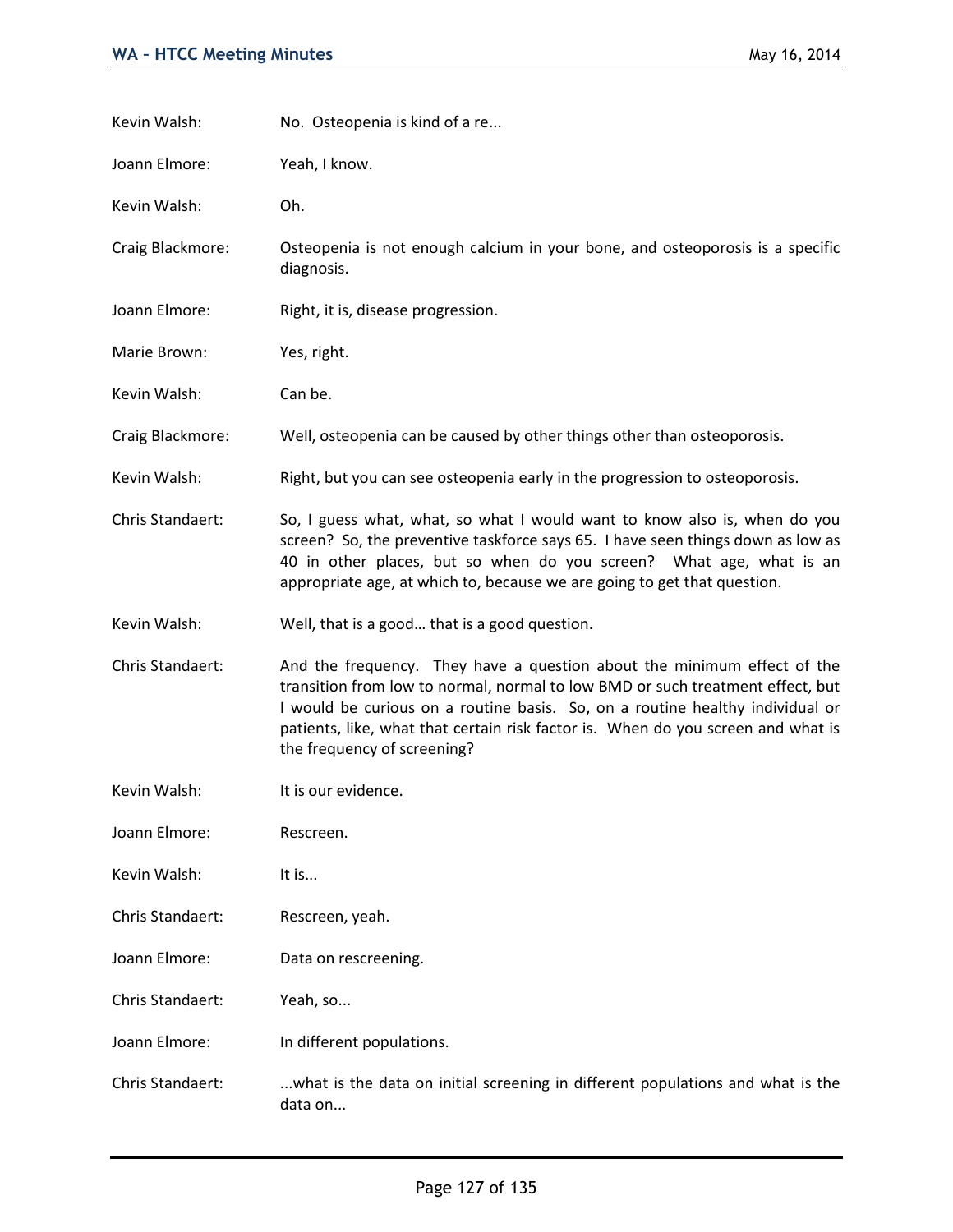| Joann Elmore:    | That should be, like, a key question itself, perhaps.                                                               |
|------------------|---------------------------------------------------------------------------------------------------------------------|
| Chris Standaert: | yeah.                                                                                                               |
| Craig Blackmore: | Can we just phrase it as what, what age, what is the optimum age for initial<br>screening based on the evidence and |
| Kevin Walsh:     | Well, you are going to come up with NNT                                                                             |
| Chris Standaert: | And it is effected by                                                                                               |
| Kevin Walsh:     | basically.                                                                                                          |
| Chris Standaert: | by a                                                                                                                |
| Craig Blackmore: | I mean, at the end, we want a                                                                                       |
| Kevin Walsh:     | number needed to diagnose.                                                                                          |
| Craig Blackmore: | Yeah.                                                                                                               |
| Kevin Walsh:     | Like, how many screening, how many screening tests do you need to do to find<br>a positive.                         |
| Craig Blackmore: | The expected output from us is going to be screening recommendation.                                                |
| Chris Standaert: | Yeah.                                                                                                               |
| Craig Blackmore: | Screen at age 65 in women.                                                                                          |
| Kevin Walsh:     | Right, that is why we want to know                                                                                  |
| Chris Standaert: | And re (inaudible).                                                                                                 |
| Craig Blackmore: | Does the key question reflect that?                                                                                 |
| Joann Elmore:    | It should.                                                                                                          |
| Chris Standaert: | Yeah.                                                                                                               |
| Joann Elmore:    | It should be what is the starting age, if there should be                                                           |
| Chris Standaert: | And how often                                                                                                       |
| Joann Elmore:    | and, there                                                                                                          |
| Chris Standaert: | should you do it.                                                                                                   |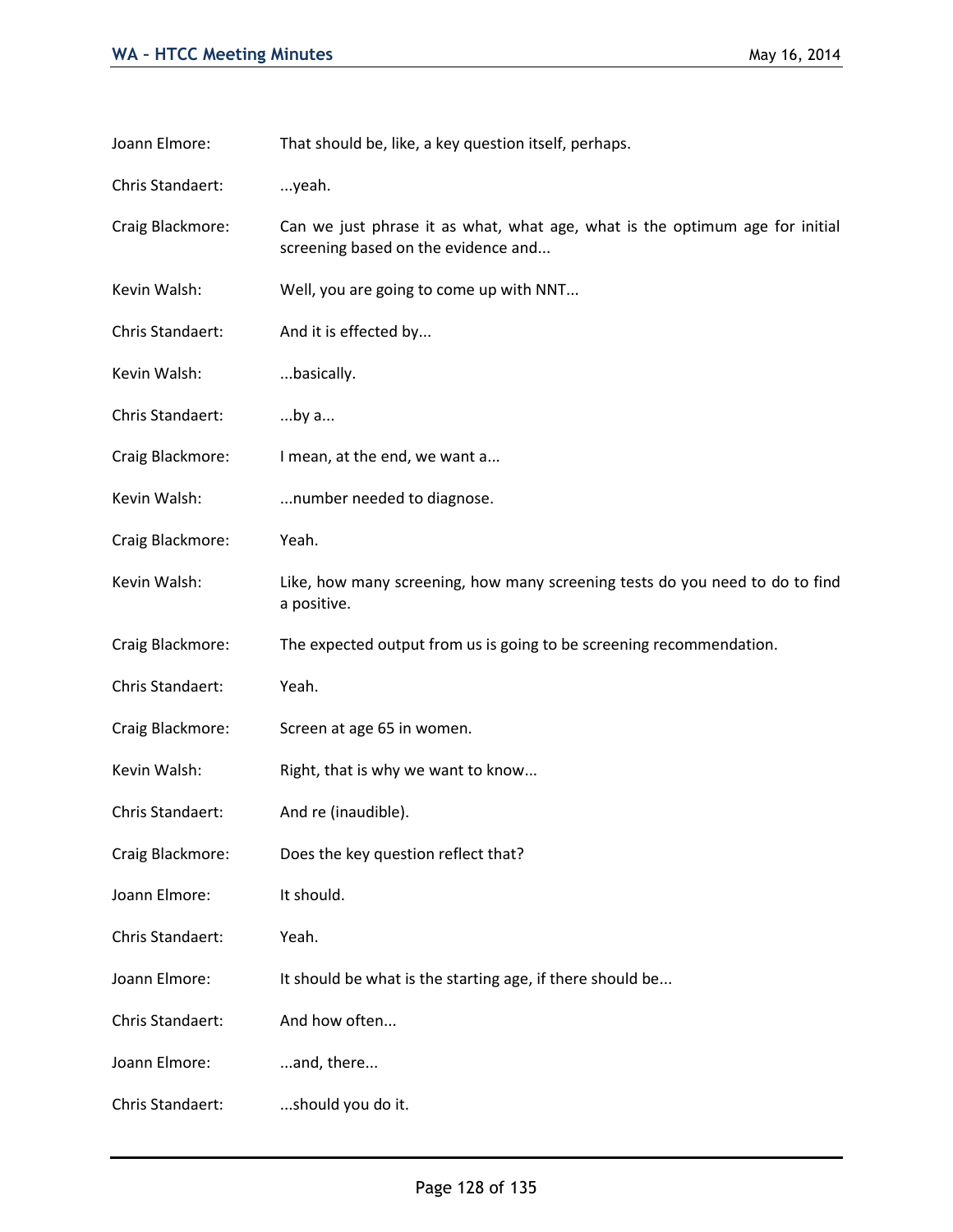| Joann Elmore:            | should be another key question that reflects once you have done it, what are,<br>are there any indications or repeat (inaudible).                                                                                                                                                              |
|--------------------------|------------------------------------------------------------------------------------------------------------------------------------------------------------------------------------------------------------------------------------------------------------------------------------------------|
| Michael Souter:          | So, tracking, yeah.                                                                                                                                                                                                                                                                            |
| Chris Standaert:         | Right.                                                                                                                                                                                                                                                                                         |
| Michael Souter:          | I was going to come onto that. There is a difference between screening to make<br>the diagnosis and then tracking to establish therapeutic response.                                                                                                                                           |
| Chris Standaert:         | But then, yeah, so it, well it is both. There is the rescreening. So, you may<br>screen somebody at 60 who is healthy, who is fine, so when do you do it again?                                                                                                                                |
| Michael Souter:          | Right.                                                                                                                                                                                                                                                                                         |
| Chris Standaert:         | And then there are patients who are 60 that are not healthy.<br>They are<br>osteopenic or osteoporotic. You treat them and then you want to know when<br>do you do it now.                                                                                                                     |
| <b>Richard Phillips:</b> | Yeah.                                                                                                                                                                                                                                                                                          |
| Chris Standaert:         | So, you do it in a year, do you do two, do you do five? You know, so that is, that<br>is what we are going to get, these questions about                                                                                                                                                       |
| Craig Blackmore:         | So, what did the evidence                                                                                                                                                                                                                                                                      |
| Marie Brown:             | Well, in primary                                                                                                                                                                                                                                                                               |
| Chris Standaert:         | Yeah.                                                                                                                                                                                                                                                                                          |
| Marie Brown:             | care, we often start screening right after menopause for a baseline. I mean, I<br>do not know if that evidence based.                                                                                                                                                                          |
| Craig Blackmore:         | Right.                                                                                                                                                                                                                                                                                         |
| Chris Standaert:         | Is that?                                                                                                                                                                                                                                                                                       |
| Marie Brown:             | And that after people have completed a year of menopause then you get a<br>baseline and then look how that changes over a certain period of time, but the<br>question is whether that is evidence based.                                                                                       |
| Chris Standaert:         | Right, exactly.                                                                                                                                                                                                                                                                                |
| Craig Blackmore:         | So, it would be helpful to have explicitly stated in here what is the evidence<br>supporting specific age thresholds for initial screening and specific intervals for<br>repeat screening and what is the evidence supporting specific age, or specific<br>yearly intervals for follow-up, so. |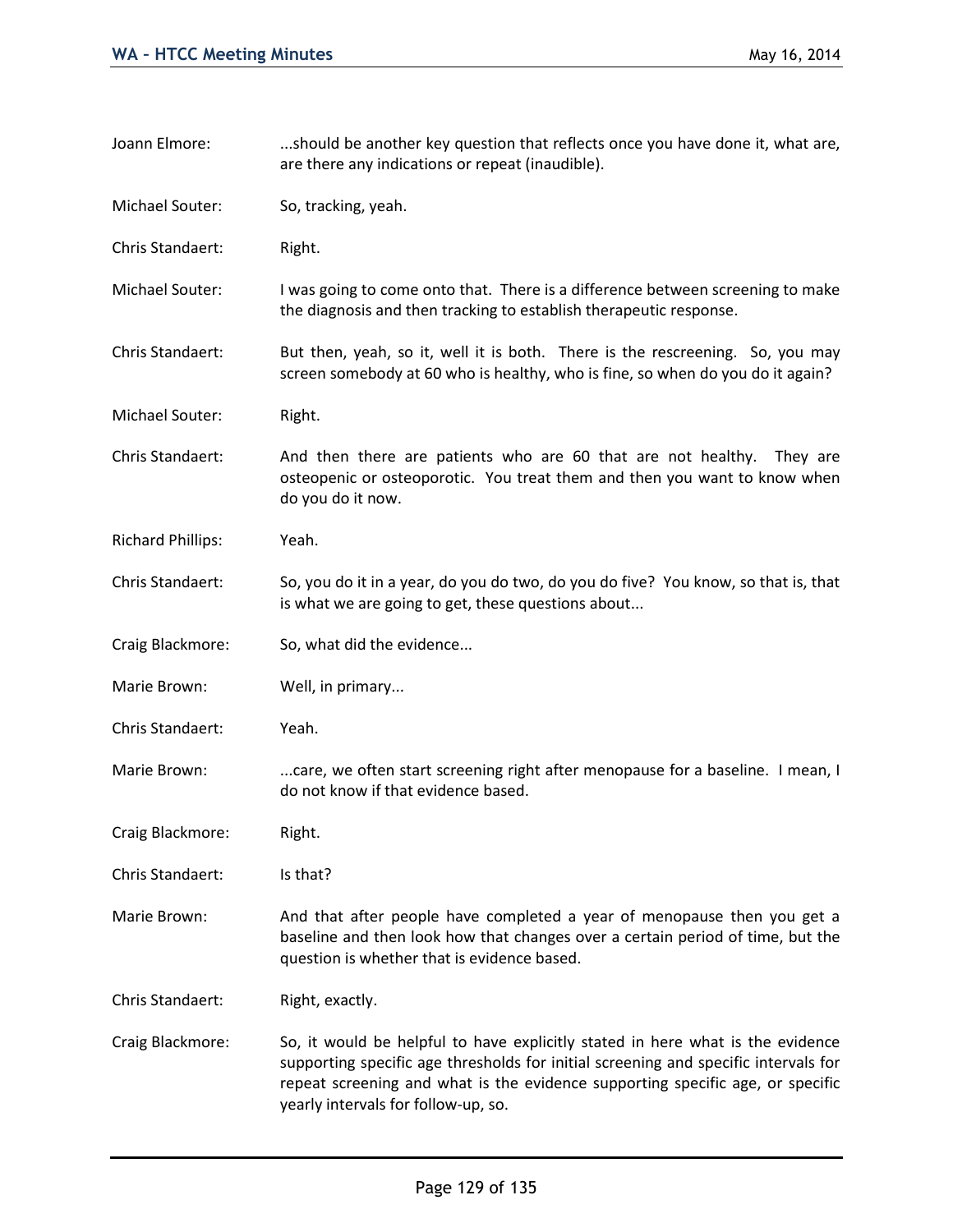| Chris Standaert: | Yeah, rescreening in a healthy population and monitoring in                                |
|------------------|--------------------------------------------------------------------------------------------|
| Craig Blackmore: | Monitoring.                                                                                |
| Chris Standaert: | a population under treatment for                                                           |
| Joann Elmore:    | Just surveillance.                                                                         |
| Chris Standaert: | bone, low bone density, yeah.                                                              |
| Craig Blackmore: | And that is probably not going to be randomized.                                           |
| Marie Brown:     | Well, and what                                                                             |
| Chris Standaert: | I do not                                                                                   |
| Marie Brown:     | A mother with<br>are the factors that contribute to that, you know?<br>osteoporosis has a  |
| Chris Standaert: | and, and (inaudible) patient characteristics                                               |
| Marie Brown:     | Right.                                                                                     |
| Chris Standaert: | that affect these numbers.                                                                 |
| Marie Brown:     | Right.                                                                                     |
| Chris Standaert: | Right. So, is there a certain population you should be screening at 50 and a<br>population |
| Marie Brown:     | Right.                                                                                     |
| Chris Standaert: | where they should not be screening because it does not help until they are                 |
| Marie Brown:     | Right.                                                                                     |
| Chris Standaert: | 65 or 70.                                                                                  |
| Michelle Simon:  | (inaudible) 30s.                                                                           |
| Chris Standaert: | Right.                                                                                     |
| Michelle Simon:  | (inaudible)                                                                                |
| Chris Standaert: | Yeah.                                                                                      |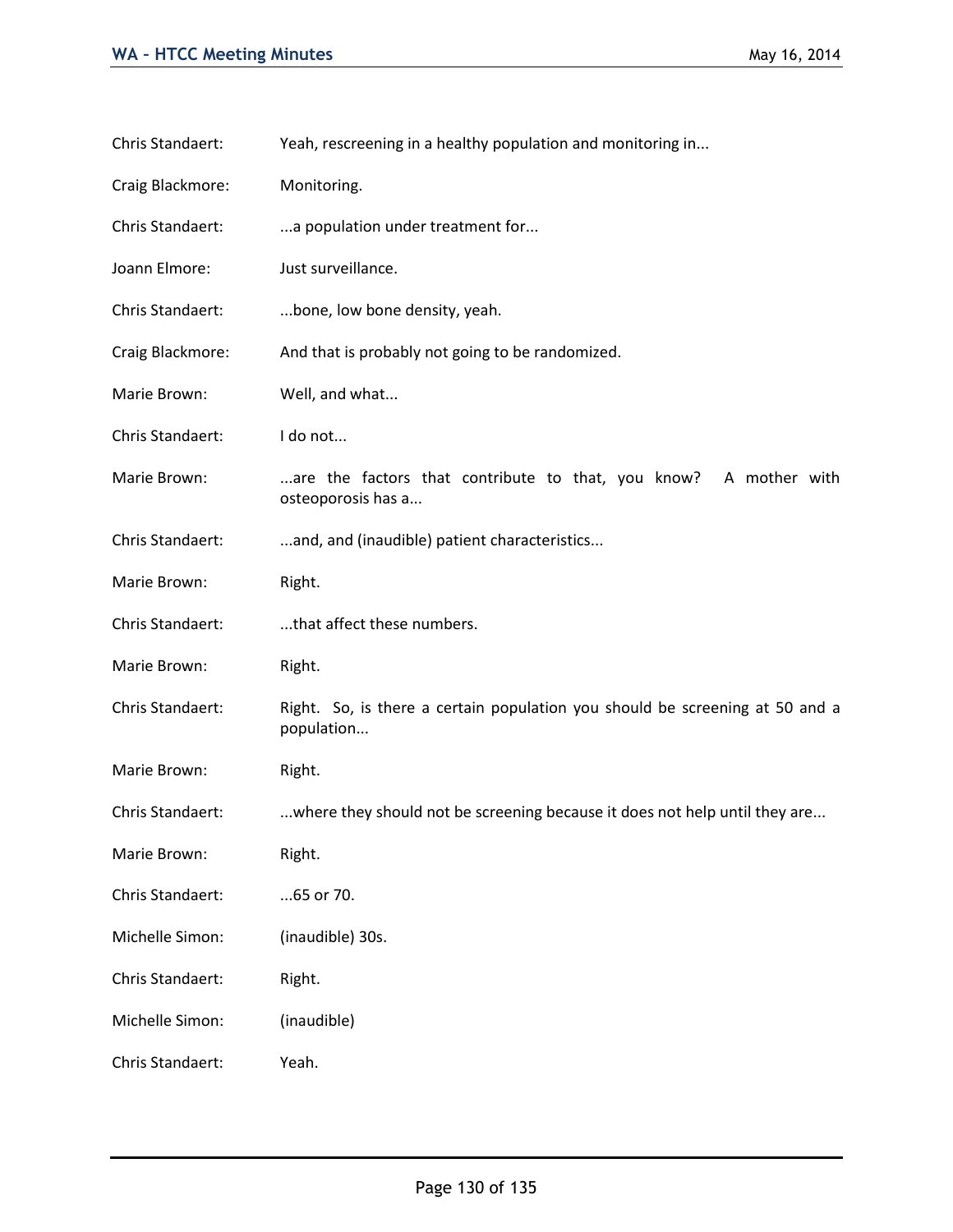| Joann Elmore:    | Now that you guys have hopefully figured out the surveillance question of<br>repeat screening and follow-up, can I ask two other questions? On key question<br>one, it talks about is there evidence that it improves patient choices? What is<br>meant by that? Does it improve patient choice that you do the test, they find<br>out, oops, you know, maybe they should be doing more weight bearing exercise<br>and drinking their milk? I mean, what is meant by that?                                                                                                                                                                                                                                                                          |
|------------------|-----------------------------------------------------------------------------------------------------------------------------------------------------------------------------------------------------------------------------------------------------------------------------------------------------------------------------------------------------------------------------------------------------------------------------------------------------------------------------------------------------------------------------------------------------------------------------------------------------------------------------------------------------------------------------------------------------------------------------------------------------|
| Michael Souter:  | Maybe it just refers to hormone therapy, and people may, that may be an<br>element of choice that takes you another direction, going with hormone<br>therapy.                                                                                                                                                                                                                                                                                                                                                                                                                                                                                                                                                                                       |
| Joann Elmore:    | But that is clinical management decisions, isn't it?                                                                                                                                                                                                                                                                                                                                                                                                                                                                                                                                                                                                                                                                                                |
| Chris Standaert: | I would think so.                                                                                                                                                                                                                                                                                                                                                                                                                                                                                                                                                                                                                                                                                                                                   |
| Michael Souter:  | I do not know about patient choice.                                                                                                                                                                                                                                                                                                                                                                                                                                                                                                                                                                                                                                                                                                                 |
| Joann Elmore:    | Yeah, patient choice.                                                                                                                                                                                                                                                                                                                                                                                                                                                                                                                                                                                                                                                                                                                               |
| Michael Souter:  | Yeah? If you put it under a bracket (inaudible) well, you know?                                                                                                                                                                                                                                                                                                                                                                                                                                                                                                                                                                                                                                                                                     |
| Joann Elmore:    | Mm-hmm.                                                                                                                                                                                                                                                                                                                                                                                                                                                                                                                                                                                                                                                                                                                                             |
| Michael Souter:  | Should you be (inaudible)?                                                                                                                                                                                                                                                                                                                                                                                                                                                                                                                                                                                                                                                                                                                          |
| Marie Brown:     | Interesting choices I have seen patients make depending on what the results of<br>their DEXA scan were and what they decided they better start doing. So, once<br>there is sometimes a documented risk, patients change behavior in a way I<br>could not get them                                                                                                                                                                                                                                                                                                                                                                                                                                                                                   |
| Joann Elmore:    | (inaudible) by benefit.                                                                                                                                                                                                                                                                                                                                                                                                                                                                                                                                                                                                                                                                                                                             |
| Marie Brown:     | to change before.                                                                                                                                                                                                                                                                                                                                                                                                                                                                                                                                                                                                                                                                                                                                   |
| Joann Elmore:    | And sometimes, sometimes that is a really good benefit. They start exercising.                                                                                                                                                                                                                                                                                                                                                                                                                                                                                                                                                                                                                                                                      |
| Marie Brown:     | Right.                                                                                                                                                                                                                                                                                                                                                                                                                                                                                                                                                                                                                                                                                                                                              |
| Joann Elmore:    | Even though the test was not indicated. OK. So, you guys have clarified what is<br>meant by patient choices. You guys seem satisfied with that.<br>Then, on key<br>question three, assuming that all individuals found to have osteoporosis receive<br>treatment, is that really what we want to assume, or do we want to ask them,<br>first of all, of people that are found to have osteoporosis, how many people in<br>the real world actually complete treatment? Because of, if it is a low<br>percentage, then why should we assume in coming up with a number needed to<br>test, because that, if in the real world you test a bunch of people and only 60%<br>of them will actually undergo treatment, then you come up with this model and |

answer key question three and assume 100% undergo the treatment. That is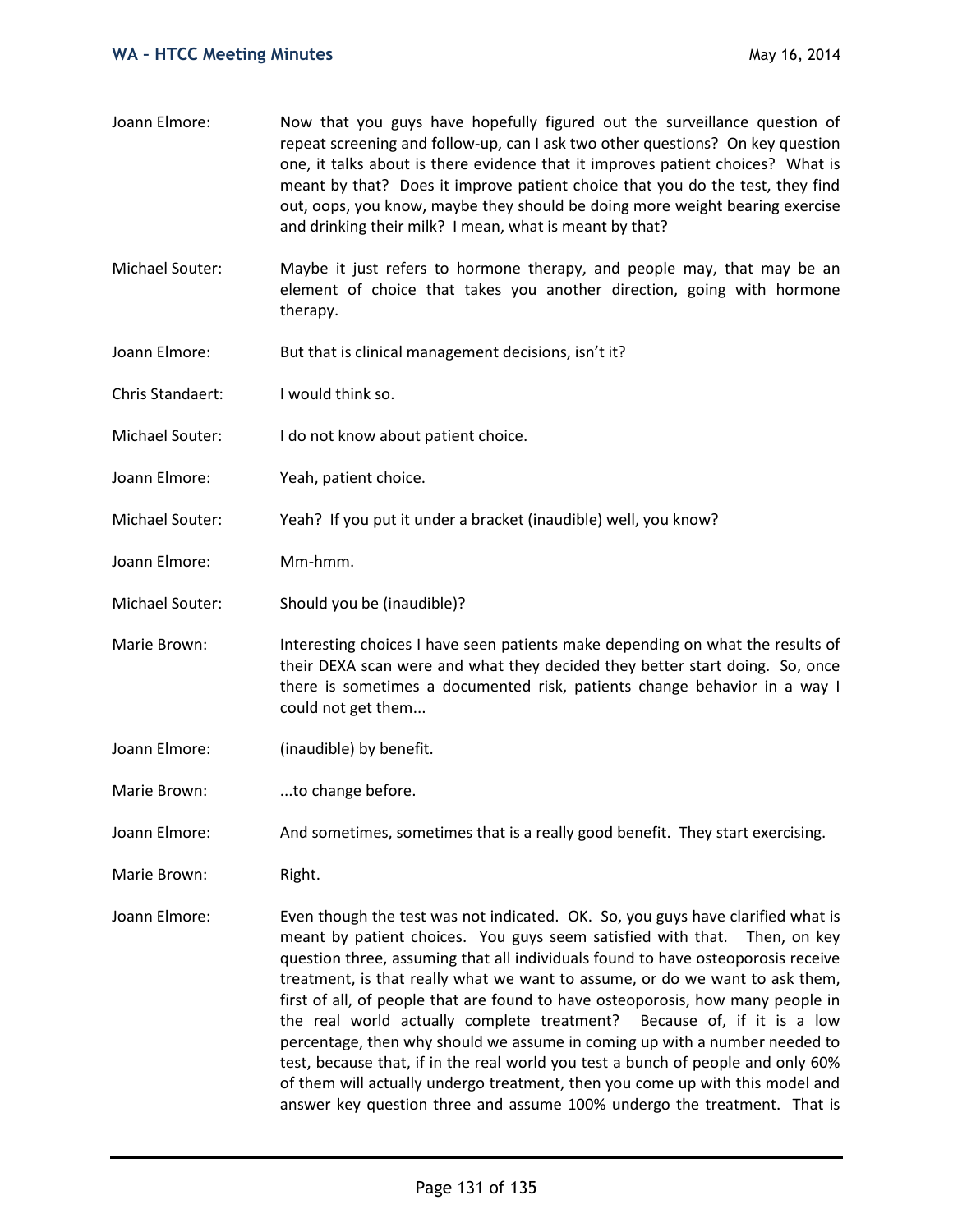false data for us. So, shouldn't we ask them to give us some descriptive data on what percentage?

- Michael Souter: Isn't that just normalizing this, I mean, because...
- Chris Standaert: Yeah.
- Michael Souter: ...we are removing a variable.
- Joann Elmore: But I would like to find out, and I am sure there is data on what percentage of women that have been tested that have osteoporosis actually undergo and complete the treatment. I would just like to know that information's background.
- Craig Blackmore: So, you would, you would make the argument that we might it is not cost effective to screen because we would tell a woman we are not screening you because many other women would not undergo treatment, even though...
- Joann Elmore: It has been done for the last ten years and only 42% of people will undergo the treatment.
- Craig Blackmore: So, you do not get it because we do not think all the other women would get the treatment even though you might tell me you would.
- Joann Elmore: I would like to...
- Craig Blackmore: I am just, you know.
- Joann Elmore: ...know that information.
- Craig Blackmore: I am posing the question.
- Joann Elmore: I want to, I want to know the information.
- Chris Standaert: Yeah, I mean, they try.
- Craig Blackmore: They may not know the answer to that.
- Joann Elmore: (inaudible) the background.
- Michael Souter: Intellectual curiosity is not necessarily the same thing as ethics, so.

Chris Standaert: I think so. I think they are trying to get at, so if you, assuming you do it and, you know, how many of these do you have to do to prevent a fracture, assuming you are actually going to treat everybody who should be treated, and so, in that way.

Michael Souter: Assuming.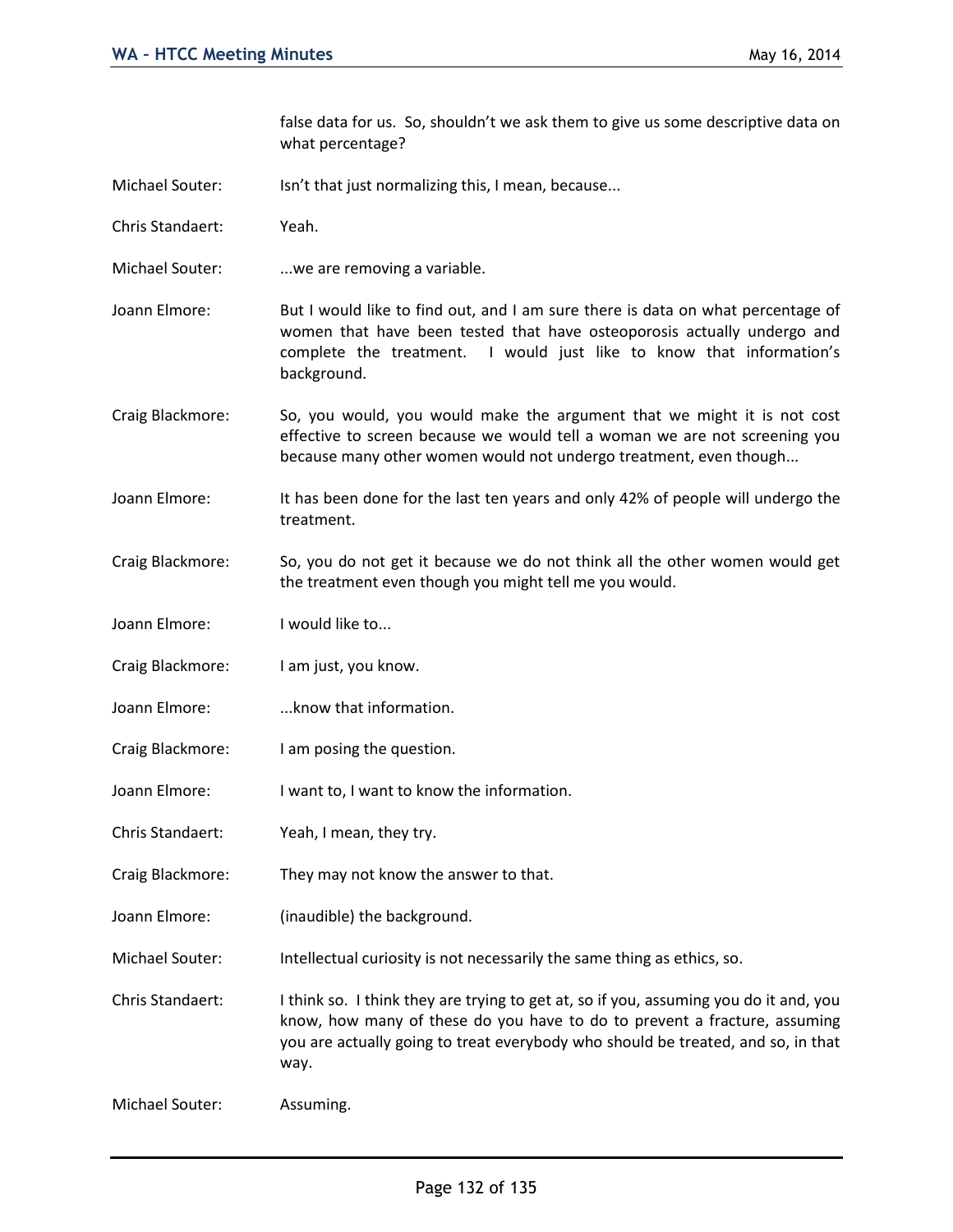| Chris Standaert: | Because we are moving the, it is removing the variable you are talking about.                                                                                                                                                                                                                            |
|------------------|----------------------------------------------------------------------------------------------------------------------------------------------------------------------------------------------------------------------------------------------------------------------------------------------------------|
| Joann Elmore:    | Yeah, OK. I will look it up on my own then, the percentages of. Because I know<br>patients do not like some of the treatments.                                                                                                                                                                           |
| Craig Blackmore: | Well, I am sure. I do think                                                                                                                                                                                                                                                                              |
| Joann Elmore:    | (inaudible) one treatment (inaudible) too.                                                                                                                                                                                                                                                               |
| Michael Souter:  | I do think, just in terms of actually, you know, advising the vendor that, you<br>know, Michelle's point about, you know, key question two for, you know, the<br>people who are at early risk from surgery, say for example, you know, should be<br>reflected in that group, as well. Yeah, (inaudible). |
| Marie Brown:     | And early medical ones, too, and                                                                                                                                                                                                                                                                         |
| Michael Souter:  | Yeah.                                                                                                                                                                                                                                                                                                    |
| Marie Brown:     | just not surgical. We have 42-year-olds that stop menstruating.                                                                                                                                                                                                                                          |
| Michael Souter:  | And we have got                                                                                                                                                                                                                                                                                          |
| Marie Brown:     | Lose their estrogen                                                                                                                                                                                                                                                                                      |
| Michael Souter:  | (inaudible)                                                                                                                                                                                                                                                                                              |
| Marie Brown:     | in their early 40s, right?                                                                                                                                                                                                                                                                               |
| Michael Souter:  | is the same as the 65-year-old.                                                                                                                                                                                                                                                                          |
| Josh Morse:      | I got part of it. So, is the assuming all individuals receive treatment or should<br>we just leave it open or?                                                                                                                                                                                           |
| Chris Standaert: | No.                                                                                                                                                                                                                                                                                                      |
| Josh Morse:      | No.                                                                                                                                                                                                                                                                                                      |
| Chris Standaert: | That removes the component. The screening question. They are important.                                                                                                                                                                                                                                  |
| Josh Morse:      | OK.                                                                                                                                                                                                                                                                                                      |
| Craig Blackmore: | OK, other thoughts, or? OK. Thank you, we are adjourned.                                                                                                                                                                                                                                                 |
| Joann Elmore:    | And we need to thank you                                                                                                                                                                                                                                                                                 |
| Craig Blackmore: | Well, actually                                                                                                                                                                                                                                                                                           |
|                  |                                                                                                                                                                                                                                                                                                          |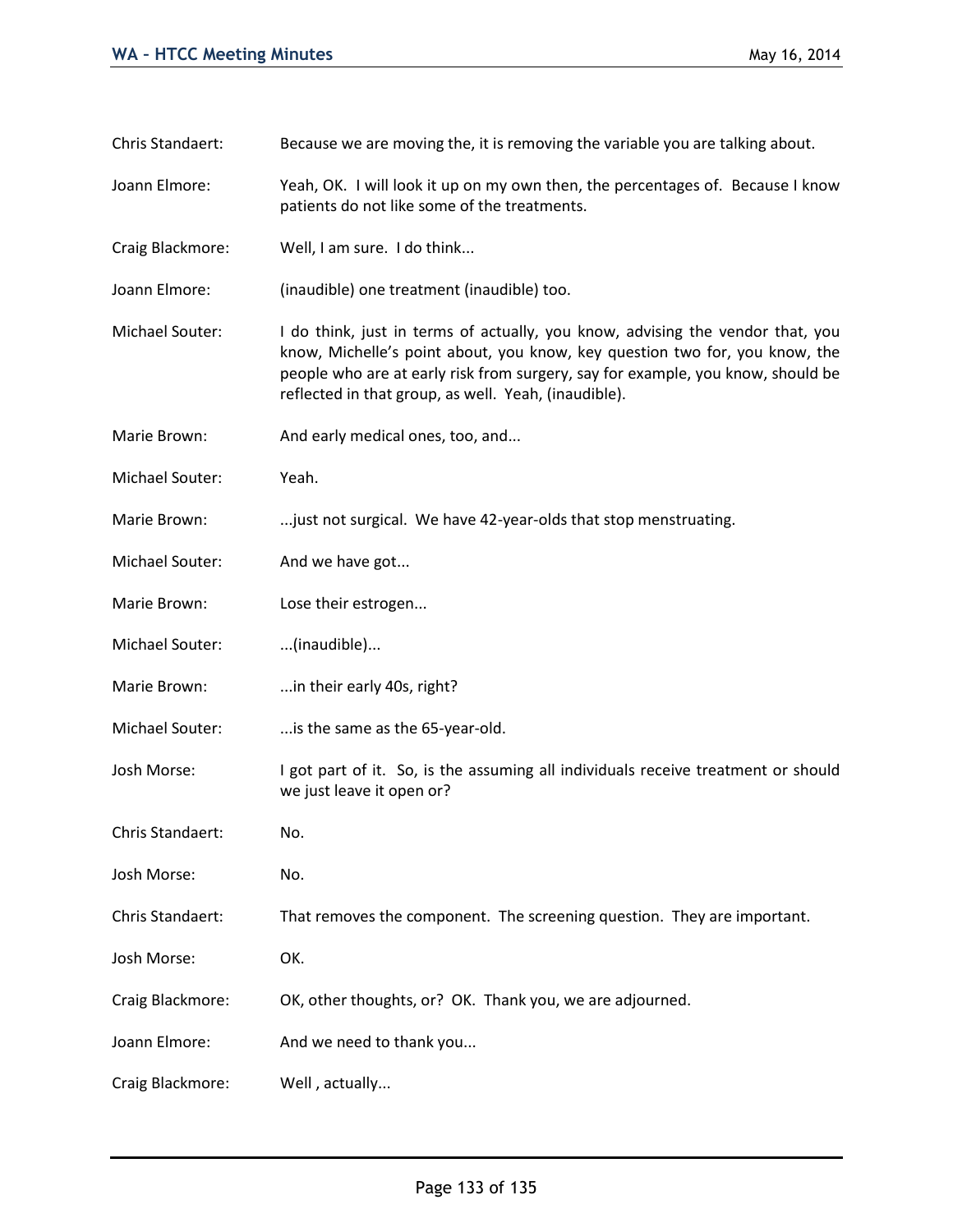| Joann Elmore:            | for such a great meeting.                                                                                                                                                                                                                                                                                     |
|--------------------------|---------------------------------------------------------------------------------------------------------------------------------------------------------------------------------------------------------------------------------------------------------------------------------------------------------------|
| Craig Blackmore:         | before we, before we adjourn.                                                                                                                                                                                                                                                                                 |
| Joann Elmore:            | You do a great job. Thank you.                                                                                                                                                                                                                                                                                |
| Craig Blackmore:         | Thank you, before we adjourn, we do have a phone meeting to make sure<br>everybody is there July $11th$ , and that is for purposes of finalizing some of this<br>decision-making so that it can be in the next benefit year plan thing.                                                                       |
| Michael Souter:          | Do we have time for that meeting?                                                                                                                                                                                                                                                                             |
| Josh Morse:              | Yeah, that meeting is scheduled for 8:00 a.m., I believe. I can confirm that right<br>now.                                                                                                                                                                                                                    |
| Craig Blackmore:         | So, this one, this is an add-on. It was not on our schedule until recently.                                                                                                                                                                                                                                   |
| Josh Morse:              | It should be on your calendars now. I believe Christine has sent the invites<br>within the past couple of weeks.                                                                                                                                                                                              |
| Joann Elmore:            | 8:00 a.m.                                                                                                                                                                                                                                                                                                     |
| Josh Morse:              | Friday, July 11 <sup>th</sup> , 8:00. We have scheduled it for up to 90 minutes. It could be<br>substantially shorter than 90 minutes.                                                                                                                                                                        |
| <b>Richard Phillips:</b> | Now, we, we need to be at a computer when we do it, right?                                                                                                                                                                                                                                                    |
| Josh Morse:              | You need to at least be at a phone. We will, we are optimistic it will actually be<br>a webinar, which would include a computer.                                                                                                                                                                              |
| <b>Richard Phillips:</b> | That is what I mean.                                                                                                                                                                                                                                                                                          |
| Craig Blackmore:         | And the materials will be sent out in advance. The agenda will be to approve<br>the decision that we just made and the minutes from this meeting. That will be<br>the business that must be tended to. That could take 90 minutes, but it is also<br>possible that it will take substantially less than that. |
| Marie Brown:             | So, 8:00 to 9:30 basically is the meeting schedule.                                                                                                                                                                                                                                                           |
| Josh Morse:              | But we need a quorum to get through that, right?                                                                                                                                                                                                                                                              |
| Craig Blackmore:         | We need to have a quorum.                                                                                                                                                                                                                                                                                     |
| Chris Standaert:         | Yeah, a quorum.                                                                                                                                                                                                                                                                                               |
| Craig Blackmore:         | But it might not be a very long meeting.                                                                                                                                                                                                                                                                      |